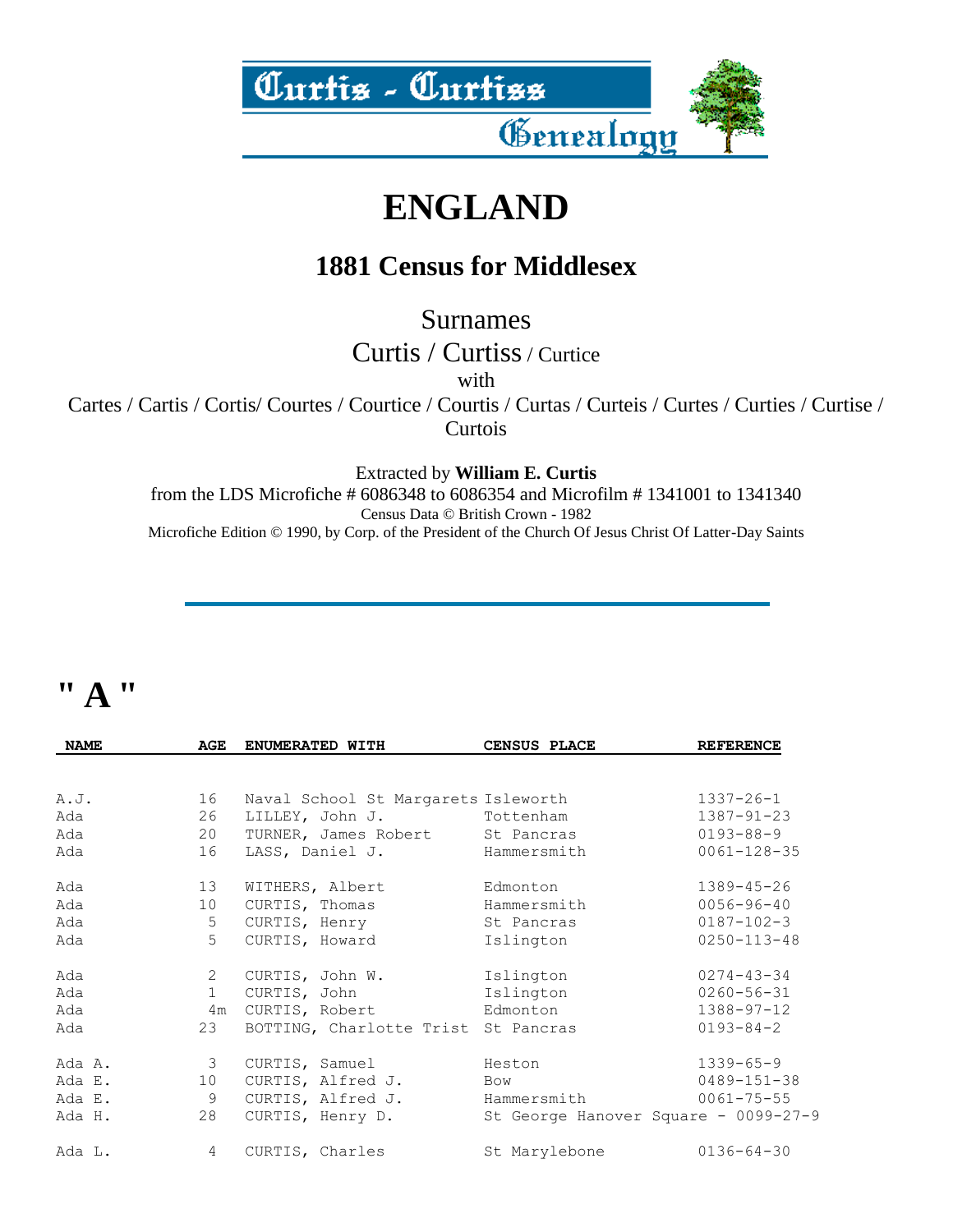| Ada Lucy      | 14              |                 | CURTIS, Henry H.      | Bromley                            | $0502 - 124 - 27$ |
|---------------|-----------------|-----------------|-----------------------|------------------------------------|-------------------|
| Adelaide      | 50              | CURTIS, Raphael |                       | Hampstead                          | $0172 - 98 - 42$  |
| Adelaide      | 11              | CURTIS, James   |                       | Bow                                | $0488 - 99 - 5$   |
|               |                 |                 |                       |                                    |                   |
| Adelaide O.   | 34              |                 | CURTIS, Augusta E.    | Westminster St Margaret 0120-93-11 |                   |
| Adine Marie   | 8               |                 | CURTIS, Robt. Leaborn | St Pancras                         | $0221 - 89 - 42$  |
|               |                 |                 |                       |                                    |                   |
| Agnes         | 23              | CURTIS, Annie   |                       | St Marylebone                      | $0149 - 105 - 7$  |
| Agnes         | 20              | JOHNSTON, John  |                       | St Pancras                         | $0219 - 107 - 53$ |
| Agnes         | 18              | CURTIS, John    |                       | Kensington                         | $0026 - 82 - 3$   |
| Agnes E.      | 36              |                 | CURTIS, Benjamin      | Chelsea                            | $0089 - 120 - 15$ |
| Agnes S.      | $8\,$           |                 | CURTIS, Charles A.    | Hornsey                            | $1376 - 68 - 13$  |
| Alaise        | $\mathbf{1}$    | CURTIS, Jane    |                       | Mile End Old Town                  | $0487 - 64 - 46$  |
|               |                 |                 |                       |                                    |                   |
| Albert        | 45              | Self            |                       | Staines                            | $1329 - 12 - 18$  |
| Albert        | 34              | Self            |                       | Bromley                            | $0500 - 64 - 56$  |
| Albert        | 27              | Self            |                       | St Pancras                         | $0210 - 45 - 11$  |
| Albert        | 22              | CURTIS, George  |                       | Bow                                | $0492 - 25 - 44$  |
| Albert        | 17              |                 | SLADE, Frederick W.   | Chelsea                            | $0090 - 14 - 21$  |
| Albert        | 16              | CURTIS, Emma    |                       | St Pancras                         | $0178 - 8 - 9$    |
| Albert        | 13              | CURTIS, John    |                       | St Pancras                         | $0218 - 51 - 11$  |
|               |                 |                 |                       |                                    |                   |
| Albert        | 10              |                 | CURTIS, Alfred Thos.  | Hackney                            | $0307 - 58 - 38$  |
| Albert        | 8               | CURTIS, John W. |                       | Islington                          | $0274 - 43 - 34$  |
| Albert        | $7\phantom{.0}$ | CURTIS, Mary A. |                       | Islington                          | $0241 - 41 - 7$   |
| Albert        | $\sqrt{6}$      | CURTIS, Edward  |                       | Kensington                         | $0026 - 6 - 6$    |
|               |                 |                 |                       |                                    |                   |
| Albert        | $\mathfrak{Z}$  | CURTIS, William |                       | Islington                          | $0230 - 135 - 52$ |
| Albert        | 2               | CURTIS, Edward  |                       | Kensington                         | $0035 - 103 - 28$ |
| Albert        | 4m              | CURTIS, W.H.    |                       | Islington                          | $0264 - 24 - 42$  |
| Albert C.     | 12              |                 | CURTIS, Joseph A.     | Mile End Old Town                  | $0484 - 130 - 57$ |
| Albert E.     | 9               | CURTIS, John    |                       | St Botolph Aldgate                 | $0370 - 52 - 44$  |
|               |                 |                 |                       |                                    |                   |
| Albert E.W.   | $\mathbf{1}$    |                 | CURTIS, Harry W.      | Kensington                         | $0047 - 40 - 10$  |
| Albert R.     | 17              | CURTIS, Thomas  |                       | Clerkenwell                        | $0357 - 108 - 65$ |
| Alexander     | 34              | CURTIS, C.      |                       | Kensington                         | $0029 - 15 - 26$  |
| Alexander     | $\mathbf{1}$    |                 | CURTIS, Frederick     | St Luke                            | $0363 - 66 - 13$  |
|               | 59              | Self            |                       |                                    | $0037 - 74 - 2$   |
| Alexr. Kyd    |                 |                 |                       | Kensington                         |                   |
| Alfd. E.      | 6               | CURTIS, John    |                       | Tottenham                          | 1381-125-52       |
| Alfd. Perkins | 10              |                 | CURTIS, Robt. Leaborn | St Pancras                         | $0221 - 89 - 42$  |
| Alfred        | 73              | Self            |                       | Willesden                          | $1363 - 13 - 20$  |
| Alfred        | 62              | Self            |                       | Clerkenwell                        | $0350 - 67 - 37$  |
| Alfred        | 60              | Self            |                       | St Marylebone                      | $0144 - 24 - 39$  |
| Alfred        | 59              | Self            |                       | Islington                          | $0246 - 44 - 82$  |
| Alfred        | 58              | GOODLAND, Emma  |                       | Bethnal Green                      | $0419 - 100 - 59$ |
|               |                 |                 |                       |                                    |                   |
| Alfred        | 52              | Self            |                       | St George Martyr                   | $0337 - 30 - 56$  |
| Alfred        | 34              | CURTIS, William |                       | Chelsea                            | $0081 - 89 - 19$  |
| Alfred        | 27              | Self            |                       | Fulham                             | $0066 - 46 - 21$  |
| Alfred        | 26              |                 | STAR, Jas. Walter     | St Mary Woolnoth                   | $0379 - 44 - 4$   |
| Alfred        | 26              | Self            |                       | Mile End Old Town                  | $0485 - 34 - 61$  |
| Alfred        | 25              |                 | BRIDGER, George W.    | Islington                          | $0230 - 126 - 33$ |
|               |                 |                 |                       |                                    |                   |
| Alfred        | 24              |                 | CURTIS, Elizabeth     | St Pancras                         | $0179 - 10 - 13$  |
| Alfred        | 23              |                 | BRABROOK, Richd.W.    | Hampstead                          | $0175 - 29 - 53$  |
| Alfred        | 23              | Self            |                       | Islington                          | $0270 - 9 - 12$   |
| Alfred        | 22              | CURTIS, Alfred  |                       | Clerkenwell                        | $0350 - 67 - 37$  |
| Alfred        | 19              | CURTIS, Alfred  |                       | Islington                          | $0246 - 44 - 82$  |
| Alfred        | 18              |                 | CURTIS, Charles W.    | St George In East                  | $0454 - 16 - 26$  |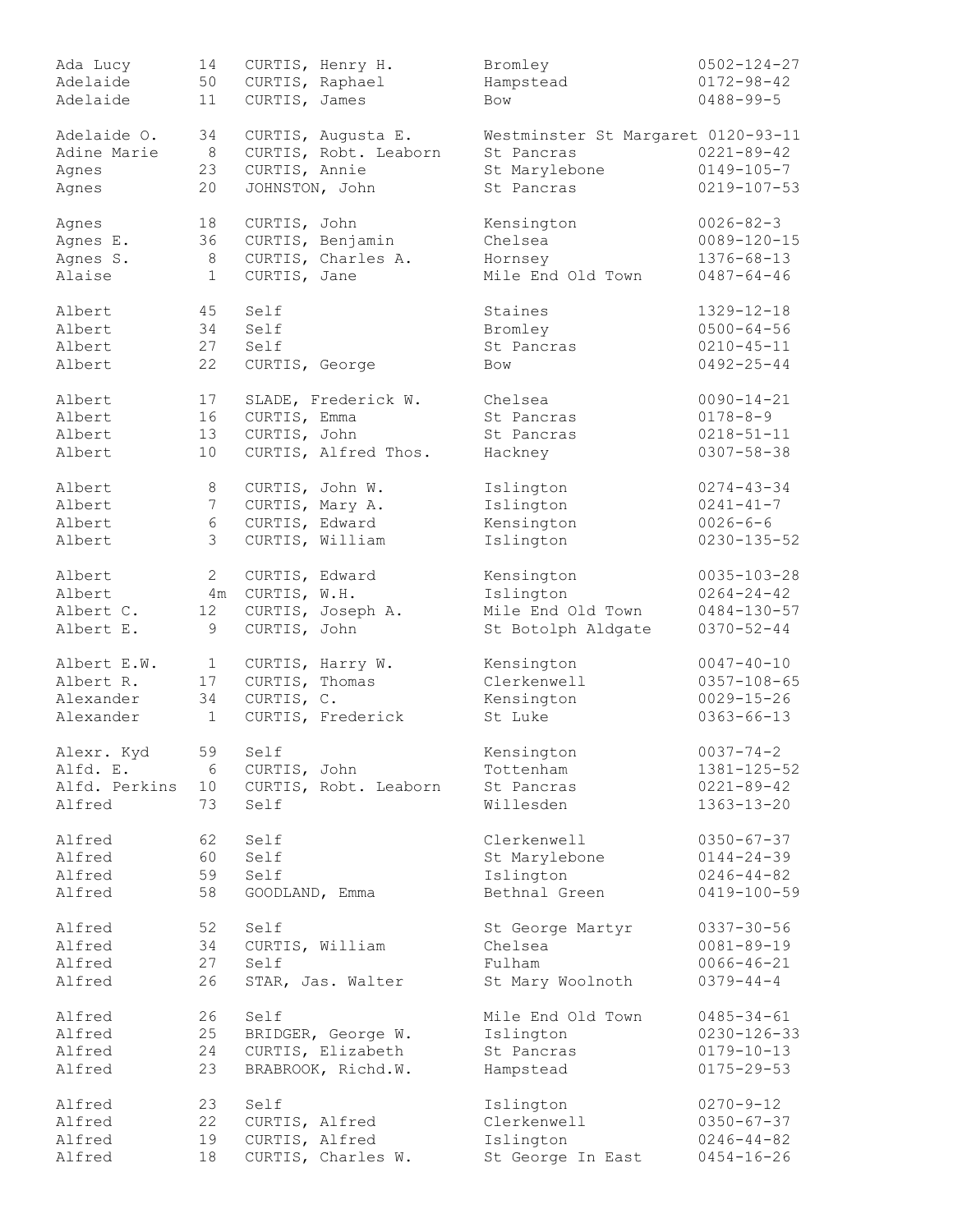| Alfred       | 15 <sub>1</sub> |                   | CURTIS, James G.   | Kensington                                                 | $0031 - 141 - 21$     |
|--------------|-----------------|-------------------|--------------------|------------------------------------------------------------|-----------------------|
| Alfred       | 15              | WRIGHT, Daniel    |                    | Bethnal Green                                              | $0422 - 6 - 5$        |
| Alfred       | 14              | CURTIS, John      |                    | Shepperton                                                 | $1327 - 94 - 6$       |
| Alfred       | 12              | CURTIS, H.        |                    | Poplar                                                     | $0508 - 46 - 32$      |
|              |                 |                   |                    |                                                            |                       |
| Alfred       | 11              | CURTIS, Elisa     |                    | Hammersmith                                                | $0055 - 38 - 16$      |
| Alfred       | 11              | Barnados Home     |                    | Ratcliffe                                                  | $0464 - 115 - 10$     |
| Alfred       | 11              |                   |                    | Strand Union Childrens Establishment - Edmonton 1391-85-18 |                       |
| Alfred       | 11              | Institution:      |                    | Enfield                                                    | $1395 - 134 - 4$      |
| Alfred       | 10              | CURTIS, James     |                    | Paddington                                                 | $0016 - 38 - 26$      |
| Alfred       | 8               |                   | CURTIS, Charles    | St Marylebone                                              | $0133 - 40 - 9$       |
| Alfred       | 8               |                   | CURTIS, William    | Stanwell                                                   | $1329 - 98 - 8(a)$    |
| Alfred       | $7\phantom{.0}$ |                   | CURTIS, Charles    | Hackney                                                    | $0304 - 119 - 30$ (a) |
|              |                 |                   |                    |                                                            |                       |
| Alfred       | 5               |                   | CURTIS, William    | Islington                                                  | $0247 - 104 - 32$     |
| Alfred       | 5               | CURTIS, James     |                    | Mile End Old Town                                          | $0481 - 77 - 11$      |
| Alfred       | 5               | CURTIS, Robert    |                    | Edmonton                                                   | $1388 - 97 - 12$      |
| Alfred       | $\mathcal{S}$   | CURTIS, George    |                    | Hammersmith                                                | $0063 - 106 - 94$     |
| Alfred       | 3 <sup>7</sup>  | CURTIS, Alfred    |                    | Fulham                                                     | $0066 - 46 - 21$      |
| Alfred       |                 | 3m CURTIS, Samuel |                    | Bethnal Green                                              | $0410 - 109 - 35$     |
|              |                 |                   |                    |                                                            |                       |
| Alfred A.    | 20              | CURTIS, George    |                    | St George Hanover Square - 0091-52-9                       |                       |
| Alfred B.    | 56              | Self              |                    | Kensington                                                 | $0045 - 23 - 37$      |
| Alfred B.    | 29              | CURTIS, Mary      |                    | Fulham                                                     | $0072 - 33 - 14$      |
| Alfred B.    | 17              |                   | CURTIS, Charles    | Hornsey                                                    | $1378 - 51 - 95$      |
| Alfred E.B.  | 4m              |                   | CURTIS, Alfred B.  | Kensington                                                 | $0045 - 23 - 37$      |
| Alfred F.    | $\overline{2}$  |                   | CURTIS, Frederic   | Hackney                                                    | $0312 - 80 - 7$       |
|              |                 |                   |                    |                                                            |                       |
| Alfred G.    | $7\phantom{.0}$ | GODDARD, Mary     |                    | Islington                                                  | $0237 - 38 - 25$      |
| Alfred J.    | 41              | Self              |                    | <b>Bow</b>                                                 | $0489 - 151 - 38$     |
| Alfred J.    | 29              | Self              |                    | Hammersmith                                                | $0061 - 75 - 55$      |
| Alfred J.    | 16              |                   | CURTIS, Mary A.    | Bethnal Green                                              | $0141 - 73 - 2$       |
| Alfred J.    | $5\overline{)}$ |                   | CURTIS, Charles H. | St Pancras                                                 | $0194 - 88 - 39$      |
| Alfred L.    | 14              | CURTIS, Alfred    |                    | Islington                                                  | $0246 - 44 - 82$      |
| Alfred T.    | $5\phantom{.0}$ | CURTIS, Thomas    |                    | St Pancras                                                 | $0198 - 110 - 36$     |
| Alfred Thos. | 48              | Self              |                    | Hackney                                                    | $0307 - 58 - 38$      |
|              |                 |                   |                    |                                                            |                       |
| Alice        | 24              |                   | CURTIS, Benjamin   | Islington                                                  | $0248 - 68 - 65$ (a)  |
| Alice        | 21              |                   | RANDALL, Henry G.  | Hampstead                                                  | $0175 - 3 - 2$        |
| Alice        | 19              |                   | SCOTT, Ethel Mary  | Kensington                                                 | $0051 - 96 - 20$      |
| Alice        | 17              | CURTIS, James     |                    | Chelsea                                                    | $0078 - 110 - 1$      |
| Alice        | 17              |                   | CURTIS, Thos. W.   | St Marylebone                                              | $0150 - 106 - 20$     |
| Alice        | 17              | CURTIS, George    |                    | Islington                                                  | $0259 - 74 - 19$      |
| Alice        | 16              |                   | DEACON, Emily M.   | Kensington                                                 | $0030 - 6 - 6$        |
| Alice        | 15              | ESCOTT, Edwin     |                    | Bethnal Green                                              | $0417 - 97 - 51$      |
|              |                 |                   |                    |                                                            |                       |
| Alice        | 14              |                   | DODD, Emma Stoke   | Newington                                                  | $0282 - 39 - 43$      |
| Alice        | 13              | CURTIS, James     |                    | Paddington                                                 | $0018 - 65 - 10$      |
| Alice        | 13              | CURTIS, James     |                    | Bow                                                        | $0488 - 99 - 5$       |
| Alice        | 13              | CURTIS, James     |                    | Ealing                                                     | $1344 - 53 - 4$       |
|              |                 |                   |                    |                                                            |                       |
| Alice        | 5               |                   | CURTIS, Charles    | St Pancras                                                 | 0213-136-58           |
| Alice        | 4               | CURTIS, John      |                    | Chelsea                                                    | $0081 - 90 - 22$      |
| Alice        | $\overline{4}$  | CURTIS, George    |                    | Hackney                                                    | $0295 - 25 - 34$      |
| Alice        | 4               | CURTIS, James     |                    | Limehouse                                                  | $0465 - 76 - 22$      |
| Alice        | 4               |                   | CURTIS, David F.   | Willesden                                                  | $1364 - 107 - 35$     |
| Alice        | 3               |                   | CURTIS, Charles    | Kensington                                                 | $0025 - 68 - 23$      |
|              |                 |                   |                    |                                                            |                       |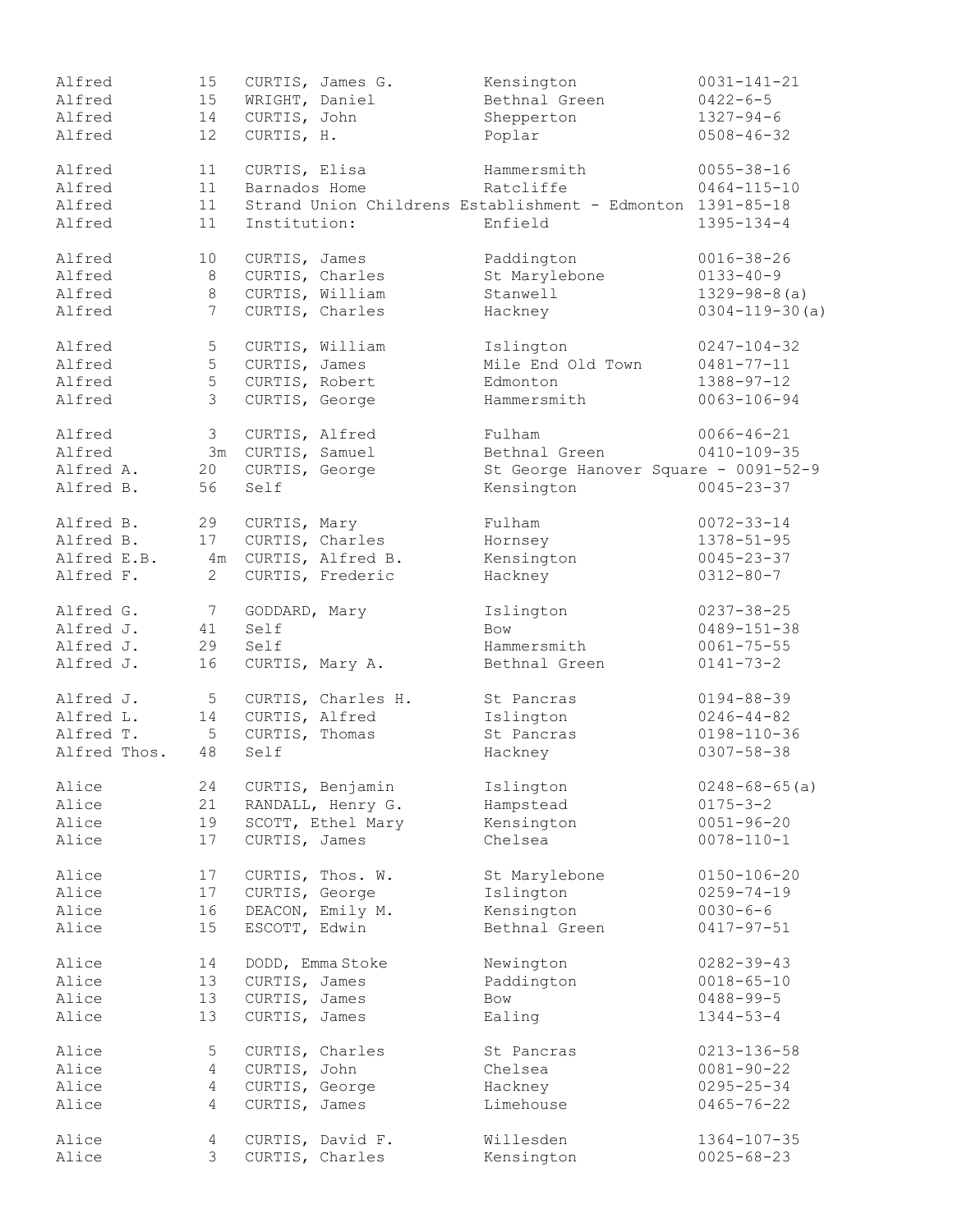| Alice         | 3 <sup>7</sup>  | CURTIS, George  |                         | Islington                                                   | $0236 - 19 - 33$     |
|---------------|-----------------|-----------------|-------------------------|-------------------------------------------------------------|----------------------|
| Alice         | 3               |                 | CURTIS, Thomas          | Bethnal Green                                               | $0433 - 114 - 22$    |
|               |                 |                 |                         |                                                             |                      |
| Alice         | $\mathbf{2}$    | CURTIS, Mary    |                         | St George Hanover Square - 0105-89-49                       |                      |
| Alice         | 4 m             |                 | CURTIS, Benjamin        | Islington                                                   | $0248 - 68 - 65$ (a) |
| Alice         | 11m             | CURTIS, Emma    |                         | Westminster St Margaret 0118-14-24(a)                       |                      |
| Alice A.      | 22              |                 | DRIVER, Henry Er.       | Islington                                                   | $0269 - 8 - 10$      |
|               |                 |                 |                         |                                                             |                      |
| Alice A.      | 11              | CURTIS, Albert  |                         | Staines                                                     | $1329 - 12 - 18$     |
|               |                 |                 |                         |                                                             |                      |
| Alice A.      | 5               | CURTIS, John    |                         | St Marylebone                                               | $0151 - 93 - 18$     |
| Alice Amelia  | 30              |                 | SAUNDERS, James         | Sunbury                                                     | $1327 - 76 - 1$      |
| Alice E.      | 5               |                 | CURTIS, Herbert         | St Marylebone                                               | $0133 - 95 - 43$     |
|               |                 |                 |                         |                                                             |                      |
| Alice E.      | 4               |                 | CURTIS, Catherine G.    | St Stephen Coleman Street - 0382-76-12                      |                      |
| Alice Eliza   | 3 <sup>7</sup>  |                 | CURTIS, Charles F.      | Westminster St James                                        | $0128 - 104 - 39$    |
| Alice J.      | 5 <sup>5</sup>  | CURTIS, John C. |                         | Paddington                                                  | $0011 - 41 - 30$     |
| Alice L.      | 20              |                 | CURTIS, Alfred B.       | Kensington                                                  | $0045 - 23 - 37$     |
|               |                 |                 |                         |                                                             |                      |
| Alice L.      | 11              |                 | CURTIS, John J.         | Mile End Old Town                                           | $0484 - 119 - 36$    |
| Alice M.      | 28              |                 | CURTIS, Robert C.       | Tottenham                                                   | $1380 - 80 - 28$     |
| Alice M.      | 26              |                 | CURTIS, Herbert         | St Marylebone                                               | $0133 - 95 - 43$     |
| Alice M.      | 8               | CURTIS, James   |                         | Kensington                                                  | $0041 - 15 - 23$     |
|               |                 |                 |                         |                                                             |                      |
| Alice M.      | $\overline{2}$  |                 | CURTIS, William         | Edmonton                                                    | $1389 - 21 - 35$     |
|               |                 |                 |                         |                                                             |                      |
| Alice M.A.    | 32              | CURTIS, James   |                         | Islington                                                   | $0257 - 38 - 70$     |
| Alice M.M.    | 17              |                 | SALTER, William         | St Andrew Holborn                                           | $0342 - 60 - 15$     |
| Alice Mary A. | - 9             |                 | CURTIS, John James      | Ratcliffe                                                   | $0463 - 66 - 5$      |
|               |                 |                 |                         |                                                             |                      |
| Alice S.      | 25              | CURTIS, Sarah   |                         | St Gregory By St Pauls 0377-85-24                           |                      |
| Alice S.      | 16              | CURTIS, George  |                         | St Marylebone                                               | $0136 - 14 - 22$     |
| Ambrose       | 20              | MEAD, Charles   |                         | Poplar                                                      | $0511 - 126 - 85$    |
| Amelia        | 57              | CURTIS, George  |                         | Shoreditch                                                  | $0387 - 127 - 40$    |
|               |                 |                 |                         |                                                             |                      |
| Amelia        | 52              |                 | CURTIS, George J.       | St Luke                                                     | $0368 - 7 - 8$       |
| Amelia        | 46              |                 | RABJOHNS, William       | St Marylebone                                               | $0154 - 102 - 21$    |
| Amelia        | 33              |                 | CURTIS, Hamilton H.     | Islington                                                   | $0269 - 8 - 9$       |
| Amelia        | 33              | CURTIS, John    |                         | Tottenham                                                   | 1381-125-52          |
|               |                 |                 |                         |                                                             |                      |
| Amelia        | 31              | CURTIS, John    |                         | St Giles In Fields                                          | $0322 - 34 - 13$     |
| Amelia        |                 |                 | 28 CURTIS, Herman       | Hampstead                                                   | $0170 - 77 - 16$     |
| Amelia        | 23              |                 |                         | St Mary Islington Workhouse School Islington                | $0280 - 44 - 1$      |
|               | 18              | GOODE, Elizth   |                         | Islington                                                   | $0251 - 5 - 4$       |
| Amelia        |                 |                 |                         |                                                             |                      |
| Amelia        | 9               | CURTIS, Thomas  |                         | St Pancras                                                  | $0198 - 110 - 36$    |
|               |                 |                 |                         |                                                             |                      |
| Amelia C.     | 5               | CURTIS, John    |                         | Tottenham                                                   | 1381-125-52          |
| Amelia Mary   | $\overline{2}$  |                 |                         | CURTIS, George Westminster St John Evangelistn - 0111-64-40 |                      |
| Amos          | 25              | Self            |                         | Chelsea                                                     | $0079 - 21 - 35$     |
|               |                 |                 |                         |                                                             |                      |
| Amos          | $\mathcal{S}$   | CURTIS, Albert  |                         | Bromley                                                     | $0500 - 64 - 56$     |
| Amy           | 32              |                 | CURTIS, Wm. Thos.       | St Pancras                                                  | $0224 - 68 - 31$     |
| Amy           | 20              |                 | COWPER, Benjamin H.     | Hackney                                                     | $0296 - 13 - 19$     |
| Amy           | 13              |                 | CURTIS, Raphael         | Hampstead                                                   | $0172 - 98 - 42$     |
|               |                 |                 |                         |                                                             |                      |
| Amy           | 9               | CURTIS, James   |                         | Limehouse                                                   | $0465 - 76 - 22$     |
| Amy           | $7\phantom{.0}$ | CURTIS, Frank   |                         | Hammersmith                                                 | $0061 - 20 - 31$     |
| Amy Beatrice  | 3               | CURTIS, Thomas  |                         | Willesden                                                   | $1362 - 9 - 2$       |
| Amy E.        | 9               | CURTIS, Emma    |                         | Bromley                                                     | $0501 - 113 - 20$    |
|               |                 |                 |                         |                                                             |                      |
| Amy I.        | 9               | CURTIS, John    |                         | Hackney                                                     | $0294 - 15 - 23$     |
| An            | 58              | MEAD, Ann       |                         | St George In East                                           | $0451 - 64 - 36$     |
| Angelina      | 42              |                 | CURTIS, Stephen J.      | Islington                                                   | $0233 - 22 - 38$     |
| Ann           | 80              |                 | Hackney Union Infirmary | Hackney                                                     | $0310 - 91 - 10$     |
|               |                 |                 |                         |                                                             |                      |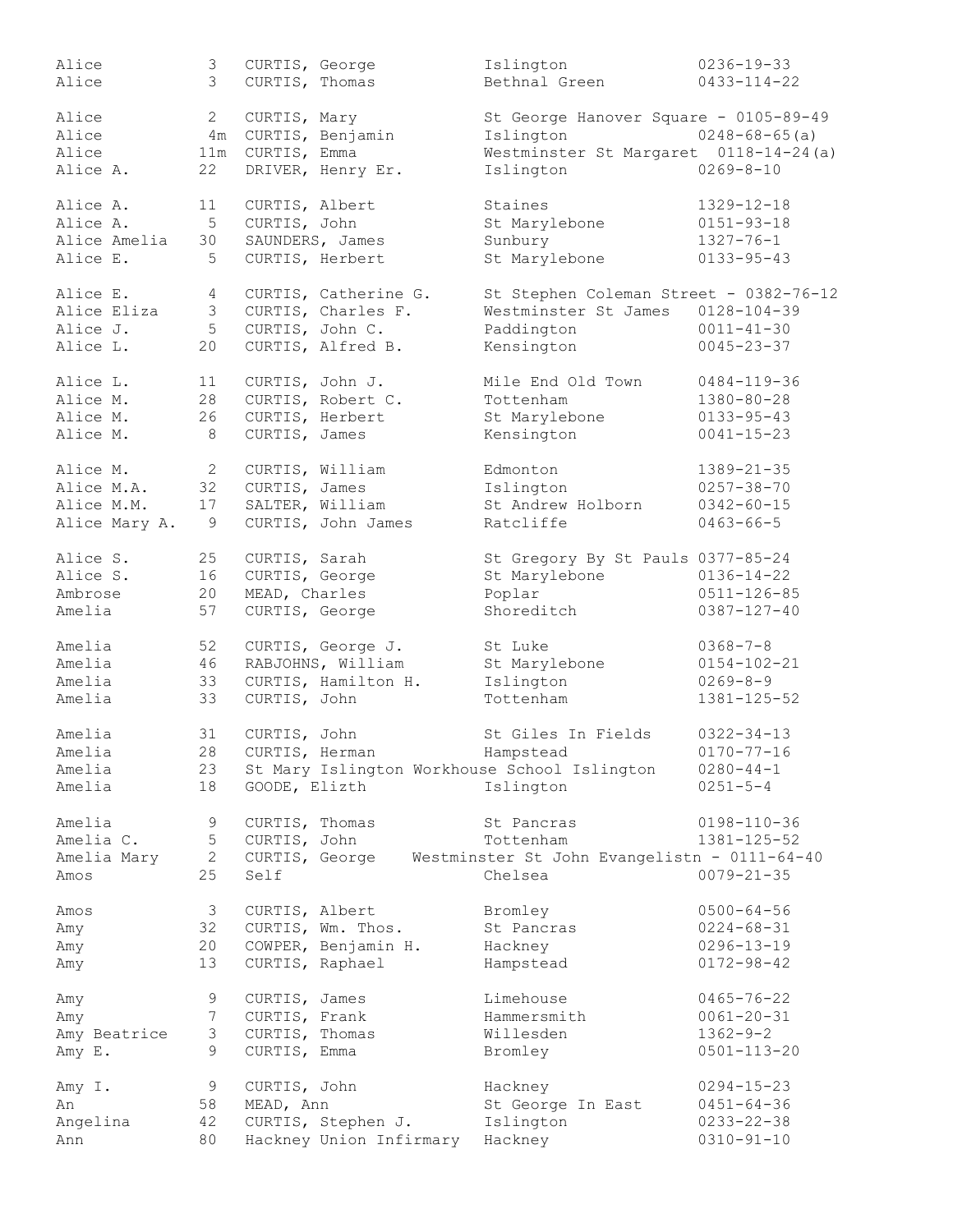| Ann           | 80  | CURTIS, Edward         | Ashford                               | $1326 - 23 - 1$                      |
|---------------|-----|------------------------|---------------------------------------|--------------------------------------|
| Ann           | 80  | Self                   | Isleworth                             | 1337-113-44                          |
| Ann           | 77  | Self                   | Paddington                            | $0013 - 39 - 10$                     |
| Ann           | 71  | Self                   | Ratcliffe                             | $0463 - 5 - 3$                       |
|               |     |                        |                                       | $0266 - 61 - 17$                     |
| Ann           | 70  | BURTON, John           | Islington                             |                                      |
| Ann           | 69  | MUMFORD, Charles Fr.   | Shadwell                              | $0461 - 8 - 9$                       |
| Ann           | 68  | CURTIS, John           | St Pancras                            | $0218 - 51 - 11$                     |
| Ann           | 65  | CURTIS, Henry          | Acton                                 | $1355 - 16 - 26$                     |
| Ann           | 64  | Self                   | Kensington                            | $0033 - 8 - 18$                      |
| Ann           | 64  | PORTER, Charles        | St Luke                               | $0363 - 4 - 1$                       |
| Ann           | 61  | AUSTIN, William        | Islington                             | $0256 - 28 - 50$                     |
| Ann           | 58  | CURTIS, James H        | Mile End Old Town                     | $0478 - 90 - 69$                     |
| Ann           | 55  | CRIPPS, Richard        | Kensington                            | $0025 - 61 - 9$                      |
| Ann           | 54  | CURTIS, Thomas         | Hammersmith                           | $0054 - 25 - 43$                     |
|               |     |                        | St George In East                     |                                      |
| Ann           | 53  | GRIFFITHS, Mary        |                                       | $0451 - 64 - 35$                     |
| Ann           | 52  | CURTIS, James          | St Pancras                            | $0222 - 31 - 56$                     |
| Ann           | 48  | CURTIS, Charles Ed.    | Hackney                               | $0309 - 62 - 11$                     |
| Ann           | 46  | Self                   | St George Hanover Square - 0102-18-29 |                                      |
| Ann           | 40  | CURTIS, Herbert        | Kensington                            | $0024 - 17 - 30$                     |
| Ann           | 38  | CURTIS, Thomas         | Paddington                            | $0019 - 5 - 3$                       |
| Ann           | 33  | CURTIS, John           | Islington                             | $0265 - 12 - 18$                     |
| Ann           | 32  | CURTIS, William        | Ealing                                | $1348 - 62 - 1$                      |
|               |     |                        |                                       |                                      |
| Ann           | 30  | CURTIS, Edward         | Kensington                            | $0035 - 103 - 28$                    |
| Ann           | 26  | BRAUGURN, Francis      | Hackney                               | $0302 - 5 - 4$                       |
| Ann           | - 8 | CURTIS, John           | Islington                             | $0265 - 12 - 18$                     |
| Ann E.        | 77  | CURTIS, John           | St Giles In Fields                    | $0322 - 15 - 24$                     |
| Ann E. J.     | 9   | CURTIS, Charles        | Shoreditch                            | $0392 - 62 - 15$                     |
| Ann L.        | 7   | MASTERMAN, Charles J.  | Bethnal Green                         | $0414 - 113 - 85$                    |
| Anna          | 48  | BALDWIN, Thomas        | St Pancras                            | $0212 - 116 - 44$                    |
| Anna M.       | 32  | CURTIS, Daniel         | Kensington                            | $0031 - 57 - 25$                     |
|               |     | Self                   | Hampstead                             |                                      |
| Anne          | 65  |                        |                                       | $0167 - 40 - 17$                     |
| Anne          | 47  | SMART, John            | Clerkenwell                           | $0358 - 99 - 26$                     |
| Anne          | 14  | CURTIS, Frederick      | St George Martyr                      | $0337 - 107 - 23$                    |
| Anne          | 7   | CURTIS, Jno, R         | St George Hanover Square - 0096-87-7  |                                      |
| Anne          | 1   | CURTIS, Wm.            | St Luke                               | $0360 - 128 - 27$                    |
| Anne Caroline | 55  | CURTIS, William James  | St Marylebone                         | $0158 - 63 - 16$                     |
| Anne E.       | 80  | EATON, Marth.          | St Luke                               | $0360 - 135 - 41$                    |
| Anne J.       | 30  | CURTIS, Charles J.     | Hammersmith                           | $0062 - 78 - 38$                     |
| Anne M.       | 69  | CURTIS, Robert C.      | Tottenham                             |                                      |
| Annie         | 42  | Self                   | St Marylebone                         | $1380 - 80 - 28$<br>$0149 - 105 - 7$ |
|               |     |                        |                                       |                                      |
| Annie         | 42  | GOLDING                | Willesden                             | $1365 - 95 - 22$                     |
| Annie         | 35  | CURTIS, William        | Islington                             | $0230 - 135 - 52$                    |
| Annie         | 34  | DRUMMOND, Charlotte A. | Westminster St Margaret 0121-23-42    |                                      |
| Annie         | 32  | CURTIS, Tom            | St Pancras                            | $0194 - 56 - 4$                      |
| Annie         | 26  | CURTIS, Charles        | Mile End Old Town                     | $0476 - 89 - 1$                      |
| Annie         | 25  | TATTERSALL, John       | Islington                             | $0255 - 103 - 7$                     |
| Annie         | 22  |                        |                                       |                                      |
|               |     | CURTIS, Samuel D,      | Kensington                            | $0026 - 75 - 36$                     |
| Annie         | 22  | CURTIS, Frederick      | Mile End Old Town                     | $0486 - 167 - 47$                    |
| Annie         | 21  | CURTIS, James          | Ealing                                | $1344 - 53 - 4$                      |
| Annie         | 20  | JONES, David           | St Giles In Fields                    | $0327 - 13 - 19$                     |
| Annie         | 19  | DAY, William           | Tottenham                             | $1383 - 43 - 14$                     |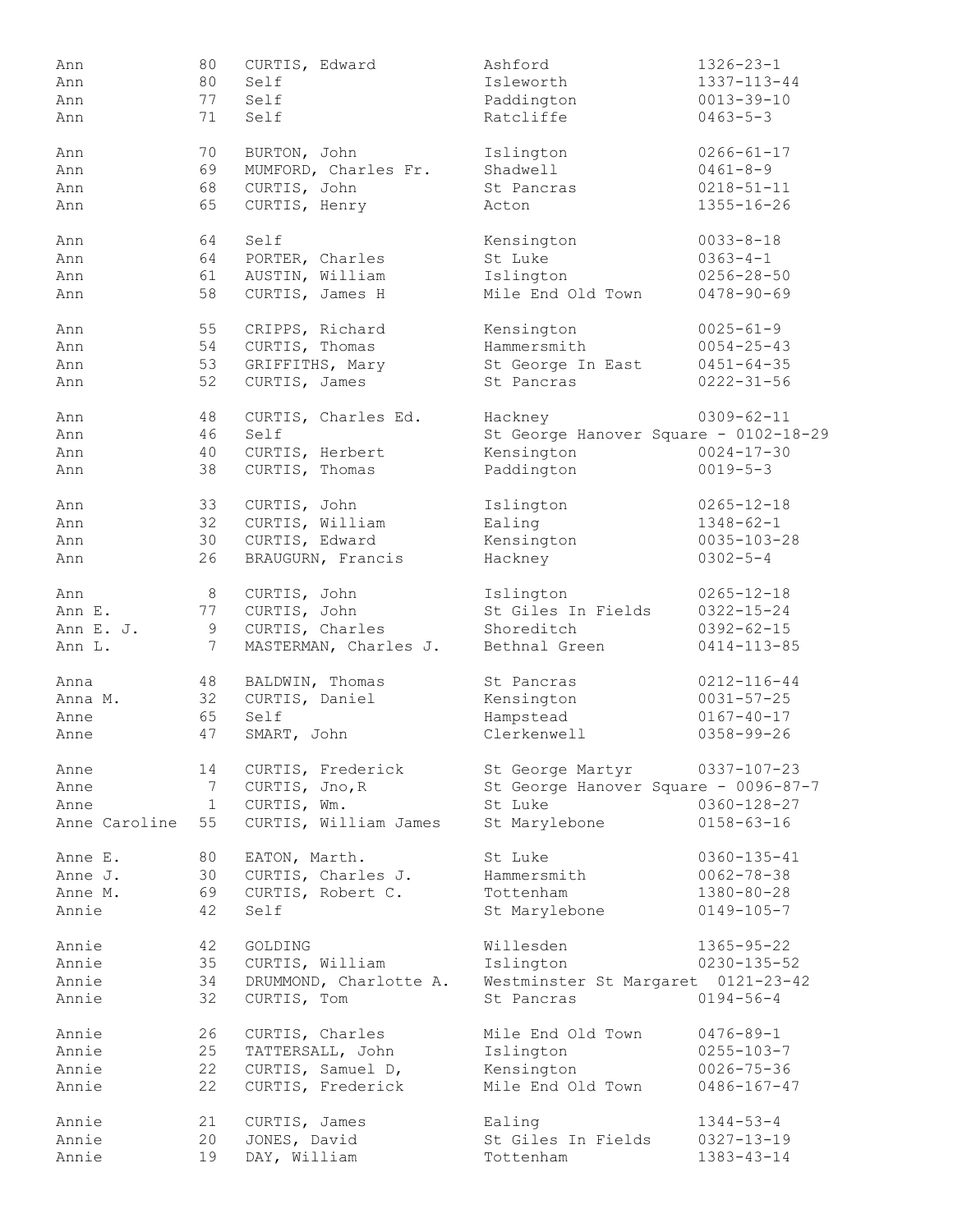| Annie             | 17              |                | MANSER, Isabella      | Clerkenwell                           | $0356 - 25 - 43$   |
|-------------------|-----------------|----------------|-----------------------|---------------------------------------|--------------------|
| Annie             | 16              |                | DRESSER, Christopher  | Kensington                            | $0026 - 22 - 19$   |
| Annie             | 15              |                | CURTIS, Elizabeth     | St Marylebone                         | $0150 - 46 - 41$   |
| Annie             | 15              |                | ROY, James William    | Hampstead                             | $0169 - 13 - 19$   |
| Annie             | 14              |                | CURTIS, William       | Chelsea                               | $0080 - 68 - 17$   |
| Annie             | 12              | CURTIS, George |                       | St Botolph Aldgate                    | $0369 - 42 - 30$   |
| Annie             | 9               | CURTIS, Caleb  |                       | Hammersmith                           | $0054 - 89 - 39$   |
| Annie             | 9               | CURTIS, Annie  |                       | St Marylebone                         | $0149 - 105 - 7$   |
| Annie             | 8               |                | CURTIS, William       | Islington                             | $0248 - 17 - 28$   |
| Annie             | 6               | CURTIS, George |                       | St Marylebone                         | $0136 - 4 - 1$     |
| Annie             | $\mathfrak{Z}$  |                | CURTIS, Joseph        | St Marylebone                         | $0161 - 48 - 11$   |
| Annie             | $\mathcal{S}$   | CURTIS, James  |                       | Bromley                               | $0495 - 25 - 43$   |
| Annie E.          | 22              |                | CURTIS, Thomas W.     | Clerkenwell                           | $0353 - 18 - 30$   |
| Annie E.          | 12              |                | CURTIS, William       | Willesden                             | $1362 - 87 - 19$   |
| Annie E.          |                 |                | 2m CURTIS, Thomas W.  | Clerkenwell                           | $0353 - 18 - 30$   |
| Annie Gertrude 11 |                 |                | CURTIS, Charles       | St Marylebone                         | $0133 - 40 - 9$    |
| Annie J.          | 11              |                | CURTIS, Charles J.    | Hammersmith                           | $0062 - 78 - 38$   |
| Annie M.          | 30              |                | CURTIS, John A.       | Fulham                                | $0071 - 57 - 32$   |
| Annie M.          | 22              |                | SEXTON, Charles       | St George Hanover Square - 0095-10-13 |                    |
| Annie M.          | 21              |                | MANNING, Edward T.    | Hampstead                             | $0173 - 36 - 8$    |
| Annie Wright      | 32              | CURTIS, Anne   |                       | Hampstead                             | $0167 - 40 - 17$   |
| Archie E.         | 15              | CURTIS, Henry  |                       | Bromley                               | $0500 - 114 - 38$  |
| Arimia B.         | 17              |                | CURTIS, George W.     | Limehouse                             | $0465 - 107 - 9$   |
| Arthur            | 26              | Self           |                       | Paddington                            | $0001 - 73 - 10$   |
| Arthur            | 23              | Self           |                       | Mile End Old Town                     | $0481 - 121 - 5$   |
| Arthur            | 23              |                | GOYMER, Alfred        | Hornsey                               | $1374 - 69 - 66$   |
| Arthur            | 18              |                | CURTIS, William       | Kensington                            | $0034 - 103 - 27$  |
| Arthur            | 16              |                | CURTIS, William       | Islington                             | $0244 - 11 - 16$   |
| Arthur ?          | 14              |                | CURTIS, Benjamin      | Chelsea                               | $0089 - 120 - 15$  |
| Arthur            | 13              | CURTIS, Sarah  |                       | Tottenham                             | $1381 - 93 - 36$   |
| Arthur            | 10              |                | CURTIS, George W.     | Limehouse                             | $0470 - 94 - 40$   |
| Arthur            | - 8             |                | CURTIS, Joseph David  | Islington                             | $0270 - 117 - 52$  |
| Arthur            | 6               | CURTIS, Emma   |                       | St Pancras                            | $0178 - 8 - 9$     |
| Arthur            | 6               |                | CURTIS, Robt. Leaborn | St Pancras                            | $0221 - 89 - 48$   |
| Arthur            |                 |                | 3 CURTIS, Benjamin    | Bethnal Green                         | $0431 - 81 - 7$    |
| Arthur            | 1               |                | CURTIS, William       | St Swithin London Stone 0379-75-6     |                    |
| Arthur            | 9m              | Henry Robt.    |                       | Whitechapel                           | $0442 - 83 - 24$   |
| Arthur C.         | 45              |                | CURTIS, Augusta E.    | Westminster St Margaret 0120-93-11    |                    |
| Arthur C.         | 28              | CHILD, Edmund  |                       | Shadwell                              | $0460 - 30 - 52$   |
| Arthur Colin      | 23              | Self           |                       | Kensington                            | $0046 - 18 - 33$   |
| Arthur E.         | 10              |                | CURTIS, William       | Stanwell                              | $1329 - 98 - 8(a)$ |
| Arthur E.         | $7\overline{ }$ |                | CURTIS, Seymour       | Kensington                            | $0046 - 119 - 17$  |
| Arthur E.S.       | 11              |                | OLIVER, Harriet       | St Marylebone                         | $0163 - 79 - 2$    |
| Arthur F.         | 8               |                | CURTIS, Edward F.     | St Clement Danes                      | $0336 - 88 - 16$   |
| Arthur F.         | 3               |                | CURTIS, Henry         | Kensington                            | $0034 - 83 - 33$   |
| Arthur G.         | 8 <sup>1</sup>  |                | CURTIS, William E.    | Edmonton                              | 1390-98-10         |
| Arthur H.         | 23              |                | CURTIS, Susanah       | St Pancras                            | $0223 - 105 - 9$   |
| Arthur H.         | 8 <sup>8</sup>  |                | CURTIS, Henry         | St Pancras                            | $0187 - 102 - 3$   |
| Arthur J.         | 18              |                | CURTIS, Charles A.    | Hornsey                               | $1376 - 68 - 13$   |
| Arthur J.         | 7               |                | CURTIS, Thomas        | Paddington                            | $0019 - 5 - 3$     |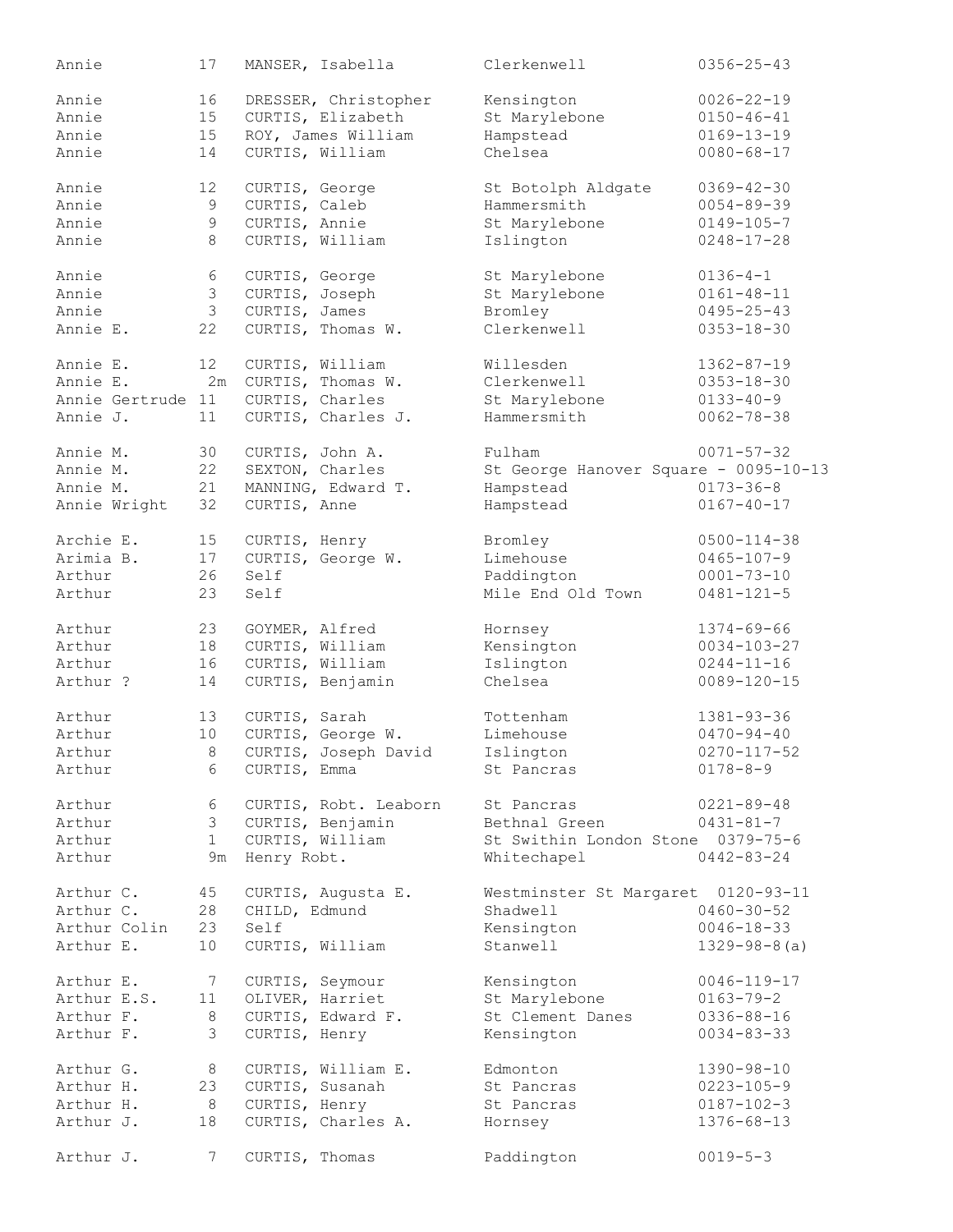| Arthur W.<br>Arthur W.<br>Augusta                  | 22<br>18m<br>45    | Self<br>CURTIS, Albert                                | HEWETT, James H.                        | Mile End Old Town<br>Kensington<br>Staines                                    | $0482 - 124 - 19$<br>$0024 - 30 - 55$<br>$1329 - 12 - 18$                     |
|----------------------------------------------------|--------------------|-------------------------------------------------------|-----------------------------------------|-------------------------------------------------------------------------------|-------------------------------------------------------------------------------|
| Augusta<br>Augusta E.<br>Augusta M. H.<br>Augustus | 3<br>71<br>48<br>9 | Self<br>CURTIS, Alfred                                | CURTIS, Walter K.<br>CURTIS, Augusta E. | Kensington<br>Westminster St Margaret<br>Westminster St Margaret<br>Islington | $0040 - 109 - 32$<br>$0120 - 93 - 11$<br>$0120 - 93 - 11$<br>$0246 - 44 - 82$ |
| Augustus A<br>Augustus C.<br>Aurelie               | 16<br>4<br>30      | CURTIS, William<br>CURTIS, Charles<br>CURTIS, Charles |                                         | Hammersmith<br>Islington<br>Kensington                                        | $0057 - 124 - 48$<br>$0239 - 5 - 4$<br>$0025 - 68 - 23$                       |

#### **" B "**

| <b>NAME</b> | <b>AGE</b>      | ENUMERATED WITH    | CENSUS PLACE       | <b>REFERENCE</b>      |
|-------------|-----------------|--------------------|--------------------|-----------------------|
|             |                 |                    |                    |                       |
| Beatrice    | 9               | CURTIS, Raphael    | Hampstead          | $0172 - 98 - 42$      |
| Beatrice    | 3               | CANN, Amelia       | Hackney            | $0294 - 91 - 57$      |
| Beatrice M. | $\overline{4}$  | CURTIS, Robert B.  | Shoreditch         | $0398 - 12 - 17$      |
| Benjamin    | 70              | Self               | Mile End Old Town  | $0473 - 134 - 47$ (a) |
| Benjamin    | 51              | Self               | Bethnal Green      | $0431 - 81 - 7$       |
| Benjamin    | 46              | Self               | Chelsea            | $0089 - 120 - 15$     |
| Benjamin    | 27              | Self               | Islington          | $0248 - 68 - 65$ (a)  |
| Benjamin    | 18              | CURTIS, Benjamin   | Bethnal Green      | $0431 - 81 - 7$       |
| Bertha      | 22              | FIELD, Charlotte   | Bromley            | $0495 - 99 - 27$      |
| Bertha      | 13 <sup>7</sup> | CURTIS, Frederick  | Islington          | $0262 - 69 - 13$      |
| Bertha J.   | 7               | CURTIS, Charles H. | St Pancras         | $0194 - 88 - 39$      |
| Bertie W.   | $\overline{2}$  | CURTIS, Thomas     | Tottenham          | $1387 - 21 - 40$      |
| Bessie      | 25              | CURTIS, Alfred     | Mile End Old Town  | $0485 - 34 - 61$      |
| Bessie      | 24              | ORKNEY, Earl Of    | St Marylebone      | $0157 - 101 - 23$     |
| Betsy       | 43              | CURTIS, John       | St Botolph Aldgate | $0370 - 52 - 44$      |
| Betsy       | 24              | WILSON, Alfred     | Chiswick           | $1352 - 58 - 33$      |
| Blanche     | 7               | CURTIS, Joseph     | St Marylebone      | $0135 - 29 - 13$      |
| Blanche     | 6               | CURTIS, James      | Islington          | $0232 - 82 - 18$      |
| Blanche M.  | $7^{\circ}$     | CURTIS, Charles A. | Hornsey            | $1376 - 68 - 13$      |
| <b>Bob</b>  | 1 <sub>m</sub>  | CURTIS, Arthus     | Paddington         | $0001 - 73 - 10$      |
| Bridget     | 46              | CURTIS, Daniel     | Whitechapel        | $0446 - 27 - 2$       |
| Bridget H.  | 66              | Self               | Chelsea            | $0083 - 114 - 28$     |

# **" C "**

| <b>NAME</b>    | AGE | <b>ENUMERATED WITH</b> | CENSUS PLACE   | <b>REFERENCE</b> |
|----------------|-----|------------------------|----------------|------------------|
|                |     |                        |                |                  |
| $\mathbb{C}$ . | 75  | Self                   | Kensington     | $0029 - 15 - 26$ |
| $\mathbb C$ .  | 32  | NYE, F.                | Clerkenwell    | $0349 - 83 - 9$  |
| $\mathsf{C}$ . | 22  | DYMOCK, Martha         | Great Stanmore | $1360 - 70 - 10$ |
|                |     |                        |                |                  |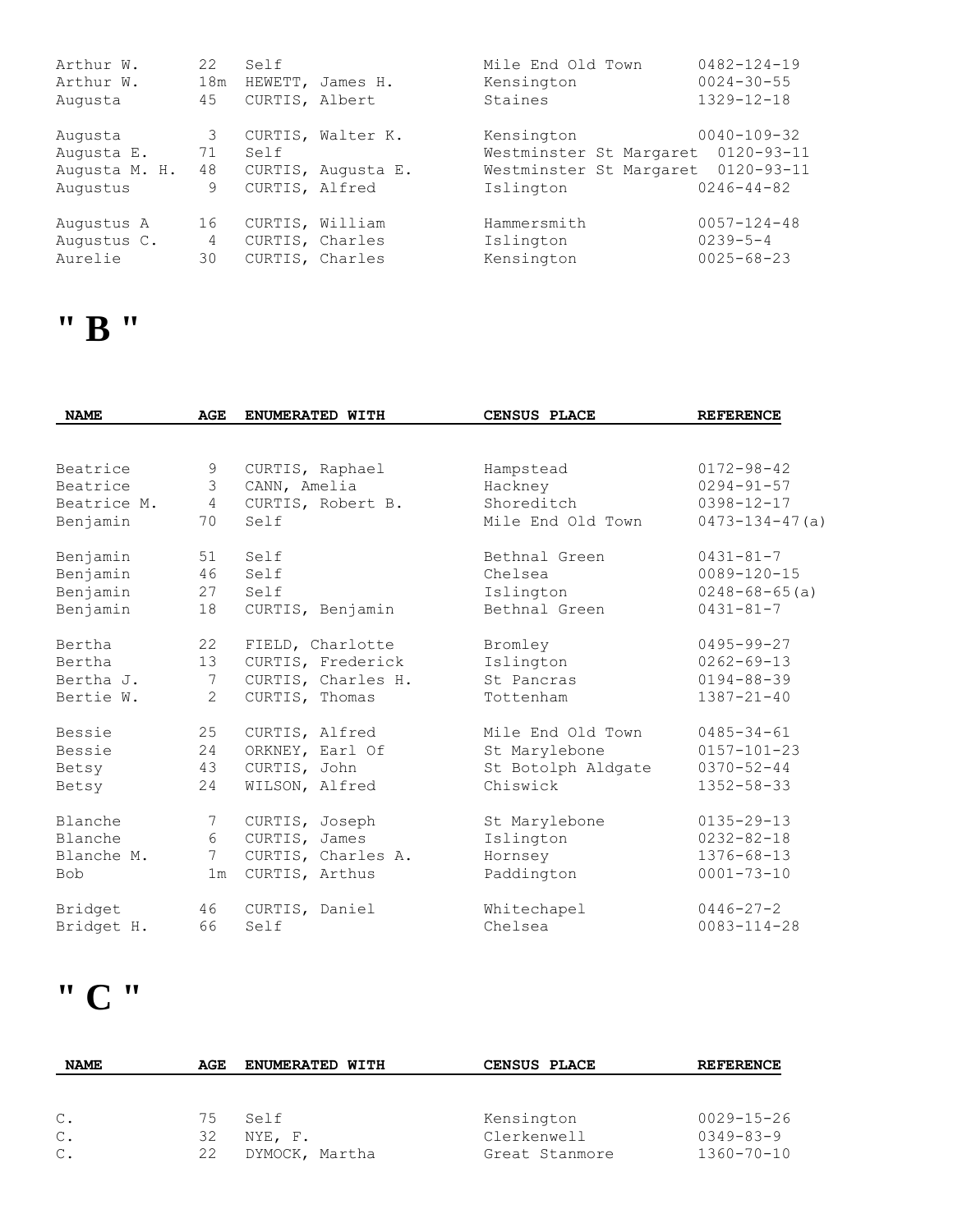| Caleb             | 33    | Self                         | Hammersmith                            | $0054 - 89 - 39$  |
|-------------------|-------|------------------------------|----------------------------------------|-------------------|
| Car.              | 17    | CURTIS, Wm.                  | St Luke                                | $0360 - 128 - 27$ |
| Carloline A.M.    | 10    | CURTIS, Thomas               | St Pancras                             | $0198 - 110 - 36$ |
| Caroline          | 75    | CURTIS, Frederick            | Staines                                | $1329 - 4 - 2$    |
| Caroline          | 59    | CURTIS, George               | Hornsey                                | $1374 - 47 - 22$  |
| Caroline          | 53    | CURTIS, John                 | Tottenham                              | $1386 - 105 - 2$  |
| Caroline          | 50    | HATT, William B.             | Tottenham                              | $1386 - 41 - 9$   |
| Caroline          | 48    | Self                         | St Luke                                | $0363 - 77 - 36$  |
| Caroline          | 46    | CURTIS, Ann                  | Paddington                             | $0013 - 39 - 10$  |
| Caroline          | 45    | CURTIS, Frederick            | Staines                                | $1329 - 4 - 2$    |
| Caroline          | 44    | CURTIS, Alfred               | Islington                              | $0246 - 44 - 82$  |
| Caroline          | 29    | CURTIS, William              | Islington                              | $0265 - 74 - 11$  |
| Caroline          | 19    | HACKMAN, Richd.G.            | Kensington                             | $0041 - 120 - 18$ |
| Caroline          | 18    | THOMAS, Elsie S. G.          | Islington                              | $0245 - 48 - 22$  |
| Caroline          | 15    | CURTIS, George               | Shoreditch                             | $0387 - 127 - 40$ |
| Caroline          | 12    | CURTIS, James                | Limehouse                              | $0465 - 76 - 22$  |
| Caroline          | 9     | VENABLE, Eliza               | Mile End Old Town                      | $0485 - 59 - 29$  |
| Caroline          |       | 2m CURTIS, William           | Bow                                    | $0490 - 59 - 59$  |
| Caroline B.       | 56    | Self                         | Clerkenwell                            | $0356 - 56 - 23$  |
| Caroline E.       | 18    | PALMER, Charles F.           | Islington                              | $0269 - 16 - 26$  |
| Caroline H.       | 8     | CURTIS, George               | St Marylebone                          | $0136 - 4 - 1$    |
| Caroline L.       | $\,9$ | CURTIS, Albert               | Staines                                | $1329 - 12 - 18$  |
| Caroline T.       | 36    | CURTIS, George B.            | St Pancras                             | $0210 - 10 - 16$  |
| Caroline W.       | 27    | CURTIS, Daniel               | St Andrew Holborn                      | $0341 - 38 - 4$   |
| Carrie P.         | 10    | CURTIS, Tom                  | St Pancras                             | $0194 - 56 - 4$   |
| Catherine         | 70    | Self                         | Hackney                                | $0311 - 31 - 54$  |
| Catherine         | 32    | POOLE, Betsey                | Stanwell                               | 1329-102-16       |
| Catherine         | 29    | CURTIS, George               | Mile End Old Town                      | $0487 - 78 - 16$  |
| Catherine         | 28    | Henry Robt.                  | Whitechapel                            | $0442 - 83 - 24$  |
| Catherine         | 20    | CURTIS, Robert               | St Luke                                | $0359 - 26 - 2$   |
| Catherine         | 16    | MILLS, Henry                 | Hampstead                              | $0173 - 9 - 12$   |
| Catherine E.      | 67    | CATTELL, Richard             | St George Hanover Square - 0101-116-5  |                   |
|                   |       | Catherine E. 7 CURTIS, Ellen | Islington                              | $0235 - 43 - 5$   |
| Catherine G. 27   |       | Self                         | St Stephen Coleman Street - 0382-76-12 |                   |
| Catherine L.A. 38 |       | YOUNG, Thomas E.             | Hackney                                | $0289 - 8 - 9$    |
| Cecile            | 21    | Self                         | St Pancras                             | $0187 - 107 - 13$ |
| Cecilia           | 30    | CURTIS, Walter K.            | Kensington                             | $0040 - 109 - 32$ |
| Cecilia           | 7     | CURTIS, Walter K.            | Kensington                             | $0040 - 109 - 32$ |
| Charles           | 64    | Self                         | St Marylebone                          | $0159 - 73 - 28$  |
| Charles           | 55    | CURTIS, Charles              | Hackney                                | $0313 - 53 - 18$  |
| Charles           | 55    | Self                         | Clerkenwell                            | $0351 - 11 - 15$  |
| Charles           | 52    | Self                         | Paddington                             | $0018 - 3A - 1$   |
| Charles           | 52    | Self                         | Westminster St Margaret                | $0120 - 38 - 19$  |
| Charles           | 52    | Self                         | Hornsey                                | $1378 - 51 - 95$  |
| Charles           | 51    | Self                         | Hammersmith                            | $0060 - 107 - 35$ |
| Charles           | 48    | Self                         | St Marylebone                          | $0141 - 100 - 16$ |
| Charles           | 45    | Self                         | St Pancras                             | $0185 - 50 - 30$  |
| Charles           | 42    | Self                         | St Marylebone                          | $0133 - 40 - 9$   |
| Charles           | 42    | Self                         | Islington                              | $0242 - 38 - 14$  |
| Charles           | 41    | Self                         | Westminster St Margaret                | $0119 - 122 - 44$ |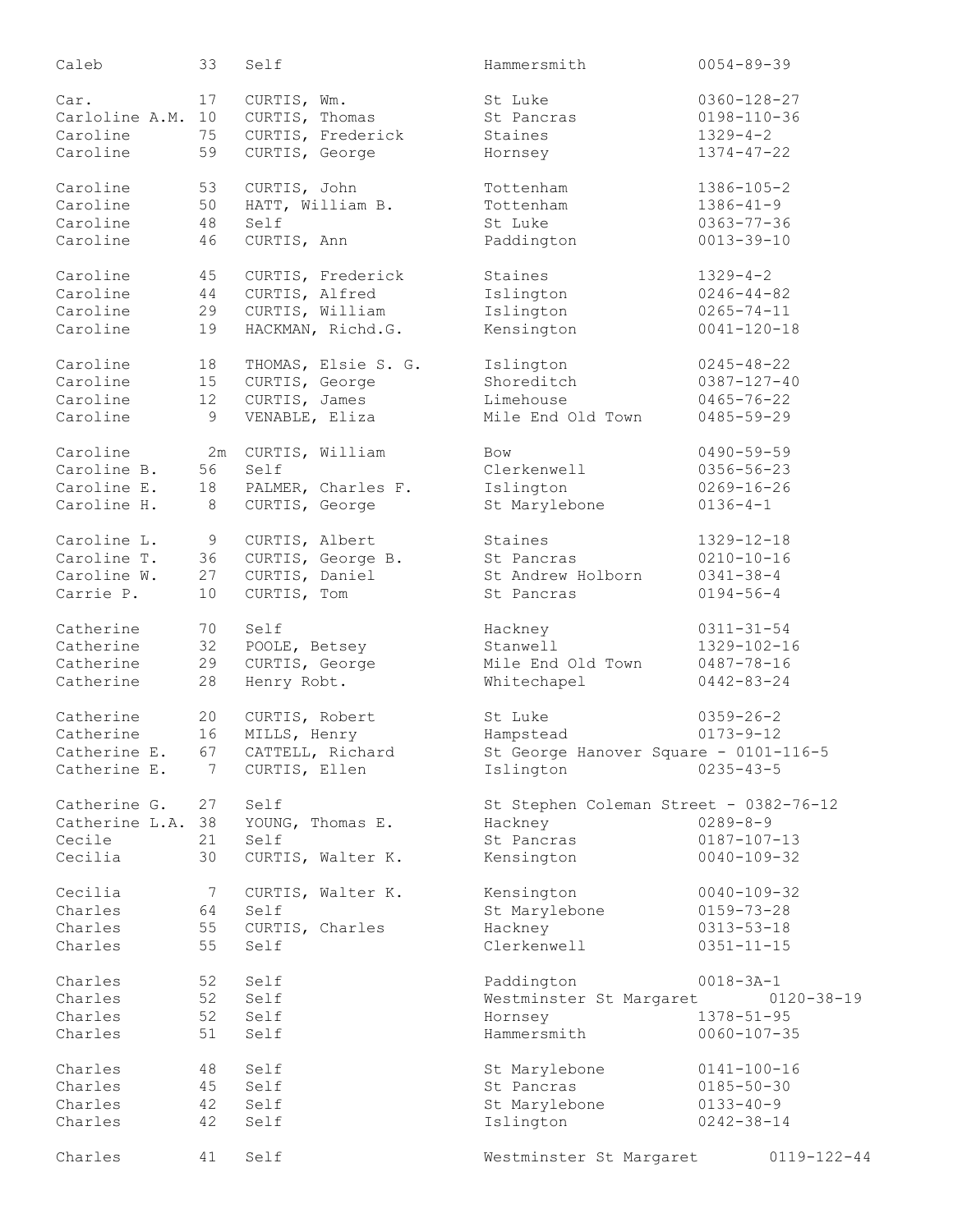| Charles    | 39              | Self                    | Hackney                                  | $0304 - 119 - 30$ (a) |
|------------|-----------------|-------------------------|------------------------------------------|-----------------------|
| Charles    | 38              | Self                    | Shoreditch                               | $0392 - 62 - 15$      |
| Charles    | 36              | Self                    | Shoreditch                               | $0390 - 42 - 37$      |
|            |                 |                         |                                          |                       |
| Charles    | 36              | CURTIS, Charles         | Mile End Old Town                        | $0485 - 100 - 29$     |
| Charles    | 35              | Self                    | St Marylebone                            | $0136 - 64 - 30$      |
| Charles    | 35              | Self                    | Willesden                                | 1364-129-80           |
| Charles    | 34              | St Marylebone Workhouse | St Marylebone                            | $0145 - 113 - 12$     |
|            |                 |                         |                                          |                       |
| Charles    | 34              | Self                    | St Pancras                               | 0213-136-58           |
| Charles    | 32              | Self                    | Mile End Old Town                        | $0476 - 89 - 1$       |
| Charles    | 31              | CURTIS, Henry           | Hackney                                  | $0288 - 9 - 12$       |
| Charles    | 31              | Self                    | Bethnal Green                            | $0411 - 15 - 4$       |
|            |                 |                         |                                          |                       |
| Charles    | 28              | CURTIS, Thomas          | St Pancras                               | $0222 - 12 - 18$      |
| Charles    | 28              | NIGHTINGALE, James      | St Martin In Fields                      | $0331 - 84 - 12$      |
| Charles    | 27              | Self                    | Kensington                               | $0025 - 68 - 23$      |
| Charles    | 27              | ANTROBUS, Charlotte     | Kensington                               | $0045 - 35 - 7$       |
|            |                 |                         |                                          |                       |
| Charles    | 27              | Self                    | Islington                                | $0239 - 5 - 4$        |
| Charles    | 24              | RIDLEY, Walter          | Hackney                                  | $0305 - 48 - 30$      |
| Charles    | 23              | CONNELLY, Fred.Wm.      | Hackney                                  | $0302 - 61 - 34$      |
| Charles    | 22              | GRACE, Sophia           | Kensington                               | $0031 - 12 - 17$      |
|            |                 |                         |                                          |                       |
| Charles    | 22              | BANAN, Horatio          | St George Bloomsbury                     | $0321 - 131 - 30$     |
| Charles    | 22              | Self                    | Tottenham                                | $1383 - 4 - 2$        |
| Charles    | 21              | CURTIS, James           | Paddington                               | $0016 - 38 - 26$      |
| Charles    | 21              | CURTIS, William         | Islington                                | $0248 - 68 - 65$ (b)  |
|            |                 |                         |                                          |                       |
| Charles    | 21              | HARBER, John            | Bromley                                  | $0503 - 19 - 32$      |
| Charles    | 20              | CURTIS, John            | St Pancras                               | $0206 - 23 - 39$      |
| Charles    | 18              | NASH, Henry             | St Pancras                               | $0201 - 68 - 20$      |
| Charles    | 18              | CURTIS, James Joseph    | St Giles In Fields                       | $0322 - 60 - 20$      |
|            |                 |                         |                                          |                       |
| Charles    | 15              | CURTIS, Henry           | Bethnal Green                            | $0433 - 65 - 35$      |
| Charles    | 14              | MCROBIE, Louisa         | St Giles in Fields                       | $0325 - 119 - 31$     |
| Charles    | 13              | Christs Hosptl Schl     | Christ Church Newgate Street - 0379-98-5 |                       |
| Charles    | 12              | CURTIS, Joseph          | St Marylebone                            | $0135 - 29 - 13$      |
|            |                 |                         |                                          |                       |
| Charles    | 11              | CURTIS, Peter           | St George Hanover Square - 0099-66-20    |                       |
| Charles    | 11              | CURTIS, Emma            | St Pancras                               | $0178 - 8 - 9$        |
| Charles    |                 | 11 CURTIS, Martha J.    | Bethnal Green                            | $0416 - 95 - 63$      |
| Charles    |                 |                         | Mile End Old Town                        |                       |
|            | 11              | CURTIS, James           |                                          | $0481 - 77 - 11$      |
| Charles    | 10 <sup>°</sup> | CURTIS, Henry           | Kensington                               | $0034 - 83 - 33$      |
| Charles    |                 | CURTIS, Walter K.       |                                          | $0040 - 109 - 32$     |
|            | 10 <sub>1</sub> |                         | Kensington                               |                       |
| Charles    | 10 <sub>o</sub> | CURTIS, William         | Islington                                | $0238 - 61 - 39$      |
| Charles    | 10              | CURTIS, William         | Islington                                | $0247 - 104 - 32$     |
|            |                 |                         |                                          |                       |
| Charles    | 10              | CURTIS, Richard         | St Stephen Walbrook                      | $0379 - 7 - 7$        |
| Charles    | 9               | CURTIS, Albert          | Bromley                                  | $0500 - 64 - 56$      |
| Charles    | 7               | CURTIS, John            | St Pancras                               | $0218 - 51 - 11$      |
| Charles    | 5               | CURTIS, Edward          | Kensington                               | $0035 - 103 - 28$     |
|            |                 |                         |                                          |                       |
| Charles    | 4               | CURTIS, John W.         | Islington                                | $0274 - 43 - 34$      |
| Charles    | $\mathbf{2}$    | CURTIS, Charles         | Kensington                               | $0025 - 68 - 23$      |
| Charles    | $\mathbf{1}$    | CURTIS, Frederick       | Shoreditch                               | $0394 - 117 - 64$     |
| Charles    | $\mathbf{1}$    | HARBER, John            | Bromley                                  | $0503 - 19 - 32$      |
|            |                 |                         |                                          |                       |
| Charles    | $1 \quad$       | CURTIS, Chas.           | Hillingdon                               | $1331 - 124 - 49$     |
| Charles    |                 | 3m CURTIS, Samuel       | Poplar                                   | $0508 - 106 - 38$     |
| Charles    | 2m              | CURTIS, William         | Fulham                                   | $0066 - 88 - 34$      |
| Charles A. | 57              | Self                    | Hornsey                                  | $1376 - 68 - 13$      |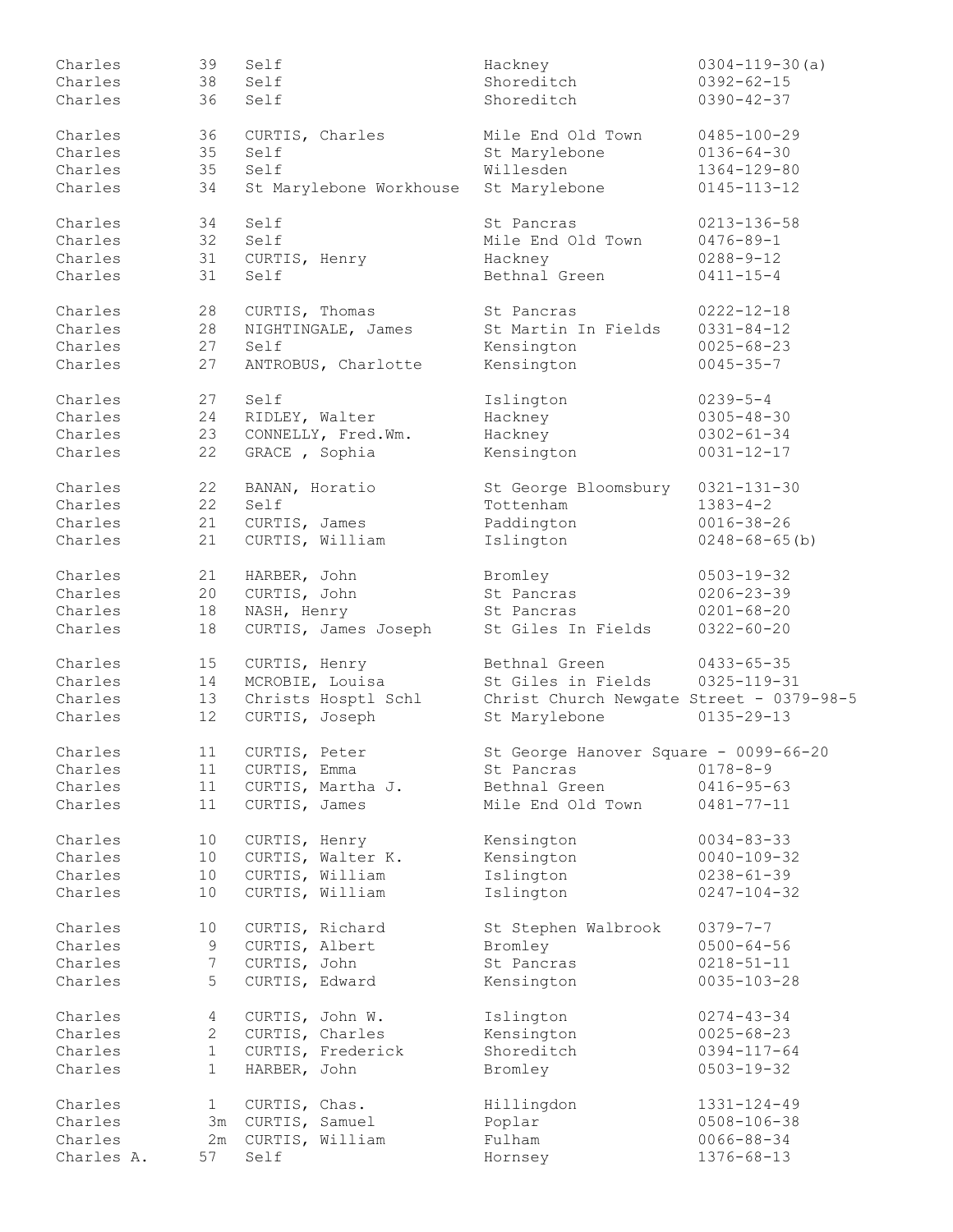| Charles A.             | 10 <sub>o</sub> |                   | CURTIS, Frederick                     | St George Martyr                       | $0337 - 107 - 23$                    |
|------------------------|-----------------|-------------------|---------------------------------------|----------------------------------------|--------------------------------------|
| Charles B.             | $\mathbf{2}$    | CURTIS, Edward    |                                       | Hackney                                | $0306 - 66 - 38$                     |
| Charles E.             | 13              | CURTIS, Rd.W,     |                                       | Clerkenwell                            | $0358 - 57 - 36$                     |
| Charles Ed.            | 48              | Self              |                                       | Hackney                                | $0309 - 62 - 11$                     |
| Charles F.             | 29              | Self              |                                       | Westminster St James                   | $0128 - 104 - 39$                    |
| Charles F.             | 28              |                   | EDMUNDS, Thomas W.                    | St Augustine Watling Street - 0378-8-9 |                                      |
| Charles F.             | $\mathcal{S}$   |                   | CURTIS, Richard H.                    | Fulham                                 | $0071 - 56 - 30$                     |
| Charles F.             | $\overline{2}$  |                   | CURTIS, Charles F.                    | Westminster St James                   | $0128 - 104 - 39$                    |
| Charles G.             | 3 <sup>7</sup>  |                   | CURTIS, Henry J. J. L.                | St Pancras                             | $0181 - 4 - 3$                       |
| Charles G.             |                 |                   | 2m CURTIS, Charles                    | St Pancras                             | $0185 - 50 - 30$                     |
| Charles H.             | 43              | Self              |                                       | St Pancras                             | $0194 - 88 - 39$                     |
| Charles H.             | 12              |                   | CURTIS, Charles H.                    | St Pancras                             | $0194 - 88 - 39$                     |
| Charles H.             | 11              |                   | CURTIS, Charles                       | Westminster St Margaret                | $0119 - 122 - 44$                    |
| Charles H.             | 10 <sub>1</sub> | CURTIS, Sarah     |                                       | Hackney                                | $0304 - 119 - 30$ (b)                |
| Charles H.             |                 |                   |                                       | Chelsea                                |                                      |
|                        | $\mathcal{S}$   |                   | CURTIS, George J.                     |                                        | $0083 - 68 - 49$                     |
| Charles H.             | 3               |                   | CURTIS, William B.                    | Westminster St James                   | $0127 - 33 - 32$                     |
| Charles Henry          | 23              |                   | CURTIS, Charles                       | St Marylebone                          | $0133 - 40 - 9$                      |
| Charles J.             | 42              | Self              |                                       | Bethnal Green                          | $0427 - 39 - 67$                     |
| Charles J.             | 34              | Self              |                                       | Paddington                             | $0008 - 48 - 39$                     |
| Charles J.             | 32              | Self              |                                       | Hammersmith                            | $0062 - 78 - 38$                     |
| Charles J.             | 25              | Self              |                                       | St George Bloomsbury                   | $0319 - 57 - 32$                     |
| Charles J.             | 14              |                   | CURTIS, Charles                       | Shoreditch                             | $0392 - 62 - 15$                     |
| Charles J.             | 8               | CURTIS, Levi      |                                       | Paddington                             | $0019 - 84 - 18$                     |
| Charles J.             | 6               |                   | VENABLE, Eliza                        | Mile End Old Town                      | $0485 - 59 - 29$                     |
| Charles T.             | 26              | MILLAR, Henry     |                                       | St George Hanover Square - 0098-42-42  |                                      |
| Charles W.             | 56              | Self              |                                       | St George In East                      | $0454 - 16 - 26$                     |
| Charles W.             | 27              |                   | CURTIS, Charles W.                    | St George In East                      | $0454 - 16 - 26$                     |
| Charles W.             | 8               |                   | CURTIS, Charles J.                    | Hammersmith                            | $0062 - 78 - 38$                     |
| Charles W.             | 3 <sup>7</sup>  |                   | CURTIS, Charles                       | Hornsey                                | $1378 - 51 - 95$                     |
| Charles Wells          | 37              | Self              |                                       | Isleworth                              | $1338 - 131 - 15(a)$                 |
| Charles William11      |                 |                   | CURTIS, John James                    | Ratcliffe                              | $0463 - 66 - 5$                      |
| Charley                | $4\overline{ }$ |                   | CURTIS, Charles J.                    | St George Bloomsbury                   | $0319 - 57 - 32$                     |
| Charley F.             | 5               |                   | CURTIS, Edward F.                     | St Clement Danes                       | $0336 - 88 - 16$                     |
| Charlie                |                 | 9m CURTIS, Joseph |                                       | St Pancras                             | $0218 - 15 - 24$                     |
| Charlott               | 43              |                   | CURTIS, Joseph David                  | Islington                              | $0270 - 117 - 52$                    |
| Charlott               | 42              |                   | CURTIS, Alexr. Kyd                    | Kensington                             | $0037 - 74 - 2$                      |
| Charlotte              | 63              | CURTIS, James     |                                       | Twickenham                             | $1343 - 67 - 57$                     |
| Charlotte              | 52              | CURTIS, John      |                                       | St Giles In Fields                     | $0322 - 15 - 24$                     |
| Charlotte              | 48              |                   | CURTIS, George W.                     | Limehouse                              | $0465 - 107 - 9$                     |
| Charlotte              | 47              |                   | BURTON, Margaret                      | Kensington                             | $0041 - 17 - 28$                     |
| Charlotte              | 45              | CURTIS, Peter     |                                       | St George Hanover Square - 0099-66-20  |                                      |
| Charlotte              | 37              | Self              |                                       | St Pancras                             | 0217-135-77                          |
| Charlotte              | 36              | CURTIS, Thom.     |                                       | Chelsea                                | $0077 - 72 - 66$                     |
| Charlotte              | 32              | CURTIS, Eliza     |                                       | Shoreditch                             | $0409 - 58 - 44$                     |
| Charlotte              | 31              |                   |                                       |                                        | $0033 - 8 - 18$                      |
| Charlotte              | 31              | CURTIS, Ann       |                                       | Kensington<br>St Pancras               |                                      |
|                        |                 |                   | CURTIS, Charles                       |                                        | $0213 - 136 - 58$                    |
| Charlotte<br>Charlotte | 29<br>27        |                   | CURTIS, Frederic<br>CURTIS, Joseph J. | Hackney<br>St Pancras                  | $0312 - 80 - 7$<br>$0213 - 142 - 70$ |
|                        |                 |                   |                                       |                                        |                                      |
| Charlotte              | 24              |                   | CURTIS, Charles J.                    | St George Bloomsbury                   | $0319 - 57 - 32$                     |
| Charlotte              | 23              | CURTIS, John      |                                       | Kensington                             | $0026 - 82 - 3$                      |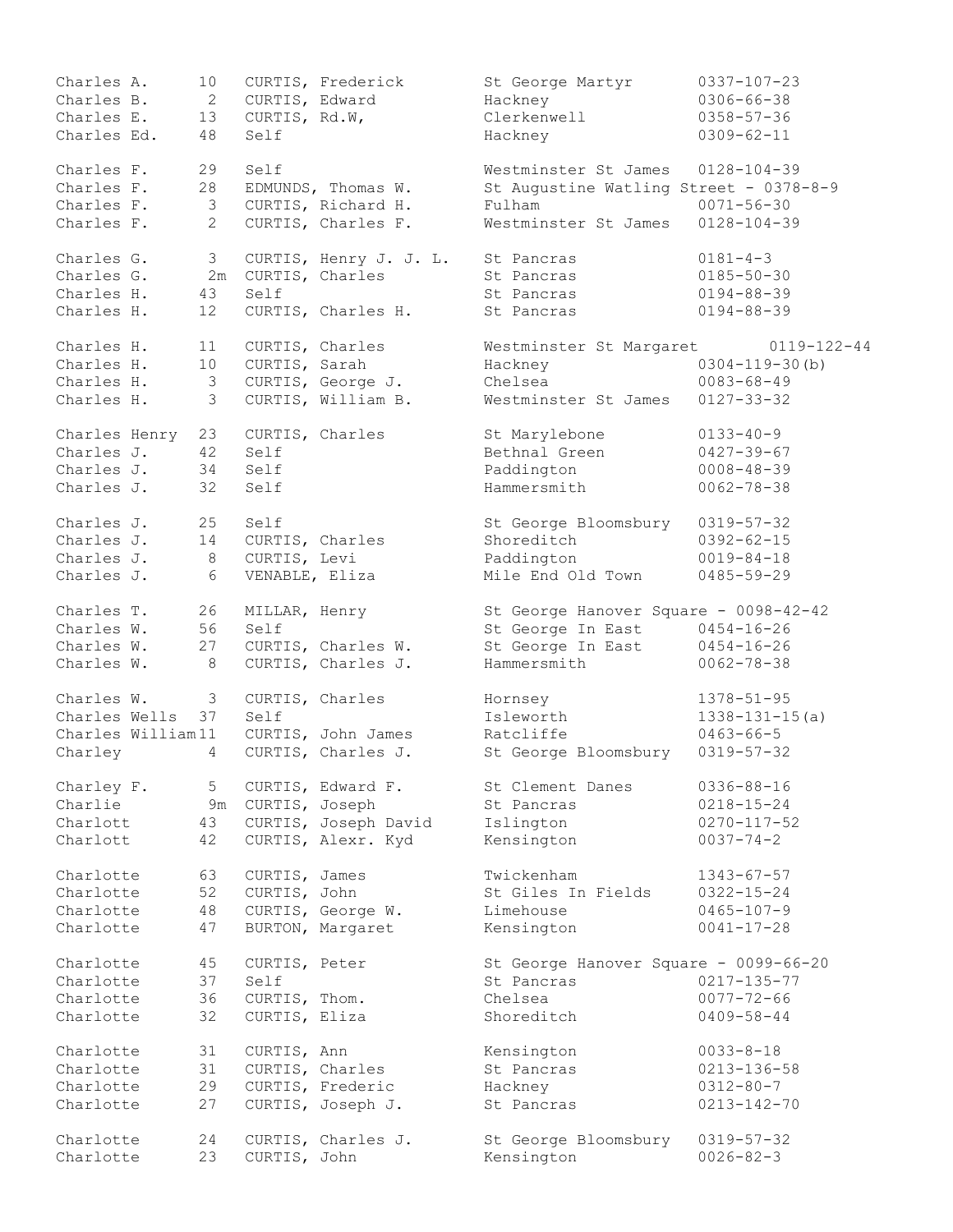| Charlotte         | 16             | LILLEY, David               | Bethnal Green                         | $0415 - 12 - 18$  |
|-------------------|----------------|-----------------------------|---------------------------------------|-------------------|
| Charlotte         | 15             | GROUNDSELL, Charlotte       | St Pancras                            | $0198 - 66 - 21$  |
| Charlotte         | 13             | CURTIS, Henry               | St George Hanover Square - 0100-59-7  |                   |
| Charlotte         | 11             | CURTIS, Thomas              | Bethnal Green                         | $0433 - 114 - 22$ |
| Charlotte         | 8              | CURTIS, James               | Paddington                            | $0016 - 38 - 26$  |
| Charlotte         | 6              | CURTIS, Robert Hayward      | Bethnal Green                         | $0428 - 71 - 23$  |
| Charlotte Ann     | 35             | CURTIS, Robt. Leaborn       | St Pancras                            | $0221 - 89 - 42$  |
| Charlotte E.      | $\mathbf{1}$   | CURTIS, John E.             | St Martin In Fields                   | $0331 - 14 - 26$  |
| Charlotte H.      | 30             | CURTIS, Herman              | Hampstead                             | $0170 - 77 - 16$  |
| Charlotte R.      | 44             | CURTIS, James               | Ealing                                | $1344 - 53 - 4$   |
| Charrington       | 15             | KENNETT, Percy              | St Marylebone                         | $0151 - 42 - 22$  |
| Chas.             | 34             | Self                        | Hillingdon                            | $1331 - 124 - 49$ |
| Chas.             | 27             | Self                        | Bethnal Green                         | $0417 - 32 - 57$  |
| Chas. James       | $\mathbf{1}$   | CURTIS, Alfred              | Fulham                                | $0066 - 46 - 21$  |
| Chas. Lee         | 20             | CURTIS, Thomas              | St Giles In Fields                    | $0324 - 14 - 23$  |
| Chas. T.          | 62             | Self                        | Islington                             | $0266 - 67 - 29$  |
| Christopher       | 50             | Self                        | St George Hanover Square - 0094-51-16 |                   |
| Christopher       | 42             | Self                        | Paddington                            | $0016 - 117 - 10$ |
| Clara             | 50             | MIDDLETON, William          | Islington                             | $0242 - 98 - 29$  |
| Clara             | 40             | CURTIS, Samuel              | Bethnal Green                         | $0410 - 109 - 35$ |
| Clara             | 36             | CURTIS, William             | Kensington                            | $0034 - 103 - 27$ |
| Clara             | 10             | CURTIS, Samuel              | Bethnal Green                         | $0410 - 109 - 35$ |
| Clara             | 5              | CURTIS, William             | Kensington                            | $0034 - 103 - 27$ |
| Clara             | 3 <sup>7</sup> | CURTIS, Henry               | St George Hanover Square - 0100-59-7  |                   |
| Clara             | $\mathbf{2}$   | RAVENHILL, Jane             | Hampstead                             | $0171 - 5 - 4$    |
| Clara A.          | 18             | CURTIS, William             | Hammersmith                           | $0058 - 121 - 35$ |
|                   |                |                             |                                       |                   |
| Clara Charlotte19 |                | REID, James George          | St Mary Le Strand                     | $0334 - 37 - 8$   |
| Clara E.          | 57             | Self                        | Finchley                              | $1372 - 8 - 10$   |
| Clara E.          | 33             | CURTIS, Alfred Thos.        | Hackney                               | $0307 - 58 - 38$  |
| Clara F.          | 21             | CURTIS, Elizabeth A.        | Bethnal Green                         | $0415 - 42 - 78$  |
| Clara Gertrude 12 |                | CURTIS, Thomas              | Willesden                             | $1362 - 9 - 2$    |
|                   |                | Clara L. 11 CURTIS, John C. | Paddington                            | $0011 - 41 - 30$  |
| Claria C.         | 23             | CURTIS, Clara E.            | Finchley                              | $1372 - 8 - 10$   |
| Claud             | 14             | CURTIS, George              | St George Hanover Square - 0091-52-9  |                   |
| Clerane Thomas 25 |                | CURTIS, Clara E.            | Finchley                              | $1372 - 8 - 10$   |
| Constance         | 24             | CURTIS, Edward J.           | Islington                             | $0279 - 106 - 10$ |
| Cresswell J.      | 13             | CURTIS, John                | Hackney                               | $0288 - 90 - 3$   |
| Cubitt J.         | 56             | Self                        | Paddington                            | $0017 - 65 - 42$  |
| Cuthbert          | 60             | Self                        | Westminster St Margaret               | $0121 - 45 - 7$   |
| Cuthbert          | 22             | ST BYRNE, Julius            | Fulham                                | $0066 - 54 - 37$  |

## **" D "**

| <b>NAME</b> | AGE | <b>ENUMERATED WITH</b> | CENSUS PLACE         | <b>REFERENCE</b>  |
|-------------|-----|------------------------|----------------------|-------------------|
|             |     |                        |                      |                   |
| $D$ .       | 10  | CURTIS, James          | Twickenham           | 1342-128-62       |
| Daisy       |     | CURTIS, Howard         | Islington            | $0250 - 113 - 48$ |
| Daniel      | 65. | Self                   | Old Artillery Ground | 0438-81-35        |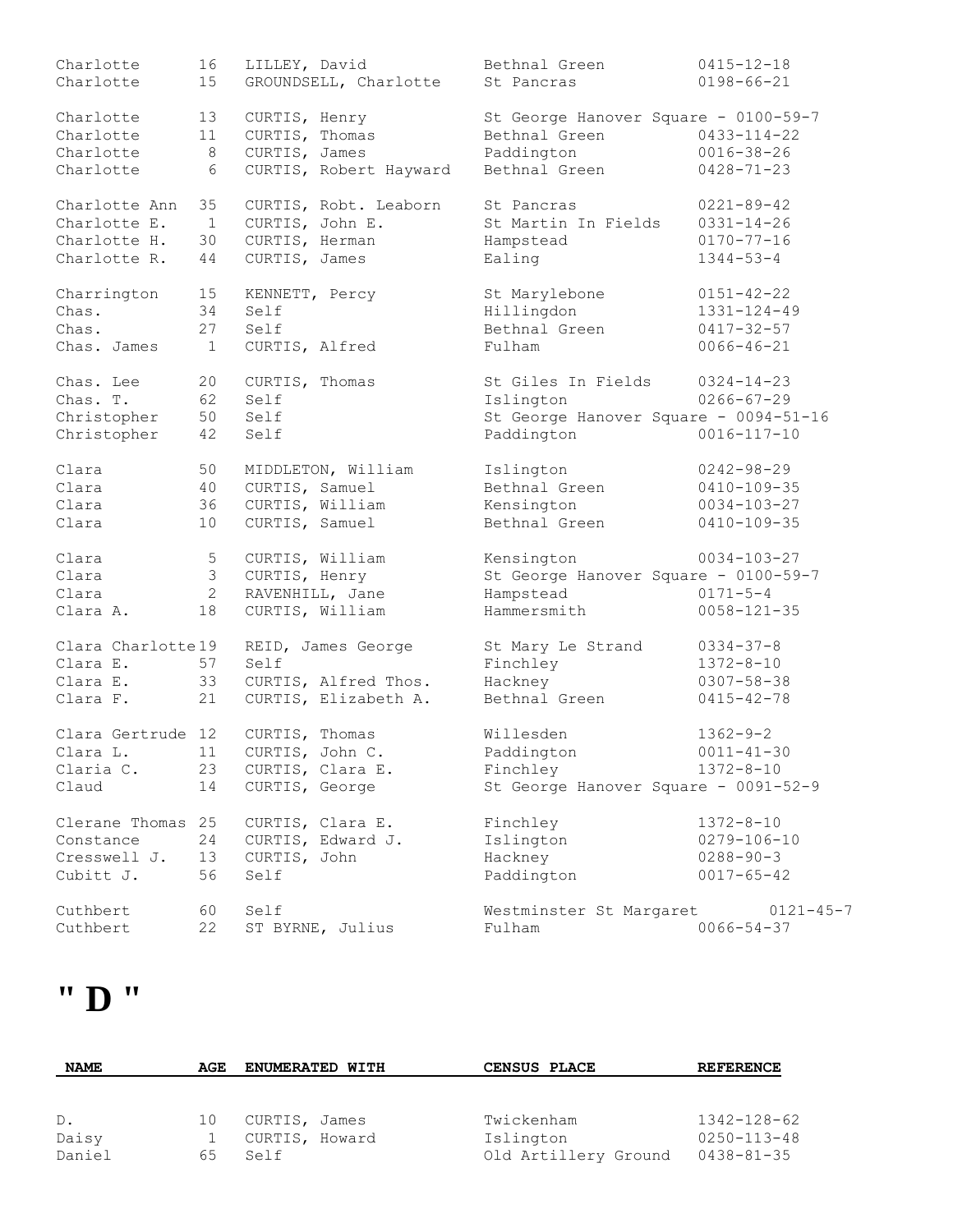| Daniel    | 45 | Self              | Whitechapel          | $0446 - 27 - 2$   |
|-----------|----|-------------------|----------------------|-------------------|
| Daniel    | 33 | Self              | Kensington           | $0031 - 57 - 25$  |
| Daniel    | 31 | Self              | St Andrew Holborn    | $0341 - 38 - 4$   |
| Daniel    | 26 | BRYANT, Thomas    | Islington            | $0238 - 94 - 14$  |
| Daniel    | 2  | CURTIS, Henry     | Bethnal Green        | $0410 - 13 - 28$  |
| Danniel   | 73 | Self              | St Marylebone        | $0148 - 105 - 48$ |
| David     | 26 | FLICK, Charles    | Westminster St James | $0128 - 105 - 42$ |
| David     | 25 | POOLE, Betsey     | Stanwell             | 1329-102-16       |
| David     | 7  | CURTIS, William   | Enfield              | $1395 - 95 - 30$  |
| David F.  | 39 | Self              | Willesden            | $1364 - 107 - 35$ |
| Denis     | 45 | Self              | St Clement Danes     | $0335 - 46 - 18$  |
| Diana H.  | 18 | HARDEE, Thomas    | Islington            | $0276 - 20 - 33$  |
| Diann     | 40 | CURTIS, Caleb     | Hammersmith          | $0054 - 89 - 39$  |
| Dinah     | 41 | CURTIS, Rd.W,     | Clerkenwell          | $0358 - 57 - 36$  |
| Dinna Has | 18 | CURTIS, Clara E.  | Finchley             | $1372 - 8 - 10$   |
| Dora      | 5  | CURTIS, Thomas F. | St Pancras           | $0178 - 45 - 50$  |

## **" E "**

| <b>NAME</b> | AGE            | ENUMERATED WITH        | <b>CENSUS PLACE</b>  | <b>REFERENCE</b>      |
|-------------|----------------|------------------------|----------------------|-----------------------|
|             |                |                        |                      |                       |
| Ε.          | 17             | BEAUMOUNT, A.M.        | Fulham               | $0066 - 56 - 42$      |
| Ε.          | 13             | CURTIS, James          | Twickenham           | $1342 - 128 - 62$     |
| E. (Revd)   | 42             | DENLEY, Jesse          | St. Pancras          | $0208 - 47 - 2$       |
| E.A.O.      | 8m             | CURTIS, Edmund A.      | St Martin In Fields  | $0331 - 39 - 16$      |
| E. J.       | 28             | Self                   | St Pancras           | $0205 - 19 - 38$      |
| E.J.E.      | 5              | CURTIS, Wm.            | Norton Folgate       | $0438 - 42 - 37$      |
| Earnest     | 7              | HAWKINS, Jane          | Islington            | $0231 - 25 - 47$      |
| Edgar       | $\overline{2}$ | CURTIS, Frank          | Hammersmith          | $0061 - 20 - 31$      |
| Edgar S.    | 11             | CURTIS, Alfred         | Islington            | $0246 - 44 - 82$      |
| Edith       | 39             | CURTIS, William        | St Marylebone        | $0149 - 106 - 9$      |
| Edith       | 26             | CURTIS, Arthus         | Paddington           | $0001 - 73 - 10$      |
| Edith       | 19             | CURTIS, Raphael        | Hampstead            | $0172 - 98 - 42$      |
| Edith       | 13             | CURTIS, David F.       | Willesden            | $1364 - 107 - 35$     |
| Edith       | $\,8\,$        | CURTIS, Charles        | Hackney              | $0304 - 119 - 30$ (a) |
| Edith       | $7\phantom{.}$ | CURTIS, Albert         | Staines              | $1329 - 12 - 18$      |
| Edith       | $\overline{2}$ | CURTIS, James          | Bow                  | $0488 - 99 - 5$       |
| Edith A.    | 29             | CURTIS, William B.     | Westminster St James | $0127 - 33 - 32$      |
| Edith A.    | 3              | CURTIS, William E.     | Edmonton             | $1390 - 98 - 10$      |
| Edith C.    | $\mathbf{1}$   | CURTIS, William B.     | Westminster St James | $0127 - 33 - 32$      |
| Edith Kate  | $\overline{4}$ | CURTIS, John           | Shoreditch           | $0407 - 108 - 47$     |
| Edith L.    | 7              | CURTIS, Joseph G.      | Hornsey              | $1374 - 31 - 55$      |
| Edith L.    | $\overline{4}$ | CURTIS, James          | Ealing               | $1344 - 53 - 4$       |
| Edith M.    | 15             | CURTIS, Charles A.     | Hornsey              | $1376 - 68 - 13$      |
| Edith M.    | $\mathfrak{Z}$ | CURTIS, Joseph A.      | Mile End Old Town    | $0484 - 130 - 57$     |
| Edith M.    | $\mathbf{1}$   | CURTIS, William        | St Giles In Fields   | $0325 - 76 - 9(a)$    |
| Edith M.    | 7 <sub>m</sub> | CURTIS, William        | Edmonton             | $1389 - 21 - 35$      |
| Edmund      | 6              | CURTIS, Maria          | Hampstead            | $0166 - 22 - 39$      |
| Edmund A.   | 25             | Self                   | St Martin In Fields  | $0331 - 39 - 16$      |
| Edward      | 69             | Self                   | Ashford              | $1326 - 23 - 1$       |
| Edward      | 64             | STIFF, Charles         | Islington            | $0277 - 100 - 11$     |
| Edward      | 57             | GOODMAN, Saml          | Islington            | $0231 - 23 - 44$      |
| Edward      | 56             | Fulham Union Workhouse | Fulham               | $0074 - 44 - 3$       |
| Edward      | 40             | PINKERTON, John        | St Andrew Holborn    | $0375 - 57 - 35$      |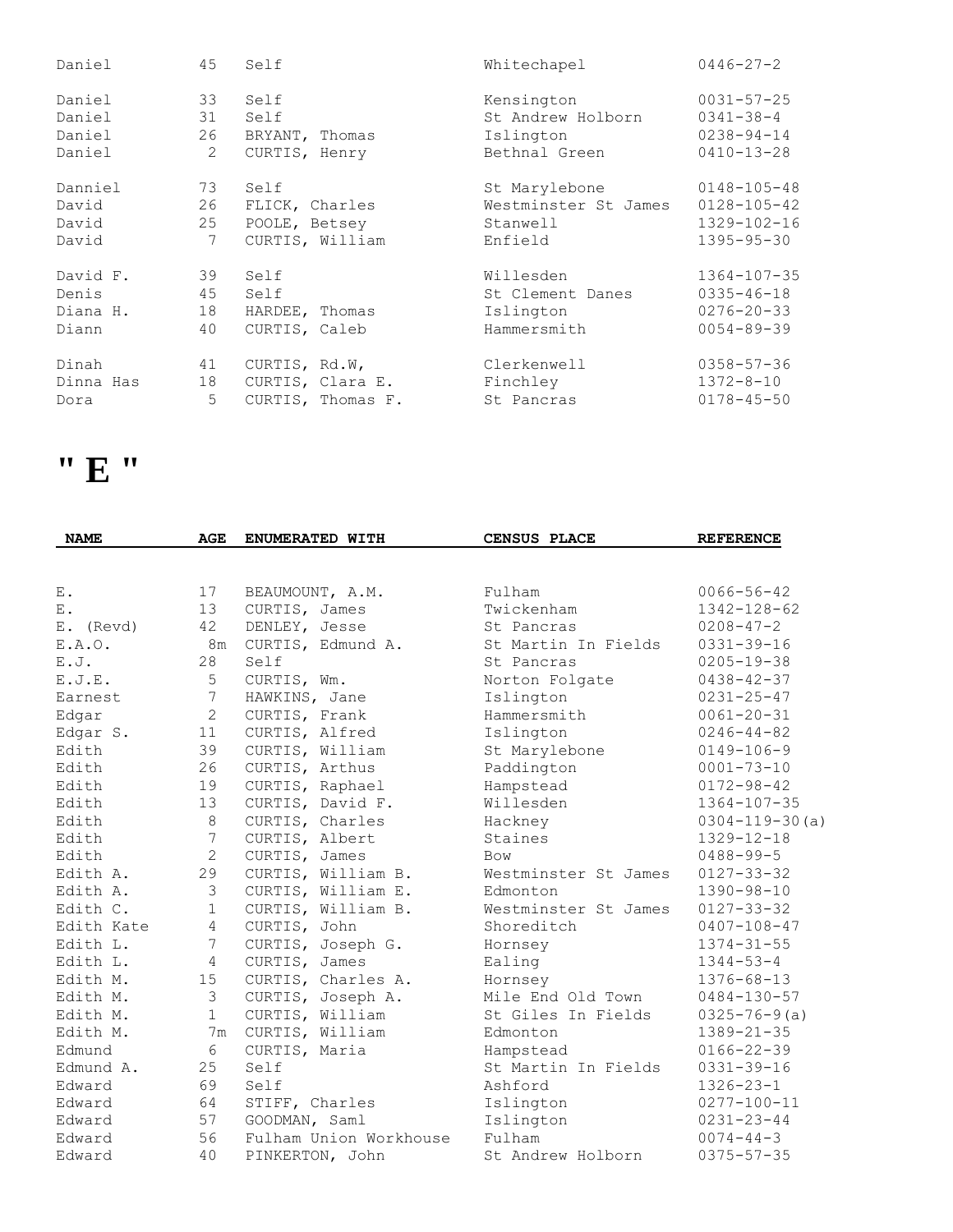| Edward             | 38              | Self                         | Kensington                                  | $0026 - 6 - 6$                    |
|--------------------|-----------------|------------------------------|---------------------------------------------|-----------------------------------|
| Edward             | 38              | Self                         | Hackney                                     | $0306 - 66 - 38$                  |
| Edward             | 32              | Self                         | Kensington                                  | $0035 - 103 - 28$                 |
| Edward             | 31              | Self                         | St Marylebone                               | $0136 - 14 - 21$                  |
| Edward             | 30              | CURTIS, William              | Twickenham                                  | $1341 - 60 - 61$                  |
| Edward             | 23              | PALTRIDGE, Josh.             | Westminster St James                        | $0122 - 65 - 15$                  |
| Edward             | 21              | HELPS, Thomas W.             | Westminster St Margaret                     | $0117 - 10 - 14$                  |
| Edward             | 18              | CURTIS, Elisa                | Hammersmith                                 | $0055 - 38 - 16$                  |
| Edward             | 17              | CURTIS, Jane                 | Islington                                   | $0253 - 114 - 15$                 |
| Edward             | 15              | CURTIS, Frederick            | St Pancras                                  | $0187 - 60 - 6$                   |
| Edward             | 14              | PINKERTON, John              | St Andrew Holborn                           | $0375 - 57 - 35$                  |
| Edward             | 14              | CURTIS, James                | Bethnal Green                               | $0419 - 120 - 34$                 |
| Edward             | 13              | CURTIS, Charles              | St Marylebone                               | $0133 - 40 - 9$                   |
| Edward             | 10              | CURTIS, George               | Bow                                         | $0493 - 39 - 6$                   |
| Edward             | $7\phantom{.0}$ | CURTIS, Edward               | Kensington                                  | $0035 - 103 - 28$                 |
| Edward             | $\mathbf{1}$    | CURTIS, William              | Islington                                   | $0230 - 135 - 52$                 |
| Edward B.          | $\mathsf S$     | CURTIS, Benjamin             | Islington                                   | $0248 - 68 - 65$ (a)              |
| Edward C.          | 27              | GOCHER, Philip               | St George Hanover Square - 0100-111-10      |                                   |
| Edward C.          | 20              | CURTIS, Ellen                | Willesden                                   | $1365 - 79 - 26$                  |
| Edward F.          | 56              | Self                         | St Anne Soho                                | $0132 - 29 - 5$                   |
| Edward F.          | 31              | Self                         | St George Martyr                            | $0337 - 58 - 12$                  |
| Edward F.          | 29              | Self                         | St Clement Danes                            | $0336 - 88 - 16$                  |
| Edward G.          | 30              | GODDARD, Mary                | Islington                                   | $0237 - 38 - 25$                  |
| Edward G.          | 15              | CURTIS, Samuel               | St Martin In Fields                         | $0330 - 7 - 5$                    |
| Edward G.          | 12              | JONES, Charles Alfred        | Westminster St Margaret                     | $0117 - 6 - 5$                    |
| Edward H.          | $\mathbf{2}$    | CURTIS, Joseph A.            | Mile End Old Town                           | $0484 - 130 - 57$                 |
| Edward J.          | 59              | Self                         | Islington                                   | $0279 - 106 - 10$                 |
| Edward J.          | 23              | CURTIS, George               | St Marylebone                               | $0136 - 14 - 22$                  |
| Edward J.          | 19              | CURTIS, Charles              | Hackney                                     | $0313 - 53 - 18$                  |
| Edward J.          | 5               | CURTIS, Edward               | Hackney                                     | $0306 - 66 - 38$                  |
| Edwd.              | 35              | READ, Wm.                    | Islington                                   | $0229 - 94 - 38$                  |
| Edwd. J.           | 22              | FARMER, Edwin Jno            | St Giles in Fields                          | $0324 - 27 - 19$                  |
| Edwin              | $\mathcal{S}$   | CURTIS, Edwin James          | Islington                                   | $0271 - 59 - 31$                  |
| Edwin              | 1 <sub>m</sub>  | CURTIS, Stephen              | Tottenham                                   | $1385 - 81 - 33$                  |
| Edwin C.           | 17              | CURTIS, Charles H.           | St Pancras                                  | $0194 - 88 - 39$                  |
| Edwin J.           | 22              | CURTIS, Sarah                | Hornsey                                     | 1376-118-15                       |
| Edwin James        | 26              | Self                         | Islington                                   | $0271 - 59 - 31$                  |
| Edwin L.           | 28              | Self                         | St George Hanover Square - 0107-93-42       |                                   |
| Edwin R.           | 29              | Self                         | Shadwell                                    | $0461 - 32 - 6$                   |
| Eleanor            | 20              | CURTIS, Benjamin             | Bethnal Green                               | $0431 - 81 - 7$                   |
| Eleanor            | 9               | CARPENTER, Jane              | St Giles In Fields                          | $0325 - 76 - 9$ (b)               |
| Eleanor            | $7\phantom{.}$  |                              | Bethnal Green                               | $0433 - 65 - 35$                  |
|                    | 4               | CURTIS, Henry                |                                             |                                   |
| Eleanor<br>Eleanor |                 | CURTIS, Henry<br>CURTIS, Wm. | Bethnal Green<br>St Luke                    | $0410 - 13 - 28$                  |
|                    | 2m              |                              |                                             | $0360 - 128 - 27$                 |
| Elenor G.<br>Eli   | бm<br>36        | CURTIS, Frederic<br>Self     | Hackney<br>St Pancras                       | $0312 - 80 - 7$<br>$0223 - 6 - 6$ |
| Elijah             | 8               | CURTIS, Ellen                | Willesden                                   | $1365 - 79 - 26$                  |
|                    |                 |                              |                                             |                                   |
| Elijah G.          | 25              | Self                         | Islington                                   | $0269 - 25 - 46$                  |
| Elisa              | 55              | Self                         | Hammersmith                                 | $0055 - 38 - 16$                  |
| Elisabeth          | 58              | CURTIS, James                | Islington                                   | $0255 - 68 - 4$                   |
| Eliz.              | 41              | CURTIS, Wm.                  | St Luke                                     | $0360 - 128 - 27$                 |
| Eliz.              | $7\phantom{.0}$ | CURTIS, Wm.                  | St Luke                                     | $0360 - 128 - 27$                 |
| Eliza              | 76              | Self                         | St Pancras                                  | $0184 - 96 - 10$                  |
| Eliza              | 73              | Self                         | Islington                                   | $0250 - 32 - 30$                  |
| Eliza              | 70              | BRAFORD, Jose T.             | St Pancras                                  | $0221 - 126 - 41$                 |
| Eliza              | 62              | CURTIS, James                | St Pancras                                  | $0198 - 17 - 27$                  |
| Eliza              | 57              | CURTIS, George               | Islington                                   | $0259 - 74 - 19$                  |
| Eliza              | 54              | Self                         | Westminster St John Evangelist - 0114-11-18 |                                   |
| Eliza              | 50              | CURTIS, Thomas               | St Pancras                                  | $0222 - 12 - 18$                  |
| Eliza              | 47              | CURTIS, Thomas               | Clerkenwell                                 | $0357 - 108 - 65$                 |
| Eliza              | 47              | SYMONDS, Thomas              | Shoreditch                                  | $0402 - 101 - 25$                 |
| Eliza              | 46              | CURTIS, Levi                 | Paddington                                  | $0019 - 84 - 18$                  |
| Eliza              | 43              | CLARKE, William              | Paddington                                  | $0015 - 43 - 38$                  |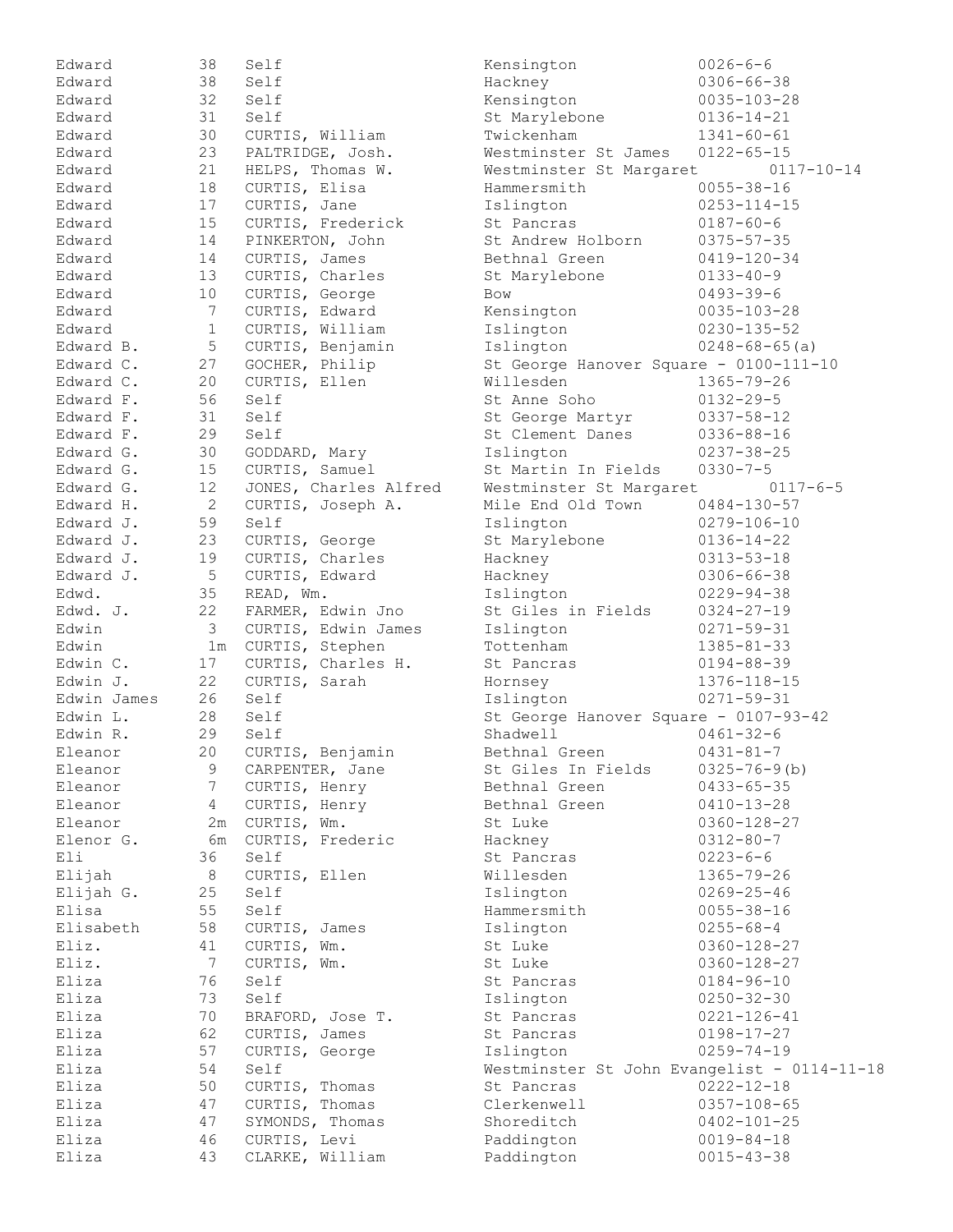| Eliza                | 43              | Self                            | St Luke                               | $0361 - 60 - 20$                    |
|----------------------|-----------------|---------------------------------|---------------------------------------|-------------------------------------|
| Eliza                | 43              | ROWE, Herbert D.                | Mile End Old Town                     | $0478 - 153 - 51$                   |
| Eliza                | 42              | CURTIS, Robert B.               | Shoreditch                            | $0398 - 12 - 17$                    |
| Eliza                | 38              | CURTIS, Jno, R                  | St George Hanover Square - 0096-87-7  |                                     |
| Eliza                | 38              | BOYLE, Courtenay C.             | St Marylebone                         | $0145 - 69 - 7$                     |
| Eliza                | 36              | CURTIS, John                    | St Marylebone                         | $0151 - 93 - 18$                    |
| Eliza                | 35              | CUNYNGHAM, Susan D.             | St George Hanover Square - 0099-28-11 |                                     |
| Eliza                | 35              | TUCKER, William                 | St George Bloomsbury                  | $0320 - 24 - 44$                    |
| Eliza                | 34              | Self                            | Shoreditch                            | $0409 - 58 - 44$                    |
| Eliza                | 33              | CURTIS, Charles F.              | Westminster St James                  | $0128 - 104 - 39$                   |
| Eliza                | 33              | CURTIS, Albert                  | Bromley                               | $0500 - 64 - 56$                    |
| Eliza                | 32              | CURTIS, Frederick               | St Pancras                            | $0198 - 14 - 21$                    |
| Eliza                | 31              | CURTIS, Thomas                  | St Pancras                            | $0222 - 12 - 18$                    |
| Eliza                | 30              | CURTIS, Chas.                   | Hillingdon                            | 1331-124-49                         |
| Eliza                | 29              | CURTIS, Richard                 | Islington                             | $0270 - 94 - 5$                     |
| Eliza                | 29              | CURTIS, Samuel                  | Bromley                               | $0503 - 103 - 68$                   |
| Eliza                | 27              | STROUD, George                  | Westminster St James                  | $0128 - 29 - 8$ (a)                 |
| Eliza                | 27              | CURTIS, Harry                   | St Pancras                            | $0181 - 113 - 58$                   |
| Eliza                | 27              | CURTIS, E.J.                    | St Pancras                            | $0205 - 19 - 38$                    |
| Eliza                | 23              | SABER, Lewis                    | Islington                             | $0263 - 4 - 2$                      |
| Eliza                | 21              | NEWMAN, George                  | Hammersmith                           | $0060 - 74 - 77$                    |
| Eliza                | 21              | BAKER, William                  | St Marylebone                         | $0151 - 76 - 35$                    |
| Eliza                | 17              | VALENTINE, John                 | Hammersmith                           | $0052 - 50 - 18$                    |
| Eliza                | 17              |                                 |                                       | $0316 - 83 - 43$                    |
|                      | 13              | KNOTT OR KNOLL, Edward          | Hackney                               |                                     |
| Eliza                |                 | CURTIS, George J.               | St Luke                               | $0368 - 7 - 8$                      |
| Eliza                | 10              | CURTIS, John                    | Shepperton                            | $1327 - 94 - 6$                     |
| Eliza                | 4               | CURTIS, George                  | St Botolph Aldgate                    | $0369 - 42 - 30$                    |
| Eliza<br>Eliza       | $\overline{c}$  | CURTIS, Frederick               | Westminster St James                  | $0126 - 23 - 40$                    |
| Eliza A.             | $\overline{2}$  | CURTIS, Richard                 | Islington                             | $0270 - 94 - 5$                     |
|                      | 27              | REED, Albert H.                 | St Marylebone                         | $0143 - 35 - 2$                     |
| Eliza C.<br>Eliza E. | 11              | CURTIS, Robert B.               | Shoreditch                            | $0398 - 12 - 17$                    |
|                      | 13              | CURTIS, Helen                   | Hackney                               | $0307 - 59 - 40$                    |
| Eliza E.             | $\,8\,$<br>5    | CURTIS, George W.               | Limehouse                             | $0470 - 94 - 40$                    |
| Eliza H.             |                 | JOHNSON, Charles                | St Luke                               | $0361 - 67 - 34$                    |
| Eliza J.             | $7\phantom{.0}$ | CURTIS, James                   | Paddington                            | $0016 - 38 - 26$                    |
| Eliza M.<br>Eliza M. | 60              | MC CANN Eliza L.                | Paddington                            | $0009 - 71 - 1$                     |
| Eliza S.             | 25              | CURTIS, Alfred                  | Islington                             | $0270 - 9 - 12$                     |
|                      | 35              | CURTIS, William E.              | Edmonton                              | 1390-98-10                          |
| Elizabeth            | 79              | HEAD, John                      | St Pancras                            | $0187 - 54 - 40$                    |
| Elizabeth            | 78              | HERBERT, Geo.                   | Bow<br>Shoreditch                     | $0489 - 13 - 20$<br>$0393 - 80 - 9$ |
| Elizabeth            | 69<br>68        | Holborn Union Workhouse<br>Self |                                       |                                     |
| Elizabeth            |                 |                                 | East Bedfont                          | $1328 - 17 - 27$                    |
| Elizabeth            | 64              | CURTIS, John                    | Hackney                               | $0300 - 102 - 8$                    |
| Elizabeth            | 59              | CURTIS, William<br>Self         | Chelsea                               | $0080 - 68 - 17$                    |
| Elizabeth            | 54              |                                 | St Pancras                            | $0179 - 10 - 13$                    |
| Elizabeth            | 54              | CURTIS, James                   | Hackney                               | $0315 - 58 - 2$                     |
| Elizabeth            | 52              | CURTIS, William                 | Hammersmith                           | $0058 - 121 - 35$                   |
| Elizabeth            | 52              | DENISON, C. Beckett             | Westminster St Margaret               | $0119 - 38 - 14$                    |
| Elizabeth            | 50              | CURTIS, Thomas                  | St Giles In Fields                    | $0324 - 14 - 23$                    |
| Elizabeth            | 50              | CURTIS, Joseph Thomas           | Mile End Old Town                     | $0478 - 128 - 2$                    |
| Elizabeth            | 49              | CURTIS, William                 | Islington                             | $0238 - 61 - 39$                    |
| Elizabeth            | 48              | CARTER, Henry                   | Hammersmith                           | $0060 - 18 - 29$                    |
| Elizabeth            | 48              | DADE, Thomas                    | St Pancras                            | $0209 - 108 - 39$                   |
| Elizabeth            | 47              | CURTIS, Thomas                  | St Botolph Aldersgate 0373-75-17      |                                     |
| Elizabeth            | 43              | CURTIS, Thomas                  | Bethnal Green                         | $0433 - 114 - 22$                   |
| Elizabeth            | 43              | Self                            | Limehouse                             | $0470 - 26 - 49$                    |
| Elizabeth            | 40              | CURTIS, James                   | <b>Bow</b>                            | $0488 - 99 - 5$                     |
| Elizabeth            | 39              | CURTIS, Randolph                | Kensington                            | $0023 - 89 - 35$                    |
| Elizabeth            | 39              | CURTIS, Richard                 | Hackney                               | $0305 - 76 - 15$                    |
| Elizabeth            | 38              | CURTIS, George                  | St Botolph Aldgate                    | $0369 - 42 - 30$                    |
| Elizabeth            | 37              | Self                            | St Pancras                            | $0198 - 103 - 21$                   |
| Elizabeth            | 36              | CURTIS, Morris                  | Mile End New Town                     | $0440 - 42 - 9$                     |
| Elizabeth            | 35              | CURTIS, Henry                   | Kensington                            | $0034 - 83 - 33$                    |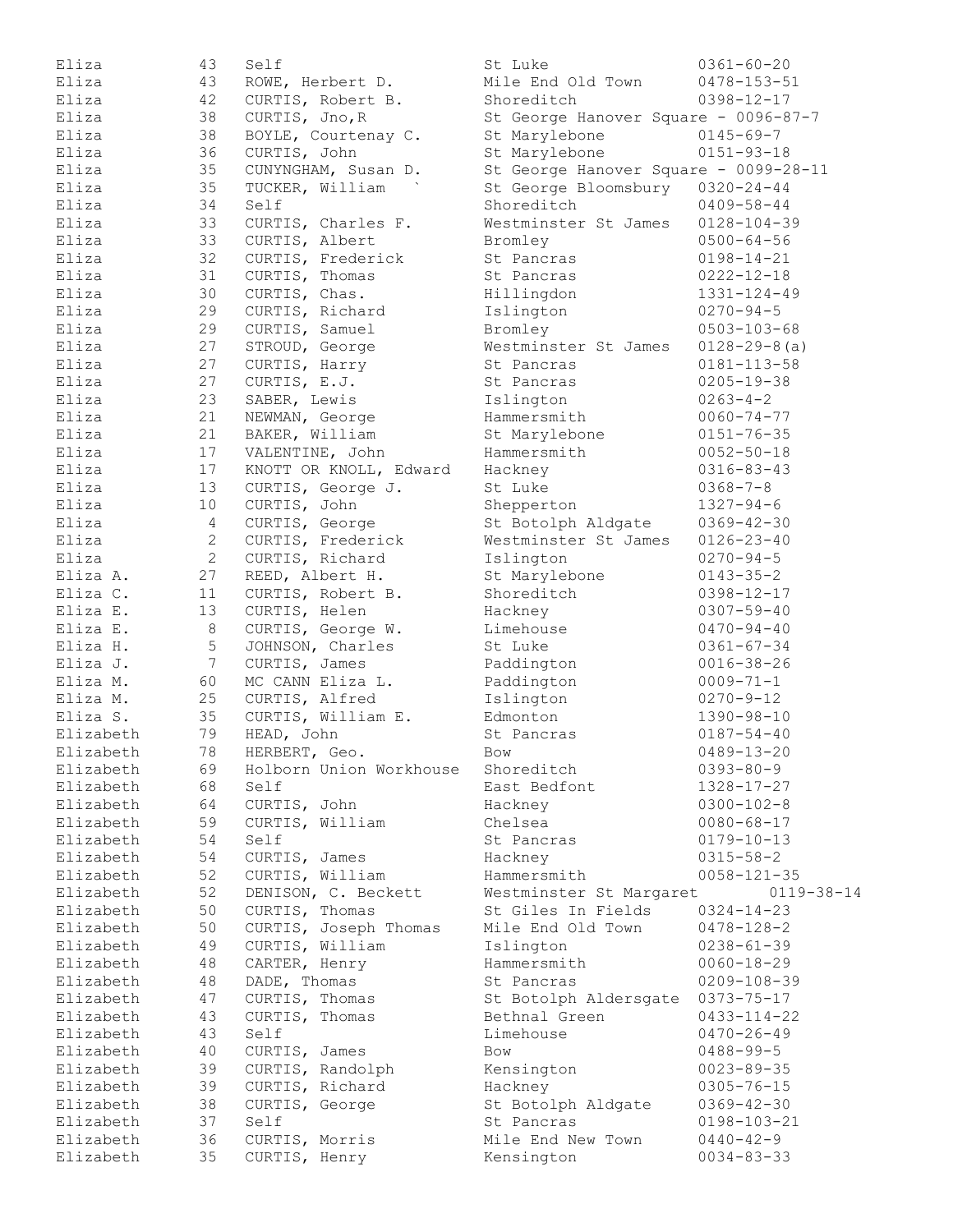| Elizabeth         | 35              | CURTIS, Charles |                      | Bethnal Green                                     | $0411 - 15 - 4$   |
|-------------------|-----------------|-----------------|----------------------|---------------------------------------------------|-------------------|
| Elizabeth         | 34              | Self            |                      | Kensington                                        | $0025 - 19 - 32$  |
| Elizabeth         | 34              | CURTIS, John W. |                      | Islington                                         | $0274 - 43 - 34$  |
| Elizabeth         | 32              | CURTIS, James   |                      | Islington                                         | $0232 - 82 - 18$  |
| Elizabeth         | 31              |                 | CURTIS, Richard H.   | Fulham                                            | $0071 - 56 - 30$  |
| Elizabeth         | 31              | CURTIS, Henry   |                      | Islington                                         | $0225 - 31 - 16$  |
| Elizabeth         | 30              | SMITH, James    |                      | Chelsea                                           | $0084 - 34 - 7$   |
| Elizabeth         | 30              |                 | WILLIS, Arthur K.    | Hampstead                                         | $0172 - 41 - 26$  |
| Elizabeth         | 29              |                 | SAVORY, Ellen M.     | Kensington                                        | $0029 - 49 - 42$  |
| Elizabeth         | 29              |                 |                      | BRAMLEY-MORE, William J. St George Bloomsbury     | $0320 - 21 - 38$  |
| Elizabeth         | 28              | CURTIS, Henry   |                      | Bethnal Green                                     | $0410 - 13 - 28$  |
| Elizabeth         | 28              | GRACE, Richard  |                      | Whitechapel                                       | $0446 - 42 - 31$  |
| Elizabeth         | 26              | HENRY, Eliza    |                      | Paddington                                        | $0021 - 124 - 4$  |
| Elizabeth         | 26              |                 | PENNINGTON, Lewis H. | St Marylebone                                     | $0164 - 44 - 2$   |
| Elizabeth         | 26              | CURTIS, Robert  |                      | Hackney                                           | $0289 - 38 - 70$  |
| Elizabeth         | 26              | CURTIS, Robert  |                      | Edmonton                                          | $1388 - 97 - 12$  |
| Elizabeth         | 25              | YEO, John J.    |                      | Islington                                         | $0225 - 56 - 32$  |
| Elizabeth         | 24              |                 | COOMBES, Elizabeth   | St George Hanover Square - 0105-42-7              |                   |
| Elizabeth         | 24              | WARGER, Richard |                      | Westminster St Margaret                           | $0119 - 20 - 33$  |
| Elizabeth         | 23              |                 | CURTIS, Elijah G.    | Islington                                         | $0269 - 25 - 46$  |
| Elizabeth         | 23              | CURTIS, James   |                      | Bromley                                           | $0495 - 25 - 43$  |
| Elizabeth         | 22              | CURTIS,         |                      | Kensington                                        | $0034 - 2 - 1$    |
| Elizabeth         | 22              | CURTIS, William |                      | Bow                                               | $0490 - 59 - 59$  |
| Elizabeth         | 21              | THEDHAM, Thomas |                      | Islington                                         | $0270 - 47 - 31$  |
| Elizabeth         | 20              |                 | WATFORD, Frederick   | St George Hanover Square - 0096-38-30             |                   |
| Elizabeth         | 19              | CHANCE, George  |                      | Paddington                                        | $0020 - 49 - 19$  |
|                   |                 |                 |                      | St Anne Soho                                      |                   |
| Elizabeth         | 19              |                 | CURTIS, Jeremiah     |                                                   | $0130 - 14 - 23$  |
| Elizabeth         | 19              | CURTIS, Thomas  |                      | Bow                                               | 0489-139-13       |
| Elizabeth         | 17              |                 | MC GILL, Elizabeth   | St George Hanover Square - 0095-61-26             |                   |
| Elizabeth         | 15              | CURTIS, James   |                      | <b>Bow</b>                                        | $0488 - 99 - 5$   |
| Elizabeth         | 11              | CURTIS, Edward  |                      | Kensington                                        | $0026 - 6 - 6$    |
| Elizabeth         | 11              |                 |                      | Hosp For Paralysed & Epileptic - St George Martyr | $0337 - 28 - 52$  |
| Elizabeth         | 10              |                 | CURTIS, William      | Islington                                         | $0248 - 17 - 28$  |
| Elizabeth         | $\,9$           | CURTIS, Maria   |                      | Hampstead                                         | $0166 - 22 - 39$  |
| Elizabeth         | $\mathsf 9$     | CURTIS, George  |                      | St Botolph Aldgate                                | $0369 - 42 - 30$  |
| Elizabeth         | 9               | CURTIS, Morris  |                      | Mile End New Town                                 | $0440 - 42 - 9$   |
| Elizabeth         | $7\overline{ }$ | CURTIS, Robert  |                      | Edmonton                                          | $1388 - 97 - 12$  |
| Elizabeth         | 6               |                 | PULFORD, William     | Islington                                         | $0234 - 90 - 13$  |
| Elizabeth         | 6               | CURTIS, John    |                      | Shoreditch                                        | $0407 - 108 - 47$ |
| Elizabeth         | 6               | CURTIS, Henry   |                      | Bethnal Green                                     | $0410 - 13 - 28$  |
| Elizabeth         | 6               | CURTIS, Henry   |                      | Acton                                             | $1355 - 16 - 26$  |
| Elizabeth         | 5               | CURTIS, John    |                      | Islington                                         | $0265 - 12 - 18$  |
| Elizabeth         | $\overline{4}$  | CURTIS, Caleb   |                      | Hammersmith                                       | $0054 - 89 - 39$  |
| Elizabeth         | $\overline{4}$  | CURTIS, Sarah   |                      | Tottenham                                         | $1381 - 93 - 36$  |
| Elizabeth         | $\mathfrak{Z}$  |                 | CURTIS, Harriett     | Clerkenwell                                       | $0347 - 49 - 14$  |
| Elizabeth         | $\overline{2}$  | CURTIS, Charles |                      | Westminster St Margaret                           | $0119 - 122 - 44$ |
| Elizabeth         | $\mathbf{2}$    | POOLE, Betsey   |                      | Stanwell                                          | 1329-102-16       |
| Elizabeth         | $\mathbf{1}$    |                 | CURTIS, William      | Islington                                         | $0247 - 104 - 32$ |
| Elizabeth         | 9m              |                 | CURTIS, William      | St Luke                                           | $0362 - 34 - 11$  |
| Elizabeth         | 7m              | CURTIS, Danniel |                      | St Marylebone                                     | $0148 - 105 - 48$ |
| Elizabeth A.      | 53              | CURTIS, Mary    |                      | Mile End Old Town                                 | $0474 - 94 - 26$  |
| Elizabeth A.      | 49              | CURTIS, William |                      | Hammersmith                                       | $0057 - 124 - 48$ |
| Elizabeth A.      | 35              | Self            |                      | Bethnal Green                                     | $0415 - 42 - 78$  |
| Elizabeth A.      | 19              |                 | CURTIS, Elizabeth A. | Bethnal Green                                     | $0415 - 42 - 78$  |
| Elizabeth A.      | 17              |                 | DAVEY, William F.    | Kensington                                        | $0043 - 32 - 58$  |
| Elizabeth A.      | 17              | MEAD, Walter    |                      | Limehouse                                         | $0470 - 22 - 41$  |
| Elizabeth A.      | 15              |                 | CURTIS, Susanah      | St Pancras                                        | $0223 - 105 - 9$  |
| Elizabeth A.      | 3               |                 | CURTIS, Richard      | Mile End Old Town                                 | $0427 - 129 - 4$  |
| Elizabeth A.      | 3               |                 | CURTIS, Alfred J.    | Bow                                               | $0489 - 151 - 38$ |
| Elizabeth Alice 2 |                 |                 | CURTIS, James Thomas | Bow                                               | $0493 - 17 - 27$  |
| Elizabeth E.      | 33              | BEVANS, Henry   |                      | St Alban Wood Street                              | $0378 - 60 - 13$  |
| Elizabeth E.      | 24              | PARRY, Jane E.  |                      | Islington                                         | $0243 - 16 - 25$  |
| Elizabeth E.      | $8\,$           |                 | CURTIS, Henry T.     | Tottenham                                         | 1385-110-45       |
|                   |                 |                 |                      |                                                   |                   |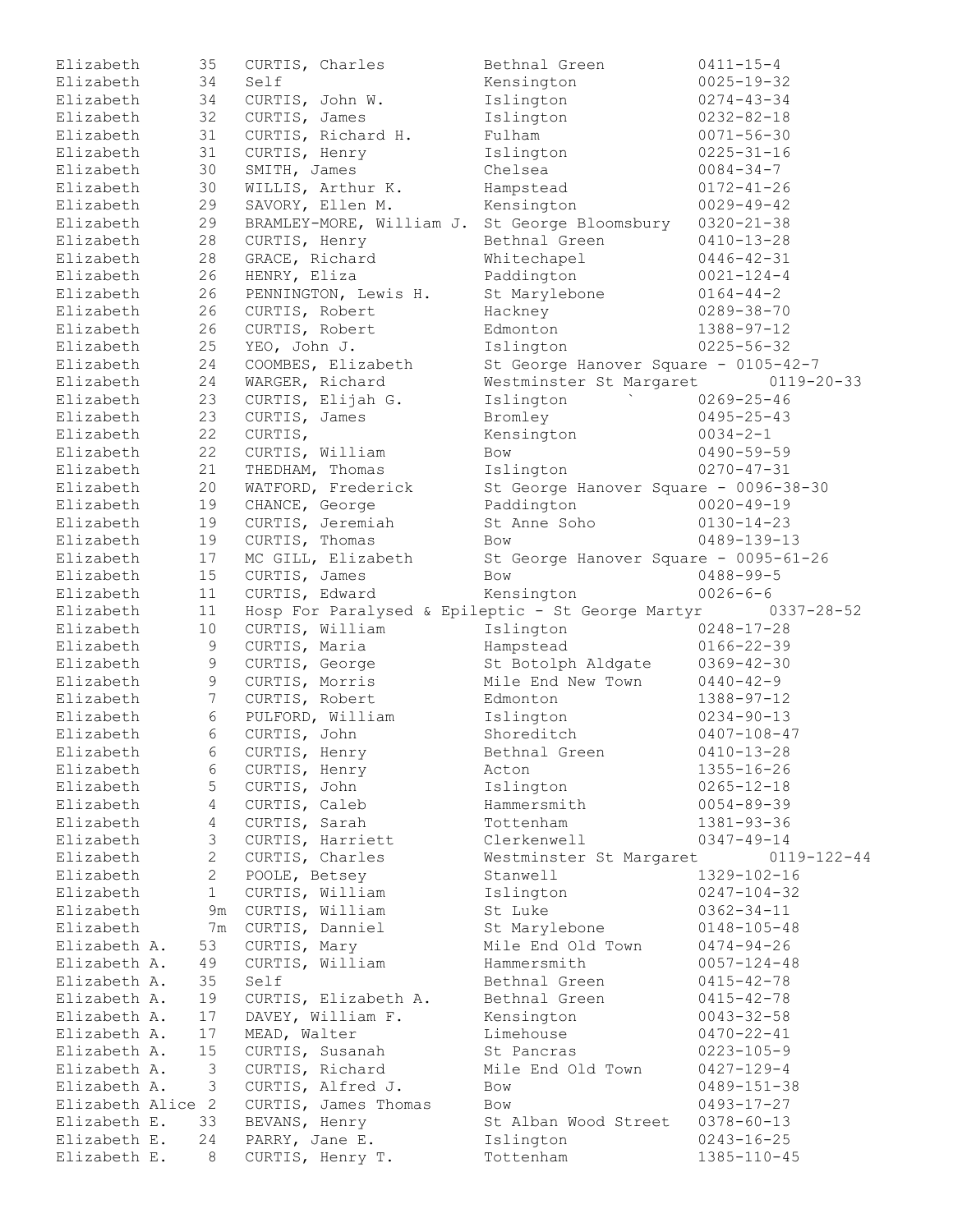| Elizabeth Ellen12 |                    | CURTIS, Susan                     | St Pancras                                            | $0196 - 6 - 7$                        |
|-------------------|--------------------|-----------------------------------|-------------------------------------------------------|---------------------------------------|
| Elizabeth H.      | 42                 | CURTIS, Henry G.                  | Mile End Old Town                                     | $0487 - 44 - 6$                       |
| Elizabeth H.      | 21                 | CURTIS, James                     | St Pancras                                            | $0198 - 17 - 27$                      |
| Elizabeth H.      | 8m                 | CURTIS, Charles                   | Bethnal Green                                         | $0411 - 15 - 4$                       |
| Elizabeth J.      | 56                 | DEDDMAN, Charlotte                | Paddington                                            | $0014 - 54 - 17$                      |
| Elizabeth J.      | 29                 | CURTIS, Charles                   | Shoreditch                                            | $0390 - 42 - 37$                      |
| Elizabeth J.      | $\mathbf{1}$       | CURTIS, Henry                     | Islington                                             | $0225 - 31 - 16$                      |
| Elizabeth J.      | 1 <sub>m</sub>     | CURTIS, Frederick                 | St Luke                                               | $0363 - 66 - 13$                      |
| Elizabeth L.      | 3                  | CURTIS, Charles Wells             | Isleworth                                             | $1338 - 131 - 15(a)$                  |
| Elizabeth M.      | 40                 | WILLIAMS, Martha                  |                                                       | St George Hanover Square - 0095-86-25 |
| Elizabeth M.      | 20                 | SPARLING, Henry W.                | St Pancras                                            | $0187 - 59 - 3$                       |
| Elizabeth M.      | 4                  | CURTIS, Henry G.                  | Mile End Old Town                                     | $0487 - 44 - 6$                       |
| Elizabeth Mary 18 |                    | CURTIS, Thomas                    | Willesden                                             | $1362 - 9 - 2$                        |
| Elizabeth P.      | 62                 | RUPILL, Mary                      | Paddington                                            | $0014 - 21 - 36$                      |
| Elizabeth S.      | 29                 | CURTIS, Joseph H.                 | Tottenham                                             | $1382 - 45 - 10$                      |
| Elizabeth S.      | 18                 | BATE, George P.                   | Hackney                                               | $0313 - 24 - 45$                      |
| Elizath.          | 30                 | CURTIS, W.H.                      | Islington                                             | $0264 - 24 - 42$                      |
| Elizebeth         | 53                 | Self                              | St Marylebone                                         | $0150 - 46 - 41$                      |
| Elizebeth         | 13                 | CHILD, Emily J.                   | Kensington                                            | $0027 - 57 - 29$                      |
| Elizh. E.         | 12                 | CURTIS, Rd.W,                     | Clerkenwell                                           | $0358 - 57 - 36$                      |
| Elizth.           | 53                 | HACKMAN, Richd.G.                 | Kensington                                            | $0041 - 120 - 18$                     |
| Elizth.           | 38                 | CURTIS, Thos.                     | Kensington                                            | $0037 - 46 - 33$                      |
| Elizth.           | 33                 | CURTIS, Willm. H. W.              | Chelsea                                               | $0087 - 32 - 4$                       |
| Elizth.           | 23                 | CURTIS, Ann                       | Ratcliffe                                             | $0463 - 5 - 3$                        |
| Elizth.           | 22                 | ROBISON, Richd.                   |                                                       | St George Hanover Square - 0099-64-15 |
| Elizth.           | 15                 | WOOD, Lewis                       | Ealing                                                | $1346 - 94 - 19$                      |
| Elleanor          | 72                 | BLACKHALL, John                   | Bow                                                   | $0492 - 105 - 6$                      |
| Ellen             | 55                 | CURTIS, George                    | St George Hanover Square - 0091-52-9                  |                                       |
| Ellen             | 52                 | CURTIS, John                      | Mile End Old Town                                     | $0483 - 71 - 23$                      |
| Ellen             | 51                 |                                   |                                                       | $0034 - 132 - 32$                     |
| Ellen             |                    | HALLIWELL, George<br>Self         | Kensington<br>Willesden                               |                                       |
|                   | 48                 |                                   |                                                       | $1365 - 79 - 26$                      |
| Ellen<br>Ellen    | 42<br>40           | CURTIS, Henry                     | St George Hanover Square - 0100-59-7<br>Bethnal Green | $0432 - 12 - 17$                      |
|                   |                    | CURTIS, Richard                   |                                                       |                                       |
| Ellen             | 38                 | CURTIS, Danniel                   | St Marylebone                                         | $0148 - 105 - 48$                     |
| Ellen             | 31                 | CURTIS, Joseph                    | St Pancras                                            | $0218 - 15 - 24$                      |
| Ellen             | 30                 | Self                              | St Marylebone                                         | $0152 - 97 - 17$                      |
| Ellen             | 30                 | Self                              | Islington                                             | $0235 - 43 - 5$                       |
| Ellen             | 28                 | CURTIS, Alfred                    | Fulham                                                | $0066 - 46 - 21$                      |
| Ellen             | 27                 | CURTIS, Fred                      | Shoreditch                                            | $0396 - 58 - 21$                      |
| Ellen             | 26                 | HUGGINS, Ellen                    | Kensington                                            | $0030 - 28 - 33$                      |
| Ellen             | 25                 | MORRIS, William                   | Paddington                                            | $0003 - 4 - 2$<br>$0476 - 90 - 4$     |
| Ellen             | 24                 | CURTIS, William                   | Mile End Old Town                                     |                                       |
| Ellen             |                    |                                   |                                                       |                                       |
| Ellen             | 22                 | Fulham Smallpox Hospital          | Fulham                                                | $0074 - 59 - 3$                       |
|                   | 22                 | CURTIS, John C.                   | Islington                                             | $0237 - 34 - 18$ (a)                  |
| Ellen             | 22                 | MIDDLEDITCH, James                | Islington                                             | $0271 - 95 - 7$                       |
| Ellen             | 19                 | POSENER, Adolph                   | Hampstead                                             | $0175 - 57 - 5$                       |
| Ellen             | 15                 | BEECHAM, Phoebe                   | Chelsea                                               | $0083 - 14 - 24$                      |
| Ellen             | 7                  | CURTIS, William                   | Islington                                             | $0230 - 135 - 52$                     |
| Ellen             | 5                  | MORRIS, William                   | Paddington                                            | $0003 - 4 - 2$                        |
| Ellen             | $\overline{4}$     | CURTIS, Joseph David              | Islington                                             | $0270 - 117 - 52$                     |
| Ellen             | $\mathfrak{Z}$     | CURTIS, George                    | Bow                                                   | $0493 - 39 - 6$                       |
| Ellen A.          | 30                 | CURTIS, Henry T.                  | Tottenham                                             | $1385 - 110 - 45$                     |
| Ellen C.          | 23                 | HATFIELD, Richd.                  | St Marylebone                                         | $0137 - 40 - 25$                      |
| Ellen E. M.       | 10                 | READ, Eliza                       | St Sepulchre                                          | $0344 - 40 - 3$                       |
| Ellen Eleanor     | 21                 | CURTIS, William Elijah            | Shoreditch                                            | $0385 - 54 - 39$                      |
| Ellen K.          | 16                 | CURTIS, William                   | Hammersmith                                           | $0058 - 121 - 35$                     |
| Ellen M.          | 27                 | CURTIS, Walter C.                 | Kensington                                            | $0023 - 53 - 10$                      |
| Ellen M.          | 21                 | CHAPMAN, William H.               | St Helen Bishopsgate                                  | $0381 - 56 - 14$                      |
| Ellen M.          | 6                  | CURTIS, Daniel                    | Kensington                                            | $0031 - 57 - 25$                      |
| Ellen M.          | 2                  | CURTIS, Charles                   | St Marylebone                                         | $0136 - 64 - 30$                      |
| Ellinor           | 11                 | CURTIS, Charles                   | Islington                                             | $0242 - 38 - 14$                      |
| Elliza            | 20<br>$\mathbf{2}$ | CURTIS, John<br>CURTIS, Elijah G. | Mile End Old Town                                     | $0483 - 71 - 23$<br>$0269 - 25 - 46$  |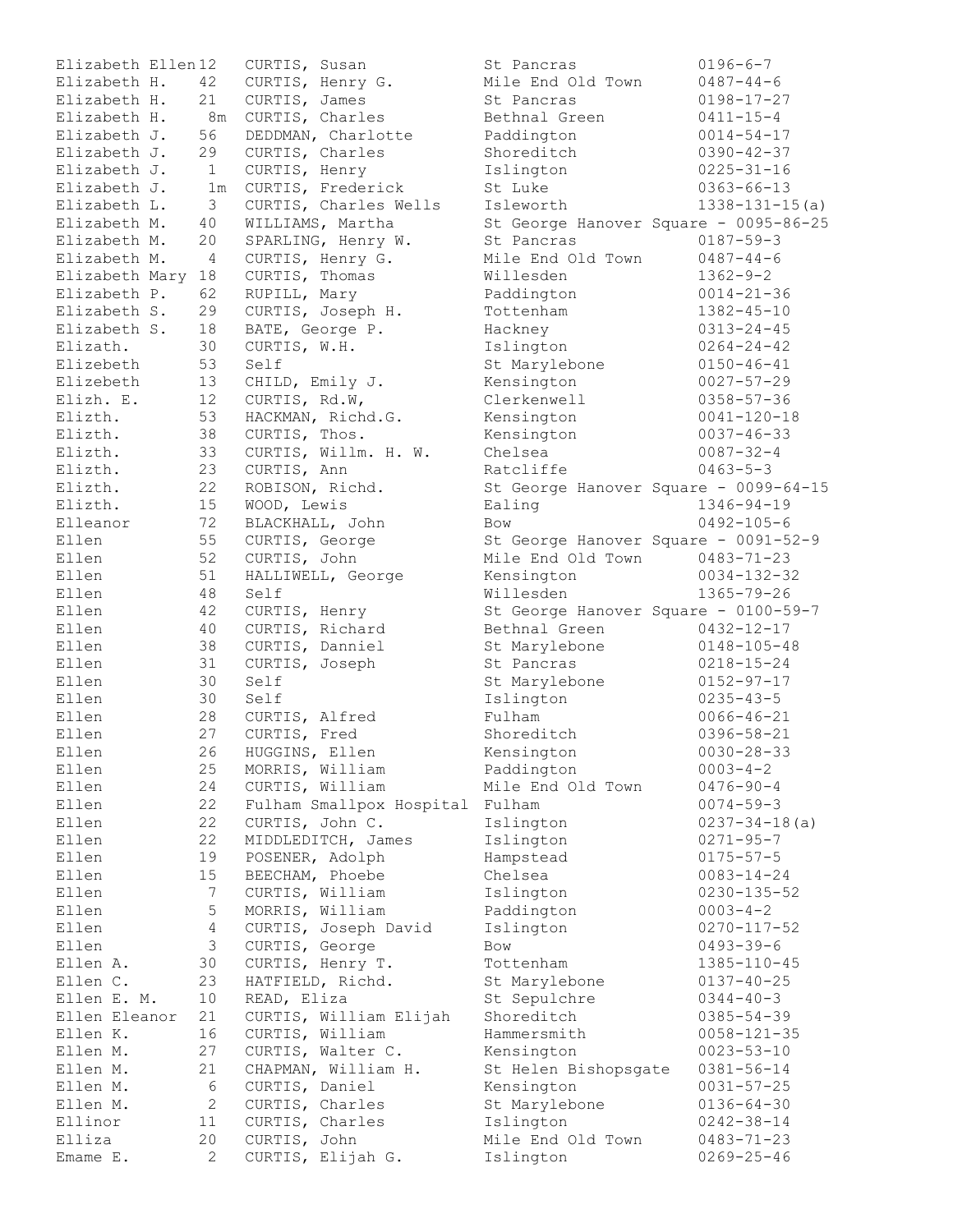| Emeline   | 47             | WILKINS, George       | Hackney                                     | $0311 - 19 - 30$    |
|-----------|----------------|-----------------------|---------------------------------------------|---------------------|
| Emilly    | 29             | CURTIS, William S.    | Paddington                                  | $0005 - 43 - 18$    |
| Emilly H. |                | 1m CURTIS, William S. | Paddington                                  | $0005 - 43 - 18$    |
| Emily     | 45             | CURTIS, Edward        | Hackney                                     | $0306 - 66 - 38$    |
| Emily     | 39             | CURTIS, John          | Shoreditch                                  | $0407 - 108 - 47$   |
| Emily     | 31             | CURTIS, Charles       | Hornsey                                     | $1378 - 51 - 95$    |
| Emily     | 26             | COWIE, Eliza          | Kensington                                  | $0028 - 27 - 40$    |
| Emily     | 25             | PEAL, John H.         | St Pancras                                  | $0184 - 20 - 34$    |
| Emily     | 25             | CURTIS, Samuel        | Limehouse                                   | $0469 - 76 - 32$    |
| Emily     | 24             | PALLETT, James Davis  | Tottenham                                   | 1384-56-29          |
| Emily     | 22             | LISSETER, Annie E.    | Hackney                                     | $0297 - 21 - 35$    |
| Emily     | 21             | MC PHERSON, William   | Paddington                                  | $0019 - 57 - 51$    |
| Emily     | 19             | BOWEN, John F.        | Bow                                         | $0488 - 17 - 28$    |
| Emily     | 18             | MASTERS, Henry        | Islington                                   | $0259 - 17 - 28$    |
| Emily     | 17             | CURTIS, George        | Kensington                                  | $0034 - 6 - 9$      |
| Emily     | 17             | CURTIS, Sarah         | Tottenham                                   | $1381 - 93 - 36$    |
| Emily     | 16             | CURTIS, John          | Shoreditch                                  | $0407 - 108 - 47$   |
| Emily     | 15             | CURTIS, Joseph Thomas | Mile End Old Town                           | $0478 - 128 - 2$    |
| Emily     | 15             | CURTIS, Albert        | Bromley                                     | $0500 - 64 - 56$    |
| Emily     | 14             | CURTIS, William       | Islington                                   | $0244 - 11 - 16$    |
| Emily     | 12             | CURTIS, Chas.         | Hillingdon                                  | 1331-124-49         |
| Emily     | 10             | CURTIS, Caleb         | Hammersmith                                 | $0054 - 89 - 39$    |
| Emily     | 6              | CURTIS, William       | Stanwell                                    | $1329 - 98 - 8$ (a) |
| Emily     | 5              | CURTIS, William       | St Swithin London Stone                     | $0379 - 75 - 6$     |
| Emily     | 4              | CURTIS, Samuel        | Limehouse                                   | $0469 - 76 - 32$    |
| Emily     | 3              | CURTIS, James W.      | St Giles In Fields                          | $0322 - 37 - 20$    |
| Emily     | $\mathfrak{Z}$ | CURTIS, Robert        | Hornsey                                     | 1378-116-63         |
| Emily A.  | $\mathsf S$    | CURTIS, George J.     | Chelsea                                     | $0083 - 68 - 49$    |
| Emily E.  | 20             | FERGUSON, Anne F.     | Kensington                                  | $0046 - 34 - 8$     |
| Emily E.  | 19             | CURTIS, Ellen         | Willesden                                   | $1365 - 79 - 26$    |
| Emily E.  | 18             | CURTIS, Rd.W,         | Clerkenwell                                 | $0358 - 57 - 36$    |
| Emily M.  | 13             | CURTIS, Mary A.       | Bethnal Green                               | $0141 - 73 - 2$     |
| Emily M.  | 4m             | CURTIS, Samuel        | Heston                                      | $1339 - 65 - 9$     |
| Emma      | 62             | PHILPOT, Edward       | Mile End Old Town                           | 0478-106-24         |
| Emma      | 59             | CURTIS, Edward J.     | Islington                                   | $0279 - 106 - 10$   |
| Emma      | 56             | ALEXANDER, William    | St Marylebone                               | $0163 - 65 - 15$    |
| Emma      | 49             | Self                  | St Pancras                                  | $0178 - 8 - 9$      |
| Emma      | 48             | Self                  | Shoreditch                                  | $0400 - 8 - 9$      |
| Emma      | 44             | BROWNE, Thomas        | Hornsey                                     | $1379 - 12 - 21$    |
| Emma      | 42             | CURTIS, Henry         | Westminster St John Evangelist - 0114-61-23 |                     |
| Emma      | 40             | WINN, Jane Hariot     | Islington                                   | $0266 - 53 - 2$     |
| Emma      | 40             | CURTIS, Denis         | St Clement Danes                            | $0335 - 46 - 18$    |
| Emma      | 40             | CURTIS, William       | Poplar                                      | $0505 - 33 - 22$    |
| Emma      | 39             | ASHPOLE, Samuel I.    | Bethnal Green                               | $0411 - 27 - 28$    |
| Emma      | 39             | CURTIS, John James    | Ratcliffe                                   | $0463 - 66 - 5$     |
| Emma      | 38             | CURTIS, Mary          | Fulham                                      | $0072 - 33 - 14$    |
| Emma      | 38             | Self                  | St Marylebone                               | $0140 - 105 - 4$    |
| Emma      | 37             | HOLMES, William       | Hackney                                     | $0303 - 53 - 9$     |
| Emma      | 37             | Self                  | Bromley                                     | $0501 - 113 - 20$   |
| Emma      | 34             | CURTIS, James         | Paddington                                  | $0018 - 65 - 10$    |
| Emma      | 32             | BEDDINGTON, Samuel A. | Paddington                                  | $0017 - 30 - 12$    |
| Emma      | 32             | SHARP, Henry          | Hampstead                                   | $0166 - 52 - 16$    |
| Emma      | 32             | CURTIS, Frederick     | Islington                                   | $0270 - 102 - 22$   |
| Emma      | 31             | CURTIS, Alfred J.     | Hammersmith                                 | $0061 - 75 - 55$    |
| Emma      | 30             | CURTIS, George        | Kensington                                  | $0031 - 27 - 48$    |
| Emma      | 30             | HORMAN, Thomas        | St George Bloomsbury                        | $0321 - 129 - 26$   |
| Emma      | 30             | CURTIS, Samuel        | Limehouse                                   | $0466 - 66 - 13$    |
| Emma      | 30             | CURTIS, Samuel        | Poplar                                      | $0508 - 106 - 38$   |
| Emma      | 27             | PHILIPS, Robert N.    | St George Hanover Square - 0096-69-16       |                     |
| Emma      | 27             | Self                  | Hampstead                                   | $0172 - 79 - 4$     |
| Emma      | 27             | CURTIS, Caroline      | St Luke                                     | $0363 - 77 - 36$    |
| Emma      | 26             | Self                  | Westminster St Margaret                     | $0118 - 14 - 24(a)$ |
| Emma      | 23             | CURTIS, William       | Islington                                   | $0265 - 74 - 11$    |
|           |                |                       |                                             |                     |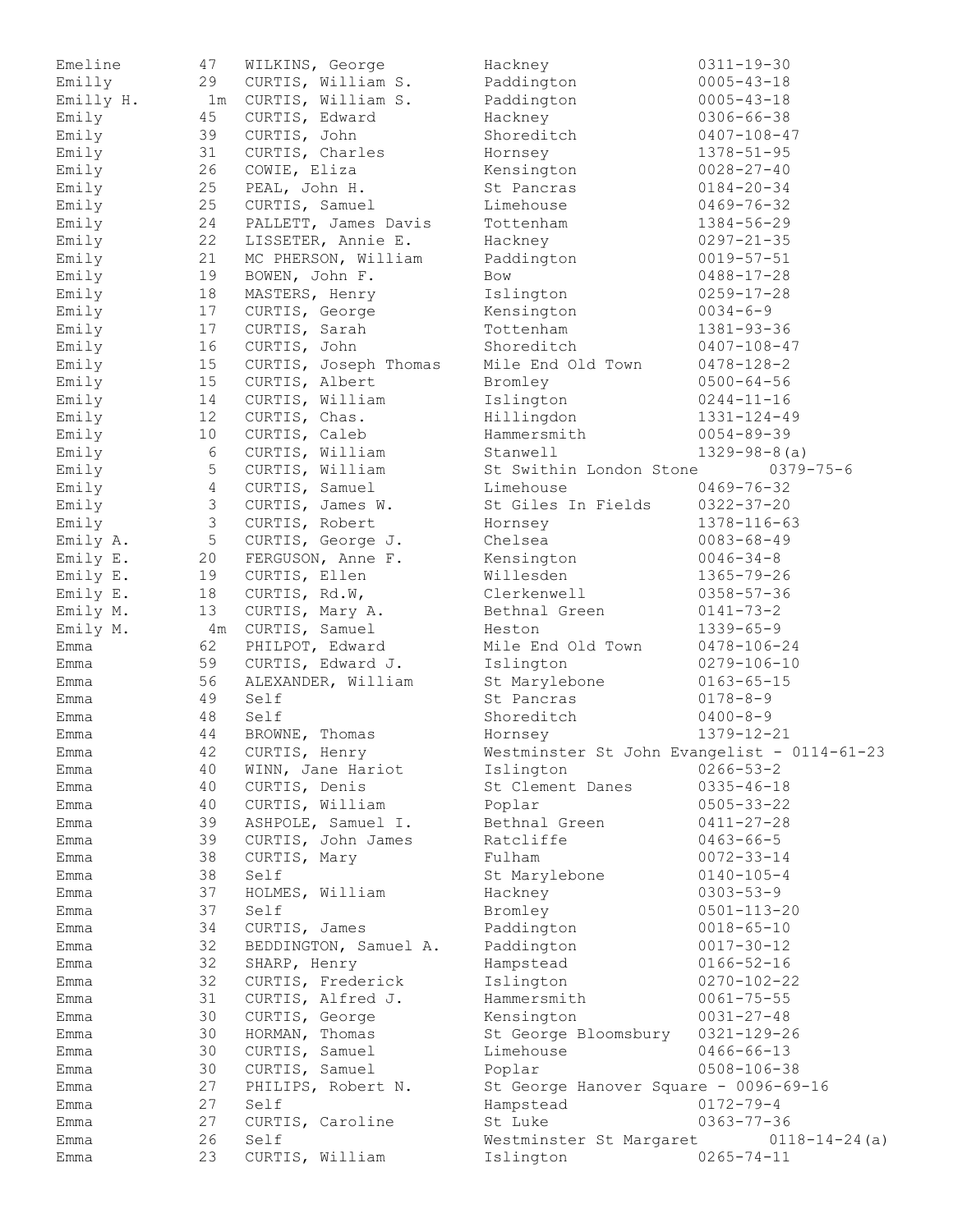| Emma         | 22             | HOLBROOK, George                    | Westminster St Margaret                | $0117 - 103 - 14$    |
|--------------|----------------|-------------------------------------|----------------------------------------|----------------------|
| Emma         | 22             | CURTIS,                             | Hackney                                | $0288 - 49 - 41$     |
| Emma         | 20             | ELLIS, Julia E.                     | St Pancras                             | $0176 - 79 - 33$     |
| Emma         | 20             | HARBER, John                        | Bromley                                | $0503 - 19 - 32$     |
| Emma         | 18             | RUSKIN, Fanny                       | Westminster St James                   | $0122 - 92 - 6$      |
| Emma         | 14             | CURTIS, Emma                        | St Pancras                             | $0178 - 8 - 9$       |
| Emma         | 13             | LOCKYER, George                     | St Pancras                             | $0220 - 46 - 21$     |
| Emma         | 13             | CURTIS, William                     | Islington                              | $0264 - 50 - 8$      |
| Emma         | 10             | CURTIS, William J.                  | Poplar                                 | $0508 - 44 - 28$     |
| Emma         | 9              | CURTIS, John                        | Islington                              | $0260 - 56 - 31$     |
| Emma         | 7              | CURTIS, Sarah                       | Tottenham                              | $1381 - 93 - 36$     |
| Emma         | 6              | WALLACE, Emma C.                    | Kensington                             | $0046 - 115 - 9$     |
| Emma         | 6              | CURTIS, Morris                      | Mile End New Town                      | $0440 - 42 - 9$      |
| Emma         | 5              | GIBBONS, Jno.                       | Poplar                                 | $0505 - 91 - 21$     |
| Emma         | $\overline{4}$ | CURTIS, Samuel                      | Poplar                                 | $0508 - 106 - 38$    |
| Emma         | $\mathbf{1}$   | CURTIS, Edwin James                 | Islington                              | $0271 - 59 - 31$     |
| Emma         | 6w             | CURTIS, Willm. H. W.                | Chelsea                                | $0087 - 32 - 4$      |
| Emma A.      | 34             | CURTIS, Charles J.                  | Paddington                             | $0008 - 48 - 39$     |
| Emma A.      | 17             | ASHTON, Mary                        | St Marylebone                          | $0141 - 5 - 4$       |
| $Emma$ $J.$  | 18             | EARL, Edward F.                     | Acton                                  | $1353 - 96 - 10$     |
| Emma K.      | 11             | LAMBERT, George                     | Hackney                                | $0292 - 26 - 46$     |
| Emma M.      | 46             | CURTIS, James D.                    | Twickenham                             | $1341 - 57 - 55$     |
| Emma Marion  | 44             | CURTIS, Theophilus                  | Kensington                             | $0026 - 16 - 8$      |
| $Emma$ $P$ . | 7              | ALLEN, George T.                    | Poplar                                 | $0507 - 135 - 11$    |
| Emma S.      | 30             | PROCTER, Foster W.                  | Chelsea                                | $0081 - 43 - 2$      |
| Emmiline     | 53             | CURTIS, Charles                     | Hackney                                | $0313 - 53 - 18$     |
| Emmiline     | 25             | CURTIS, Charles                     | Hackney                                | $0313 - 53 - 18$     |
| Ernest       | 25             | BARRETT, Thomas                     | St George Hanover Square - 0105-110-22 |                      |
| Ernest       | 6              | HORMAN, Thomas                      | St George Bloomsbury                   | $0321 - 129 - 26$    |
| Ernest       | 4              | CURTIS, Mary                        | St George Hanover Square - 0105-89-49  |                      |
| Ernest       | $\mathbf{1}$   | CURTIS, Edward                      | Kensington                             | $0026 - 6 - 6$       |
| Ernest       | $\mathbf{1}$   | CURTIS, Thom.                       | Chelsea                                | $0077 - 72 - 66$     |
| Ernest A.    | 7              | CURTIS, Alfred J.                   | Bow                                    | $0489 - 151 - 38$    |
| Ernest Joth. | 7              | CURTIS, Charles J.                  | Bethnal Green                          | $0427 - 39 - 67$     |
| Ernest P.    | 10             | CURTIS, Charles H.                  | St Pancras                             | $0194 - 88 - 39$     |
| Ernest R.    | 28             | BROOKS, Eliza S.                    | Islington                              | $0237 - 34 - 18$ (b) |
| Ernest Wells | 4              | CURTIS, Charles Wells               | Isleworth                              | $1338 - 131 - 15(a)$ |
| Esther       | 55             | CURTIS, John                        | St Pancras                             | $0181 - 109 - 49$    |
| Esther       | 24             | CURTIS, Harry                       | Islington                              | $0256 - 73 - 53$     |
| Esther       | 22             | CURTIS, Charles W.                  | St George In East                      | $0454 - 16 - 26$     |
| Esther       | 8              | CURTIS, H.                          | Poplar                                 | $0508 - 46 - 32$     |
| Esther       | 4              | CURTIS, Robert                      | Hackney                                | $0289 - 38 - 70$     |
| Esther J.    | 9              |                                     |                                        | $0019 - 5 - 3$       |
| Ethel        | 8              | CURTIS, Thomas<br>CURTIS, Thomas F. | Paddington                             |                      |
|              | 4              | CURTIS, Robt. Leaborn               | St Pancras<br>St Pancras               | $0178 - 45 - 50$     |
| Ethel        | $\mathfrak{Z}$ |                                     |                                        | $0221 - 89 - 42$     |
| Ethel        |                | CURTIS, Jane                        | Chelsea                                | $0077 - 51 - 24$     |
| Ethel        | $\mathbf{1}$   | CURTIS, Frederick                   | St Pancras                             | $0198 - 14 - 21$     |
| Ethel A.     | $\mathbf{2}$   | CURTIS, George                      | Kensington                             | $0031 - 27 - 48$     |
| Ethel M.     | 8              | CURTIS, George J.                   | Chelsea                                | $0083 - 68 - 49$     |
| Ethelreda J. | 10             | CURTIS, Seymour                     | Kensington                             | $0046 - 119 - 17$    |
| Eva          | 19             | CURTIS, George                      | Clerkenwell                            | $0357 - 84 - 17$     |
| Eva Jane     | 24             | TORRIE, George                      | St Mary Le Strand                      | $0334 - 60 - 4$      |
| Evelyn       | $\mathbf{2}$   | CURTIS, Margaret                    | St George Hanover Square - 0098-106-34 |                      |
| Evelyn M.    | 13             | CURTIS, Elizabeth                   | Kensington                             | $0025 - 19 - 32$     |

**" F "** 

**NAME AGE ENUMERATED WITH CENSUS PLACE REFERENCE**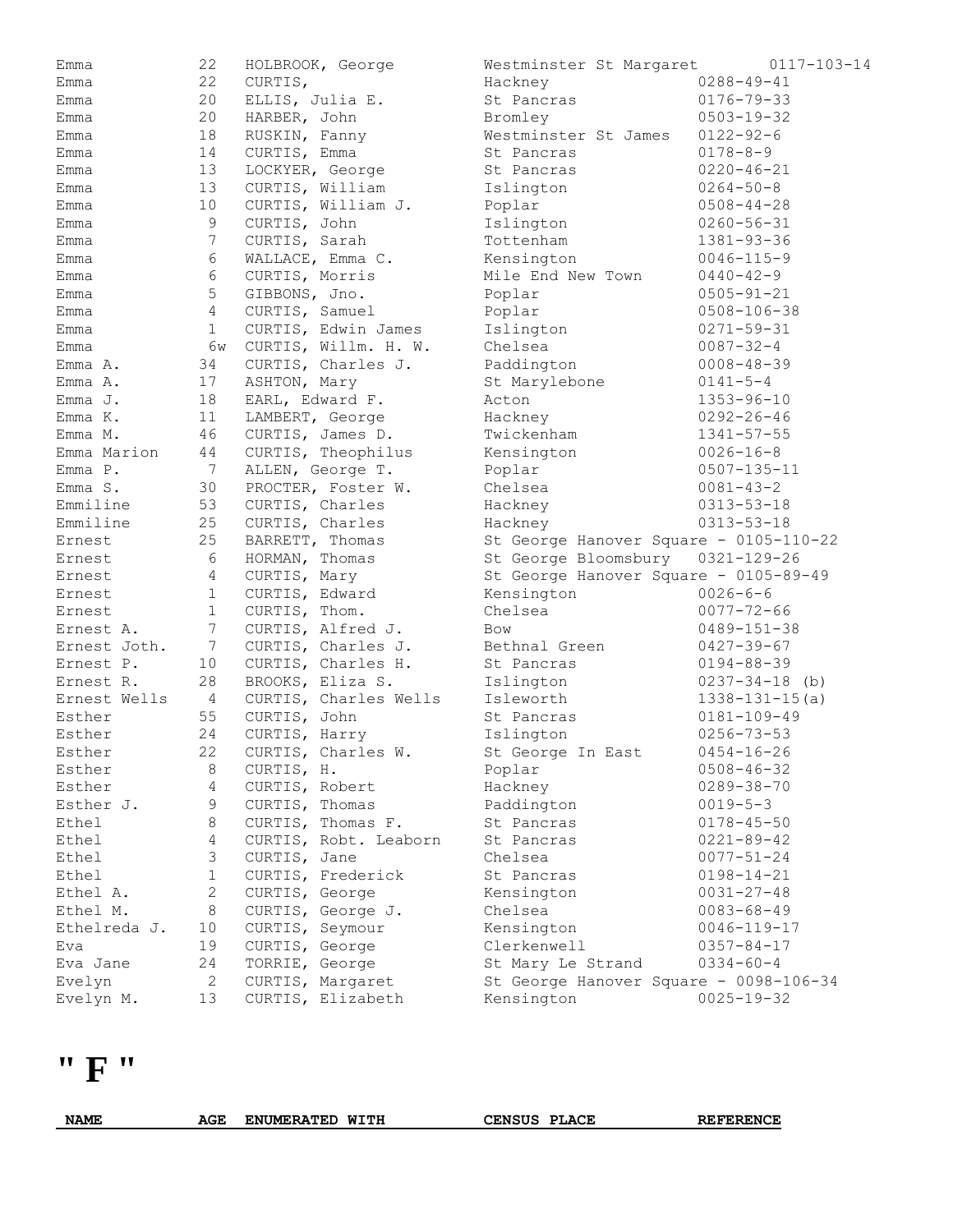| Fanny         | 53                    | CURTIS, Charles        | Hornsey                                     | $1378 - 51 - 95$  |
|---------------|-----------------------|------------------------|---------------------------------------------|-------------------|
| Fanny         | 50                    | RUPILL, Mary           | Paddington                                  | $0014 - 21 - 36$  |
| Fanny         | 48                    | CURTIS, William        | Islington                                   | $0234 - 64 - 45$  |
| Fanny         | 45                    | CURTIS, Michael        | Hornsey                                     | $1377 - 81 - 30$  |
| Fanny         | 42                    | CURTIS, Robert         | St Luke                                     | $0359 - 26 - 2$   |
|               |                       | CURTIS, George         |                                             |                   |
| Fanny         | 34                    |                        | Westminster St John Evangelist - 0111-64-40 |                   |
| Fanny         | 26                    | SQUIRS, James Hy.      | Fulham                                      | $0068 - 90 - 3$   |
| Fanny         | 25                    | CURTIS, Thomas         | Willesden                                   | $1362 - 9 - 2$    |
| Fanny         | 24                    | MC ADAM, Robert        | Bromley                                     | $0499 - 26 - 46$  |
| Fanny         | 22                    | RICHES, William George | Enfield                                     | $1393 - 53 - 32$  |
| Fanny         | 9                     | SALTER, William        | St Andrew Holborn                           | $0342 - 60 - 15$  |
| Fanny         | 6                     | CURTIS, Sarah          | Chelsea                                     | $0087 - 14 - 21$  |
| Fanny         | 4                     | CURTIS, James          | Kensington                                  | $0041 - 15 - 23$  |
|               | $7\phantom{.0}$       |                        | Islington                                   | $0246 - 44 - 82$  |
| Fanny C.      |                       | CURTIS, Alfred         |                                             |                   |
| Fanny J.      | 8                     | CURTIS, Charles        | Westminster St Margaret 0119-122-44         |                   |
| Fanny J.      | 22                    | CURTIS, John           | St Giles In Fields                          | $0322 - 15 - 24$  |
| Fanny K.      | $4\overline{ }$       | CURTIS, John E.        | St Martin In Fields                         | $0331 - 14 - 26$  |
| Flora         | 3m                    | CURTIS, James          | Islington                                   | $0232 - 82 - 18$  |
| Florence      | 14                    | CURTIS, Thomas         | <b>Bow</b>                                  | 0489-139-13       |
| Florence      | 12 <sup>°</sup>       | CURTIS, Danniel        | St Marylebone                               | $0148 - 105 - 48$ |
|               |                       |                        |                                             |                   |
| Florence      | 9                     | CURTIS, Edward         | Kensington                                  | $0026 - 6 - 6$    |
| Florence      | 6                     | CURTIS, Jane           | Mile End Old Town                           | $0487 - 64 - 46$  |
| Florence      | 5                     | CURTIS, Thom.          | Chelsea                                     | $0077 - 72 - 66$  |
| Florence      | $\mathbf{2}^{\prime}$ | CURTIS, Samuel         |                                             | $0508 - 106 - 38$ |
|               |                       |                        | Poplar                                      |                   |
| Florence      | $\mathbf{1}$          | CURTIS, Alfred         | Mile End Old Town                           | $0485 - 34 - 61$  |
| Florence      | 1                     | CURTIS, Robert         | Edmonton                                    | $1388 - 97 - 12$  |
| Florence A.   | 20                    | CURTIS, William        | Hammersmith                                 | $0057 - 124 - 48$ |
| Florence A.   | 5                     | CURTIS, Joseph A.      | Mile End Old Town                           | $0484 - 130 - 57$ |
| Florence A.   | $4\overline{ }$       | CURTIS, Charles        | Hornsey                                     | $1378 - 51 - 95$  |
| Florence A.   |                       | 3m CURTIS, Thomas      | Tottenham                                   | $1387 - 21 - 40$  |
| Florence B.   |                       |                        |                                             |                   |
|               | 10m                   | CURTIS, John J.        | Mile End Old Town                           | $0484 - 119 - 36$ |
| Florence E.   | 10 <sub>1</sub>       | CURTIS, Robert B.      | Shoreditch                                  | $0398 - 12 - 17$  |
| Florence E.   | 7                     | CURTIS, Charles        | Bethnal Green                               | $0411 - 15 - 4$   |
| Florence E.   | 3                     | CURTIS, Herbert        | St Marylebone                               | $0133 - 95 - 43$  |
| Florence E.   |                       | 5w CURTIS, Benjamin    | Chelsea                                     | $0089 - 120 - 15$ |
| Florence E.   | 1m                    | CURTIS, Alfred         | Islington                                   | $0270 - 9 - 12$   |
| Florence L.   | 16                    | HANNAFORD, Sarah       | Norwood                                     | $1336 - 4 - 1$    |
|               |                       |                        |                                             |                   |
| Florence M.   | $\mathbf{1}$          | CURTIS, William C.     | Kensington                                  | $0029 - 94 - 47$  |
| Frances       | 45                    | CURTIS, Alfred         | Willesden                                   | $1363 - 13 - 20$  |
| Frances       | 43                    | CURTIS, Charles        | St Marylebone                               | $0133 - 40 - 9$   |
| Frances       | 42                    | Self                   | St Stephen Coleman Street - 0382-75-10      |                   |
| Frances       | 39                    | CURTIS, Cubitt J.      | Paddington                                  | $0017 - 65 - 42$  |
| Frances       | 31                    | CURTIS, George         | Hackney                                     | $0295 - 25 - 34$  |
| Frances       | 29                    | CURTIS, Edward J.      | Islington                                   | $0279 - 106 - 10$ |
| Frances       | 23                    | MC CARTHY, Ada         | Westminster St Margaret                     | $0117 - 29 - 11$  |
|               |                       |                        |                                             |                   |
| Frances       | 23                    | CURTIS, William        | Clerkenwell                                 | $0345 - 123 - 44$ |
| Frances       | 22                    | MOORE, George          | St George Hanover Square - 0097-4-1         |                   |
| Frances       | 14                    | GILES, Elizabeth       | Twickenham                                  | $1342 - 5 - 4$    |
| Frances A.    | 17                    | CURTIS, Charles A.     | Hornsey                                     | $1376 - 68 - 13$  |
| Frances E.    | 13                    | CURTIS, John J.        | Mile End Old Town                           | $0484 - 119 - 36$ |
| Frances Ellen | 20                    | CURTIS, Clara E.       | Finchley                                    | $1372 - 8 - 10$   |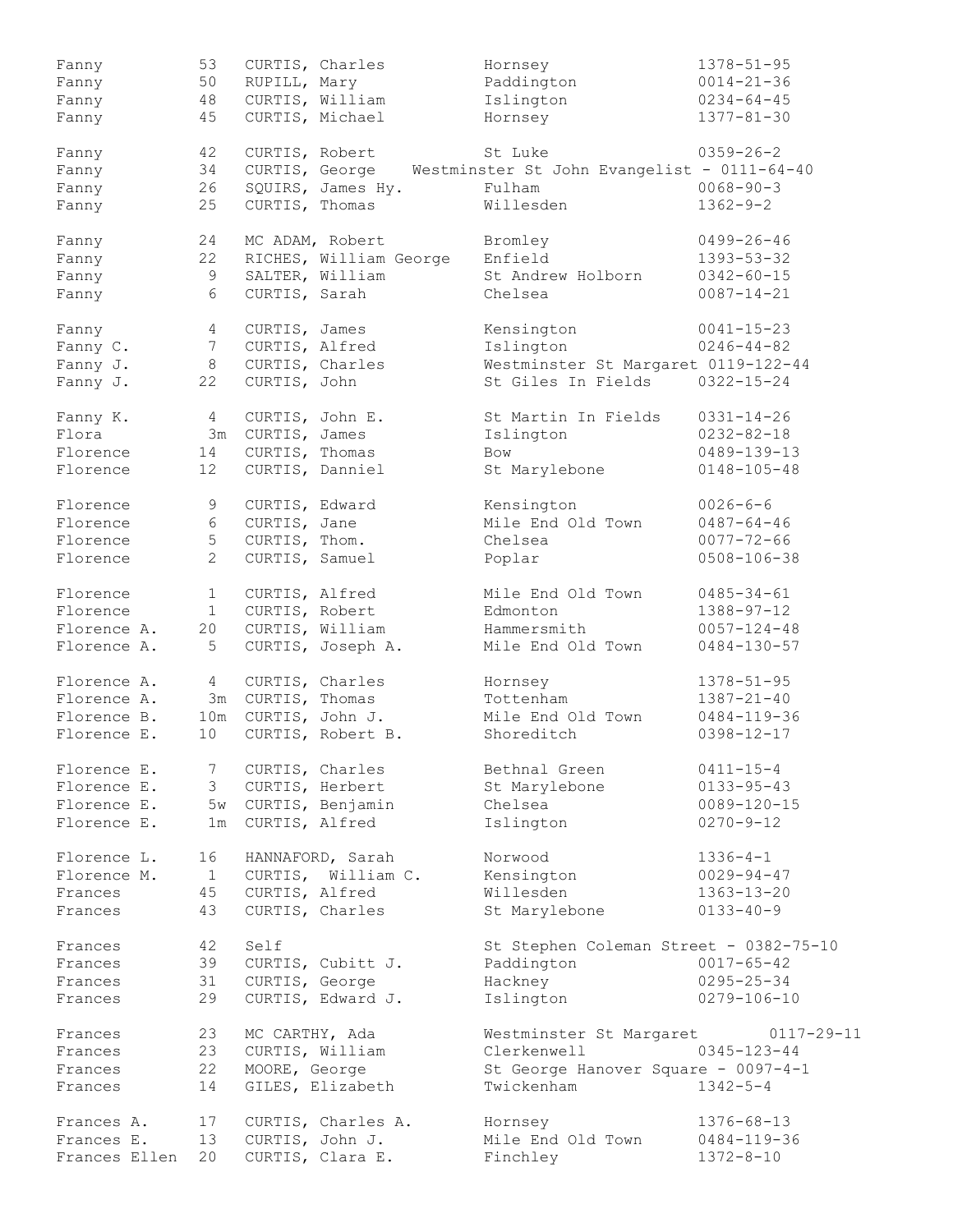| Frances H.  | 14              | CURTIS, Thomas                      |                      | <b>Bow</b>                       | $0488 - 126 - 17$ |
|-------------|-----------------|-------------------------------------|----------------------|----------------------------------|-------------------|
| Frances L.  | 16              |                                     | BELL, Henry Stuart   | St Marylebone                    | $0143 - 90 - 24$  |
| Frances M.  | $\overline{4}$  |                                     | CURTIS, George B.    | St Pancras                       | $0210 - 10 - 16$  |
|             |                 | Frances Priscilla 1m CURTIS, Thomas |                      | Willesden                        | $1362 - 9 - 2$    |
| Francis     | 46              | CURTIS, John                        |                      | Chelsea                          | $0076 - 17 - 27$  |
| Francis     | 19              | CURTIS, George                      |                      | Shoreditch                       | $0387 - 127 - 40$ |
| Francis     | 24              | Self                                |                      | Hackney                          | $0312 - 80 - 8$   |
| Francis     | 23              | THORNE, Philip                      |                      | Willesden                        | $1361 - 27 - 47$  |
| Francis C.  | 25              | Self                                |                      | St Pancras                       | $0224 - 45 - 5$   |
|             |                 |                                     |                      |                                  |                   |
| Francis C.  | 8               | CURTIS, Francis                     |                      | St Pancras                       | $0224 - 45 - 5$   |
| Francis E.  | 38              |                                     | CURTIS, Alfred J.    | Bow                              | $0489 - 151 - 38$ |
| Francis E.  | 25              | CURTIS, John E.                     |                      | St Martin In Fields              | $0331 - 14 - 26$  |
| Francis F.  | 35              | CURTIS, Samuel                      |                      | St Martin In Fields              | $0330 - 7 - 5$    |
| Francis F.  | 13              | CURTIS, Samuel                      |                      | St Martin In Fields              | $0330 - 7 - 5$    |
| Francis J.  | 5               | CURTIS, John                        |                      | St Botolph Aldgate               | $0370 - 52 - 44$  |
| Francis J.  | 20              | PARKER, Lizzie                      |                      | Westminster St James             | $0128 - 21 - 38$  |
| Francis L.  | 12              |                                     | CURTIS, Alfred J.    | <b>Bow</b>                       | $0489 - 151 - 38$ |
|             |                 |                                     |                      |                                  |                   |
| Frank       | 31              | Self                                |                      | St Marylebone                    | $0141 - 79 - 61$  |
| Frank       | 28              | Self                                |                      | Hammersmith                      | $0061 - 20 - 31$  |
| Frank       | 26              | MOORE. Henry                        |                      | St Marylebone                    | $0138 - 5 - 4$    |
| Frank       | 23              |                                     | CROSSINGHAM, William | Spitalfields                     | $0436 - 81 - 18$  |
| Frank       | 16              |                                     | CURTIS, Rebbecca     | St Marylebone                    | $0148 - 83 - 3$   |
| Frank       | 15              | CURTIS, James                       |                      |                                  | $0041 - 15 - 23$  |
|             |                 |                                     |                      | Kensington<br>St Giles in Fields |                   |
| Frank       | 12              | MCROBIE, Louisa                     |                      |                                  | $0325 - 119 - 31$ |
| Frank       | 12              | CURTIS, Samuel                      |                      | Bow                              | $0488 - 114 - 36$ |
| Frank       | 11              |                                     | CURTIS, Thos. W.     | St Marylebone                    | $0150 - 106 - 20$ |
| Frank       | $6\,$           | GRACE, Richard                      |                      | Whitechapel                      | $0446 - 42 - 31$  |
| Frank       | 4               | CURTIS, James                       |                      | Islington                        | $0232 - 82 - 18$  |
| Frank       | $\mathcal{E}$   | CURTIS, Samuel                      |                      | Bromley                          | $0503 - 103 - 68$ |
| Frank C.    | $4\overline{ }$ | CURTIS, Frank                       |                      | Hammersmith                      | $0061 - 20 - 31$  |
| Frank H.    | 22              | CURTIS, William                     |                      | Islington                        | $0234 - 64 - 45$  |
| Frank Hugh  |                 | 11 CURTIS, Thomas                   |                      | Willesden                        | $1362 - 9 - 2$    |
| Frank W.    |                 |                                     | CURTIS, Elizabeth    |                                  |                   |
|             | 15              |                                     |                      | Kensington                       | $0025 - 19 - 32$  |
| Fraser      | 16              | CURTIS, John                        |                      | Hackney                          | $0294 - 15 - 23$  |
| Fred        | 37              | Self                                |                      | Shoreditch                       | $0396 - 58 - 21$  |
| Fred        | $\mathbf{2}$    | CURTIS, Amos                        |                      | Chelsea                          | $0079 - 21 - 35$  |
| Fred        | $\mathbf{1}$    | CURTIS, Fred                        |                      | Shoreditch                       | $0396 - 58 - 21$  |
| Frederic    | 35              | Self                                |                      | Hackney                          | $0312 - 80 - 7$   |
| Frederic A. | 10 <sup>°</sup> | CURTIS, John                        |                      | Hackney                          | $0288 - 90 - 3$   |
| Frederick   | 81              | Self                                |                      | Staines                          | $1329 - 4 - 2$    |
| Frederick   | 61              | Self                                |                      | Islington                        | $0262 - 69 - 13$  |
|             |                 |                                     |                      |                                  |                   |
| Frederick   | 54              | Self                                |                      | St George Martyr                 | $0337 - 107 - 23$ |
| Frederick   | 43              | Self                                |                      | St Pancras                       | $0187 - 60 - 6$   |
| Frederick   | 37              | Self                                |                      | Mile End Old Town                | $0486 - 167 - 47$ |
| Frederick   | 35              | Self                                |                      | St Pancras                       | $0198 - 14 - 21$  |
| Frederick   | 31              | Self                                |                      | St Luke                          | $0363 - 66 - 13$  |
| Frederick   | 30              | Self                                |                      | Westminster St James             | $0126 - 23 - 40$  |
| Frederick   | 27              | Self                                |                      | Islington                        | $0270 - 102 - 22$ |
| Frederick   | 26              | Self                                |                      | Shoreditch                       | $0394 - 117 - 64$ |
|             |                 |                                     |                      |                                  |                   |
| Frederick   | 23              | CURTIS, George                      |                      | Kensington                       | $0034 - 6 - 9$    |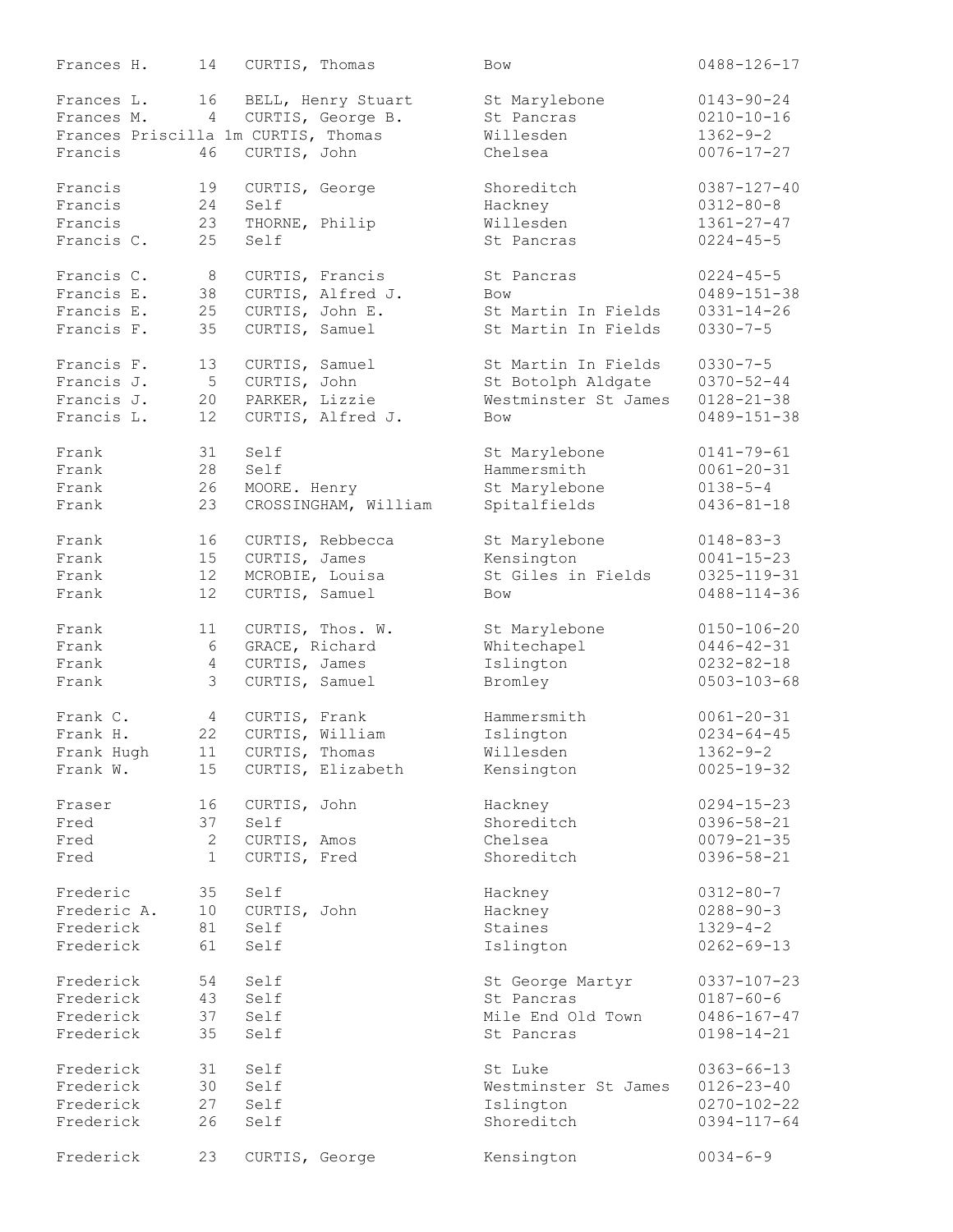| Frederick          | 21              | PRESTASS, Sarah                  | Fulham                                      | $0065 - 108 - 27$    |
|--------------------|-----------------|----------------------------------|---------------------------------------------|----------------------|
| Frederick          | 17              | CURTIS, James                    | <b>Bow</b>                                  | $0488 - 99 - 5$      |
| Frederick          | 11              | CURTIS, Samuel                   | St Martin In Fields                         | $0330 - 7 - 5$       |
| Frederick          | 10              | CURTIS, Sarah                    | Tottenham                                   | $1381 - 93 - 36$     |
| Frederick          | $\,8\,$         | CURTIS, Albert                   | Staines                                     | $1329 - 12 - 18$     |
| Frederick          | $\overline{7}$  | MEARS, Charles                   | Kensington                                  | $0034 - 17 - 32$     |
| Frederick          | $7\phantom{.0}$ | CURTIS, James W.                 | St Giles In Fields                          | $0322 - 37 - 20$     |
| Frederick          | 6               | CURTIS, Frederick                | St Luke                                     | $0363 - 66 - 13$     |
| Frederick          | $\overline{4}$  | CURTIS, Robert                   | Edmonton                                    | $1388 - 97 - 12$     |
| Frederick          | $\mathcal{S}$   | CURTIS, Charles                  | Hackney                                     | $0304 - 119 - 30(a)$ |
| Frederick          | $\overline{2}$  | CURTIS, Robt. Leaborn            | St Pancras                                  | $0221 - 89 - 42$     |
| Frederick          | 9m              | CURTIS, Benjamin                 | Bethnal Green                               | $0431 - 81 - 7$      |
| Frederick          | 1 <sub>m</sub>  | CURTIS, John                     | St Pancras                                  | $0218 - 51 - 11$     |
| Frederick F.       | $\overline{4}$  | CURTIS, Edward F                 | St Clement Danes                            | $0336 - 88 - 16$     |
| Frederick G.       | 15              | CURTIS, John J.                  | Mile End Old Town                           | $0484 - 119 - 36$    |
| Frederick G.       | 13              | CURTIS, John                     | St Botolph Aldgate                          | $0370 - 52 - 44$     |
| Frederick J.       | 21              | CURTIS, Frederick                | St Pancras                                  | $0187 - 60 - 6$      |
| Frederick J.       | 13              | CURTIS, George W.                | Limehouse                                   | $0465 - 107 - 9$     |
| Frederick J.       | 7               | CURTIS, Benjamin                 | Chelsea                                     | $0089 - 120 - 15$    |
| Frederick W.       | 16              | CURTIS, Elizabeth                | St Pancras                                  | $0179 - 10 - 13$     |
| Frederick W.       | 13              | CURTIS, John C.                  | Paddington                                  | $0011 - 41 - 30$     |
| Frederick Walter 4 |                 | CURTIS, Robert Hayward           | Bethnal Green                               | $0428 - 71 - 23$     |
| Fredk.             | 22              | CURTIS,                          | Chelsea                                     | $0083 - 114 - 28$    |
| Fredk.             | 14              | CURTIS, Peter                    | St George Hanover Square - 0099-66-20       |                      |
| Fredk.             | 8               | CURTIS, Emma                     | St Pancras                                  | $0178 - 8 - 9$       |
| Fredk. A.          | 6               | CURTIS, Harry                    | Islington                                   | $0256 - 73 - 53$     |
| Fredk. B.          | 11m             | CURTIS, William E.               | Edmonton                                    | $1390 - 98 - 10$     |
| Fredk. Bentham 66  |                 | Middlesex Lunatic Asylum Norwood |                                             | $1336 - 77 - 22$     |
| Fredk. C.          | 3               | CURTIS, John                     | Tottenham                                   | $1381 - 125 - 52$    |
| Fredk. John        | $\overline{4}$  | CURTIS, George                   | Westminster St John Evangelist - 0111-64-40 |                      |
| Fredk. T.W.        | $--$            | Vessel: HMS President            | Poplar                                      | $0513 - 90 - 12$     |
| Fredk. Wm.         | 18              | TAYLOR, John Charles             | Acton                                       | $1354 - 33 - 2$      |
| Fredrick William 6 |                 | CURTIS, William                  | St Marylebone                               | $0149 - 106 - 9$     |

# **" G "**

| <b>NAME</b> | AGE | ENUMERATED WITH            | CENSUS PLACE                         | <b>REFERENCE</b>  |
|-------------|-----|----------------------------|--------------------------------------|-------------------|
|             |     |                            |                                      |                   |
| G.S.        | 24  | Grove Hall Lunatic Asylum" | Bow                                  | $0493 - 92 - 6$   |
| Geo.        | 52  | Self                       | St Giles in Fields                   | $0324 - 100 - 19$ |
| Geo.        | 50  | Self                       | Islington                            | $0251 - 107 - 17$ |
| Geo.        | 34  | Self                       | Shoreditch                           | $0408 - 22 - 37$  |
| Geo.        | 29  | Carlton Club               | Westminster St James                 | 0128-29-8(b)      |
| Geo. Elliot | 13  | CURTIS, Robt. Leaborn      | St Pancras                           | $0221 - 89 - 42$  |
| Geo. W. R.  | 22  | CURTIS, George             | St George Hanover Square - 0091-52-9 |                   |
| Geoe. T.    |     | CURTIS, John T.            | Paddington                           | $0009 - 92 - 7$   |
| George      | 62  | Self                       | Bow                                  | $0492 - 25 - 44$  |
| George      | 61  | Self                       | St Anne Soho                         | $0129 - 6 - 3$    |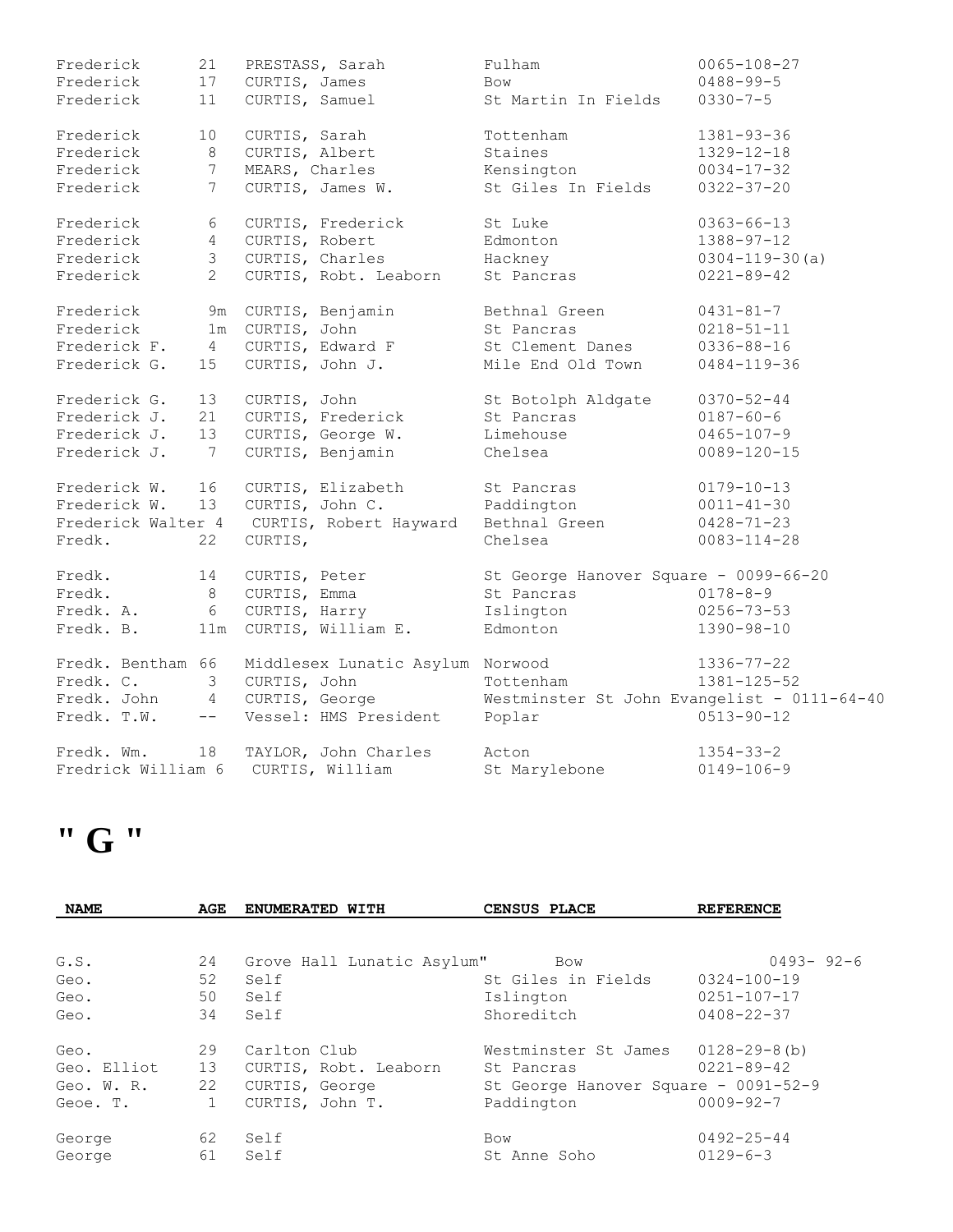| George | 61 | Self                  | St Marylebone                               | $0136 - 14 - 22$      |
|--------|----|-----------------------|---------------------------------------------|-----------------------|
| George | 61 | Self                  | Hornsey                                     | $1374 - 47 - 22$      |
|        |    |                       |                                             |                       |
| George | 57 | Self                  | Shoreditch                                  | $0387 - 127 - 40$     |
|        | 57 | Self                  | Mile End Old Town                           | $0473 - 134 - 47$ (b) |
| George |    |                       |                                             |                       |
| George | 56 | Self                  | Kensington                                  | $0034 - 6 - 9$        |
| George | 50 | Self                  | Hackney                                     | $0295 - 25 - 34$      |
|        |    |                       |                                             |                       |
| George | 49 | Self                  | St George Hanover Square - 0091-52-9        |                       |
| George | 48 | DAVIS, John W.        | Chelsea                                     | $0081 - 38 - 45$      |
| George | 48 | Self                  | Westminster St Margaret                     | $0118 - 14 - 24$ (b)  |
| George | 45 | BATEY, Thomas         | Bethnal Green                               | $0410 - 108 - 34$     |
|        |    |                       |                                             |                       |
| George | 43 | Self                  | Islington                                   | $0231 - 11 - 19$      |
| George | 43 | CURTIS, Elizabeth     | East Bedfont                                | $1328 - 17 - 27$      |
| George | 40 | Self                  | Islington                                   | $0259 - 74 - 19$      |
|        |    |                       |                                             |                       |
| George | 40 | Self                  | <b>Bow</b>                                  | $0490 - 61 - 64$      |
|        |    |                       |                                             |                       |
| George | 39 | Self                  | St Botolph Aldgate                          | $0369 - 42 - 30$      |
| George | 39 | Self                  | <b>Bow</b>                                  | $0493 - 39 - 6$       |
| George | 36 | Self                  | Mile End Old Town                           | $0487 - 78 - 16$      |
| George | 35 | Self                  | Islington                                   | $0236 - 19 - 33$      |
|        |    |                       |                                             |                       |
| George | 34 | Self                  | Hammersmith                                 | $0063 - 106 - 94$     |
| George | 34 | Self                  | St Marylebone                               | $0136 - 4 - 1$        |
| George | 33 | Self                  | Kensington                                  | $0031 - 27 - 48$      |
| George | 33 | Self                  | Westminster St John Evangelist - 0111-64-40 |                       |
|        |    |                       |                                             |                       |
| George | 33 | CURTIS, William       | Islington                                   | $0265 - 74 - 11$      |
| George | 30 | Self                  | Hackney                                     | $0297 - 9 - 12$       |
|        |    |                       |                                             |                       |
| George | 29 | Police Station        | St Marylebone                               | $0139 - 27 - 2$       |
| George | 27 | Self                  | Clerkenwell                                 | $0357 - 84 - 17$      |
|        |    |                       |                                             |                       |
| George | 27 | Self                  | Shoreditch                                  | $0384 - 29 - 11$      |
| George | 27 | Self                  | Mile End Old Town                           | $0474 - 123 - 37$     |
| George | 24 | AUSTIN, William       | Islington                                   | $0256 - 28 - 50$      |
| George | 22 | MORRIS, George        | Mile End Old Town                           | $0472 - 83 - 39$      |
|        |    |                       |                                             |                       |
| George | 21 | CALPITT, William      | Kensington                                  | $0031 - 31 - 1$       |
| George | 21 | CURTIS, Rebbecca      | St Marylebone                               | $0148 - 83 - 3$       |
| George | 21 | CURTIS, William       | Islington                                   | $0275 - 52 - 38$      |
| George | 21 | CURTIS, George J.     | St Luke                                     | $0368 - 7 - 8$        |
|        |    |                       |                                             |                       |
| George | 20 | KENSHERS, William     | Hammersmith                                 | $0055 - 66 - 9$       |
|        | 20 | CURTIS, Alfred        | Clerkenwell                                 | $0350 - 67 - 37$      |
| George |    |                       |                                             |                       |
| George | 19 | WYATT, George         | Islington                                   | $0271 - 86 - 43$      |
| George | 19 | CURTIS, Charles       | Clerkenwell                                 | $0351 - 11 - 15$      |
|        |    |                       |                                             |                       |
| George | 17 | CURTIS, James         | Hackney                                     | $0315 - 58 - 2$       |
| George | 17 | CURTIS, Frances       | St Stephen Coleman Street - 0382-75-10      |                       |
| George | 16 | CURTIS, Charles       | St Marylebone                               | $0133 - 40 - 9$       |
| George | 16 | CURTIS, Annie         | St Marylebone                               | $0149 - 105 - 7$      |
|        |    |                       |                                             |                       |
| George | 16 | CURTIS, Caroline      | St Luke                                     | $0363 - 77 - 36$      |
| George | 16 | CURTIS, George        | Bow                                         | $0493 - 39 - 6$       |
| George | 15 | CURTIS, George        | St Botolph Aldgate                          | $0369 - 42 - 30$      |
| George | 14 | CURTIS, John          | Kensington                                  | $0026 - 82 - 3$       |
|        |    |                       |                                             |                       |
| George | 13 | CURTIS, James         | Chelsea                                     | $0078 - 110 - 1$      |
| George | 11 | CURTIS, William       | Islington                                   | $0230 - 135 - 52$     |
|        | 10 | CURTIS, James G.      | Kensington                                  | $0031 - 141 - 21$     |
| George |    |                       |                                             |                       |
| George | 10 | Royal Military Asylum | Chelsea                                     | $0079 - 83 - 7$       |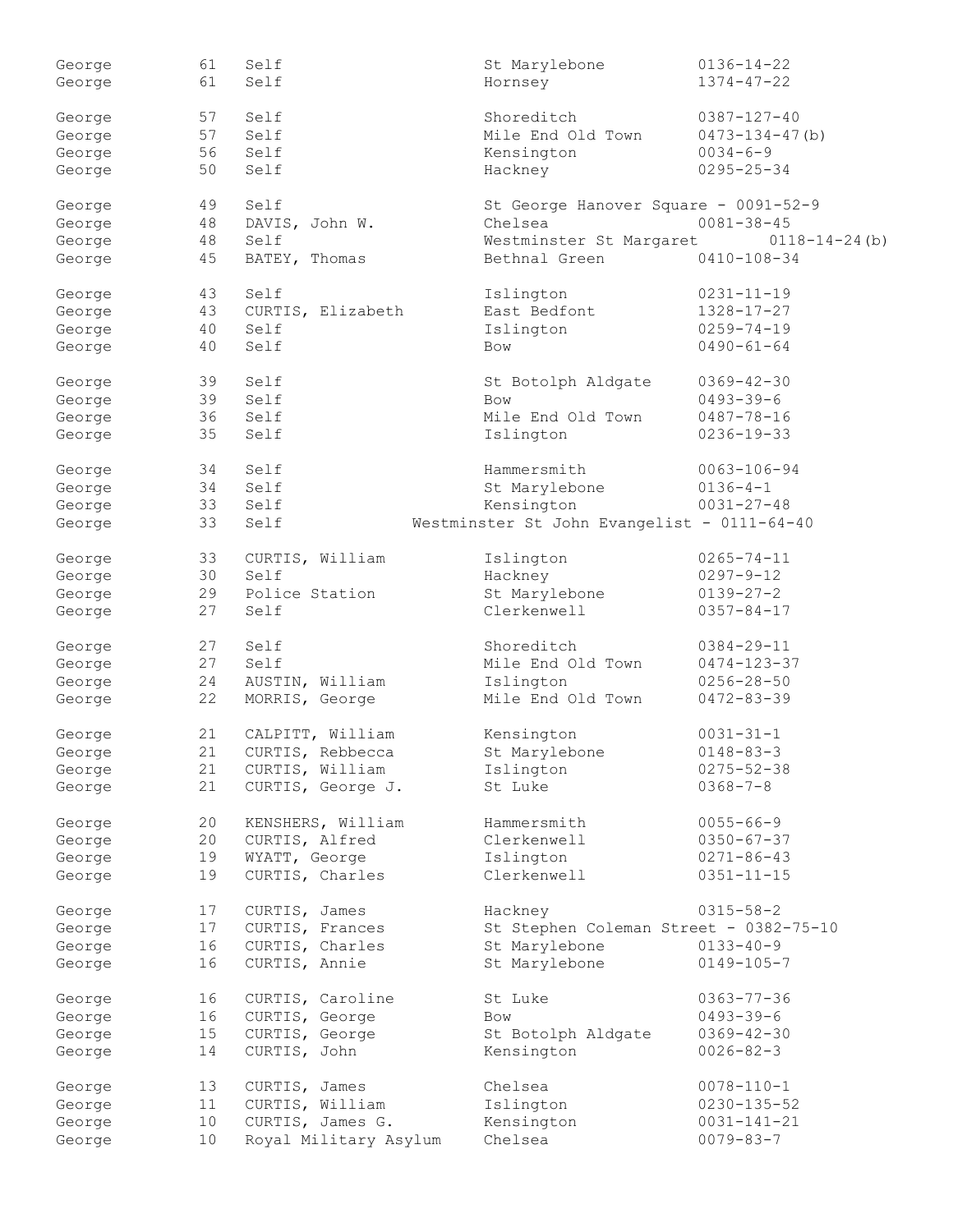| George            | 10              | CURTIS, Geo.      |                     | Shoreditch                                  | $0408 - 22 - 37$    |
|-------------------|-----------------|-------------------|---------------------|---------------------------------------------|---------------------|
| George            | 10              | CURTIS, Albert    |                     | Bromley                                     | $0500 - 64 - 56$    |
| George            | 9               |                   | CURTIS, William     | St Luke                                     | $0362 - 34 - 11$    |
| George            | 9               |                   | CURTIS, Benjamin    | Bethnal Green                               | $0431 - 81 - 7$     |
|                   |                 |                   |                     |                                             |                     |
| George            | 9               | MARKS, Heinrich   |                     | St George In East                           | $0453 - 18 - 31$    |
| George            | 8               | CURTIS, George    |                     | Hammersmith                                 | $0063 - 106 - 94$   |
| George            | 6               | CURTIS, George    |                     | Mile End Old Town                           | $0487 - 78 - 16$    |
|                   |                 |                   |                     |                                             |                     |
| George            | 6               | CURTIS, H.        |                     | Poplar                                      | $0508 - 46 - 32$    |
|                   |                 |                   |                     |                                             |                     |
| George            | 4               |                   | CURTIS, William     | St Swithin London Stone                     | $0379 - 75 - 6$     |
| George            | $\mathbf{2}$    |                   | CURTIS, Richard     | Hackney                                     | $0305 - 76 - 15$    |
| George            | $\mathbf{2}$    | CURTIS, George    |                     | Shoreditch                                  | $0384 - 29 - 11$    |
| George            | $\overline{2}$  | CURTIS, Emma      |                     | Bromley                                     | $0501 - 113 - 20$   |
|                   |                 |                   |                     |                                             |                     |
| George            | 2m              |                   | CURTIS, William     | Islington                                   | $0247 - 104 - 32$   |
| George A.         | 5 <sup>5</sup>  | CURTIS, Ellen     |                     | Islington                                   | $0235 - 43 - 5$     |
| George Alfred     | $7\overline{ }$ |                   | CURTIS, George      | Westminster St John Evangelist - 0111-64-40 |                     |
| George B.         | 37              | Self              |                     | St Pancras                                  | $0210 - 10 - 16$    |
|                   |                 |                   |                     |                                             |                     |
| George B.         | $\mathbf{2}$    |                   | CURTIS, Joseph G.   | Hornsey                                     | $1374 - 31 - 55$    |
| George C.         | 17              | CURTIS, Thomas    |                     | <b>Bow</b>                                  | $0489 - 139 - 13$   |
| George Clyde      | $\mathbf{1}$    | CURTIS, George    |                     | Hackney                                     | $0295 - 25 - 34$    |
| George Dillon     | 12              |                   | Christs Hosptl Schl | Christ Church Newgate Street - 0379-98-5    |                     |
|                   |                 |                   |                     |                                             |                     |
| George E.         | 24              |                   | CURTIS, Charles W.  | St George In East                           | $0454 - 16 - 26$    |
| George Edward     | 52              | Self              |                     | St Marylebone                               | $0133 - 50 - 29$    |
| George F.         | 3               |                   | CURTIS, Frederick   | Shoreditch                                  | $0394 - 117 - 64$   |
| George F.         | $\mathbf{2}$    |                   | CURTIS, Charles     | Islington                                   | $0239 - 5 - 4$      |
|                   | 13              |                   | CURTIS, William     | Stanwell                                    | $1329 - 98 - 8$ (a) |
| George H.         |                 |                   |                     |                                             |                     |
| George H.         |                 | 2m CURTIS, George |                     | Clerkenwell                                 | $0357 - 84 - 17$    |
| George I.         | 2               | CURTIS, George    |                     | Hackney                                     | $0297 - 9 - 12$     |
| George J.         | 52              | Self              |                     | St Luke                                     | $0368 - 7 - 8$      |
| George J.         | 51              |                   | Islington Workhouse | Islington                                   | $0280 - 79 - 11$    |
| George J.         | 36              | Self              |                     | Chelsea                                     | $0083 - 68 - 49$    |
|                   |                 |                   |                     |                                             |                     |
| George J.         | 12m             | CURTIS, Henry     |                     | St Pancras                                  | $0187 - 102 - 3$    |
| George S.         | 5               |                   | CURTIS, Charles     | Westminster St Margaret                     | $0119 - 122 - 44$   |
| George W.         | 62              | Self              |                     | Limehouse                                   | $0465 - 107 - 9$    |
| George W.         | 39              | Self              |                     | Limehouse                                   | $0470 - 94 - 40$    |
|                   |                 |                   |                     | Limehouse                                   | $0465 - 107 - 9$    |
| George W.         | 19              |                   | CURTIS, George W.   |                                             |                     |
| George W.         | 13              |                   | CURTIS, George W.   | Limehouse                                   | $0470 - 94 - 40$    |
| George W.T.F.     | 20              |                   | CURTIS, Edward F.   | St Anne Soho                                | $0132 - 29 - 5$     |
| George William 14 |                 | CURTIS, Thomas    |                     | Willesden                                   | $1362 - 9 - 2$      |
|                   |                 |                   |                     |                                             | $0120 - 93 - 11$    |
| Georgie F.        | 27              |                   | CURTIS, Augusta E.  | Westminster St Margaret                     |                     |
| Georgina          | 44              | CURTIS, John      |                     | Hackney                                     | $0294 - 15 - 23$    |
| Georgina          | 35              | CURTIS, Edward    |                     | Kensington                                  | $0026 - 6 - 6$      |
| Georgina          | 26              |                   | CURTIS, Charles     | Islington                                   | $0239 - 5 - 4$      |
| Georgina          | 25              | WILLIAMS, A.C.    |                     | Paddington                                  | $0006 - 95 - 32$    |
|                   |                 |                   |                     |                                             |                     |
| Georgina          | 22              | CURTIS, George    |                     | Shoreditch                                  | $0384 - 29 - 11$    |
| Georgina          | 15              | CURTIS, John      |                     | Hackney                                     | $0294 - 15 - 23$    |
| Georgina          | $\overline{5}$  | CURTIS, Joseph    |                     | St Marylebone                               | $0135 - 29 - 13$    |
| Gertrude          | 18              | NORRIS, Thomas    |                     | Paddington                                  | $0017 - 84 - 18$    |
|                   |                 |                   |                     |                                             |                     |
| Gilbert           | 10              | CURTIS, James     |                     | Islington                                   | $0232 - 82 - 18$    |
| Gladys I. C.      | $\mathbf{2}$    | READ, Eliza       |                     | St Sepulchre                                | $0344 - 40 - 3$     |
| Grace             | 5               |                   | CURTIS, Charles J.  | Bethnal Green                               | $0427 - 39 - 67$    |
| Gurtrude          | 3               |                   | CURTIS, David F.    | Willesden                                   | $1364 - 107 - 35$   |
|                   |                 |                   |                     |                                             |                     |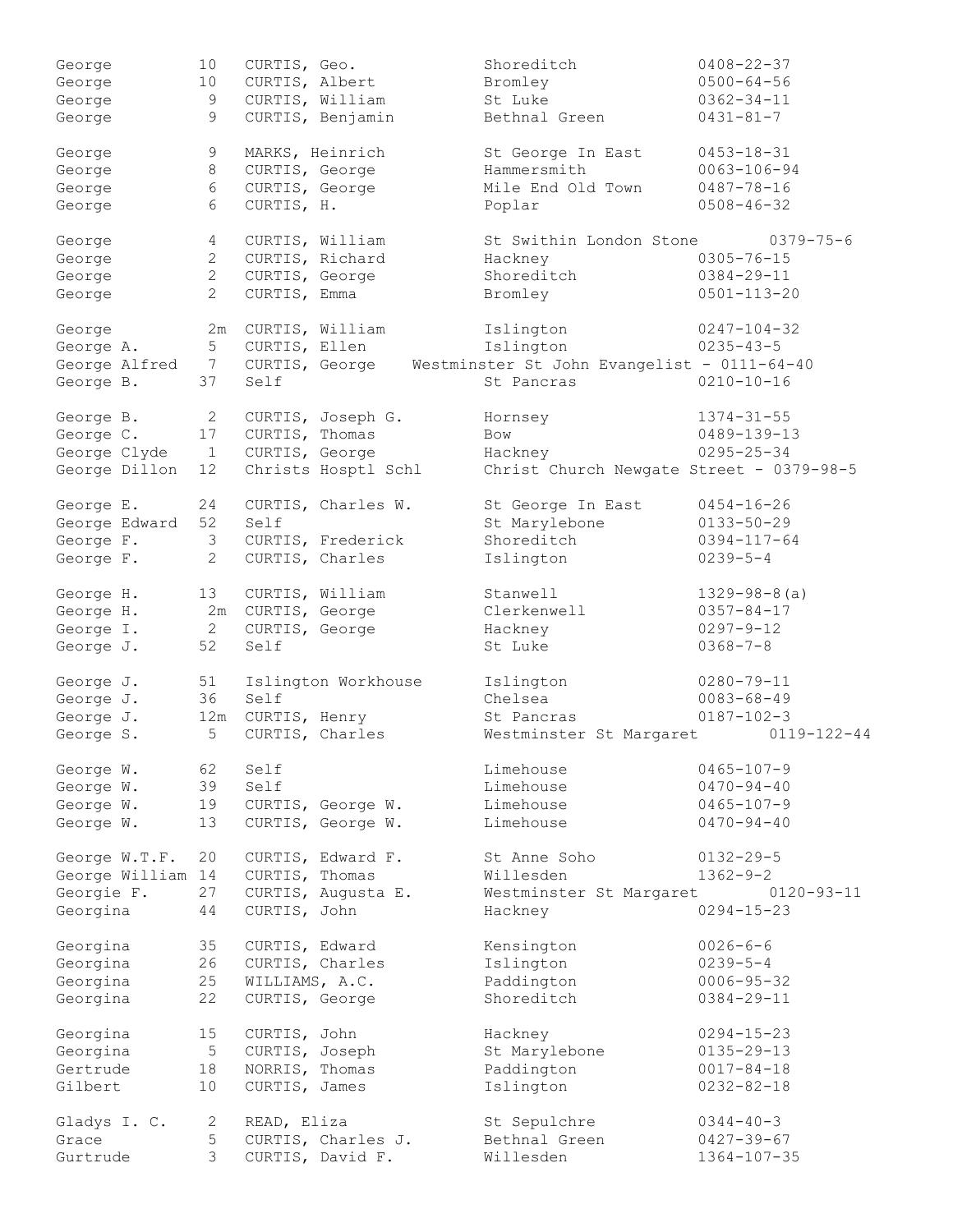#### **" H "**

| <b>NAME</b> | AGE             | ENUMERATED WITH       | CENSUS PLACE                         | <b>REFERENCE</b>  |
|-------------|-----------------|-----------------------|--------------------------------------|-------------------|
|             |                 |                       |                                      |                   |
| Η.          | 44              | Self                  | Poplar                               | $0508 - 46 - 32$  |
| H. Truscott | 20              | CURTIS, Ann           | Paddington                           | $0013 - 39 - 10$  |
| Hamilton H. | 34              | Self                  | Islington                            | $0269 - 8 - 9$    |
| Hannah      | 54              | CURTIS, Alfred        | St George Martyr                     | $0337 - 30 - 56$  |
| Hannah      | 51              | CURTIS, Samuel        | Bow                                  | $0488 - 114 - 36$ |
| Hannah      | 49              | CURTIS, James         | St George Hanover Square - 0092-9-12 |                   |
| Hannah      | 43              | PHILLIPS, Frances M.  | St Marylebone                        | $0146 - 19 - 31$  |
| Hannah      | 42              | ZERTIS, Alex          | Spitalfields                         | $0434 - 114 - 28$ |
| Hannah      | 36              | CURTIS, Edward        | Hackney                              | $0306 - 66 - 38$  |
| Hannah      | 21              | BONES, Albert         | St Pancras                           | $0178 - 56 - 6$   |
| Hannah      | 13              | CURTIS, Ellen         | Willesden                            | $1365 - 79 - 26$  |
| Hannah      | 10              | CURTIS, Henry         | Bethnal Green                        | $0433 - 65 - 35$  |
| Hannah      | $7\phantom{.0}$ | CURTIS, George        | Islington                            | $0236 - 19 - 33$  |
| Hannah      | 6               | CURTIS, William       | Islington                            | $0264 - 50 - 8$   |
| Hannah      | 3               | CURTIS, William       | St Luke                              | $0362 - 34 - 11$  |
| Hannah M.   | 22              | CURTIS, Mary          | Mile End Old Town                    | $0474 - 94 - 26$  |
| Hannah T.   | 20              | CURTIS, Thomas        | Hornsey                              | 1378-28-49        |
| Hariet      | 69              | CURTIS, James         | St Pancras                           | $0222 - 31 - 56$  |
| Harriet     | 73              | BEVANS, Henry         | St Alban Wood Street                 | $0378 - 60 - 13$  |
| Harriet     | 54              | Self                  | Chelsea                              | $0078 - 95 - 14$  |
| Harriet     | 38              | CURTIS, Charles       | Islington                            | $0242 - 38 - 14$  |
| Harriet     | 37              | CURTIS, James         | Poplar                               | $0508 - 107 - 39$ |
| Harriet     | 35              | CURTIS, Robert        | St Luke                              | $0359 - 26 - 2$   |
| Harriet     | 29              | CURTIS, Charles W.    | St George In East                    | $0454 - 16 - 26$  |
| Harriet     | 26              | RAMPLEY, Jane         | St Marylebone                        | $0137 - 107 - 21$ |
| Harriet     | 21              | PRITCHARD, William    | Hampstead                            | $0175 - 36 - 2$   |
| Harriet     | 20              | CURTIS, Charles       | Hornsey                              | $1378 - 51 - 95$  |
| Harriet     | 17              | CURTIS, Caroline      | St Luke                              | $0363 - 77 - 36$  |
| Harriet     | 17              | SHOLTON, Edward       | Hornsey                              | $1379 - 52 - 27$  |
| Harriet     | 6               | CURTIS, Thomas        | St Giles In Fields                   | $0327 - 54 - 48$  |
| Harriet A.  | 83              | PITCHER, Augusta E.   | Kensington                           | $0027 - 115 - 17$ |
| Harriett    | 67              | BELLEN, Nesbit A.     | Islington                            | $0228 - 64 - 28$  |
| Harriett    | 57              | CURTIS, Henry         | Kensington                           | $0050 - 95 - 44$  |
| Harriett    | 46              | BURROWS, Robert F.    | Kensington                           | $0044 - 104 - 1$  |
| Harriett    | 46              | CURTIS, Thomas        | Bow                                  | $0488 - 126 - 17$ |
| Harriett    | 34              | Self                  | Clerkenwell                          | $0347 - 49 - 14$  |
| Harriett    | 28              | WATTS, John Stockwell | Bow                                  | $0488 - 14 - 22$  |
| Harriett    | 26              | CURTIS, William       | St Luke                              | $0361 - 33 - 4$   |
| Harriett    | 15              | BYFIELD, Samuel       | Islington                            | $0257 - 105 - 20$ |
| Harriett    | 10              | CURTIS, Joseph David  | Islington                            | $0270 - 117 - 52$ |
| Harriett L. | $\mathbf{1}$    | CURTIS, William       | St Luke                              | $0361 - 33 - 4$   |
| Harriette   | 46              | GREENWOOD, John       | Paddington                           | $0006 - 81 - 4$   |
| Harry       | 28              | SCHILDEKER, Gustane   | Clerkenwell                          | $0353 - 119 - 7$  |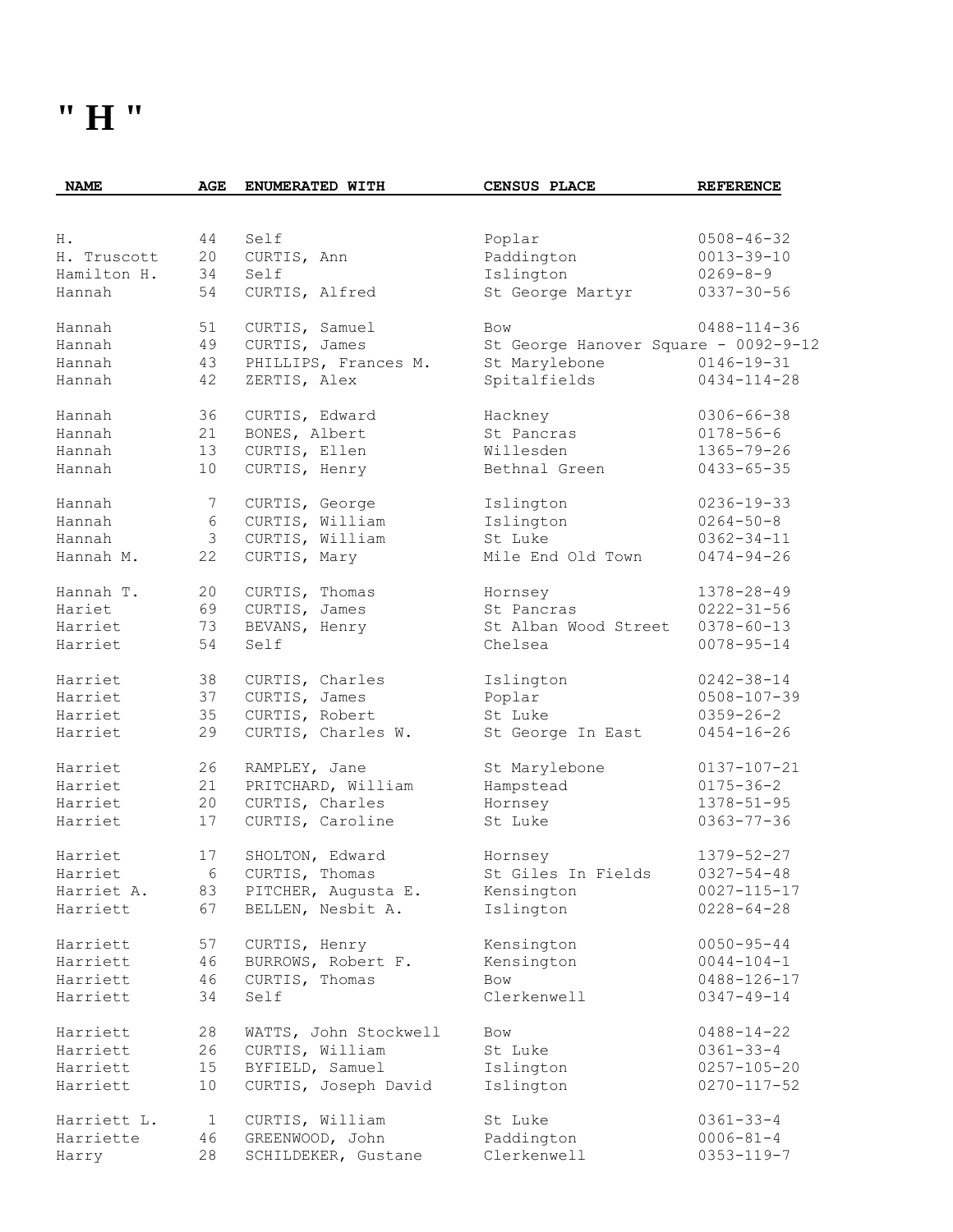| Harry        | 26           | Self                    | Islington                                   | $0256 - 73 - 53$    |
|--------------|--------------|-------------------------|---------------------------------------------|---------------------|
| Harry        | 24           | Self                    | St Pancras                                  | $0181 - 113 - 58$   |
|              | 24           | CURTIS, James           | St Pancras                                  | $0198 - 17 - 27$    |
| Harry        |              |                         |                                             |                     |
| Harry        | 24           | CURTIS, George          | Shoreditch                                  | $0387 - 127 - 40$   |
| Harry        | 21           | PEMBERTHY, Frederick    | St Marylebone                               | $0143 - 82 - 6$     |
| Harry        | 15           | CURTIS, H.              | Poplar                                      | $0508 - 46 - 32$    |
| Harry        | 14           | CURTIS, John            | Shoreditch                                  | $0407 - 108 - 47$   |
| Harry        | 12           | CURTIS, Albert          | Bromley                                     | $0500 - 64 - 56$    |
|              | 9            | CURTIS, Frederick       | St Pancras                                  | $0187 - 60 - 6$     |
| Harry        |              |                         |                                             |                     |
| Harry        | 7            | CURTIS, Charlotte       | St Pancras                                  | $0217 - 135 - 77$   |
| Harry        | $\mathbf{2}$ | CURTIS, H.              | Poplar                                      | $0508 - 46 - 32$    |
| Harry        | $\mathbf{1}$ | CURTIS, Thomas          | St Pancras                                  | $0198 - 110 - 36$   |
| Harry        | 1m           | CURTIS, Louis           | St Marylebone                               | $0165 - 91 - 40$    |
|              |              |                         |                                             |                     |
| Harry J.     | 3            | CURTIS, E.J.            | St Pancras                                  | $0205 - 19 - 38$    |
| Harry W.     | 27           | Self                    | Kensington                                  | $0047 - 40 - 10$    |
| Harvey       | 5            | CURTIS, Amos            | Chelsea                                     | $0079 - 21 - 35$    |
| Helen        | 71           | HAYWARD, James          | Hampstead                                   | $0169 - 42 - 26$    |
|              |              |                         |                                             |                     |
| Helen        | 43           | Self                    | Hackney                                     | $0307 - 59 - 40$    |
| Helen        | 36           | CURTIS, George          | Hackney                                     | $0297 - 9 - 12$     |
| Helen        | 19           | CURTIS, Helen           | Hackney                                     | $0307 - 59 - 40$    |
| Henrietta    | 84           | Self                    | St George Hanover Square - 0099-17-27       |                     |
|              |              |                         |                                             |                     |
| Henrietta    | 75           | CURTIS, Alfred          | Willesden                                   | $1363 - 13 - 20$    |
| Henrietta    | 35           | CURTIS, Alfred          | Willesden                                   | $1363 - 13 - 20$    |
| Henrietta    | 21           | CROSBY, Sarah J.        | St Pancras                                  | $0185 - 79 - 41$    |
|              |              |                         |                                             |                     |
| Henrietta    | 11           | PURFURST, Charlotte     | Hanwell                                     | $1356 - 66 - 10(a)$ |
| Henrietta M. | 1            | CURTIS, Harry           | Islington                                   | $0256 - 73 - 53$    |
| Henriette    | 31           | Self                    | St George In East                           | $0450 - 10 - 14$    |
| Henry        | 73           | Self                    | St Michael Bassishaw                        | $0379 - 36 - 13$    |
| Henry        | 61           | Self                    | Hackney                                     | $0288 - 9 - 12$     |
|              |              |                         |                                             |                     |
| Henry        | 60           | CROSSINGHAM, William    | Spitalfields                                | $0436 - 81 - 18$    |
| Henry        | 56           | Self                    | Kensington                                  | $0050 - 95 - 44$    |
| Henry        | 54           | Self                    | St Marylebone                               | $0150 - 9 - 11$     |
|              | 52           | Self                    |                                             |                     |
| Henry        |              |                         | Bethnal Green                               | $0433 - 65 - 35$    |
| Henry        | 44           | Self                    | Westminster St John Evangelist - 0114-61-23 |                     |
| Henry        | 43           | Self                    | Bromley                                     | $0500 - 114 - 38$   |
| Henry        | 40           | Self                    | St George Hanover Square - 0100-59-7        |                     |
| Henry        | 40           | Self                    | Acton                                       | $1355 - 16 - 26$    |
|              |              |                         |                                             |                     |
| Henry        | 37           | PINKERTON, John         | St Andrew Holborn                           | $0375 - 57 - 35$    |
| Henry        | 36           | Self                    | Islington                                   | $0225 - 31 - 16$    |
| Henry        | 34           | Self                    | St Pancras                                  | $0187 - 102 - 3$    |
| Henry        | 32           | Self                    | Kensington                                  | $0034 - 83 - 33$    |
| Henry        | 31           | CURTIS, Henry M.        | St Marylebone                               | $0158 - 22 - 37$    |
|              |              |                         |                                             |                     |
| Henry        | 31           | Self                    | Hackney                                     | $0288 - 49 - 41$    |
| Henry        | 29           | Self                    | Bethnal Green                               | $0410 - 13 - 28$    |
| Henry        | 29           | CURTIS, Elizabeth       | East Bedfont                                | $1328 - 17 - 27$    |
| Henry        | 23           | FELGONTRAFF, Edward     | St George Hanover Square - 0091-68-7        |                     |
| Henry        | 22           | CLUNNE, Willm. Couchman | Islington                                   | $0272 - 55 - 6$     |
|              | 21           |                         |                                             |                     |
| Henry        |              | CURTIS, Sarah           | St Gregory By St Pauls 0377-85-24           |                     |
| Henry        | 20           | CURTIS, George          | Kensington                                  | $0034 - 6 - 9$      |
| Henry        | 19           | BURR, William           | Hackney                                     | $0308 - 81 - 58$    |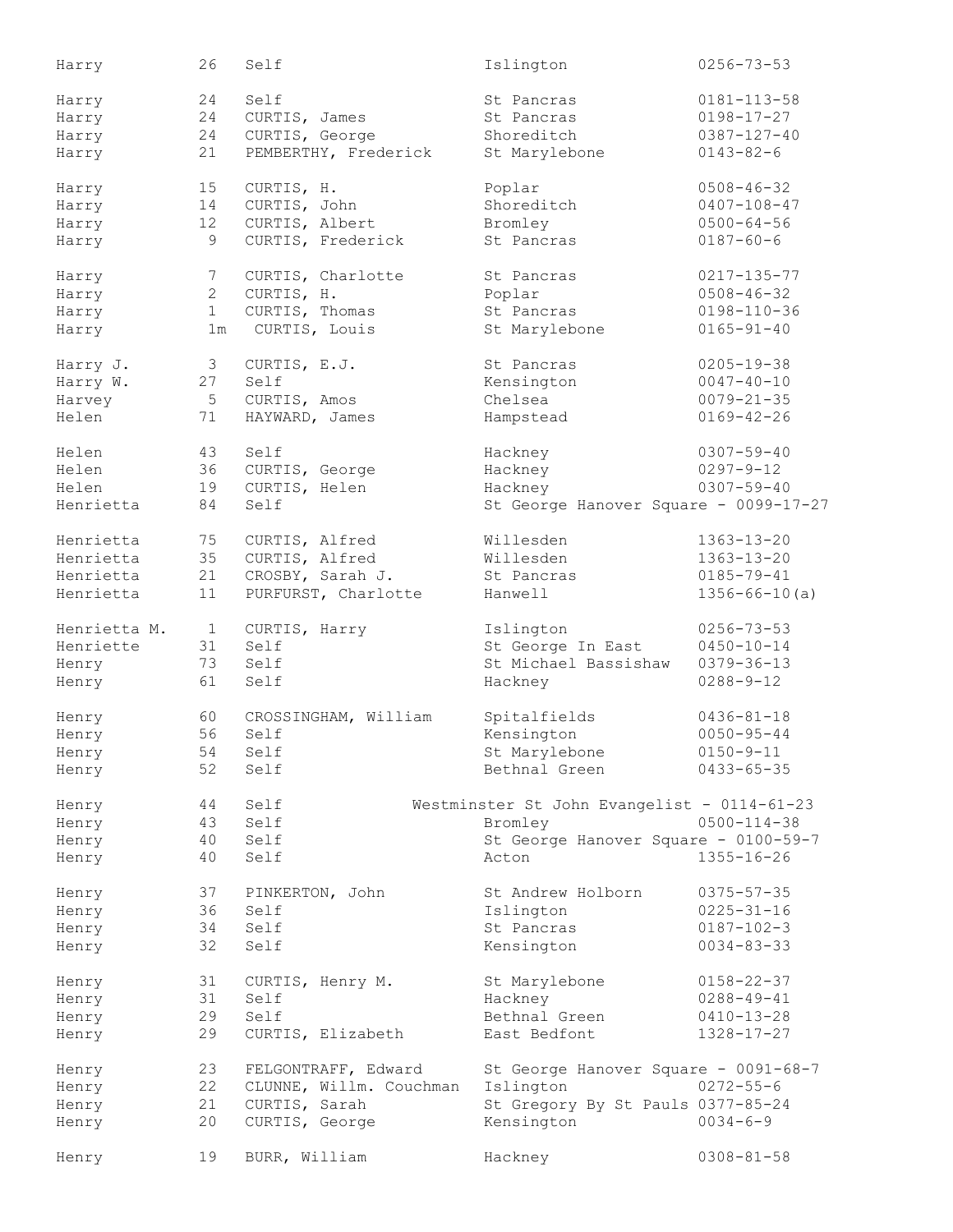| Henry             | 18              | CURTIS, Charles |                        | St Marylebone                        | $0133 - 40 - 9$      |
|-------------------|-----------------|-----------------|------------------------|--------------------------------------|----------------------|
| Henry             | 18              | CURTIS, John    |                        | Islington                            | $0260 - 56 - 31$     |
| Henry             | 16              | MEAR, John H.   |                        | St Pancras                           | $0209 - 61 - 25$     |
|                   |                 |                 |                        |                                      |                      |
| Henry             | 16              | CURTIS, Richard |                        | Bethnal Green                        | $0432 - 12 - 17$     |
| Henry             | 15              | CURTIS, Charles |                        | Islington                            | $0242 - 38 - 14$     |
| Henry             | 14              |                 | CURTIS, Katherine      | Shoreditch                           | $0392 - 80 - 52$     |
|                   |                 |                 |                        |                                      |                      |
| Henry             | 13              | CURTIS, Thomas  |                        | Bethnal Green                        | $0433 - 114 - 22$    |
| Henry             | 12 <sup>°</sup> | Barnados Home   |                        | Ratcliffe                            | $0464 - 114 - 7$     |
| Henry             | 10 <sub>1</sub> | CURTIS, William |                        | St Luke                              | $0362 - 34 - 11$     |
| Henry             | 9               | CURTIS, John    |                        | St Pancras                           | $0218 - 51 - 11$     |
| Henry             | 8               | CURTIS, Henry   |                        | Bethnal Green                        | $0410 - 13 - 28$     |
|                   |                 |                 |                        |                                      |                      |
| Henry             | $7\phantom{.0}$ | CURTIS, Henry   |                        | St George Hanover Square - 0100-59-7 |                      |
| Henry             | $7\phantom{.0}$ | CURTIS, William |                        | St Swithin London Stone 0379-75-6    |                      |
| Henry             | 5               | CURTIS, Samuel  |                        | Bethnal Green                        | 0410-109-35          |
| Henry             | $\mathcal{S}$   | CURTIS, Henry   |                        | Hackney                              | $0288 - 9 - 12$      |
| Henry             | 9m              | CURTIS, George  |                        | Kensington                           | $0031 - 27 - 48$     |
| Henry Albert      | $\overline{1}$  |                 | URLDERIN, Walter J.    | Islington                            | $0248 - 56 - 39$     |
|                   |                 |                 |                        |                                      |                      |
| Henry C.          | 1               | MORRIS, William |                        | Paddington                           | $0003 - 4 - 2$       |
| Henry D.          | 44              | Self            |                        | St George Hanover Square - 0099-27-9 |                      |
| Henry E.          | $\mathcal{S}$   | CURTIS, Henry   |                        | Islington                            | $0225 - 31 - 16$     |
| Henry G.          | 29              | Self            |                        | Mile End Old Town                    | $0487 - 44 - 6$      |
|                   | $\mathbf{1}$    |                 |                        | Limehouse                            | $0469 - 76 - 32$     |
| Henry G.          |                 | CURTIS, Samuel  |                        |                                      |                      |
| Henry G.          | $\mathbf{1}$    |                 | CURTIS, Henry G.       | Mile End Old Town                    | $0487 - 44 - 6$      |
| Henry H.          | 44              | Self            |                        | Bromley                              | $0502 - 124 - 27$    |
| Henry H.          | 9               |                 | CURTIS, Henry J. J. L. | St Pancras                           | $0181 - 4 - 3$       |
| Henry J.          | 17              |                 | CURTIS, George         | St George Hanover Square - 0091-52-9 |                      |
| Henry J.          | 12 <sup>°</sup> |                 | CURTIS, John           | St Marylebone                        | $0151 - 93 - 18$     |
|                   |                 |                 |                        |                                      |                      |
| Henry J.          | $4\overline{ }$ | CURTIS, Thomas  |                        | Paddington                           | $0019 - 5 - 3$       |
| Henry J. J. L. 34 |                 | Self            |                        | St Pancras                           | $0181 - 4 - 3$       |
| Henry M.          | 68              | Self            |                        | St Marylebone                        | $0158 - 22 - 37$     |
| Henry Robert      | $5^{\circ}$     | Henry Robt.     |                        | Whitechapel                          | $0442 - 83 - 24$     |
|                   | 28              | Self            |                        |                                      | $0442 - 83 - 24$     |
| Henry Robt.       |                 |                 |                        | Whitechapel                          |                      |
| Henry S.          | 6               | CURTIS, Samuel  |                        | Heston                               | $1339 - 65 - 9$      |
| Henry Septimus 54 |                 | Self            |                        | St Martin In Fields                  | $0332 - 23 - 18$     |
| Henry T.          | 32              | Self            |                        | Tottenham                            | $1385 - 110 - 45$    |
| Henry T.          | 15              | CURTIS, Mary A. |                        | Bethnal Green                        | $0141 - 73 - 2$      |
| Henry V.          | 17              |                 | CURTIS, Elizabeth A.   | Bethnal Green                        | $0415 - 42 - 78$     |
| Henry W.          | $\overline{7}$  | CURTIS, John J. |                        | Mile End Old Town                    | $0484 - 119 - 36$    |
|                   |                 |                 |                        |                                      |                      |
| Henry William     | 20              |                 | CURTIS, Charles        | Hammersmith                          | $0060 - 107 - 35$    |
| Hephzibah E.      | 52              |                 | CURTIS, Henry H.       | Bromley                              | $0502 - 124 - 27$    |
| Herbert           | 36              | Self            |                        | Kensington                           | $0024 - 17 - 30$     |
| Herbert           | 30              | Self            |                        | St Marylebone                        | $0133 - 95 - 43$     |
| Herbert           | 30              |                 | CURTIS, Edward J.      | Islington                            | $0279 - 106 - 10$    |
|                   |                 |                 |                        |                                      |                      |
| Herbert           | 30              | CURTIS, Alfred  |                        | Willesden                            | $1363 - 13 - 20$     |
| Herbert           | 10              |                 | CURTIS, Charles        | St Marylebone                        | $0136 - 64 - 30$     |
| Herbert           | 8               |                 | CURTIS, Benjamin       | Chelsea                              | $0089 - 120 - 15$    |
| Herbert           | $7^{\circ}$     |                 | CURTIS, Benjamin       | Bethnal Green                        | $0431 - 81 - 7$      |
|                   |                 |                 |                        |                                      |                      |
| Herbert           | 6               | CURTIS, Samuel  |                        | Poplar                               | $0508 - 106 - 38$    |
| Herbert           | 2m              |                 | DIMMOCK, Charles       | Chelsea                              | $0090 - 7 - 8$       |
| Herbert Chas.     | $\mathbf{1}$    |                 | CURTIS, Charles Wells  | Isleworth                            | $1338 - 131 - 15(a)$ |
| Herbert E.        | 5               |                 | CURTIS, Thos. W.       | St Marylebone                        | $0150 - 106 - 20$    |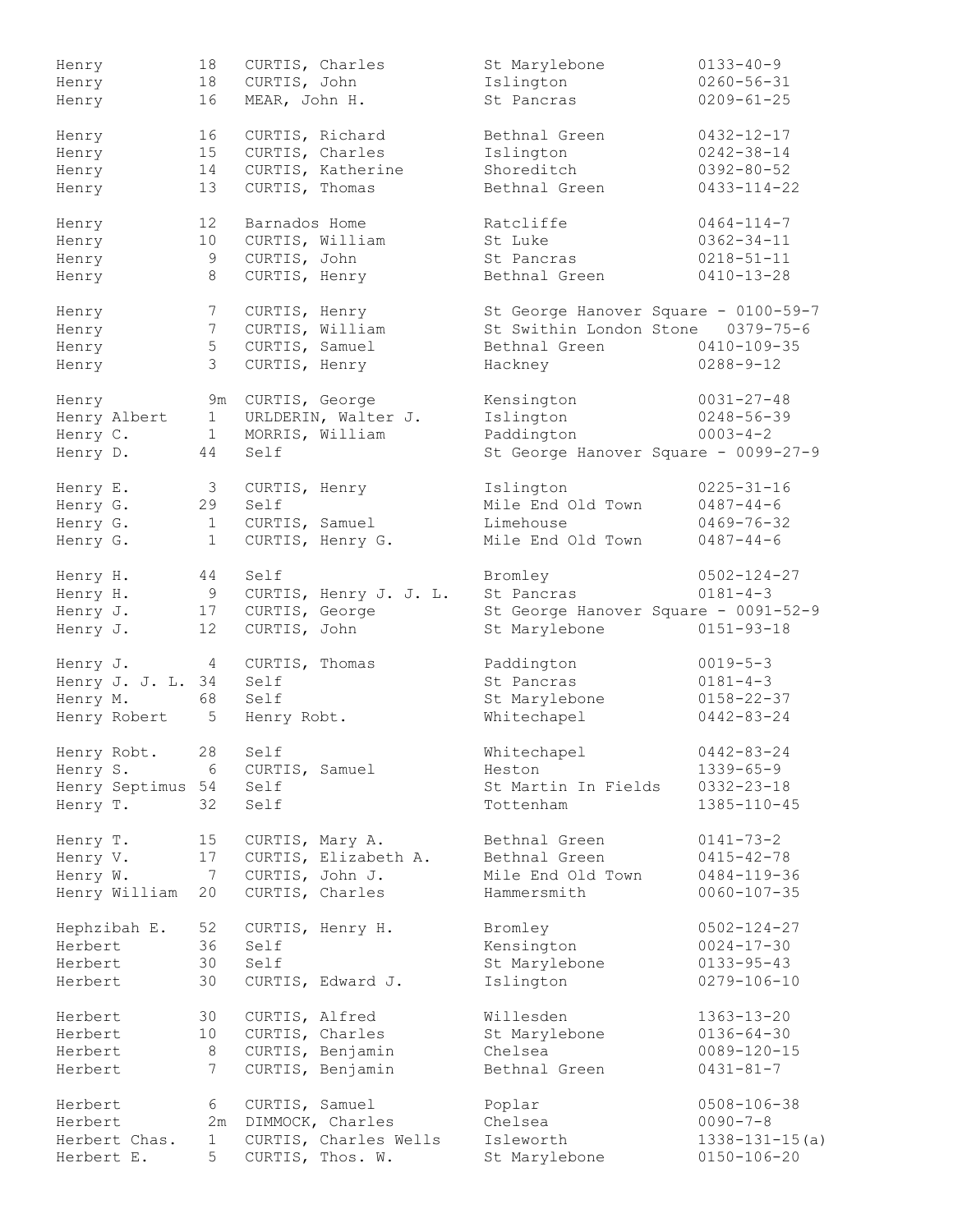| Herbert J.<br>Herbert T. | 2m |                 | CURTIS, Charles J.<br>CURTIS, Joseph A. | Bethnal Green<br>Mile End Old Town | $0427 - 39 - 67$<br>$0484 - 130 - 57$ |
|--------------------------|----|-----------------|-----------------------------------------|------------------------------------|---------------------------------------|
| Herman                   | 60 | Self            |                                         | Hampstead                          | $0170 - 77 - 16$                      |
| Hester                   |    | CURTIS, Richard |                                         | St. Pancras                        | $0180 - 61 - 26$                      |
| Horace                   | 15 | CURTIS, James   |                                         | Chelsea                            | $0078 - 110 - 1$                      |
| Horace                   | 12 | CURTIS, William |                                         | Islington                          | $0244 - 11 - 16$                      |
| Horace                   | 11 | CURTIS, Henry   |                                         | Islington                          | $0225 - 31 - 16$                      |
| Horace A.                | 6  |                 | CURTIS, Charlotte                       | St Pancras                         | $0217 - 135 - 77$                     |
| Howard                   | 31 | Self            |                                         | Islington                          | $0250 - 113 - 48$                     |
| Howard H.                | 2  | CURTIS, Howard  |                                         | Islington                          | $0250 - 113 - 48$                     |

### **" I "**

| <b>NAME</b>    | AGE                  |                | ENUMERATED WITH   |  | CENSUS PLACE                          | <b>REFERENCE</b>  |
|----------------|----------------------|----------------|-------------------|--|---------------------------------------|-------------------|
|                |                      |                |                   |  |                                       |                   |
| Ida            | 2                    |                | CURTIS, Walter K. |  | Kensington                            | $0040 - 109 - 32$ |
| Ilena          | 22                   |                | INNELL, Fredk. A. |  | Hammersmith                           | $0063 - 20 - 33$  |
| Infant         |                      | 6m             | CURTIS, John      |  | St Giles In Fields                    | $0322 - 34 - 13$  |
| Infant         |                      | 1 <sub>m</sub> | CURTIS, Henry     |  | Bethnal Green                         | $0410 - 13 - 28$  |
| Infant         |                      | 1d             | CURTIS, Fred      |  | Shoreditch                            | $0396 - 58 - 21$  |
|                | Isabella Augustus 10 |                | CURTIS, Thomas    |  | Willesden                             | $1362 - 9 - 2$    |
| Isabella H. A. |                      | 50             | WATERS, Willm. G. |  | St George Hanover Square - 0107-53-30 |                   |

### **" J "**

| <b>NAME</b> | <b>AGE</b>     | ENUMERATED WITH               | <b>CENSUS PLACE</b> | <b>REFERENCE</b>  |
|-------------|----------------|-------------------------------|---------------------|-------------------|
|             |                |                               |                     |                   |
| J.          | 23             | BEAUMOUNT, A.M.               | Fulham              | $0066 - 56 - 42$  |
| J. M. F.    | 24             | CURTIS, Joseph Tyrrell Fulham |                     | $0065 - 77 - 5$   |
| Jahey E.    | $\mathfrak{Z}$ | CURTIS, Elizabeth             | Kensington          | $0025 - 19 - 32$  |
| Jain        | 5              | CURTIS, Caleb                 | Hammersmith         | $0054 - 89 - 39$  |
| James       | 73             | Self                          | St Pancras          | $0222 - 31 - 56$  |
| James       | 67             | Self                          | Islington           | $0255 - 68 - 4$   |
| James       | 66             | Self                          | Bethnal Green       | $0419 - 120 - 34$ |
| James       | 62             | PERRY, James                  | Kensington          | $0042 - 42 - 2$   |
| James       | 60             | Self                          | St Pancras          | $0198 - 17 - 27$  |
| James       | 59             | Self                          | Paddington          | $0016 - 38 - 26$  |
| James       | 59             | Self                          | Twickenham          | $1343 - 67 - 57$  |
| James       | 56             | PYNE, William T.              | St Andrew Holborn   | $0375 - 41 - 3$   |
| James       | 54             | Self                          | Shoreditch          | $0387 - 110 - 5$  |
| James       | 49             | Self                          | Chelsea             | $0078 - 110 - 1$  |
| James       | 47             | Self                          | Hackney             | $0315 - 58 - 2$   |
| James       | 45             | Self                          | Twickenham          | 1342-128-62       |
| James       | 43             | Self                          | Limehouse           | $0465 - 76 - 22$  |
| James       | 43             | Self                          | <b>Bow</b>          | $0488 - 99 - 5$   |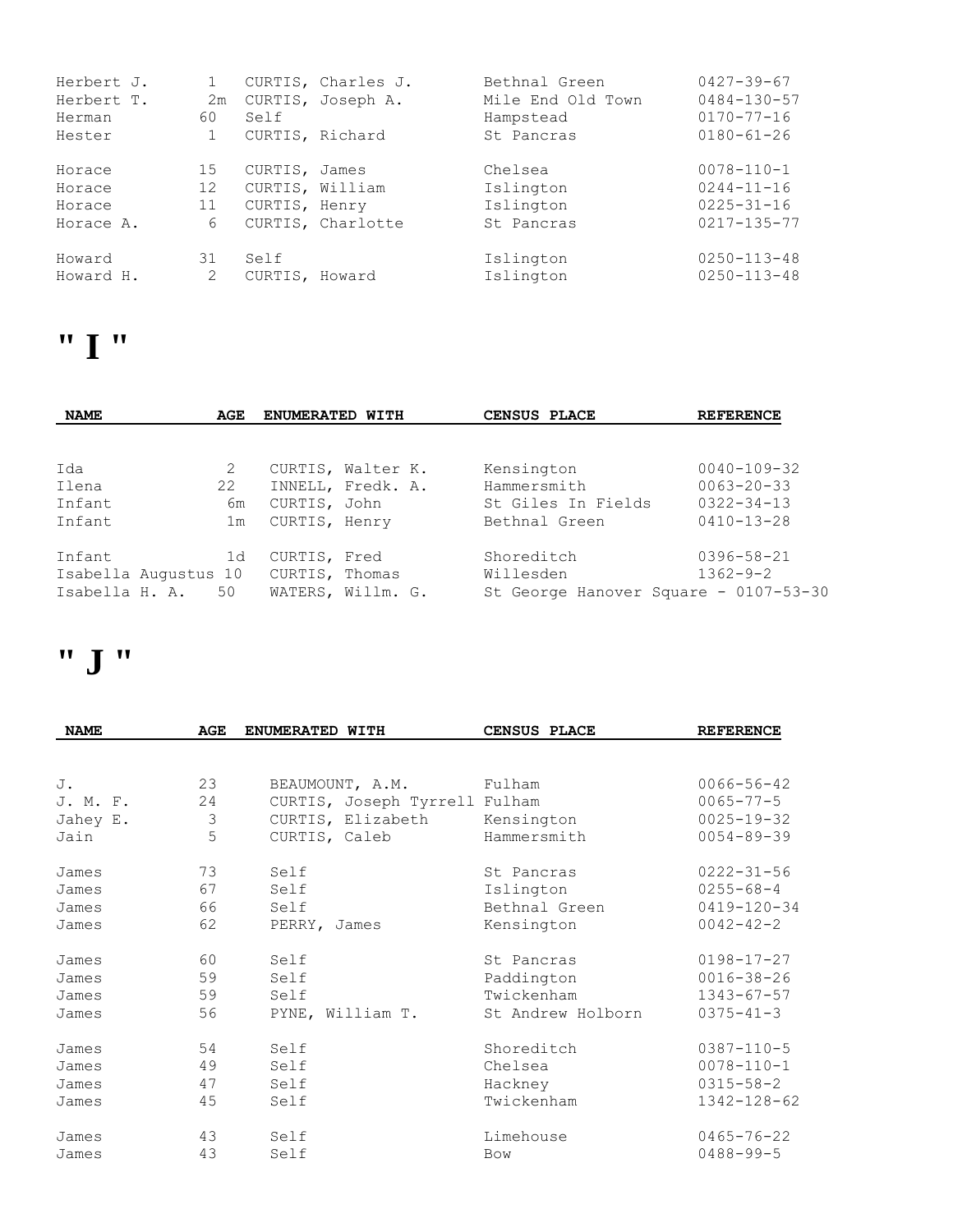| James        | 43              | Self            |                     | Ealing                                    | $1344 - 53 - 4$      |
|--------------|-----------------|-----------------|---------------------|-------------------------------------------|----------------------|
| James        | 42              | Self            |                     | St George Hanover Square - 0092-9-12      |                      |
|              |                 |                 |                     |                                           |                      |
| James        | 42              | Self            |                     | Clerkenwell                               | $0346 - 6 - 5$       |
|              |                 |                 |                     |                                           |                      |
| James        | 40              | Self            |                     | Poplar                                    | $0508 - 107 - 39$    |
| James        | 39              | Self            |                     | Kensington                                | $0041 - 15 - 23$     |
| James        | 39              | Self            |                     | Mile End Old Town                         | $0481 - 77 - 11$     |
|              |                 |                 |                     |                                           |                      |
| James        | 38              | Self            |                     | Westminster St John Evangelist - 0115-7-8 |                      |
| James        | 38              | EMES, Thomas    |                     | St Pancras                                | $0179 - 48 - 16$     |
| James        | 37              | CURTICE, James  |                     | St Marylebone                             | $0142 - 108 - 10$    |
| James        | 35              |                 |                     | St Pancras                                | $0190 - 77 - 47$     |
|              |                 | TAYLOR, William |                     |                                           |                      |
|              |                 |                 |                     |                                           |                      |
| James        | 33              | Self            |                     | Islington                                 | $0232 - 82 - 18$     |
| James        | 33              | GRACE, Richard  |                     | Whitechapel                               | $0446 - 42 - 31$     |
| James        | 32              | Self            |                     | Paddington                                | $0018 - 65 - 10$     |
| James        | 32              | Self            |                     | Islington                                 | $0257 - 38 - 70$     |
|              |                 |                 |                     |                                           |                      |
| James        | 29              | Self            |                     | Islington                                 | $0248 - 68 - 65$ (c) |
| James        | 29              | Tower Of London |                     | Tower Of London                           | $0449 - 47 - 19$     |
|              |                 |                 |                     |                                           |                      |
| James        | 28              | KNOX, Robert    |                     | Westminster St James                      | $0123 - 30 - 14$     |
| James        | 28              | CURTIS, Emma    |                     | Shoreditch                                | $0400 - 8 - 9$       |
|              |                 |                 |                     |                                           |                      |
| James        | 26              |                 | PURFURST, Charlotte | Hanwell                                   | $1356 - 66 - 10(a)$  |
| James        | 24              | Self            |                     | Bromley                                   | $0495 - 25 - 43$     |
| James        | 23              |                 | Workhouse Infirmary | St George In East                         | $0459 - 82 - 4$      |
| James        | 23              | Self            |                     | Hanwell                                   | $1356 - 66 - 10$ (b) |
|              |                 |                 |                     |                                           |                      |
| James        | 19              | PAYNE, Thomas   |                     | Bethnal Green                             | $0422 - 76 - 56$     |
|              |                 |                 |                     |                                           |                      |
| James        | 19              | GATWARD, George |                     | Bow                                       | $0490 - 140 - 57$    |
| James        | 18              | CURTIS, James   |                     | <b>Bow</b>                                | $0488 - 99 - 5$      |
| James        | 18              | THORNE, Philip  |                     | Willesden                                 | $1361 - 27 - 47$     |
|              |                 |                 |                     |                                           |                      |
| James        | 17              | CURTIS, John    |                     | Islington                                 | $0265 - 12 - 18$     |
| James        | 17              |                 | CURTIS, Harriett    | Clerkenwell                               | $0347 - 49 - 14$     |
| James        | 16              |                 | CURTIS, George J.   | St Luke                                   | $0368 - 7 - 8$       |
| James        | 14              |                 | LITTLETON, Thomas   | St Pancras                                | $0189 - 36 - 12$     |
|              |                 |                 |                     |                                           |                      |
|              | 14              |                 |                     | Mile End Old Town                         | $0481 - 77 - 11$     |
| James        |                 | CURTIS, James   |                     |                                           |                      |
| James        | 9               | CURTIS, William |                     | Islington                                 | $0230 - 135 - 52$    |
| James        | 9               | CURTIS, Chas.   |                     | Hillingdon                                | 1331-124-49          |
| James        | $7\phantom{.0}$ |                 | CURTIS, Thos. W.    | St Marylebone                             | $0150 - 106 - 20$    |
|              |                 |                 |                     |                                           |                      |
| James        | 5               | CURTIS, Stephen |                     | Tottenham                                 | $1385 - 81 - 33$     |
| James        | $\overline{4}$  | CURTIS, Charles |                     | Westminster St Margaret                   | $0119 - 122 - 44$    |
| James        | 11m             | CURTIS, Thomas  |                     | St Giles In Fields                        | $0327 - 54 - 48$     |
| James        | 3m              | CURTIS, James   |                     | Bromley                                   | $0495 - 25 - 43$     |
|              |                 |                 |                     |                                           |                      |
|              |                 |                 |                     |                                           |                      |
| James D.     | 55              | Self            |                     | Twickenham                                | $1341 - 57 - 55$     |
| James G.     | 66              | Self            |                     | Kensington                                | $0031 - 141 - 21$    |
| James H.     | 58              | Self            |                     | Mile End Old Town                         | $0478 - 90 - 69$     |
| James H.     | 7               | CURTIS, Harry   |                     | Islington                                 | $0256 - 73 - 53$     |
|              |                 |                 |                     |                                           |                      |
| James J.     | 45              | Self            |                     | St Lawrence Poultney                      | $0379 - 91 - 13$     |
| James J.J.   | 8               |                 | CURTIS, James J.    | St Lawrence Poultney                      | $0379 - 91 - 13$     |
|              |                 | Self            |                     | St Giles In Fields                        | $0322 - 60 - 20$     |
| James Joseph | 58              |                 |                     |                                           |                      |
| James M.     | 13              |                 | CURTIS, James D.    | Twickenham                                | $1341 - 57 - 55$     |
|              |                 |                 |                     |                                           |                      |
| James S.     | 26              |                 | BROOKS, Eliza S.    | Islington                                 | $0237 - 34 - 18$ (b) |
| James S.     | 7               | CURTIS, Samuel  |                     | Poplar                                    | $0508 - 106 - 38$    |
| James Thomas | 27              | Self            |                     | <b>Bow</b>                                | $0493 - 17 - 27$     |
| James W.     | 35              | Self            |                     | St Giles In Fields                        | $0322 - 37 - 20$     |
|              |                 |                 |                     |                                           |                      |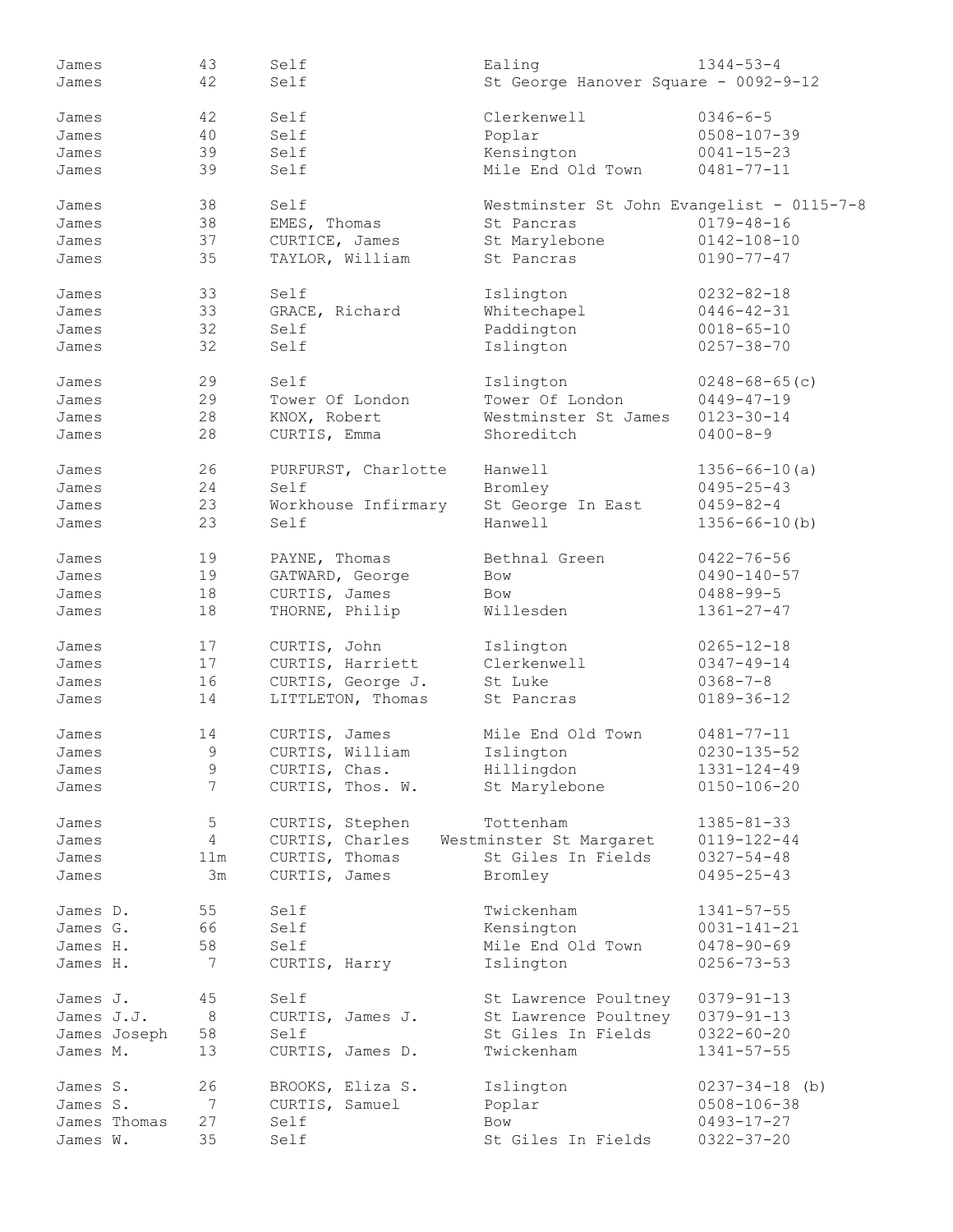| James William | 31              | CURTIS, William James                | St Marylebone                         | $0158 - 63 - 17$  |
|---------------|-----------------|--------------------------------------|---------------------------------------|-------------------|
| Jane          | 73              | CURTIS, Randolph                     | Kensington                            | $0023 - 89 - 35$  |
| Jane          | 72              | CURTIS, Henry                        | St Michael Bassishaw                  | $0379 - 36 - 13$  |
| Jane          | 70              | BATEY, Thomas                        | Bethnal Green                         | $0410 - 108 - 34$ |
|               |                 |                                      |                                       |                   |
| Jane          | 63              | CURTIS, Robert                       | St Pancras                            | $0200 - 11 - 16$  |
| Jane          | 59              | CURTIS, William T.                   | St Pancras                            | $0215 - 38 - 69$  |
| Jane          | 57              | Self                                 | Kensington                            | $0024 - 26 - 48$  |
| Jane          | 56              | BRUTON, George                       | Hammersmith                           | $0064 - 48 - 13$  |
|               |                 |                                      |                                       |                   |
| Jane          | 56              | CURTIS, George                       | Bow                                   | $0490 - 61 - 64$  |
| Jane          | 52              | Self                                 | Islington                             | $0253 - 114 - 15$ |
| Jane          | 49              | PAGE, Sarah                          | St Clement Danes                      | $0333 - 87 - 18$  |
| Jane          | 47              | MAYNARD, Henry T.                    | Islington                             | $0277 - 22 - 38$  |
|               |                 |                                      |                                       |                   |
| Jane          | 46              | CURTIS, Thomas                       | Paddington                            | $0005 - 22 - 37$  |
| Jane          | 40              | PRICE, Elizabeth                     | St George Hanover Square - 0098-98-17 |                   |
| Jane          | 39              | CURTIS, William                      | Paddington                            | $0021 - 100 - 32$ |
| Jane          | 38              | CURTIS, Charles                      | Willesden                             | $1364 - 129 - 80$ |
|               |                 |                                      |                                       |                   |
| Jane          | 37              | CURTIS, Charles                      | Shoreditch                            | $0392 - 62 - 15$  |
| Jane          | 36              | CURTIS, William                      | Isleworth                             | 1338-100-38       |
| Jane          | 35              | GREY, William                        | Hackney                               | $0293 - 103 - 7$  |
| Jane          | 32              | CURTIS, Geo.                         | Shoreditch                            | $0408 - 22 - 37$  |
|               |                 |                                      |                                       |                   |
| Jane          | 31              | NATHAN, Louis                        | Kensington                            | $0051 - 9 - 16$   |
| Jane          | 31              | WEST, Georgina M.                    | St George Hanover Square - 0100-13-24 |                   |
| Jane          | 31              | Self                                 | Mile End Old Town                     | $0487 - 64 - 46$  |
| Jane          | 30              | CURTIS, Thomas                       | Islington                             | $0240 - 96 - 8$   |
|               |                 |                                      |                                       |                   |
| Jane          | 28              | BEAVER, Anne A.                      | Paddington                            | $0007 - 41 - 2$   |
| Jane          | 25              | Self                                 | Chelsea                               | $0077 - 51 - 24$  |
| Jane          | 23              | MARSDEN, Frederic J.                 | Kensington                            | $0024 - 64 - 42$  |
| Jane          | 23              | CURTIS, Richard                      | St Pancras                            | $0180 - 61 - 26$  |
|               |                 |                                      |                                       |                   |
| Jane          | 22              | FONDRAM, Hartman                     | St Pancras                            | $0177 - 36 - 1$   |
| Jane          | 19              | JENNINGS, Mary Ann                   | Hammersmith                           | $0061 - 41 - 73$  |
| Jane          | 19              | NEAL, Sarah                          | Mile End Old Town                     | $0484 - 60 - 46$  |
| Jane          | 18              | HASTINGS, James                      | Kensington                            | $0049 - 109 - 13$ |
|               |                 |                                      |                                       |                   |
| Jane          | 18              | CURTIS, William                      | Shoreditch                            | $0386 - 75 - 33$  |
| Jane          | 16              | CURTIS, George W.                    | Limehouse                             | $0470 - 94 - 40$  |
| Jane          | 13              | Central London Dist School - Hanwell |                                       | $1356 - 113 - 10$ |
| Jane          | 12              | LEDLEY, Eliza                        | St Dunstan In West                    | $0376 - 55 - 25$  |
|               |                 |                                      |                                       |                   |
| Jane          | 11              | CURTIS, John                         | Hackney                               | $0294 - 15 - 23$  |
| Jane          | $\mathsf 9$     | CURTIS, Geo.                         | Shoreditch                            | $0408 - 22 - 37$  |
| Jane          | 8               | CURTIS, Thomas                       | St Botolph Aldersgate                 | $0373 - 75 - 17$  |
| Jane          | 4               | CURTIS, Henry                        | Bethnal Green                         | $0433 - 65 - 35$  |
|               |                 |                                      |                                       |                   |
| Jane          | 10 <sub>m</sub> | CURTIS, George                       | St Botolph Aldgate                    | $0369 - 42 - 30$  |
| Jane A.       | 39              | SHUTE, Mary                          | Kensington                            | $0050 - 24 - 2$   |
| Jane E.       | 39              | CURTIS, Charles H.                   | St Pancras                            | $0194 - 88 - 39$  |
| Jane H.       | 39              | COYLE, Simson                        | Stoke Newington                       | $0284 - 85 - 14$  |
|               |                 |                                      |                                       |                   |
| Jane J.       | $\mathbf{1}$    | CURTIS, Charles H.                   | St Pancras                            | $0194 - 88 - 39$  |
| Jane L.       | 36              | CURTIS, William J.                   | Poplar                                | $0508 - 44 - 28$  |
| Jane L.       | 14              | CURTIS, William J.                   | Poplar                                | $0508 - 44 - 28$  |
| Jane M.       | 15              | CURTIS, Thomas                       | Paddington                            | $0005 - 22 - 37$  |
|               |                 |                                      |                                       |                   |
| Jas.          | 52              | ELLARD, Jno.                         | St Luke                               | $0360 - 92 - 1$   |
| Jas.          | 37              | Self                                 | Chelsea                               | $0087 - 22 - 38$  |
| Jas. L.       | 67              | SMITH, George                        | Hackney                               | $0304 - 75 - 45$  |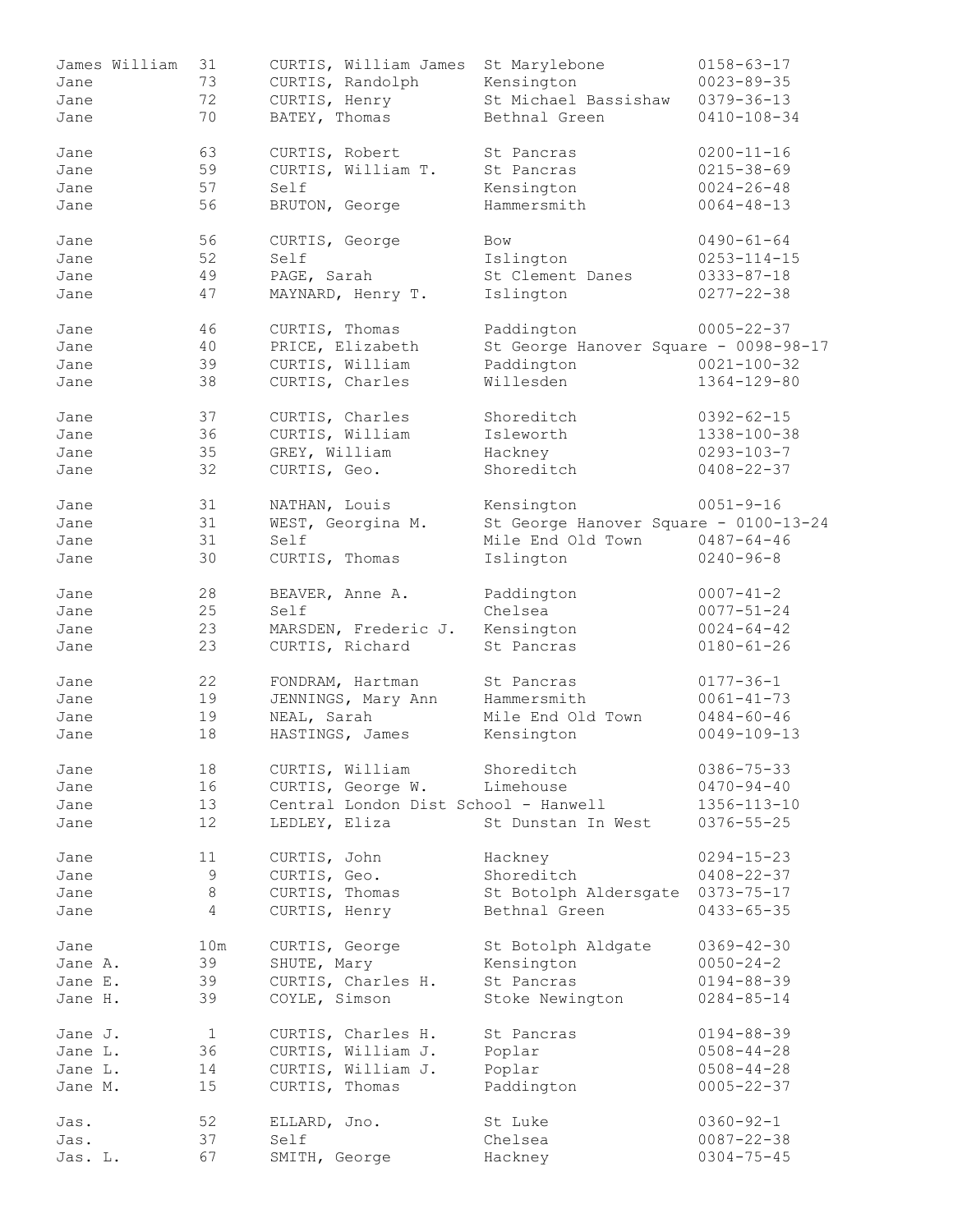| Jemima             | 53  | JOSLIN, William       | St George Hanover Square - 0105-113-27 |                   |
|--------------------|-----|-----------------------|----------------------------------------|-------------------|
| Jemima             | 52  | CURTIS, Charles       | Westminster St Margaret                | $0120 - 38 - 19$  |
| Jeremiah           | 45  | Self                  | St Anne Soho                           | $0130 - 14 - 23$  |
| Jeremiah           | 11  | CURTIS, Jeremiah      | St Anne Soho                           | $0130 - 14 - 23$  |
| Jessie             | 42  | GOUGH, Hugh R.        | Hammersmith                            | $0056 - 80 - 8$   |
| Jessie             | 28  | CURTIS, John S.       | St Clement Danes                       | $0336 - 21 - 35$  |
| Jessie             | 24  | CURTIS, John T.       | Paddington                             | $0009 - 92 - 7$   |
| Jessie             | 20  | WRIGHT, Elizabeth     | Islington                              | $0270 - 4 - 1$    |
| Jessie             | 16  | LONG, William Geo.    | Paddington                             | $0012 - 108 - 19$ |
| Jessie             | 14  | CURTIS, William       | Islington                              | $0230 - 135 - 52$ |
| Jessie             | 14  | WILKINSON, Ephraum L. | Islington                              | $0247 - 56 - 59$  |
| Jessie             | 11  | CURTIS, John          | St Pancras                             | $0218 - 51 - 11$  |
| Jessie Alice       | 7m  | CURTIS, Edwin R.      | Shadwell                               | $0461 - 32 - 6$   |
| Jessie E.          | 3   | CURTIS, Harry W.      | Kensington                             | $0047 - 40 - 10$  |
| Jessie K.          | 26  | CURTIS, Herman        | Hampstead                              | $0170 - 77 - 16$  |
| Jessie Mary Ann 18 |     | CURTIS, John          | Mile End Old Town                      | $0483 - 71 - 23$  |
| Jhn.W.             | 7   | CURTIS, Wm.           | St Luke                                | $0360 - 128 - 27$ |
|                    |     |                       |                                        |                   |
| Jno. W.            | 5   | CURTIS, Harry         | Islington                              | $0256 - 73 - 53$  |
| Jno.R.             | 51  | Self                  | St George Hanover Square - 0096-87-7   |                   |
| Joannah            | 34  | HUTCHAMS, Alexander   | St Giles in Fields                     | $0323 - 32 - 26$  |
| Johanna            | 56  | CURTIS, Robert        | Islington                              | $0259 - 119 - 43$ |
| John               | 79  | Self                  | Paddington                             | $0019 - 48 - 34$  |
| John               | 73  | Self                  | Chelsea                                | $0076 - 17 - 27$  |
| John               | 66  | Self                  | Hackney                                | $0300 - 102 - 8$  |
| John               | 64  | Self                  | Islington                              | $0235 - 63 - 46$  |
| John               | 64  | Self                  | Islington                              | $0244 - 45 - 8$   |
| John               | 61  | ORMROD, John          | St Andrew By Wardrobe                  | $0377 - 50 - 9$   |
| John               | 61  | Self                  | Mile End Old Town                      | $0483 - 71 - 23$  |
| John               | 60  | Self                  | St Pancras                             | $0181 - 109 - 49$ |
| John               | 60? | Self                  | Kensington                             | $0026 - 82 - 3$   |
| John               | 59  | WOODWARD, James       | St Pancras                             | $0213 - 118 - 21$ |
| John               | 55  | Pride Of The Orwell   | St Botolph Aldgate                     | $0449 - 93 - ??$  |
| John               | 54  | Self                  | St Pancras                             | $0206 - 23 - 39$  |
| John               | 53  | Self                  | St Giles In Fields                     | $0322 - 15 - 24$  |
| John               | 53  | Self                  | Tottenham                              | $1386 - 105 - 2$  |
| John               | 50  | Self                  | Hackney                                | $0294 - 15 - 23$  |
| John               | 48  | Self                  | Islington                              | $0265 - 12 - 18$  |
| John               | 42  | Self                  | Islington                              | $0260 - 56 - 31$  |
| John               | 42  | Self                  | St Botolph Aldgate                     | $0370 - 52 - 44$  |
| John               | 41  | Self                  | St Pancras                             | $0218 - 51 - 11$  |
| John               | 41  | Self                  | Shoreditch                             | $0407 - 108 - 47$ |
|                    |     |                       |                                        |                   |
| John               | 40  | Self                  | St Marylebone                          | $0151 - 93 - 18$  |
| John               | 40  | FLETCHER, George W.   | Harrow                                 | $1357 - 69 - 8$   |
| John               | 36  | Self                  | St Pancras                             | $0213 - 135 - 56$ |
| John               | 36  | MILLER, John          | Bow                                    | $0493 - 42 - 12$  |
| John               | 36  | Self                  | Shepperton                             | $1327 - 94 - 6$   |
| John               | 35  | Self                  | St Giles In Fields                     | $0322 - 34 - 13$  |
| John               | 33  | Self                  | Tottenham                              | $1381 - 125 - 52$ |
| John               | 31  | Self                  | Islington                              | $0272 - 83 - 42$  |
| John               | 29  | Self                  | Chelsea                                | $0081 - 90 - 22$  |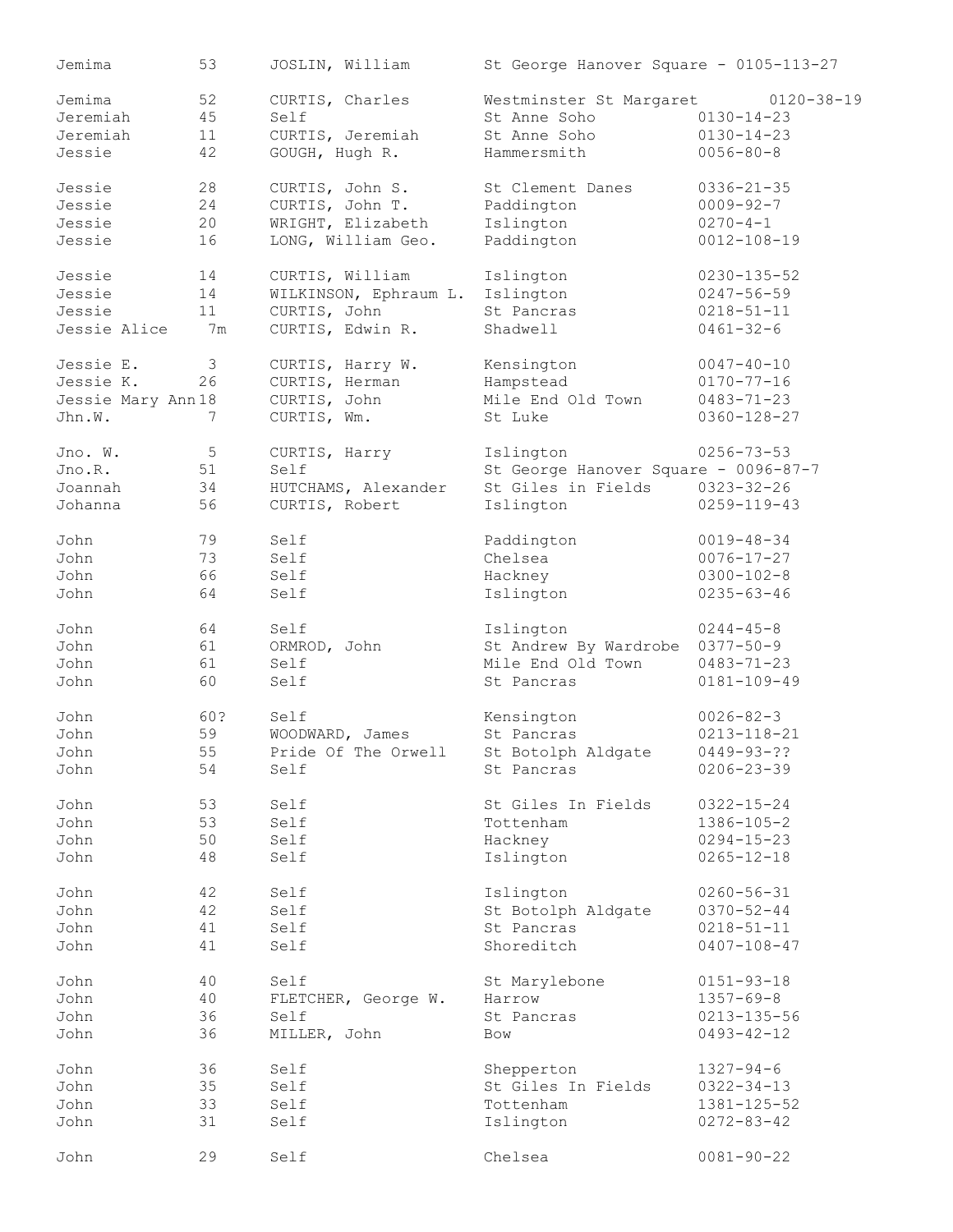| John    |              | 27             | Self                               | Hackney                          | $0307 - 76 - 4$                 |
|---------|--------------|----------------|------------------------------------|----------------------------------|---------------------------------|
| John    |              | 27             | ALDRED, Edward                     | St Luke                          | $0359 - 70 - 26$                |
| John    |              | 25             | CURTIS, John                       | St Pancras                       | $0181 - 109 - 49$               |
|         |              |                |                                    |                                  |                                 |
| John    |              | 25             | CURTIS, William                    | Islington                        | $0248 - 68 - 65$ (b)            |
| John    |              | 24             | Self                               | Kensington                       | $0034 - 2 - 1$                  |
| John    |              | 20             | CURTIS, William                    | Bethnal Green                    | $0431 - 89 - 23$                |
| John    |              | 19             | CURTIS, Samuel                     | Bow                              | $0488 - 114 - 36$               |
|         |              |                |                                    |                                  |                                 |
| John    |              | 18             | CURTIS, Elizabeth                  | Limehouse                        | $0470 - 26 - 49$                |
| John    |              | 17             | CURTIS, William                    | Islington                        | $0238 - 61 - 39$                |
|         |              |                | BATEY, Thomas                      | Bethnal Green                    |                                 |
| John    |              | 17             |                                    |                                  | $0410 - 108 - 34$               |
| John    |              | 17             | CURTIS, James                      | Limehouse                        | $0465 - 76 - 22$                |
| John    |              | 16             |                                    |                                  |                                 |
|         |              |                | WASTIE, Arthur                     | St Marylebone                    | $0144 - 35 - 9$                 |
| John    |              | 14             | CURTIS, Thomas                     | Hammersmith                      | $0054 - 25 - 43$                |
| John    |              | 9              | CURTIS, Charles                    | Hackney                          | $0313 - 53 - 18$                |
| John    |              | 9              | CURTIS, John                       | St Giles In Fields               | $0322 - 34 - 13$                |
|         |              |                |                                    |                                  |                                 |
| John    |              | 6              | DIMMOCK, Charles                   | Chelsea                          | $0090 - 7 - 8$                  |
| John    |              | 5              | CURTIS, Thomas                     | St Botolph Aldersgate 0373-75-17 |                                 |
| John    |              | $\mathfrak{S}$ | Henry Robt.                        | Whitechapel                      | $0442 - 83 - 24$                |
| John    |              | $\overline{2}$ | CURTIS, William                    | Islington                        | $0248 - 17 - 28$                |
|         |              |                |                                    |                                  |                                 |
| John    |              | 11m            | CURTIS, Charles                    | Westminster St Margaret          | $0119 - 122 - 44$               |
| John A. |              | 32             | Self                               | Fulham                           | $0071 - 57 - 32$                |
| John A. |              | 4              | JOHNSON, Charles                   | St Luke                          | $0361 - 67 - 34$                |
| John B. |              | 12             | CURTIS, George W.                  | Limehouse                        | $0470 - 94 - 40$                |
|         |              |                |                                    |                                  |                                 |
| John C. |              | 37             | Self                               | Hackney                          | $0288 - 90 - 3$                 |
| John C. |              | 32             | Self                               | Paddington                       | $0011 - 41 - 30$                |
| John C. |              | 23             | Self                               | Islington                        | $0237 - 34 - 18$ (a)            |
| John C. |              | 11             | CURTIS, Helen                      | Hackney                          | $0307 - 59 - 40$                |
|         |              |                |                                    |                                  |                                 |
|         | John C.R.    | 19             | CURTIS, Matilda                    | Islington                        | $0236 - 82 - 26$                |
| John D. |              | 30             | PARKER, Samuel                     | Enfield                          | $1392 - 76 - 26$                |
| John E. |              | 27             | Self                               | St Martin In Fields              | $0331 - 14 - 26$                |
| John E. |              | $\mathbf{2}$   | CURTIS, Joseph J.                  | St Pancras                       | $0213 - 142 - 70$               |
|         |              |                |                                    |                                  |                                 |
|         | John George  | 27             | Middlesex Lunatic Asylum - Norwood |                                  | $1336 - 77 - 22$                |
| John H. |              | 23             | WILKERSON, Luke                    | St Marylebone                    | $0139 - 52 - 35$                |
|         | John Henry   | 13             | CURTIS, John James                 | Ratcliffe                        | $0463 - 66 - 5$                 |
| John J. |              | 40             | Self                               | Mile End Old Town                | $0484 - 119 - 36$               |
|         |              |                |                                    |                                  |                                 |
| John J. |              | 16             | CURTIS, Charles W.                 | St George In East                | $0454 - 16 - 26$                |
| John J. |              | 3              | CURTIS, Charles H.                 | St Pancras                       | $0194 - 88 - 39$                |
|         | John James   | 40             | Self                               | Ratcliffe                        | $0463 - 66 - 5$                 |
|         | John Joseph  | 14             | CURTIS, John                       | Mile End Old Town                | $0483 - 71 - 23$                |
|         |              |                |                                    |                                  |                                 |
| John L. |              | 38             | Self                               | St Marylebone                    | $0156 - 46 - 5$                 |
|         | John Richd.  | 18             | CURTIS, John                       | Shoreditch                       | $0407 - 108 - 47$               |
| John S. |              | 28             | Self                               | St Clement Danes                 | $0336 - 21 - 35$                |
|         |              |                |                                    |                                  |                                 |
| John T. |              | 27             | Self                               | Paddington                       | $0009 - 92 - 7$                 |
| John T. |              | $\overline{2}$ | CURTIS, John T.                    | Paddington                       | $0009 - 92 - 7$                 |
| John T. |              | 33             | Self                               | Hammersmith                      | $0057 - 42 - 14$                |
|         |              |                |                                    |                                  |                                 |
|         | John Thomas  | 38             | Middlesex Lunatic Asylum - Norwood |                                  | $1336 - 77 - 21$                |
| John W. |              | 41             | Self                               | Islington                        | $0274 - 43 - 34$                |
|         |              |                |                                    |                                  |                                 |
|         |              |                |                                    |                                  |                                 |
|         | John W.      | 25             | CURTIS, Susanah                    | St Pancras                       | $0223 - 105 - 9$                |
| John W. |              | 24             | Self                               | Hornsey                          | $1378 - 24 - 42$                |
| John W. | John William | 8<br>28        | CURTIS, John<br>Self               | Tottenham<br>Ealing              | 1381-125-52<br>$1345 - 90 - 12$ |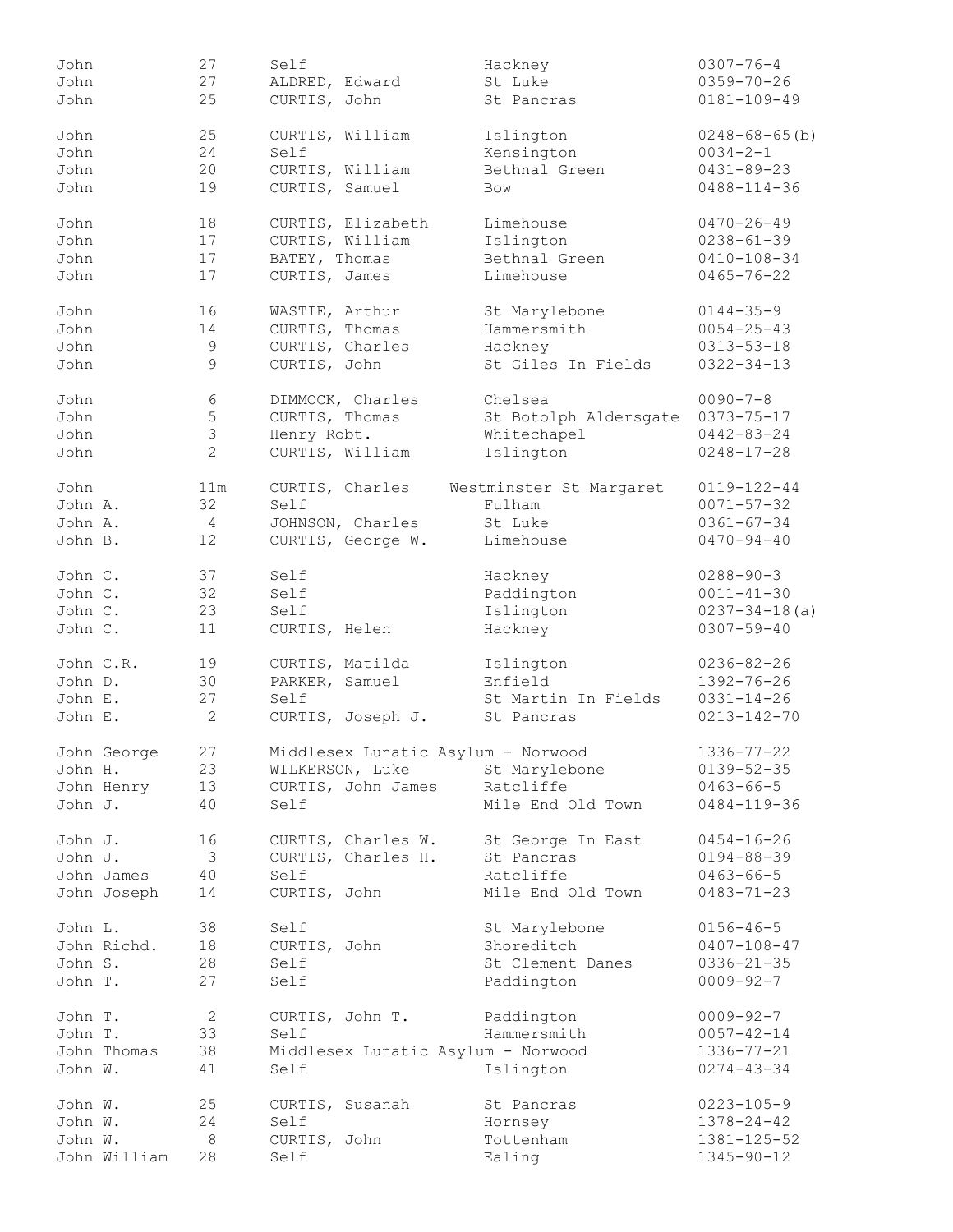| John William<br>John Wm.<br>Jos. | 2m<br>5<br>14 | CURTIS, John William<br>CURTIS, Henry<br>CURTIS, Jas. | Ealing<br>Islington<br>Chelsea                           | 1345-90-12<br>$0225 - 31 - 16$<br>$0087 - 22 - 38$ |
|----------------------------------|---------------|-------------------------------------------------------|----------------------------------------------------------|----------------------------------------------------|
| Joseph                           | 61            | SLADE, Frederick W.                                   | Chelsea                                                  | $0090 - 14 - 21$                                   |
| Joseph                           | 60            | Self                                                  | Mile End Old Town                                        | $0472 - 15 - 23$                                   |
| Joseph                           | 59            |                                                       | Mile End Old Town Workhse - Mile End Old Town 0487-134-5 |                                                    |
| Joseph                           | 40            | Holloway Prison                                       | Islington                                                | $0248 - 82 - 15$                                   |
| Joseph                           | 38            | Self                                                  | St Marylebone                                            | $0161 - 48 - 11$                                   |
| Joseph                           | 37            | Self                                                  | St Marylebone                                            | $0135 - 29 - 13$                                   |
| Joseph                           | 34            | Self                                                  | St Pancras                                               | $0218 - 15 - 24$                                   |
| Joseph                           | 30            | Self                                                  | Hammersmith                                              | $0063 - 121 - 17$                                  |
| Joseph                           | 29            | ADAMS, John                                           | Hornsey                                                  | $1377 - 96 - 59$                                   |
| Joseph                           | 25            | GULLIVER, George                                      | Friern Barnet                                            | 1373-18-29                                         |
| Joseph                           | 22            | Self                                                  | Kensington                                               | $0038 - 50 - 40$                                   |
| Joseph                           | 22            | CURTIS, William                                       | Bethnal Green                                            | $0431 - 89 - 23$                                   |
| Joseph                           | 20            | CURTIS, John                                          | Islington                                                | $0260 - 56 - 31$                                   |
| Joseph                           | $\mathsf 9$   | CURTIS, George                                        | Islington                                                | $0236 - 19 - 33$                                   |
| Joseph                           | $\,8\,$       | CURTIS, Robert                                        | Edmonton                                                 | $1388 - 97 - 12$                                   |
| Joseph A.                        | 35            | Self                                                  | Mile End Old Town                                        | $0484 - 130 - 57$                                  |
| Joseph A.                        | 7             | CURTIS, Joseph A.                                     | Mile End Old Town                                        | $0484 - 130 - 57$                                  |
| Joseph C.                        | 18            | CURTIS, Joseph David                                  | Islington                                                | $0270 - 117 - 52$                                  |
| Joseph David                     | 43            | Self                                                  | Islington                                                | $0270 - 117 - 52$                                  |
| Joseph E.                        | 17            | CURTIS, John J.                                       | Mile End Old Town                                        | $0484 - 119 - 36$                                  |
| Joseph G.                        | 33            | Self                                                  | Hornsey                                                  | $1374 - 31 - 55$                                   |
| Joseph G.                        | 17            | CURTIS, Henry                                         | Bromley                                                  | $0500 - 114 - 38$                                  |
| Joseph H.                        | 39            | FRAMPTON, W. H.                                       | St Pancras                                               | $0196 - 12 - 20$                                   |
| Joseph H.                        | 35            | Self                                                  | Tottenham                                                | $1382 - 45 - 10$                                   |
| Joseph J.                        | 34            | Self                                                  | St Pancras                                               | $0213 - 142 - 70$                                  |
| Joseph Thomas                    | 50            | Self                                                  | Mile End Old Town                                        | $0478 - 128 - 2$                                   |
| Joseph Tyrrell                   | 50            | Self                                                  | Fulham                                                   | $0065 - 77 - 5$                                    |
| Josiah                           | 42            | CURTIS, James                                         | St Pancras                                               | $0222 - 31 - 56$                                   |
| Julia                            | 50            | CURTIS, Jeremiah                                      | St Anne Soho                                             | $0130 - 14 - 23$                                   |
| Julia                            | 41            | CURTIS, Christopher                                   | Paddington                                               | $0016 - 117 - 10$                                  |
| Julia                            | 38            | CURTIS, Charles                                       | St Marylebone                                            | $0136 - 64 - 30$                                   |
| Julia                            | 36            | CURTIS, Thomas                                        | St Pancras                                               | $0198 - 110 - 36$                                  |
| Julia                            | 29            | CURTIS, Albert                                        | St Pancras                                               | $0210 - 45 - 11$                                   |
| Julia                            | 23            | William C.<br>CURTIS,                                 | Kensington                                               | $0029 - 94 - 47$                                   |
| Julia                            | 17            | CURTIS, Jeremiah                                      | St Anne Soho                                             | $0130 - 14 - 23$                                   |
| Julia                            | 16            | CURTIS, Marion                                        | Westminster St James                                     | $0127 - 12 - 18$                                   |
| Julia                            | 15            | WILLOTS, John                                         | Shoreditch                                               | $0383 - 86 - 26$                                   |
| Julia                            | 8             | CURTIS, Daniel                                        | St Andrew Holborn                                        | $0341 - 38 - 4$                                    |
| Julius                           | 17            | CURTIS, Raphael                                       | Hampstead                                                | $0172 - 98 - 42$                                   |
| June Maria                       | 6             | CURTIS, John James                                    | Ratcliffe                                                | $0463 - 66 - 5$                                    |

**" K "** 

| <b>NAME</b> | AGE | <b>ENUMERATED</b> | <b>WITH</b> | CENSUS | <b>PLACE</b> | <b>REFERENCE</b> |
|-------------|-----|-------------------|-------------|--------|--------------|------------------|
|             |     |                   |             |        |              |                  |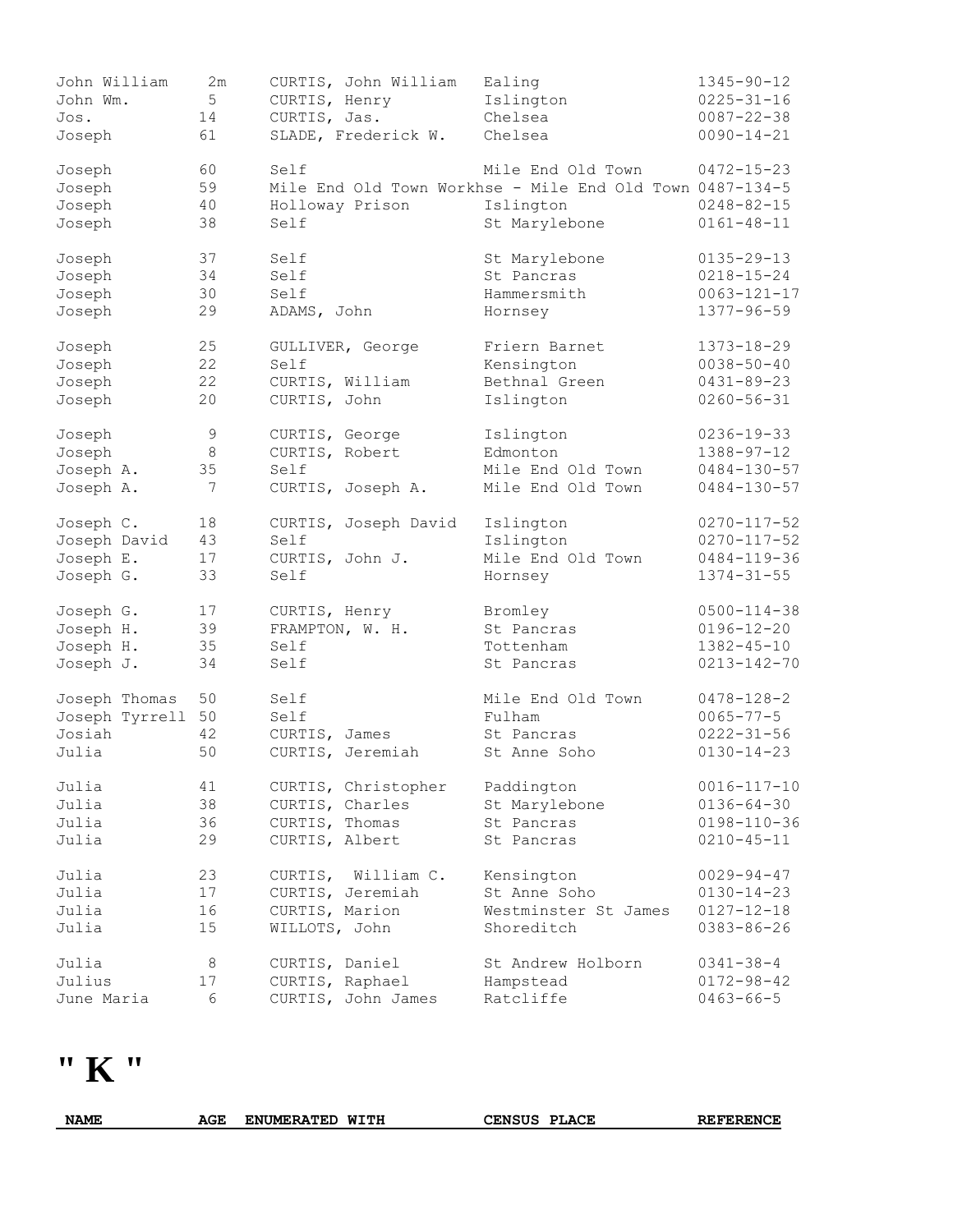| Kate        | 35              | CURTIS, George        | Islington                             | $0236 - 19 - 33$  |
|-------------|-----------------|-----------------------|---------------------------------------|-------------------|
| Kate        | 22              | CURTIS, Joseph Thomas | Mile End Old Town                     | $0478 - 128 - 2$  |
| Kate        | 18              | CRIBB, Georgiana      | Islington                             | $0249 - 87 - 7$   |
| Kate        | 16              | ROWE, Joseph          | St George Martyr                      | $0338 - 96 - 18$  |
| Kate        | 15              | Childrens Home        | Bethnal Green                         | $0416 - 23 - 42$  |
| Kate        | 6               | CURTIS, William       | Islington                             | $0244 - 11 - 16$  |
| Kate        | 6               | CURTIS, George        | Hackney                               | $0295 - 25 - 34$  |
| Kate        | $\overline{4}$  | CURTIS, Walter K.     | Kensington                            | $0040 - 109 - 32$ |
| Kate        | 8m              | CURTIS, William       | St Luke                               | $0363 - 113 - 27$ |
| Kate L.     | $7\phantom{.0}$ | CURTIS, John T.       | Hammersmith                           | $0057 - 42 - 14$  |
| Kate M.     | 28              | HAY, Isabella J.      | Hampstead                             | $0169 - 20 - 33$  |
| Katherine   | 45              | Self                  | Shoreditch                            | $0392 - 80 - 52$  |
| Katherine   | 21              | MC GILL, Elizabeth    | St George Hanover Square - 0095-61-26 | $1374 - 31 - 55$  |
| Kathleen M. | 3               | CURTIS, Joseph G.     | Hornsey                               |                   |

### **" L "**

| <b>NAME</b> | <b>AGE</b>      |                | ENUMERATED WITH       | <b>CENSUS PLACE</b>                      | <b>REFERENCE</b>                    |
|-------------|-----------------|----------------|-----------------------|------------------------------------------|-------------------------------------|
|             |                 |                |                       |                                          |                                     |
| Laura       | 33              |                | CURTIS, Charles Wells | Isleworth                                | $1338 - 131 - 15(a)$                |
| Laura       | 27              | GEORGE, John   |                       | St Marylebone                            | $0150 - 58 - 12$                    |
| Laura       | 16              | MOORE, George  |                       |                                          | St George Hanover Square - 0097-4-1 |
| Laura       | 3               | CURTIS, Robert |                       | Edmonton                                 | $1388 - 97 - 12$                    |
| Lavinia     | $7\phantom{.0}$ | BOWYER, John   |                       | Hammersmith                              | $0063 - 134 - 44$                   |
| Leonard     | 15              | CURTIS, Alfred |                       | Islington                                | $0246 - 44 - 82$                    |
| Levi        | 36              | Self           |                       | Paddington                               | $0019 - 84 - 18$                    |
| Lewis C.    | 5               |                | CURTIS, Harry W.      | Kensington                               | $0047 - 40 - 10$                    |
| Lilian      | 13              | CURTIS, John   |                       | Hackney                                  | $0294 - 15 - 23$                    |
| Lilian      | $\mathfrak{Z}$  |                | CURTIS, Frederick     | St Pancras                               | $0198 - 14 - 21$                    |
| Lilian G.V. | $\mathbf{1}$    |                | CURTIS, Walter C.     | Kensington                               | $0023 - 53 - 10$                    |
| Lilian K.   | 6               |                | CURTIS, Charles       | Hornsey                                  | $1378 - 51 - 95$                    |
| Lilian M.   | 16              |                | CURTIS, Elizabeth     | Kensington                               | $0025 - 19 - 32$                    |
| Lilla       | 16              | Self           |                       | Hackney                                  | $0296 - 119 - 42$                   |
| Lillie M.   | 16              |                | CURTIS, Henry H.      | Bromley                                  | $0502 - 124 - 27$                   |
| Lizzie A.   | 26              |                | CURTIS, William       | Hammersmith                              | $0057 - 124 - 48$                   |
| Lizzy S.    | 22              |                | CURTIS, William       | Hammersmith                              | $0058 - 121 - 35$                   |
| Lottie      | $7\phantom{.0}$ | CURTIS, Thom.  |                       | Chelsea                                  | $0077 - 72 - 66$                    |
| Louis       | 30              | Self           |                       | St Marylebone                            | $0165 - 91 - 40$                    |
| Louisa      | 68              |                | CURTIS, Benjamin      | Mile End Old Town                        | $0473 - 134 - 47$ (a)               |
| Louisa      | 55              | CURTIS, George |                       | Mile End Old Town                        | $0473 - 134 - 47$ (b)               |
| Louisa      | 47              | CURTIS, James  |                       | Bethnal Green                            | $0419 - 120 - 34$                   |
| Louisa      | 46              |                | CURTIS, Benjamin      | Mile End Old Town                        | $0473 - 134 - 47$ (a)               |
| Louisa      | 45              |                | CURTIS, James G.      | Kensington                               | $0031 - 141 - 21$                   |
| Louisa      | 39              |                | CURTIS, Charles       | Westminster St Margaret                  | $0119 - 122 - 44$                   |
| Louisa      | 36              |                | CURTIS, William       | Islington                                | $0248 - 17 - 28$                    |
| Louisa      | 36              | CURTIS, George |                       | Islington                                | $0259 - 74 - 19$                    |
| Louisa      | 32              | WAY, John T.   |                       | Kensington                               | $0027 - 142 - 25$                   |
| Louisa      | 32              |                |                       | London Female Reformatory Inst - Chelsea | $0080 - 25 - 44$                    |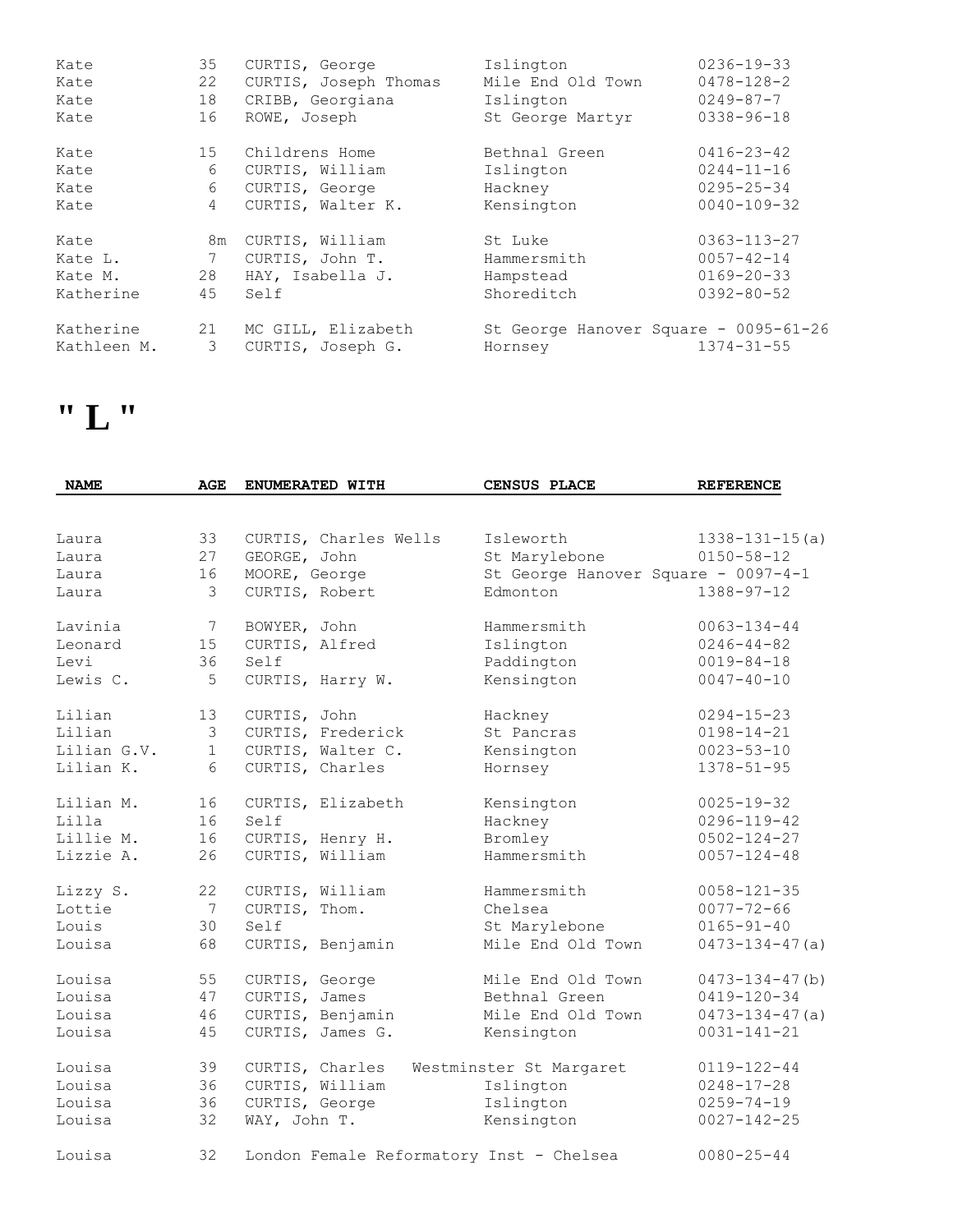| Louisa     | 30              | CURTIS, James        | Islington                             | $0255 - 68 - 4$      |
|------------|-----------------|----------------------|---------------------------------------|----------------------|
| Louisa     | 30              | CURTIS, William      | St Luke                               | $0362 - 34 - 11$     |
| Louisa     | 27              | CURTIS, Thomas       | Islington                             | $0240 - 96 - 8$      |
|            |                 |                      |                                       |                      |
| Louisa     | 26              | KNIGHT, George       | St Luke                               | $0361 - 44 - 25$ (b) |
| Louisa     | 25              | REED, James          | Kensington                            | $0050 - 105 - 2$     |
| Louisa     | 25              | CURTIS, John William | Ealing                                | $1345 - 90 - 12$     |
| Louisa     | 23              | GOLDER, Charles      | Bethnal Green                         | $0415 - 78 - 46$     |
| Louisa     | 20              | CHITTY, Saml.        | St Pancras                            | $0221 - 124 - 38$    |
| Louisa     | 19              | CURTIS, William      | Islington                             | $0248 - 68 - 65$ (b) |
| Louisa     | 19              | CURTIS, Frederick    | Islington                             | $0262 - 69 - 13$     |
| Louisa     | 16              | WALKER, Richard      | Hackney                               | $0316 - 39 - 2$      |
| Louisa     | 15              | CURTIS, Robert       | Edmonton                              | $1388 - 97 - 12$     |
| Louisa     | 14              | CURTIS, Benjamin     | Bethnal Green                         | $0431 - 81 - 7$      |
| Louisa     | 13              | CURTIS, Frederick    | St Pancras                            | $0187 - 60 - 6$      |
|            |                 |                      |                                       |                      |
| Louisa     | 13              | CURTIS, James        | Mile End Old Town                     | $0481 - 77 - 11$     |
| Louisa     | 12              | CURTIS, James        | Paddington                            | $0016 - 38 - 26$     |
| Louisa     | 10              | CURTIS, Thomas       | St Botolph Aldersgate                 | $0373 - 75 - 17$     |
| Louisa     | 8               | CURTIS, James        | Bethnal Green                         | $0419 - 120 - 34$    |
| Louisa     | $\overline{4}$  | CURTIS, William      | Islington                             | $0264 - 50 - 8$      |
| Louisa     | $\overline{4}$  | CURTIS, Thomas       | St Giles In Fields                    | $0327 - 54 - 48$     |
| Louisa     | 3               | CURTIS, Caleb        | Hammersmith                           | $0054 - 89 - 39$     |
| Louisa     | $\overline{2}$  | CURTIS, Willm. H. W. | Chelsea                               | $0087 - 32 - 4$      |
| Louisa     | $\overline{2}$  | CURTIS, Thomas       | St Pancras                            | $0206 - 13 - 19$     |
|            |                 |                      |                                       |                      |
| Louisa     | $\mathbf{1}$    | CURTIS, Arthus       | Paddington                            | $0001 - 73 - 10$     |
| Louisa A.  | 15              | CURTIS, James        | Islington                             | $0257 - 38 - 70$     |
| Louisa Ann | 67              | Self                 | St Anne Soho                          | $0131 - 75 - 11$     |
| Louisa J.  | 3               | CURTIS, William      | St Giles In Fields                    | $0325 - 76 - 9(a)$   |
| Louisa M.  | 8               |                      | Clerkenwell                           | $0358 - 57 - 36$     |
|            |                 | CURTIS, Rd.W,        |                                       |                      |
| Louisa M.  | 5               | CURTIS, Henry T.     | Tottenham                             | 1385-110-45          |
| Louisa M.  | 3               | CURTIS, John C.      | Islington                             | $0237 - 34 - 18(a)$  |
| Louisa M.  | $\mathbf{1}$    | CURTIS, E.J.         | St Pancras                            | $0205 - 19 - 38$     |
| Louisa S.  | 30              | Self                 | St Marylebone                         | $0146 - 70 - 32$     |
| Louisa S.  | 22              | SUTTON, Thomas M.    | St George Hanover Square - 0103-9-11  |                      |
| Louise     | 34              | VINEY, Eliza P.      | Isleworth                             | $1337 - 104 - 25$    |
| Lousa      | 18              | CURTIS, Rebbecca     | St Marylebone                         | $0148 - 83 - 3$      |
| Lucisa     | 12 <sup>°</sup> | CURTIS, George       | Islington                             | $0236 - 19 - 33$     |
| Lucretia E | 11              | CURTIS, Susanah      | St Pancras                            | $0223 - 105 - 9$     |
| Lucy       | 74              | LAMBERT, Charles     | St Marylebone                         | $0151 - 9 - 9$       |
| Lucy       | 54              | CURTIS, Philip       | St George In East                     | $0459 - 56 - 7$      |
|            |                 |                      |                                       |                      |
| Lucy       | 50              | CURTIS, Charles      | Islington                             | $0239 - 5 - 4$       |
| Lucy       | 15              | CURTIS, Thomas       | Mile End Old Town                     | $0475 - 88 - 22$     |
| Lucy E.    | 46              | CURTIS, Henrietta    | St George Hanover Square - 0099-17-27 |                      |
| Lucy Ellen | 22              | BOREHAM, Joseph      | Shoreditch                            | $0400 - 52 - 16$     |
| Lucy F.    | 31              | CURTIS, Edward F.    | St Clement Danes                      | $0336 - 88 - 16$     |
| Lucy G.    | 8               | CURTIS, James D.     | Twickenham                            | $1341 - 57 - 55$     |
| Lucy J.    | $\mathbf{1}$    | CURTIS, John         | Shepperton                            | $1327 - 94 - 6$      |
| Lucy Maria | 59              | CLARKE, John Say     | Edmonton                              | $1391 - 29 - 4$      |
| Lydia      | 47              | CURTIS, Thomas       | Islington                             | $0274 - 109 - 16$    |
| Lydia      | 34              | CURTIS, William      | Stanwell                              | $1329 - 98 - 8$ (a)  |
| Lydia      | 27              | CLOWES, William      | Paddington                            | $0019 - 65 - 5$      |
|            |                 |                      |                                       |                      |
| Lydia      | 23              | CURTIS, John W.      | Hornsey                               | $1378 - 24 - 42$     |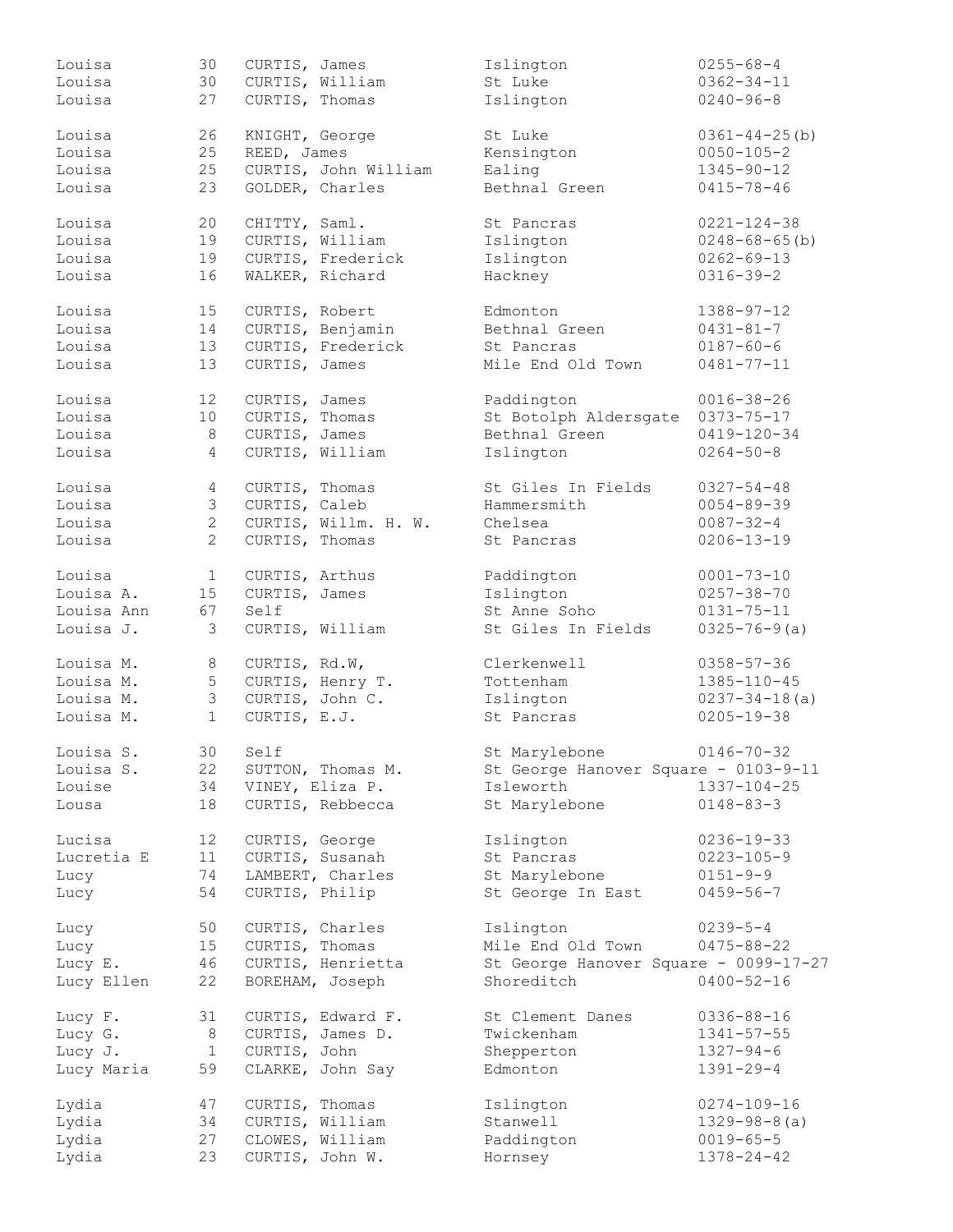| Lydia    | 16 | CURTIS, James           | Ealing        | $1344 - 53 - 4$  |
|----------|----|-------------------------|---------------|------------------|
| Lydia A. | 24 | CURTIS, Francis         | Hackney       | $0312 - 80 - 8$  |
| Lydia E. | 57 | LEGGALL, Robert         | Islington     | $0259 - 65 - 1$  |
| Lydia E. |    | 15 CURTIS, Elizabeth A. | Bethnal Green | $0415 - 42 - 78$ |
| Lydia E. |    | CURTIS, Francis         | Hackney       | $0312 - 80 - 8$  |
| Lydia S. |    | CURTIS, John C.         | Paddington    | $0011 - 41 - 30$ |

### **" M "**

| <b>NAME</b> | AGE            | ENUMERATED WITH         | CENSUS PLACE                           | <b>REFERENCE</b>     |
|-------------|----------------|-------------------------|----------------------------------------|----------------------|
|             |                |                         |                                        |                      |
| M. A.       | 30             | CURTIS, Wm.             | Norton Folgate                         | $0438 - 42 - 37$     |
| Mabel A.    | 8m             | CURTIS, John A.         | Fulham                                 | $0071 - 57 - 32$     |
| Madeleine   | 9              | CURTIS, Henry           | Bromley                                | $0500 - 114 - 38$    |
| Magaret     | $6\,$          | CURTIS, Henry           | Islington                              | $0225 - 31 - 16$     |
| Margaret    | 67             | Strand Union Workhouse  | Edmonton                               | 1391-100-23          |
| Margaret    | 49             | CURTIS, Charles         | Hammersmith                            | $0060 - 107 - 35$    |
| Margaret    | 40             | CURTIS, Thomas          | Shepperton                             | $1327 - 114 - 45$    |
| Margaret    | 30             | CURTIS, Thomas          | St Pancras                             | $0206 - 13 - 19$     |
| Margaret    | 28             | CURTIS, John            | Hackney                                | $0307 - 76 - 4$      |
| Margaret    | 25             | CURTIS, Francis         | St Pancras                             | $0224 - 45 - 5$      |
| Margaret    | 16             | CURTIS, Benjamin        | Bethnal Green                          | $0431 - 81 - 7$      |
| Margaret    | 11             | CURTIS, James W.        | St Giles In Fields                     | $0322 - 37 - 20$     |
| Margaret    | $\overline{4}$ | Self                    | St George Hanover Square - 0098-106-34 |                      |
| Margaret    | $\overline{2}$ | CURTIS, John            | St Pancras                             | $0218 - 51 - 11$     |
| Margarett   | 71             | BROWNING, William       | St Pancras                             | $0223 - 28 - 49$     |
| Maria       | 61             | CURTIS, Henry           | St Marylebone                          | $0150 - 9 - 11$      |
| Maria       | 43             | Holborn Union Workhouse | Shoreditch                             | $0393 - 91 - 31$     |
| Maria       | 42             | Self                    | Hampstead                              | $0166 - 22 - 39$     |
| Maria       | 40             | CURTIS, Henry           | Bethnal Green                          | $0433 - 65 - 35$     |
| Maria       | 31             | DUNCAN, William         | Paddington                             | $0018 - 107 - 7$     |
| Maria Ethel | 4              | CURTIS, Louis           | St Marylebone                          | $0165 - 91 - 40$     |
| Maria F.    | 25             | CURTIS, Arthur          | Mile End Old Town                      | $0481 - 121 - 5$     |
| Maria R.    | 2m             | CURTIS, Joseph          | St Marylebone                          | $0161 - 48 - 11$     |
| Marian      | 36             | LAWFORD, Martin         | Hampstead                              | $0168 - 79 - 1$      |
| Marianne    | 54             | SANDS, Henry B.         | Ruislip                                | $1334 - 37 - 15$     |
| Marion      | 45             | Self                    | Westminster St James                   | $0127 - 12 - 18$     |
| Mark        | 18             | CURTIS, James           | Bethnal Green                          | $0419 - 120 - 34$    |
| Mark Osman  | $\overline{2}$ | POUNDS, Edward          | Finchley                               | $1371 - 65 - 22$     |
| Martha      | 57             | CURTIS, William         | Islington                              | $0248 - 68 - 65$ (b) |
| Martha      | 52             | CURTIS, Alfred          | St Marylebone                          | $0144 - 24 - 39$     |
| Martha      | 38             | CURTIS, William         | St Pancras                             | $0219 - 87 - 14$     |
| Martha      | 37             | CURTIS, George          | Bow                                    | $0493 - 39 - 6$      |
| Martha      | 32             | CURTIS, William         | Limehouse                              | $0466 - 85 - 51$     |
| Martha      | 30             | CURTIS, Samuel          | Heston                                 | $1339 - 65 - 9$      |
| Martha      | 26             | CURTIS, George          | Kensington                             | $0034 - 6 - 9$       |
| Martha      | 25             | CURTIS, Joseph          | Kensington                             | $0038 - 50 - 40$     |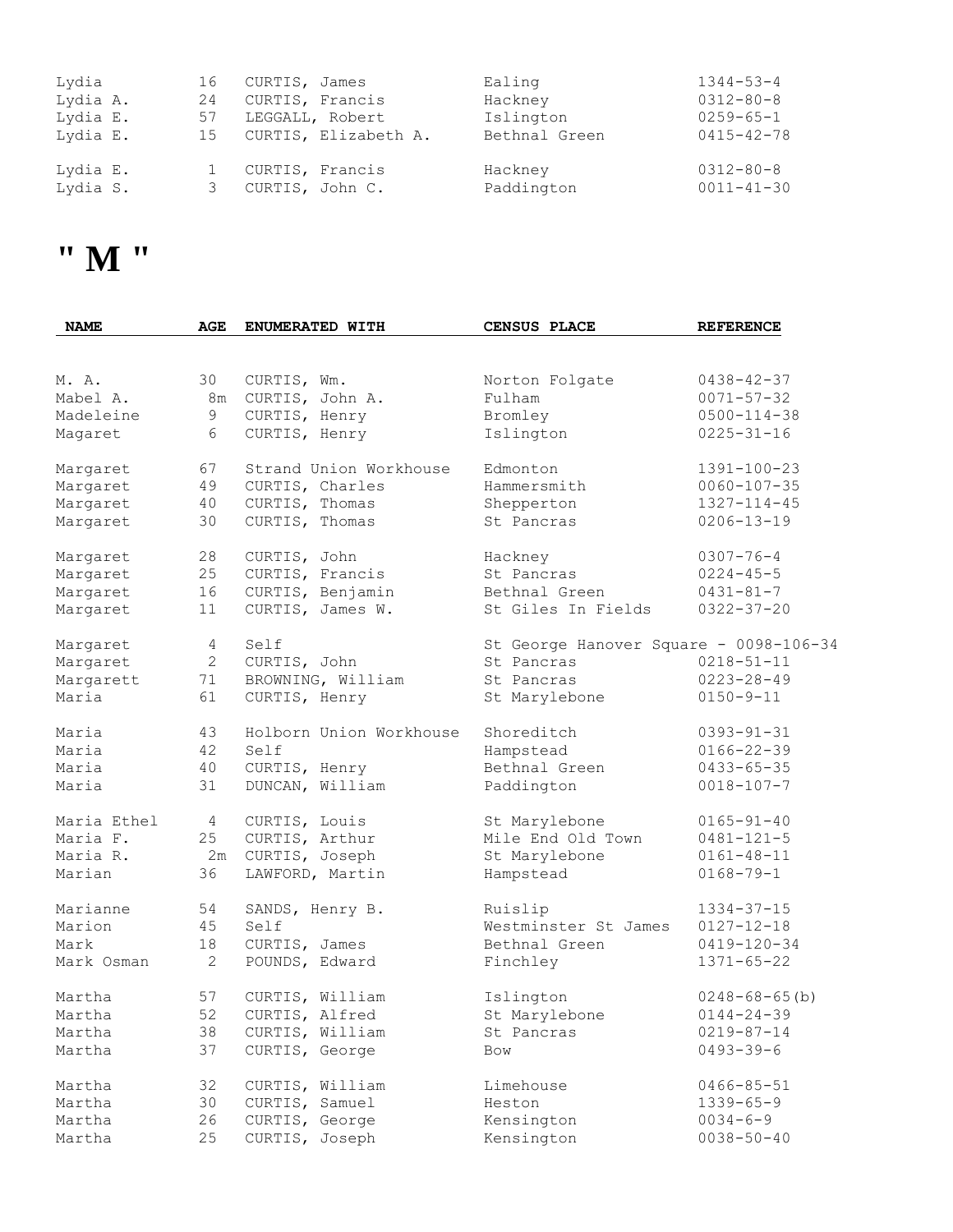| Martha        | 24           | CURTIS, Frank       | St Marylebone                         | $0141 - 79 - 61$      |
|---------------|--------------|---------------------|---------------------------------------|-----------------------|
| Martha        | 23           | IRELAND, Edwin      | Kensington                            | $0045 - 63 - 1$       |
| Martha        | 14           | NEALE, Georgina     | St Pancras                            | $0223 - 120 - 39$     |
| Martha        | 11           | CURRANT, William    | Shoreditch                            | $0389 - 128 - 1$      |
|               |              |                     |                                       |                       |
| Martha        | $\mathbf{1}$ | CURTIS, George      | Bow                                   | $0493 - 39 - 6$       |
|               |              |                     | St Martin In Fields                   |                       |
| Martha Ann    | 24           | HAWTHORN, Peter     |                                       | $0331 - 57 - 8$       |
| Martha E.     | 38           | ROSS, Helen R.      | Hampstead                             | $0169 - 97 - 32$      |
| Martha J.     | 37           | Self                | Bethnal Green                         | $0416 - 95 - 63$      |
| Martha Louisa | 55           | CURTIS, William     | St Clement Danes                      | $0335 - 32 - 20$      |
|               | 82           | MITHING, William R. | Paddington                            | $0001 - 82 - 28$      |
| Mary          |              |                     |                                       |                       |
| Mary          | 71           | Self                | Islington                             | $0267 - 16 - 25$      |
| Mary          | 71           | BELL, Ann           | St Mary Le Strand                     | $0334 - 49 - 32$      |
| Mary          | 68           | CURTIS, William     | Twickenham                            | $1341 - 60 - 61$      |
| Mary          | 66           | CURTIS, Henry       | Hackney                               | $0288 - 9 - 12$       |
| Mary          | 66           | Self                | Mile End Old Town                     | $0474 - 94 - 26$      |
|               |              |                     |                                       |                       |
| Mary          | 66           | CURTIS, Charles A.  | Hornsey                               | $1376 - 68 - 13$      |
| Mary          | 63           | CURTIS, William     | Islington                             | $0276 - 85 - 19$      |
| Mary          | 60           | Self                | Fulham                                | $0072 - 33 - 14$      |
| Mary          | 58           | ORKNEY, Earl Of     | St Marylebone                         | $0157 - 101 - 23$     |
| Mary          | 57           | CURTIS, John        | St Pancras                            | $0206 - 23 - 39$      |
|               |              |                     |                                       |                       |
| Mary          | 55           | BLAKEMAN, John      | Westminster St James                  | $0122 - 4 - 1$        |
| Mary          | 51           | CURTIS, Robert      | Isleworth                             | $1338 - 131 - 15$ (b) |
| Mary          | 50           | CURTIS, Geo.        | Islington                             | $0251 - 107 - 17$     |
| Mary          | 47           | CURTIS, Thos. W.    | St Marylebone                         | $0150 - 106 - 20$     |
|               |              |                     |                                       |                       |
| Mary          | 41           | CURTIS, John        | Islington                             | $0260 - 56 - 31$      |
| Mary          | 40           | CURTIS, Daniel      | St Andrew Holborn                     | $0341 - 38 - 4$       |
| Mary          | 39           | CURTIS, Seymour     | Kensington                            | $0046 - 119 - 17$     |
| Mary          | 39           | CURTIS, Eli         | St Pancras                            | $0223 - 6 - 6$        |
| Mary          | 36           | CURTIS, James       | Mile End Old Town                     | $0481 - 77 - 11$      |
| Mary          | 35           | CURTIS, William     | St Swithin London Stone - 0379-75-6   |                       |
|               |              |                     | St Pancras                            |                       |
| Mary          | 33           | CURTIS, John        |                                       | $0213 - 135 - 56$     |
| Mary          | 32           | CURTIS, William     | Islington                             | $0264 - 50 - 8$       |
| Mary          | 30           | CURTIS, William     | Enfield                               | $1395 - 95 - 30$      |
| Mary          | 29           | SWEET, John Thos.   | Bethnal Green                         | $0417 - 79 - 13$      |
| Mary          | 29           | CURTIS, George      | <b>Bow</b>                            | $0492 - 25 - 44$      |
| Mary          | 29           | CURTIS, Stephen     | Tottenham                             | $1385 - 81 - 33$      |
|               |              |                     |                                       |                       |
| Mary          | 28           | CLARKE, Arthur D.   | Kensington                            | $0045 - 10 - 12$      |
| Mary          | 27           | CURTIS, Amos        | Chelsea                               | $0079 - 21 - 35$      |
| Mary          | 27           | CURTIS, William     | Edmonton                              | $1388 - 19 - 31$      |
| Mary          | 26           | CURTIS, John        | Chelsea                               | $0081 - 90 - 22$      |
|               |              |                     |                                       |                       |
| Mary          | 26           | READ, Wm.           | Islington                             | $0229 - 94 - 38$      |
| Mary          | 24           | Self                | St George Hanover Square - 0105-89-49 |                       |
| Mary          | 23           | CURTIS, John        | St Pancras                            | $0206 - 23 - 39$      |
| Mary          | 22           | CURTIS, Robert      | St Luke                               | $0359 - 26 - 2$       |
|               |              |                     |                                       |                       |
| Mary          | 20           | LINN, Marcus        | Islington                             | $0250 - 18 - 2$       |
| Mary          | 20           | WINN, Richard       | St Clement Danes                      | $0333 - 81 - 6$       |
| Mary          | 20           | HANDE, John C.      | Hornsey                               | $1377 - 19 - 32$      |
| Mary          | 19           | CURTIS, Cecile      | St Pancras                            | $0187 - 107 - 13$     |
| Mary          | 19           | COLLINS, John       | Edmonton                              | $1390 - 45 - 26$      |
| Mary          | 18           | DANDO, John W.      | Bethnal Green                         | $0416 - 16 - 28$      |
|               |              |                     |                                       |                       |
| Mary          | 16           | CURTIS, James       | Mile End Old Town                     | $0481 - 77 - 11$      |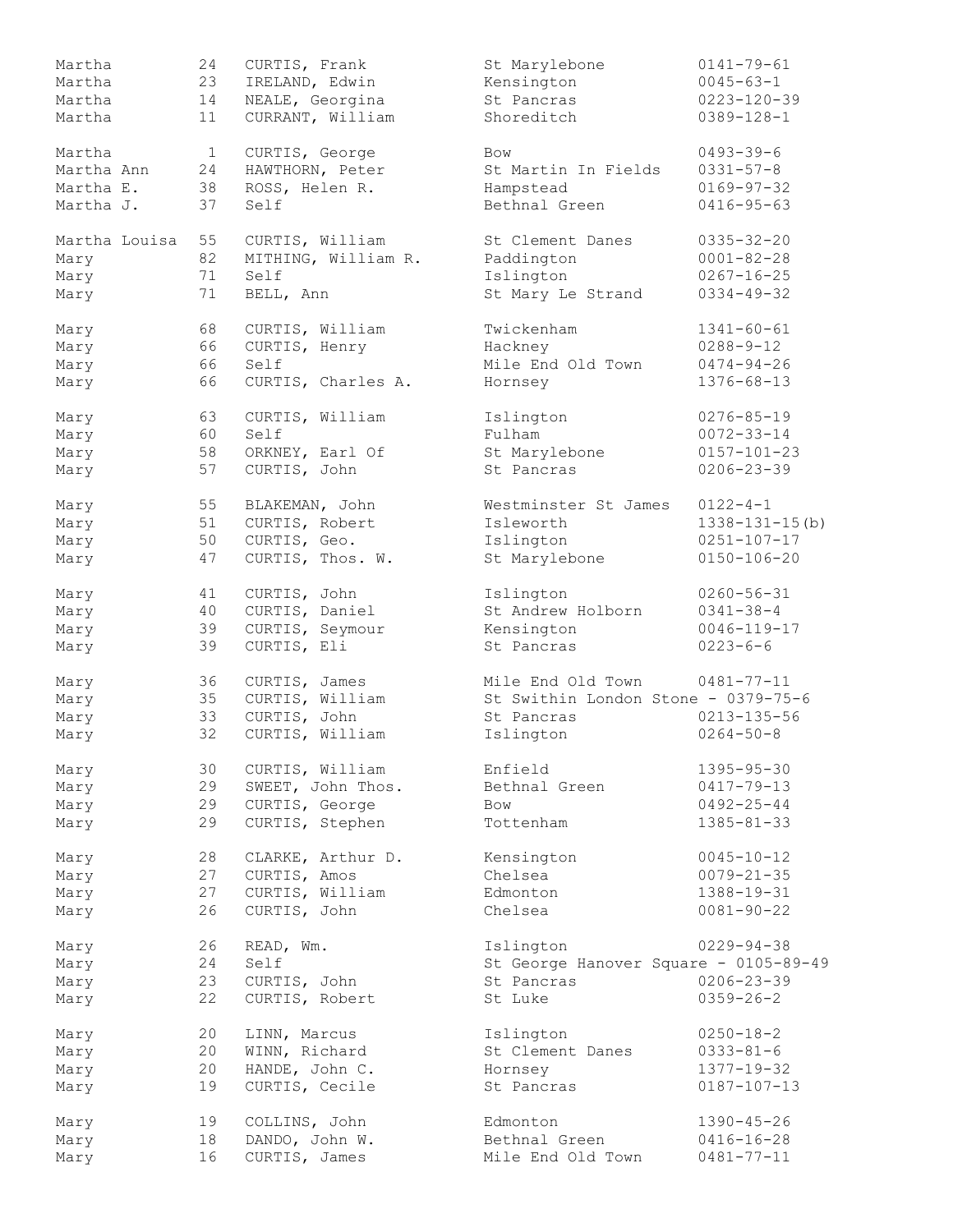| Mary     |           | 13                   | BUNER, Moritz L.                   | Paddington                             | $0020 - 49 - 20$                      |
|----------|-----------|----------------------|------------------------------------|----------------------------------------|---------------------------------------|
| Mary     |           | 13                   | CURTIS, Daniel                     | St Andrew Holborn                      | $0341 - 38 - 4$                       |
| Mary     |           | 9                    | CURTIS, William                    | Edmonton                               | 1388-19-31                            |
| Mary     |           | $\,8\,$              | CURTIS, James                      | Limehouse                              | $0465 - 76 - 22$                      |
|          |           | 5                    | CURTIS, John                       | Shepperton                             | $1327 - 94 - 6$                       |
| Mary     |           |                      |                                    |                                        |                                       |
| Mary     |           | 4                    | CURTIS, Edward                     | Kensington                             | $0026 - 6 - 6$                        |
| Mary     |           | 3                    | CURTIS, Stephen                    | Tottenham                              | $1385 - 81 - 33$                      |
| Mary     |           | $\mathbf{2}$         | SHEPHERD, Mary Ann                 | St Pancras                             | $0184 - 81 - 18$                      |
| Mary A.  |           | 84                   | MACKINNON, William                 | Islington                              | $0236 - 78 - 18$                      |
| Mary A.  |           | 65                   | CURTIS, George                     | Kensington                             | $0034 - 6 - 9$                        |
| Mary A.  |           | 64                   | Kensington Workhouse               | Kensington                             | $0042 - 135 - 7$                      |
|          |           | 59                   |                                    |                                        | $0136 - 14 - 22$                      |
| Mary A.  |           |                      | CURTIS, George                     | St Marylebone                          |                                       |
| Mary A.  |           | 56                   | CURTIS, John                       | Kensington                             | $0026 - 82 - 3$                       |
| Mary A.  |           | 53                   | Self                               | Islington                              | $0241 - 41 - 7$                       |
| Mary A.  |           | 52                   | CURTIS, James                      | Paddington                             | $0016 - 38 - 26$                      |
| Mary A.  |           | 48                   | CURTIS, William                    | Islington                              | $0244 - 11 - 16$                      |
| Mary A.  |           | 40                   | Self                               | Bethnal Green                          | $0141 - 73 - 2$                       |
|          |           |                      |                                    |                                        |                                       |
| Mary A.  |           | 40                   | CURTIS, John J.                    | Mile End Old Town                      | $0484 - 119 - 36$                     |
| Mary A.  |           | 39                   | CURTIS, James                      | Kensington                             | $0041 - 15 - 23$                      |
| Mary A.  |           | 38                   | CURTIS, John                       | Kensington                             | $0026 - 82 - 3$                       |
| Mary A.  |           | 36                   | CURTIS, Joseph                     | St Marylebone                          | $0161 - 48 - 11$                      |
| Mary A.  |           | 36                   | CURTIS, Henry                      | St Pancras                             | $0187 - 102 - 3$                      |
| Mary A.  |           | 34                   | HAMBLEN, John                      | St Pancras                             | $0183 - 117 - 3$                      |
|          |           |                      |                                    |                                        |                                       |
| Mary A.  |           | 34                   | Victoria Park Hospital             | Bethnal Green                          | $0415 - 6 - 5$                        |
| Mary A.  |           | 32                   | CURTIS, Joseph G.                  | Hornsey                                | $1374 - 31 - 55$                      |
| Mary A.  |           | 30                   | CURTIS, Charles                    | St Pancras                             | $0185 - 50 - 30$                      |
| Mary A.  |           | 29                   | BERNARD, Mary A.                   | Islington                              | $0241 - 109 - 22$                     |
| Mary A.  |           | 28                   | Self                               | Clerkenwell                            | $0357 - 71 - 50$                      |
| Mary A.  |           | 27                   | CURTIS, James                      | Islington                              | $0248 - 68 - 65(c)$                   |
| Mary A.  |           | 26                   | CURTIS, Frederick                  | Shoreditch                             | $0394 - 117 - 64$                     |
|          |           | 24                   | CURTIS, William                    | Hammersmith                            |                                       |
| Mary A.  |           |                      |                                    |                                        | $0057 - 124 - 48$<br>$0212 - 71 - 4$  |
| Mary A.  |           |                      | 23 RAE, Margaret                   | St Pancras                             |                                       |
| Mary A.  |           | 23                   | CURTIS, William                    | St Giles In Fields                     | $0325 - 76 - 9(a)$                    |
| Mary A.  |           | 23                   | CURTIS, Stephen                    | Ratcliffe                              | $0462 - 126 - 12$                     |
| Mary A.  |           | 23                   | CURTIS, Thomas                     | Bromley                                | $0501 - 159 - 50$                     |
| Mary A.  |           | 22                   | CURTIS, George                     | Shoreditch                             | $0387 - 127 - 40$                     |
| Mary A.  |           | 15                   | BROWNING, Susannah                 | St Pancras                             | $0178 - 22 - 3$                       |
|          |           |                      |                                    |                                        |                                       |
| Mary A.  |           | 11 <sup>°</sup><br>9 | CURTIS, James G.<br>CURTIS, Thomas | Kensington<br>St Giles In Fields       | $0031 - 141 - 21$<br>$0327 - 54 - 48$ |
| Mary A.  |           |                      |                                    |                                        |                                       |
|          | Mary A.E. | 22                   | HACKMAN, Richd.G.                  | Kensington                             | $0041 - 120 - 18$                     |
| Mary Ann |           | 71                   | Shoreditch Workhouse               | Shoreditch                             | $0409 - 104 - 16$                     |
| Mary Ann |           | 68                   | CURTIS, Richard                    | St Stephen Walbrook                    | $0379 - 7 - 7$                        |
| Mary Ann |           | 50                   | CURTIS, Christopher                | St George Hanover Square - 0094-51-16  |                                       |
| Mary Ann |           | 45                   | CURTIS, Henry                      | Bromley                                | $0500 - 114 - 38$                     |
| Mary Ann |           | 44                   | Middlesex Lunatic Asylum Norwood   |                                        | $1336 - 95 - 14$                      |
|          |           |                      |                                    |                                        |                                       |
| Mary Ann |           | 43                   | CURTIS, Catherine                  | Hackney                                | $0311 - 31 - 54$                      |
| Mary Ann |           | 41                   | CURTIS, Margaret                   | St George Hanover Square - 0098-106-34 |                                       |
| Mary Ann |           | 41                   | CURTIS, Catherine                  | Hackney                                | $0311 - 31 - 54$                      |
| Mary Ann |           | 41                   | CURTIS, James J.                   | St Lawrence Poultney 0379-91-13        |                                       |
| Mary Ann |           | 39                   | Self                               | Shoreditch                             | $0388 - 21 - 35$                      |
|          |           |                      |                                    |                                        |                                       |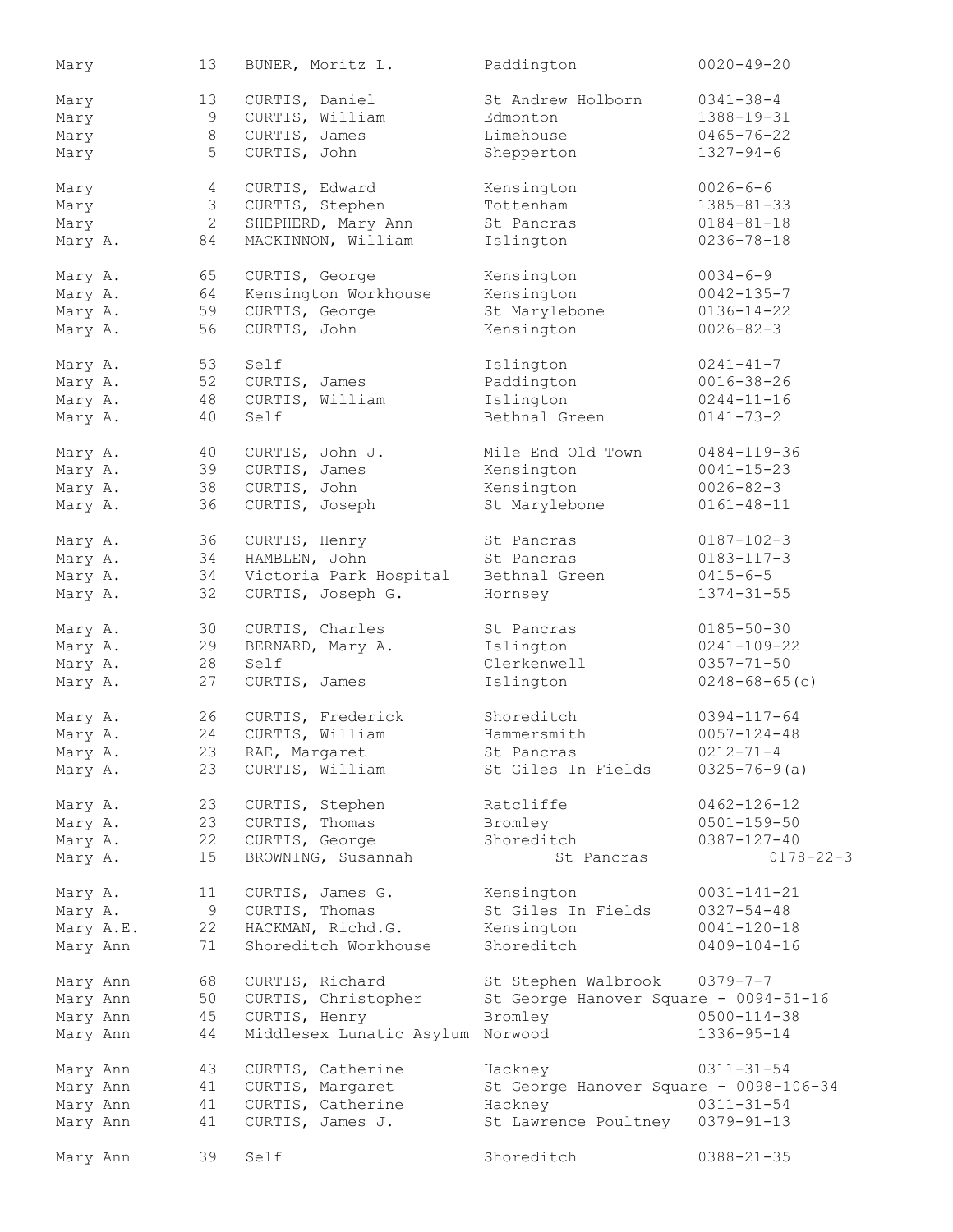| Mary Ann          | 36              | CURTIS, William        | St Luke                                                | $0363 - 113 - 27$ |
|-------------------|-----------------|------------------------|--------------------------------------------------------|-------------------|
| Mary Ann          | 35              | GOLDER, Charles        | Bethnal Green                                          | $0415 - 78 - 46$  |
| Mary Ann          | 35              | CURTIS, Robert         | Hornsey                                                | 1378-116-63       |
| Mary Ann          | 31              | HERBERT, Emily         | St Pancras                                             | $0197 - 81 - 24$  |
| Mary Ann          | 27              | CURTIS, Frederick      | Westminster St James                                   | $0126 - 23 - 40$  |
| Mary Ann          | 20              | BARKER, Ann            | Shoreditch                                             | $0403 - 70 - 31$  |
| Mary Ann          | 17              | CURTIS, Thomas         | Mile End Old Town                                      | $0475 - 88 - 22$  |
| Mary Ann          | 8               | CURTIS, William        | St Marylebone                                          | $0149 - 106 - 9$  |
| Mary Ann          | $7\phantom{.}$  | CURTIS, Charles        | Islington                                              | $0242 - 38 - 14$  |
| Mary Ann          | 6               | CURTIS, Richard        | Hackney                                                | $0305 - 76 - 15$  |
| Mary Ann N        | 56              | Self                   | Chelsea                                                | $0076 - 30 - 7$   |
| Mary Anne         | 9               | CURTIS, Thomas         | Bethnal Green                                          | $0433 - 114 - 22$ |
| Mary Bassett      | $\mathbf{2}$    | CURTIS, Charles        | St Marylebone                                          | $0133 - 40 - 9$   |
| Mary D.           | 16              | CURTIS, Seymour        | Kensington                                             | $0046 - 119 - 17$ |
| Mary E.           | 33              | CURTIS, Thomas F.      | St Pancras                                             | $0178 - 45 - 50$  |
| Mary E.           | $4\overline{ }$ | CURTIS, John A.        | Fulham                                                 | $0071 - 57 - 32$  |
| Mary E.           | 2w              | CURTIS, William J.     | Poplar                                                 | $0508 - 44 - 28$  |
| Mary Elizabeth 50 |                 | CURTIS, Joseph Tyrrell | Fulham                                                 | $0065 - 77 - 5$   |
| Mary Elizth.      | 31              | JACKSON, John Thos.    | Islington                                              | $0255 - 76 - 20$  |
| Mary G.           | 20              | POOLE, Charles F.      | Islington                                              | $0243 - 67 - 34$  |
| Mary H.           | 54              | CURTIS, Charles W.     | St George In East                                      | $0454 - 16 - 26$  |
| Mary H.B.         | 36              | CURTIS, Alfred B.      | Kensington                                             | $0045 - 23 - 37$  |
| Mary J.           | 50              | HALL, Alfred H.        | Hackney                                                | $0300 - 55 - 35$  |
| Mary J.           | 45              | CURTIS, Frederick      | St Pancras                                             | $0187 - 60 - 6$   |
| Mary J.           | 31              | CURTIS, Richard        | Mile End Old Town                                      | $0427 - 129 - 4$  |
| Mary J.           | 28              | CURTIS, Edward F.      | St George Martyr                                       | $0337 - 58 - 12$  |
| Mary J.           | 18              | CURTIS, John           | St Botolph Aldgate                                     | $0370 - 52 - 44$  |
| Mary J.           | 7               | CURTIS, Thomas         | St Pancras                                             | $0198 - 110 - 36$ |
| Mary L.           | 35              |                        | CURTIS, George Westminster St Margaret - 0118-14-24(b) |                   |
| Mary L.           | 19              | CURTIS, Albert         | Staines                                                | $1329 - 12 - 18$  |
| Mary S.           | 60              | CURTIS, Charles        | St Marylebone                                          | $0141 - 100 - 16$ |
| Matilda           | 69              | Self                   | Hackney                                                | $0307 - 69 - 60$  |
| Matilda           | 68              | CONNELLY, Fred.Wm.     | Hackney                                                | $0302 - 61 - 34$  |
| Matilda           | 53              | Self                   | Islington                                              | $0236 - 82 - 26$  |
| Matilda           | 35              | CURTIS, Henry          | Acton                                                  | $1355 - 16 - 26$  |
| Matilda           | 28              | Self                   | St Marylebone                                          | $0138 - 11 - 15$  |
| Matilda           | 10 <sub>1</sub> | CURTIS, James          | Bow                                                    | $0488 - 99 - 5$   |
| Matilda           | 8               | CURTIS, William        | St Luke                                                | $0362 - 34 - 11$  |
| Matilda A.        |                 | 8m CURTIS, John        | Tottenham                                              | 1381-125-52       |
| Maud              | 6               | CURTIS, C.             | Kensington                                             | $0029 - 15 - 26$  |
| Maud              | $4\degree$      | CURTIS, William        | St Marylebone                                          | $0153 - 15 - 23$  |
| Maud              | 3               | CURTIS, John J.        | Mile End Old Town                                      | $0484 - 119 - 36$ |
| Maud J.           | 6               | CURTIS, Joseph G.      | Hornsey                                                | $1374 - 31 - 55$  |
| Maud M.           | $\mathbf{1}$    | CURTIS, Charles J.     | Hammersmith                                            | $0062 - 78 - 38$  |
| Maurice           | 3 <sup>7</sup>  | PETTITT, Herbert       | Harrow On The Hill                                     | $1358 - 78 - 5$   |
| May               | 3 <sup>7</sup>  | CURTIS, Thomas         | Shepperton                                             | 1327-114-45       |
| Melvyn A.         | 10m             | CURTIS, Arthur         | Mile End Old Town                                      | $0481 - 121 - 5$  |
| Michael           | 70              | Strand Union Workhouse | Edmonton                                               | $1391 - 91 - 6$   |
| Michael           | 48              | Self                   | Hornsey                                                | $1377 - 81 - 30$  |
| Michael           | 24              | CURTIS, Daniel         | Whitechapel                                            | $0446 - 27 - 2$   |
| Minnie            | 7               | CURTIS, Henry          | Kensington                                             | $0034 - 83 - 33$  |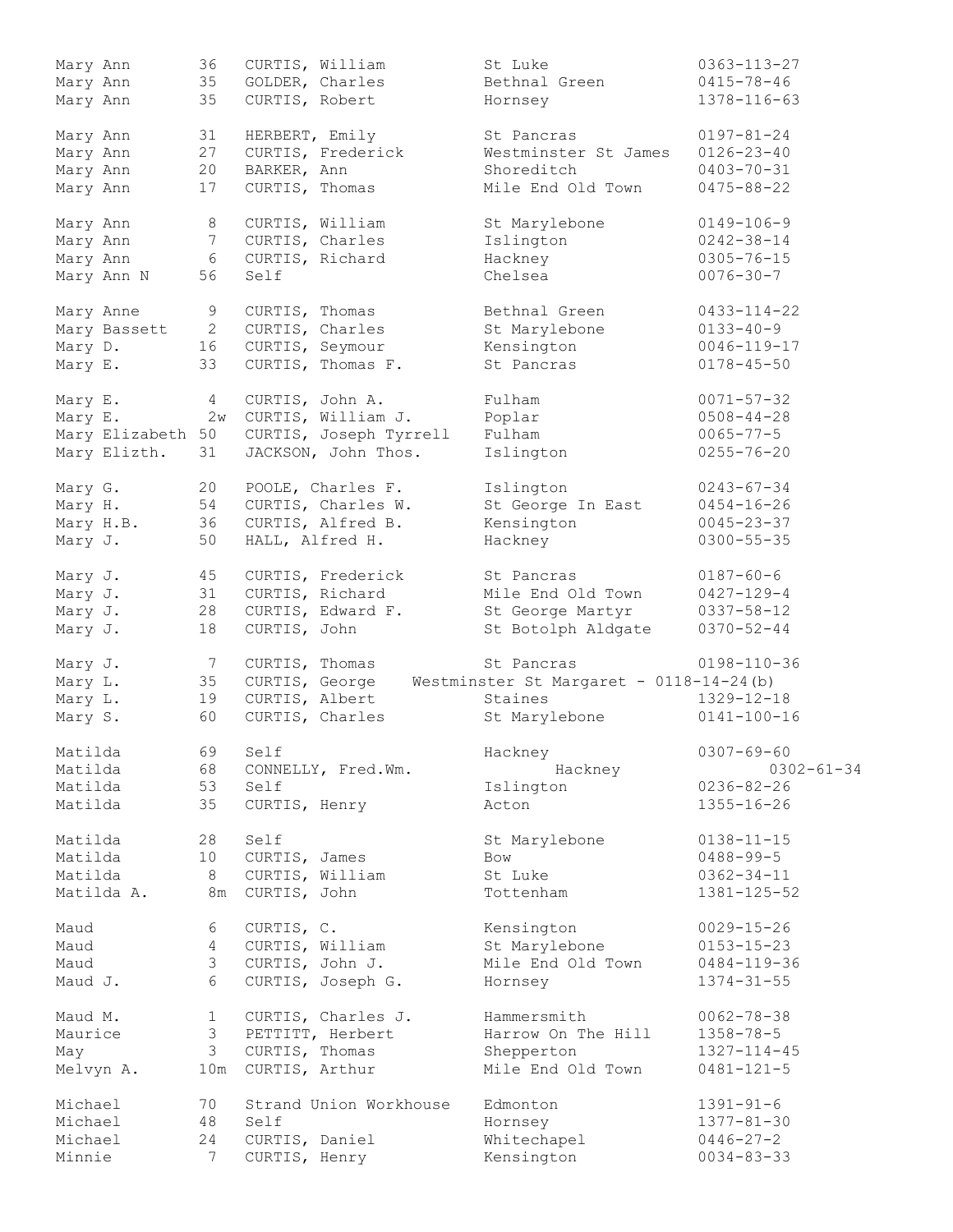| Minnie    | 6  | CURTIS, James   |                    | Bow               | $0488 - 99 - 5$   |
|-----------|----|-----------------|--------------------|-------------------|-------------------|
| Minnie    | 5  | CURTIS, George  |                    | Kensington        | $0031 - 27 - 48$  |
| Minnie    |    | CURTIS, William |                    | Kensington        | $0034 - 103 - 27$ |
| Minnie E. | 6  |                 | CURTIS, William E. | Edmonton          | $1390 - 98 - 10$  |
| Minnie J. | 5  |                 | CURTIS, Charles J. | Hammersmith       | $0062 - 78 - 38$  |
| Minnie K. | 10 | CURTIS, James   |                    | Kensington        | $0041 - 15 - 23$  |
| Minnie M. |    |                 | CURTIS, Alfred J.  | Hammersmith       | $0061 - 75 - 55$  |
| Morris    | 34 | Self            |                    | Mile End New Town | $0440 - 42 - 9$   |
| Morris    | 13 | CURTIS, Morris  |                    | Mile End New Town | $0440 - 42 - 9$   |

### **" N "**

| <b>NAME</b> | AGE | ENUMERATED WITH     | CENSUS PLACE       | <b>REFERENCE</b>  |
|-------------|-----|---------------------|--------------------|-------------------|
|             |     |                     |                    |                   |
| Nancy       | 5   | CURTIS, Edwin James | Islington          | $0271 - 59 - 31$  |
| Nellen R.   | 10  | CURTIS, James D.    | Twickenham         | $1341 - 57 - 55$  |
| Nellie      | 4   | CURTIS, John        | St Pancras         | $0218 - 51 - 11$  |
| Nelly E.    |     | CURTIS, John        | St Botolph Aldgate | $0370 - 52 - 44$  |
| Neville     | 15  | CURTIS, Raphael     | Hampstead          | $0172 - 98 - 42$  |
| Niec        | 14  | ROE, Robert         | St Marylebone      | $0157 - 102 - 25$ |

#### **" P "**

| <b>NAME</b>   | AGE | ENUMERATED WITH         | CENSUS PLACE                          | <b>REFERENCE</b>  |
|---------------|-----|-------------------------|---------------------------------------|-------------------|
|               |     |                         |                                       |                   |
| Pearl         | 25  | CURTIS, Marion          | Westminster St James                  | $0127 - 12 - 18$  |
| Pearl         | 21  | CURTIS, Raphael         | Hampstead                             | $0172 - 98 - 42$  |
| Percy         | 1w  | POOLE, Betsey           | Stanwell                              | $1329 - 102 - 16$ |
| Peregrine S.  | 17  | FULLER, Frederick W.    | Islington                             | $0246 - 122 - 26$ |
| Peter         | 43  | Self                    | St George Hanover Square - 0099-66-20 |                   |
| Philip        | 65  | Self                    | St George In East                     | $0459 - 56 - 7$   |
| Philladulphia | 16  | PROCKTER, Rebecca       | Kensington                            | $0043 - 30 - 54$  |
| Phillip       | 42  | Self                    | St Pancras                            | $0207 - 18 - 29$  |
| Phillis       | 2   | CURTIS, Jane            | Chelsea                               | $0077 - 51 - 24$  |
| Phoebe        | 25  | SIMPSON, Jane Robinette | Edmonton                              | $1391 - 35 - 16$  |
| Phoebe        | 24  | CURTIS, Marion          | Westminster St James                  | $0127 - 12 - 18$  |
| Phoebe        | 10  | CURTIS, George          | Hammersmith                           | $0063 - 106 - 94$ |
| Poly          | 18  | JACOBS, Aaron           | Spitalfields                          | $0436 - 29 - 17$  |
| Priscilla     | 69  | Self                    | Shoreditch                            | $0383 - 29 - 4$   |

### **" R "**

| <b>NAME</b> | AGE | <b>ENUMERATED</b> | WITH | CENSUS | <b>PLACE</b> | <b>REFERENCE</b> |
|-------------|-----|-------------------|------|--------|--------------|------------------|
|             |     |                   |      |        |              |                  |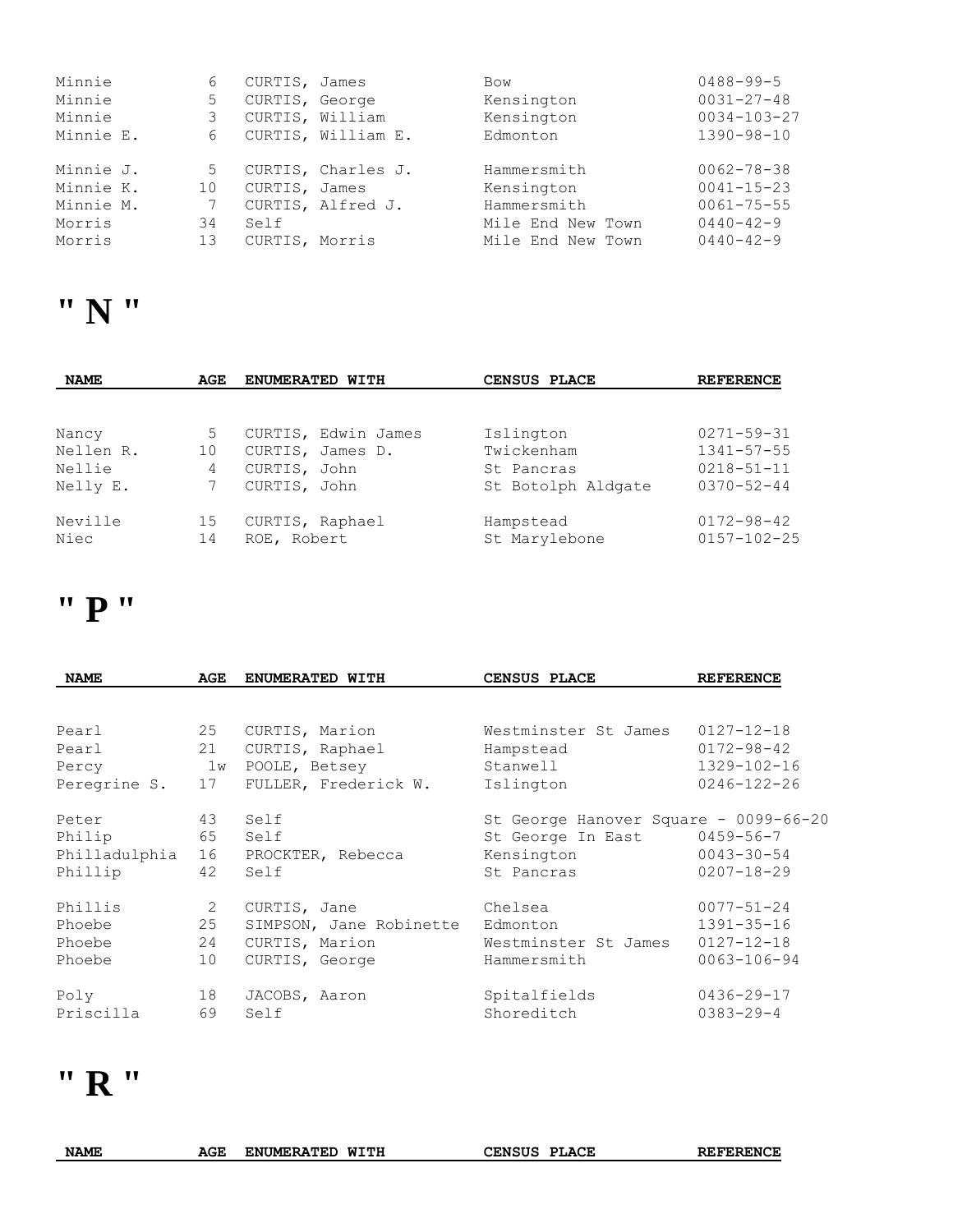| Rachel      | 40              | KELL, Elizabeth         | Edmonton                             | $1389 - 4 - 2$        |
|-------------|-----------------|-------------------------|--------------------------------------|-----------------------|
| Rachel      | 18              | CURTIS, Thomas          | Hammersmith                          | $0054 - 25 - 43$      |
| Rachel      | 12 <sup>°</sup> | CURTIS, William         | Islington                            | $0248 - 17 - 28$      |
| Rachel E.   | 7m              | CURTIS, Henry J. J. L.  | St Pancras                           | $0181 - 4 - 3$        |
| Rachel J.   | 33              | CURTIS, Henry J. J. L.  | St Pancras                           | $0181 - 4 - 3$        |
| Ralph       | 46              | Harrow Road W Workhouse | Paddington                           | $0014 - 85 - 4$       |
| Randolph    | 39              | Self                    | Kensington                           | $0023 - 89 - 35$      |
| Randolph H. | 7               | CURTIS, Randolph        | Kensington                           | $0023 - 89 - 35$      |
| Raphael     | 56              | Self                    | Hampstead                            | $0172 - 98 - 42$      |
| Rd.W.       | 42              | Self                    | Clerkenwell                          | $0358 - 57 - 36$      |
| Rebbecca    | 44              | Self                    | St Marylebone                        | $0148 - 83 - 3$       |
| Rebecca     | 64              | CURTIS,                 | Chelsea                              | $0083 - 114 - 28$     |
| Rebecca     | 55              | CURTIS, William         | Willesden                            | $1362 - 87 - 19$      |
| Rebecca     | 42              | CURTIS, H.              | Poplar                               | $0508 - 46 - 32$      |
| Rebecca     | 40              | CURTIS, John            | Hackney                              | $0288 - 90 - 3$       |
|             |                 |                         |                                      |                       |
| Rebecca     | 31              | CURTIS, Howard          | Islington                            | $0250 - 113 - 48$     |
| Rebecca     | 30              | CURTIS, George          | Hammersmith                          | $0063 - 106 - 94$     |
| Rebecca     | 25              | CURTIS,                 | Chelsea                              | $0083 - 114 - 28$     |
| Rebecca     | 20              | CURTIS, Raphael         | Hampstead                            | $0172 - 98 - 42$      |
| Rebecca     | 10              | CURTIS, H.              | Poplar                               | $0508 - 46 - 32$      |
| Rebecca     | 2               | CURTIS, Robert Hayward  | Bethnal Green                        | $0428 - 71 - 23$      |
| Reginald    | 52              | Self                    | St George Hanover Square - 0103-47-5 |                       |
| Rhoda       | 35              | LANG, Sessie R.         | Kensington                           | $0047 - 111 - 33$     |
| Rhoda       | 25              | NEWBURY, Charlotte      | Kensington                           | $0025 - 117 - 14$     |
| Richard     | 72              | Self                    | St Stephen Walbrook                  | $0379 - 7 - 7$        |
| Richard     | 50              | Self                    | Bethnal Green                        | $0432 - 12 - 17$      |
| Richard     | 32              | Self                    | Hackney                              | $0305 - 76 - 15$      |
| Richard     | 32              | Self                    | Mile End Old Town                    | $0427 - 129 - 4$      |
|             |                 |                         |                                      |                       |
| Richard     | 31              | Self                    | Islington                            | $0270 - 94 - 5$       |
| Richard     | 29              | BURNETT, James          | Hammersmith                          | $0052 - 24 - 41$      |
| Richard     | 24              | $\qquad \qquad - - -$   | Westminster St Margaret - 0120-21-36 |                       |
| Richard     | 24              | Self                    | St Pancras                           | $0180 - 61 - 26$      |
| Richard     | 22              | CURTIS, Richard         | Bethnal Green                        | $0432 - 12 - 17$      |
| Richard     | 21              | STATFORD, James         | St Anne Soho                         | $0132 - 76 - 9$       |
| Richard     | 16              | CURTIS, Joseph David    | Islington                            | $0270 - 117 - 52$     |
| Richard     | 4               | CURTIS, Richard         | Islington                            | $0270 - 94 - 5$       |
| Richard     | 3               | CURTIS, William         | Islington                            | $0247 - 104 - 32$     |
| Richard     | $\mathbf{1}$    | CURTIS, John            | Shoreditch                           | $0407 - 108 - 47$     |
| Richard H.  | 34              | Self                    | Fulham                               | $0071 - 56 - 30$      |
| Richard H.  | 5               | CURTIS, Richard H.      | Fulham                               | $0071 - 56 - 30$      |
| Richd.      | 15              | SKINNER, Thos.          | Bethnal Green                        | $0419 - 30 - 7$       |
| Robert      | 76              | Self                    | St Luke                              | $0359 - 26 - 2$       |
| Robert      | 63              | Self                    | Isleworth                            | $1338 - 131 - 15$ (b) |
| Robert      | 62              | Self                    | Bromley                              | $0498 - 50 - 24$      |
|             |                 |                         |                                      |                       |
| Robert      | 58              | Self                    | Islington                            | $0237 - 34 - 18$ (c)  |
| Robert      | 56              | Self                    | St Pancras                           | $0200 - 11 - 16$      |
| Robert      | 56              | Self                    | Islington                            | $0259 - 119 - 43$     |
| Robert      | 40              | CURTIS, Robert          | St Luke                              | $0359 - 26 - 2$       |
| Robert      | 36              | Self                    | Hornsey                              | 1378-116-63           |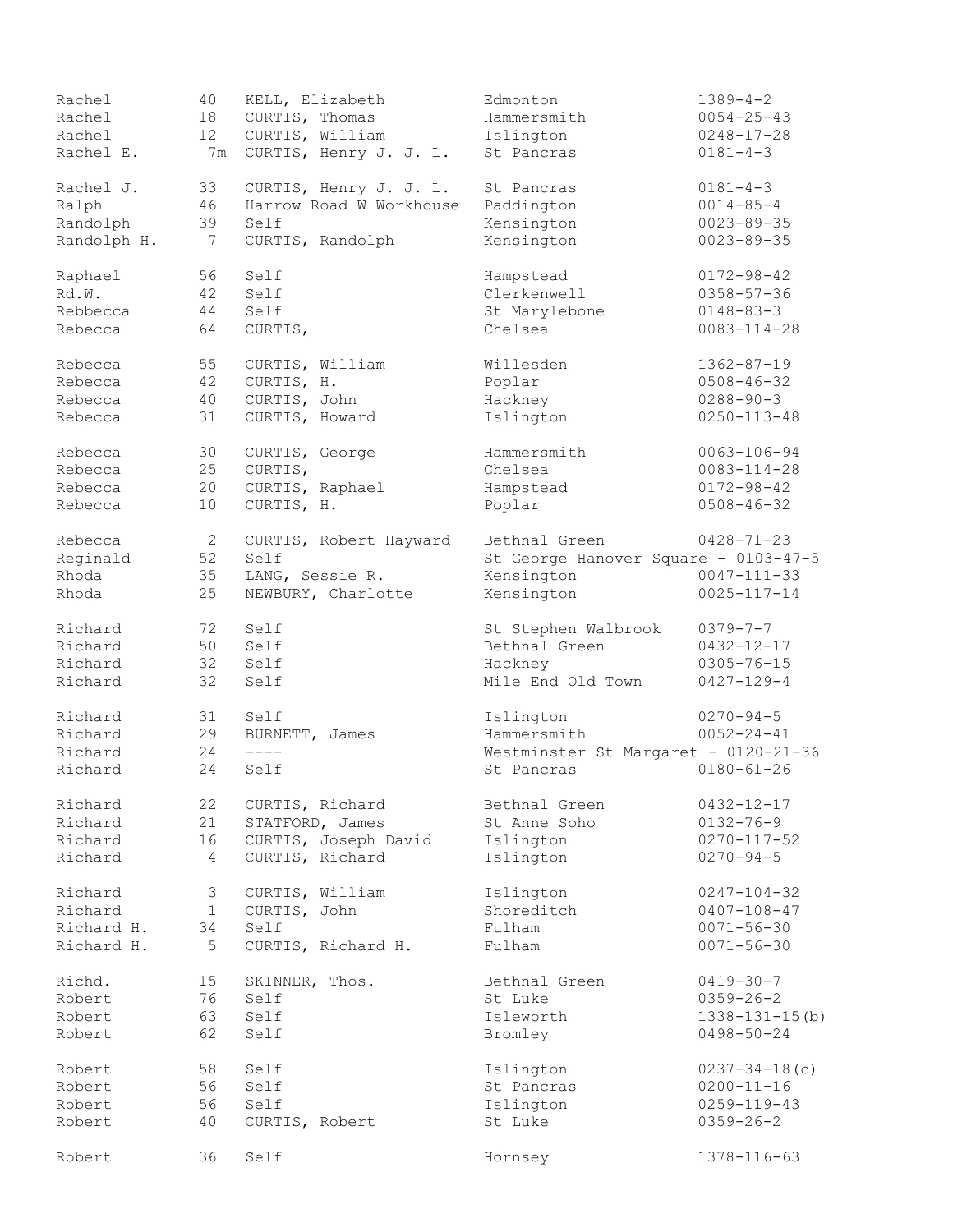| Robert         | 33             | Self                                  | Edmonton                                                | $1388 - 97 - 12$  |
|----------------|----------------|---------------------------------------|---------------------------------------------------------|-------------------|
| Robert         | 30             | Self                                  | Hackney                                                 | $0289 - 38 - 70$  |
| Robert         | 22             | CURTIS, Charles                       | Islington                                               | $0239 - 5 - 4$    |
| Robert         | 21             | Wormwood Scrubs                       | Hammersmith                                             | $0064 - 132 - 11$ |
| Robert         | 20             | Small Pox Hospital Homerton - Hackney |                                                         | $0310 - 109 - 3$  |
| Robert         | 15             | CURTIS, William                       | Islington                                               | $0248 - 17 - 28$  |
| Robert         | 15             | BOYCE, Benjamin                       | St Ann & St Agnes                                       | $0378 - 34 - 6$   |
| Robert         | 14             | Barnados Home                         | Ratcliffe                                               | $0464 - 112 - 3$  |
| Robert         | 9              | CURTIS, Robert                        | Edmonton                                                | $1388 - 97 - 12$  |
| Robert         | $\,8\,$        | CURTIS, John                          | Shepperton                                              | $1327 - 94 - 6$   |
| Robert         | 6              | CURTIS, Robert                        | Hackney                                                 | $0289 - 38 - 70$  |
| Robert         | 4              | POOLE, Betsey                         | Stanwell                                                | $1329 - 102 - 16$ |
| Robert         | 3              | CURTIS, Thom.                         | Chelsea                                                 | $0077 - 72 - 66$  |
| Robert         | $\mathcal{S}$  | TAYLOR, James                         | Islington                                               | $0237 - 38 - 26$  |
| Robert         | $\mathcal{E}$  | CURTIS, Frederick                     | St Luke                                                 | $0363 - 66 - 13$  |
| Robert         | $\mathbf{2}$   | CURTIS, Stephen                       | Tottenham                                               | $1385 - 81 - 33$  |
| Robert         | $\mathbf{1}$   | CURTIS, Robert                        | Hornsey                                                 | 1378-116-63       |
| Robert B.      | 46             | Self                                  | Shoreditch                                              | $0398 - 12 - 17$  |
| Robert C.      | 68             | Self                                  | Tottenham                                               | $1380 - 80 - 28$  |
| Robert Edwin   | $\mathbf{1}$   | CURTIS, William                       | St Marylebone                                           | $0149 - 106 - 9$  |
| Robert Hayward | 38             | Self                                  | Bethnal Green                                           | $0428 - 71 - 23$  |
| Robt. Henry    | 12             | CURTIS, Robert Hayward                | Bethnal Green                                           | $0428 - 71 - 23$  |
| Robt. Leaborn  | 39             | Self                                  | St Pancras                                              | $0221 - 89 - 42$  |
| Robt. Leaborn  | 14             | CURTIS, Robt. Leaborn                 | St Pancras                                              | $0221 - 89 - 42$  |
| Rosa           | 15             | CURTIS, Joseph                        | St Marylebone                                           | $0135 - 29 - 13$  |
| Rosa           | 5              | DAY, William                          | Tottenham                                               | $1383 - 43 - 14$  |
| Rosa           | 31             | CURTIS, John T.                       | Hammersmith                                             | $0057 - 42 - 14$  |
| Rosamund F.    | 24             | CURTIS, Herman                        | Hampstead                                               | $0170 - 77 - 16$  |
| Rosanna        | 24             | CURTIS, William                       | Fulham                                                  | $0066 - 88 - 34$  |
| Rose           | 17             | COOPER, John                          | St George Hanover Square - 0096-52-10                   |                   |
| Rose           | 17             | KEELING, Alfred                       | St John Zachary                                         | $0378 - 36 - 9$   |
| Rose           | 14             | CURTIS, Wm.                           | St Luke                                                 | $0360 - 128 - 27$ |
| Rose           | 2              | CURTIS, Charles                       | Islington                                               | $0242 - 38 - 14$  |
| Rose           | 1              | CURTIS, Caleb                         | Hammersmith                                             | $0054 - 89 - 39$  |
| Rose           |                | 3m CURTIS, Richard                    | Islington                                               | $0270 - 94 - 5$   |
| Rose A.        | 40             |                                       | CURTIS, James Westminster St John Evangelist - 0115-7-8 |                   |
| Rose M.        | $\overline{1}$ | CURTIS, James                         | Westminster St John Evangelist - 0115-7-8               |                   |
| Rosetta        | 24             | CURTIS, William                       | Edmonton                                                | $1389 - 21 - 35$  |
| Rosetta        | 18             | WOODMANSEE, George F. Bromley         |                                                         | $0497 - 41 - 21$  |
| Rosetta        | 5              | CURTIS, Thomas                        | Bethnal Green                                           | 0433-114-22       |
| Rosetta        | $\overline{2}$ | CURTIS, James                         | Mile End Old Town                                       | 0481-77-11        |
| Rosezetta      | 26             | DIMMOCK, Charles                      | Chelsea                                                 | $0090 - 7 - 8$    |
| Rosina         | 21             | HANBURY, Osgood                       | St George Hanover Square - 0098-97-15                   |                   |
| Rosina         | 19             | TUNER, Eliza                          | Paddington                                              | $0004 - 15 - 3$   |
| Rosina         | 4              | CURTIS, Chas.                         | Hillingdon                                              | 1331-124-49       |
| Rosina         |                | 6m CURTIS, Frederick                  | Westminster St James                                    | $0126 - 23 - 40$  |
| Routh E.       | $7\phantom{0}$ | CURTIS, John                          | St Marylebone                                           | $0151 - 93 - 18$  |
| Ruth           | 19             | MAYHEW, Maria                         | St George Martyr                                        | $0337 - 45 - 24$  |
| Ruth           | 19             | CURTIS, Daniel                        | Old Artillery Ground                                    | $0438 - 81 - 35$  |
|                |                |                                       |                                                         |                   |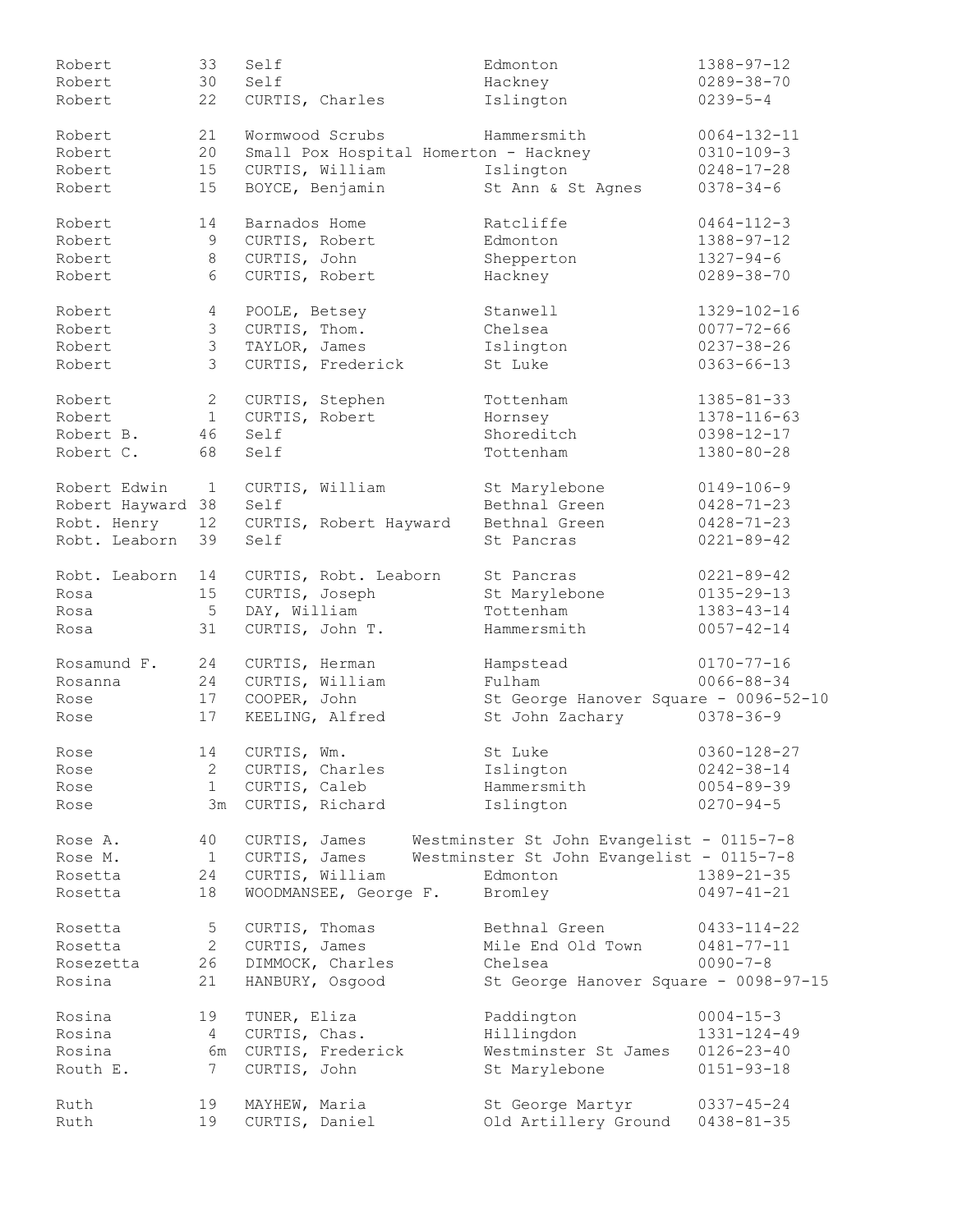| <b>NAME</b> | AGE            | ENUMERATED WITH        | CENSUS PLACE                      | <b>REFERENCE</b>     |
|-------------|----------------|------------------------|-----------------------------------|----------------------|
|             |                |                        |                                   |                      |
| S.          | 44             | CURTIS, James          | Twickenham                        | 1342-128-62          |
| S.G.        | 25             | CURTIS, Edmund A.      | St Martin In Fields               | $0331 - 39 - 16$     |
| Saml.       | 19             | MOODY, Samuel          | Finchley                          | $1372 - 83 - 11$     |
|             |                |                        |                                   |                      |
| Samuel      | 54             | Self                   | Limehouse                         | $0466 - 66 - 13$     |
| Samuel      | 54             | Self                   | Bow                               | $0488 - 114 - 36$    |
| Samuel      | 41             | Self                   | Bethnal Green                     | $0410 - 109 - 35$    |
| Samuel      | 40             | Self                   | St Martin In Fields               | $0330 - 7 - 5$       |
| Samuel      | 34             | Self                   | Heston                            | $1339 - 65 - 9$      |
| Samuel      | 32             | Self                   | Poplar                            | $0508 - 106 - 38$    |
| Samuel      | 31             | Self                   | Bromley                           | $0503 - 103 - 68$    |
| Samuel      | 30             | Self                   | Limehouse                         | $0469 - 76 - 32$     |
| Samuel      | 20             | CURTIS, Charles W.     | St George In East                 | $0454 - 16 - 26$     |
|             |                |                        |                                   |                      |
| Samuel      | 18             | CURTIS, James          | Paddington                        | $0016 - 38 - 26$     |
| Samuel      | 17             | DAVEY, John            | Paddington                        | $0009 - 13 - 20$     |
| Samuel      | 15             | NORRIS, Thomas         | Paddington                        | $0017 - 84 - 18$     |
| Samuel      | 8              | CURTIS, Jane           | Mile End Old Town                 | $0487 - 64 - 46$     |
| Samuel      | 5              | CURTIS, William        | St Luke                           | $0362 - 34 - 11$     |
| Samuel      | $\overline{4}$ | CURTIS, Geo.           | Shoreditch                        | $0408 - 22 - 37$     |
| Samuel      | $\overline{4}$ | CURTIS, William        | Enfield                           | $1395 - 95 - 30$     |
| Samuel      | $\mathbf{2}$   | CURTIS, Samuel         | Limehouse                         | $0469 - 76 - 32$     |
| Samuel      | $\mathbf{1}$   | CURTIS, Samuel         | Limehouse                         | $0466 - 66 - 13$     |
| Samuel D.   | 25             | Self                   | Kensington                        | $0026 - 75 - 36$     |
| Samuel L.   | 3              | CURTIS, John           | St Botolph Aldgate                | $0370 - 52 - 44$     |
| Samuel P.   | 29             | Self                   | Westminster St James              | $0122 - 61 - 7$      |
|             |                |                        |                                   |                      |
| Sarah       | 72             | CURTIS, John           | Paddington                        | $0019 - 48 - 34$     |
| Sarah       | 64             | Self                   | Hornsey                           | 1376-118-15          |
| Sarah       | 62             | CURTIS, John           | Islington                         | $0244 - 45 - 8$      |
| Sarah       | 60             | CURTIS, Robert         | Islington                         | $0237 - 34 - 18$ (c) |
| Sarah       | 60             | CURTIS, William        | Bethnal Green                     | $0431 - 89 - 23$     |
| Sarah       |                | 58 CURTIS, Thomas      | Hornsey                           | $1378 - 28 - 49$     |
| Sarah       | 52             | Self                   | St Pancras                        | $0179 - 78 - 10$     |
| Sarah       | 52             | CURTIS,                | Shoreditch                        | $0387 - 110 - 5$     |
| Sarah       | 50             | CURTIS, James          | Chelsea                           | $0078 - 110 - 1$     |
| Sarah       | 50             | CURTIS, Joseph         | Mile End Old Town                 | $0472 - 15 - 23$     |
| Sarah       | 49             | HAFFORD, Henry         | Hampstead                         | $0172 - 15 - 23$     |
| Sarah       | 47             | Self                   | St Gregory By St Pauls 0377-85-24 |                      |
|             |                | Self                   |                                   |                      |
| Sarah       | 46             |                        | Tottenham                         | $1381 - 93 - 36$     |
| Sarah       | 44             | HUMPHRIES, Mary A.     | Stanwell                          | $1329 - 98 - 8$ (b)  |
| Sarah       | 42             | CURTIS, Henry Septimus | St Martin In Fields               | $0332 - 23 - 18$     |
| Sarah       | 39             | CURTIS, William        | Islington                         | $0247 - 104 - 32$    |
| Sarah       | 39             | CURTIS, David F.       | Willesden                         | $1364 - 107 - 35$    |
| Sarah       | 38             | CURTIS, John           | St Pancras                        | $0218 - 51 - 11$     |
| Sarah       | 38             | CURTIS, George W.      | Limehouse                         | $0470 - 94 - 40$     |
| Sarah       | 37             | Self                   | Chelsea                           | $0087 - 14 - 21$     |
|             |                |                        |                                   |                      |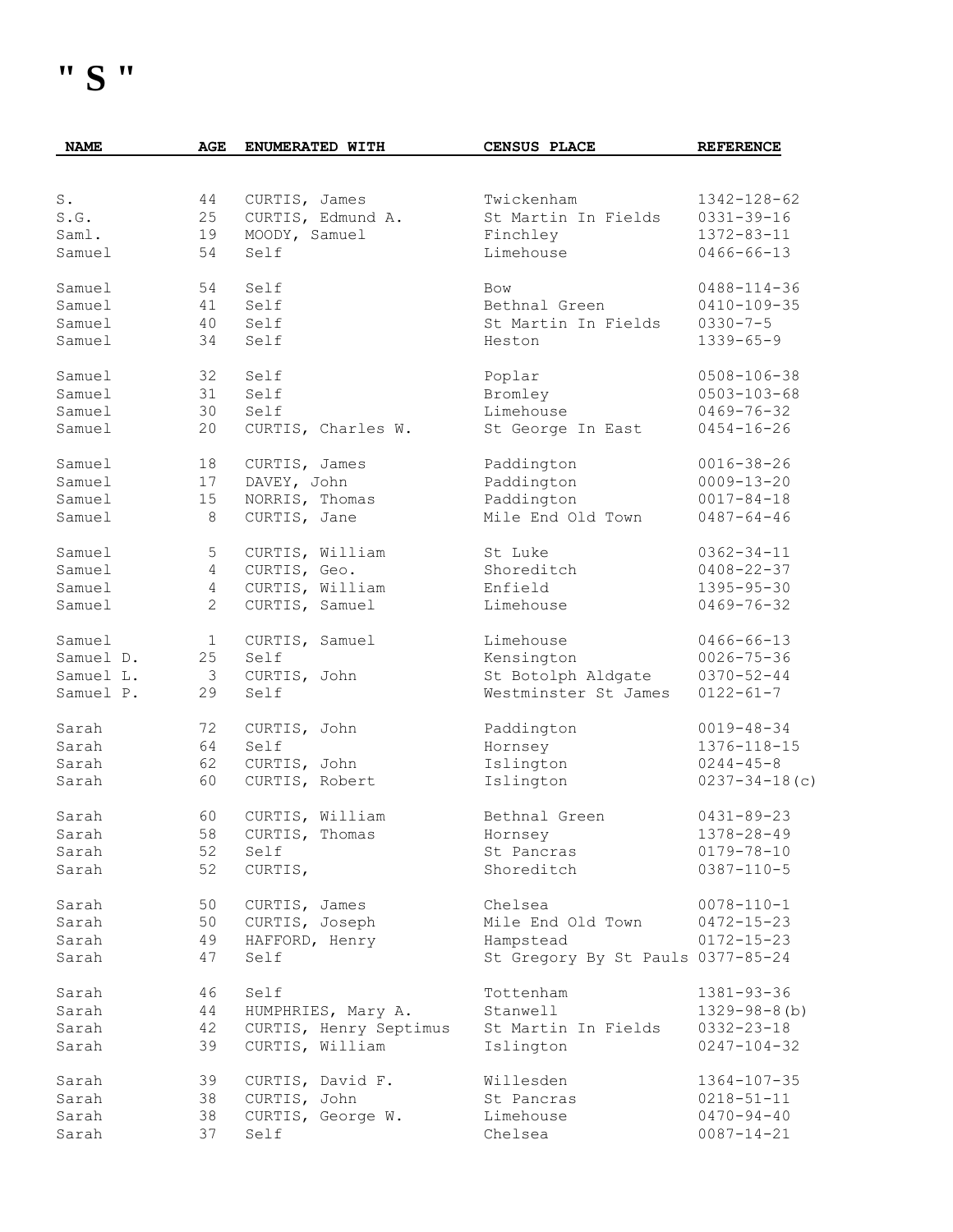| Sarah     | 37              | CURTIS, Joseph                        | St Marylebone        | $0135 - 29 - 13$      |
|-----------|-----------------|---------------------------------------|----------------------|-----------------------|
| Sarah     | 37              | CURTIS, Joseph A.                     | Mile End Old Town    | $0484 - 130 - 57$     |
| Sarah     | 35              | CURTIS, William                       | St Marylebone        | $0153 - 15 - 23$      |
| Sarah     | 34              | HEWETT, James H.                      | Kensington           | $0024 - 30 - 55$      |
|           |                 |                                       |                      |                       |
| Sarah     | 34              | Self                                  | Hackney              | $0304 - 119 - 30$ (b) |
| Sarah     | 32              | CURTIS, John C.                       | Paddington           | $0011 - 41 - 30$      |
| Sarah     | 32              | BURTENSHAW, Mary                      | St Pancras           | $0188 - 92 - 6$       |
|           |                 |                                       |                      |                       |
| Sarah     | 30              | CURTIS, Thomas                        | St Giles In Fields   | $0327 - 54 - 48$      |
| Sarah     | 30              | LITCHFIELD, Edward Swann Charterhouse |                      | $0344 - 80 - 2$       |
| Sarah     | 30              | CURTIS, Frederick                     | St Luke              | $0363 - 66 - 13$      |
|           |                 |                                       |                      |                       |
| Sarah     | 29              | CURTIS, Joseph                        | Hammersmith          | $0063 - 121 - 17$     |
| Sarah     | 29              | PRYOR, Eliza                          | Hackney              | $0313 - 61 - 6$       |
| Sarah     | 27              | GEORGE, Henry                         | Hammersmith          | $0056 - 17 - 25$      |
| Sarah     | 27              | CURTIS, Frank                         | Hammersmith          | $0061 - 20 - 31$      |
| Sarah     |                 |                                       |                      |                       |
|           | 27              | CURTIS, George                        | Mile End Old Town    | $0474 - 123 - 37$     |
| Sarah     | 27              | CURTIS, Thomas                        | Tottenham            | $1387 - 21 - 40$      |
| Sarah     | 25              | CURTIS, Edwin James                   | Islington            | $0271 - 59 - 31$      |
| Sarah     | 25              | CURTIS, Edwin R.                      | Shadwell             | $0461 - 32 - 6$       |
| Sarah     | 24              | ARIA, Alexander                       | Paddington           | $0007 - 43 - 5$       |
|           |                 |                                       |                      |                       |
| Sarah     | 24              | POLLOCK, Julia                        | Kensington           | $0024 - 60 - 33$      |
| Sarah     | 23              | CURTIS, Jane                          | Islington            | $0253 - 114 - 15$     |
| Sarah     | 21              | BURGESS, Robert W.                    | Fulham               | $0065 - 13 - 24$      |
| Sarah     | 21              | BORRELL, Chrisopher                   | Tottenham            | $1381 - 67 - 69$      |
|           |                 |                                       |                      |                       |
| Sarah     | 20              | CURTIS, Charles                       | Clerkenwell          | $0351 - 11 - 15$      |
| Sarah     | 18              | CURTIS, Katherine                     | Shoreditch           | $0392 - 80 - 52$      |
| Sarah     | 18              | CURTIS, Arthur W.                     | Mile End Old Town    | $0482 - 124 - 19$     |
| Sarah     | 16              | RENSHAW, Walter C.                    | Paddington           | $0020 - 20 - 34$      |
|           |                 |                                       |                      |                       |
| Sarah     | 9               | CURTIS, James                         | Mile End Old Town    | $0481 - 77 - 11$      |
| Sarah     | 8               | CURTIS, George                        | Bow                  | $0493 - 39 - 6$       |
| Sarah     | 5               | CURTIS, Charles                       | Islington            | $0242 - 38 - 14$      |
| Sarah     |                 | CURTIS, William                       |                      | $0153 - 15 - 23$      |
|           | $\mathbf{1}$    |                                       | St Marylebone        |                       |
| Sarah     | $\mathbf{1}$    | CURTIS, John                          | Islington            | $0265 - 12 - 18$      |
| Sarah     | 1               | CURTIS, George                        | Mile End Old Town    | $0474 - 123 - 37$     |
| Sarah A.  | 65              | CURTIS, Robert                        | St Luke              | $0359 - 26 - 2$       |
| Sarah A.  | 64              | Self                                  | St Giles In Fields   | $0327 - 81 - 47$      |
|           |                 |                                       |                      |                       |
| Sarah A.  | 40              | CURTIS, John                          | Shepperton           | $1327 - 94 - 6$       |
| Sarah A.  | 39              | CURTIS, Harry W.                      | Kensington           | $0047 - 40 - 10$      |
| Sarah A.  | 30              | Self                                  | Paddington           | $0007 - 111 - 63$     |
| Sarah A.  | 30              | CURTIS, Thomas                        | Hammersmith          | $0056 - 96 - 40$      |
| Sarah A.  | 26              | URQUART, Agnes                        | Westminster St James | $0128 - 16 - 27$      |
|           |                 |                                       |                      |                       |
| Sarah A.  | 25              | DUDFIELD, Thomas O.                   | Kensington           | $0027 - 79 - 5$       |
| Sarah A.  | 22              | CURTIS, Benjamin                      | Bethnal Green        | $0431 - 81 - 7$       |
| Sarah A.  | 18              | CURTIS, William                       | St Luke              | $0362 - 34 - 11$      |
| Sarah A.  | 12              | CURTIS, George                        | St Marylebone        | $0136 - 4 - 1$        |
|           |                 |                                       |                      |                       |
| Sarah A.  | 3               | CURTIS, George                        | Kensington           | $0031 - 27 - 48$      |
| Sarah Ann | 33              | CURTIS, George J.                     | Chelsea              | $0083 - 68 - 49$      |
| Sarah Ann | 12 <sup>°</sup> | CURTIS, William J.                    | Poplar               | $0508 - 44 - 28$      |
| Sarah Ann | 3               | CURTIS, John James                    | Ratcliffe            | $0463 - 66 - 5$       |
|           |                 |                                       |                      |                       |
| Sarah E.  | 56              | Self                                  | Kensington           | $0045 - 99 - 28$      |
| Sarah E.  | 39              | CURTIS, Phillip                       | St Pancras           | $0207 - 18 - 29$      |
| Sarah E.  | 38              | READ, Eliza                           | St Sepulchre         | $0344 - 40 - 3$       |
|           |                 |                                       |                      |                       |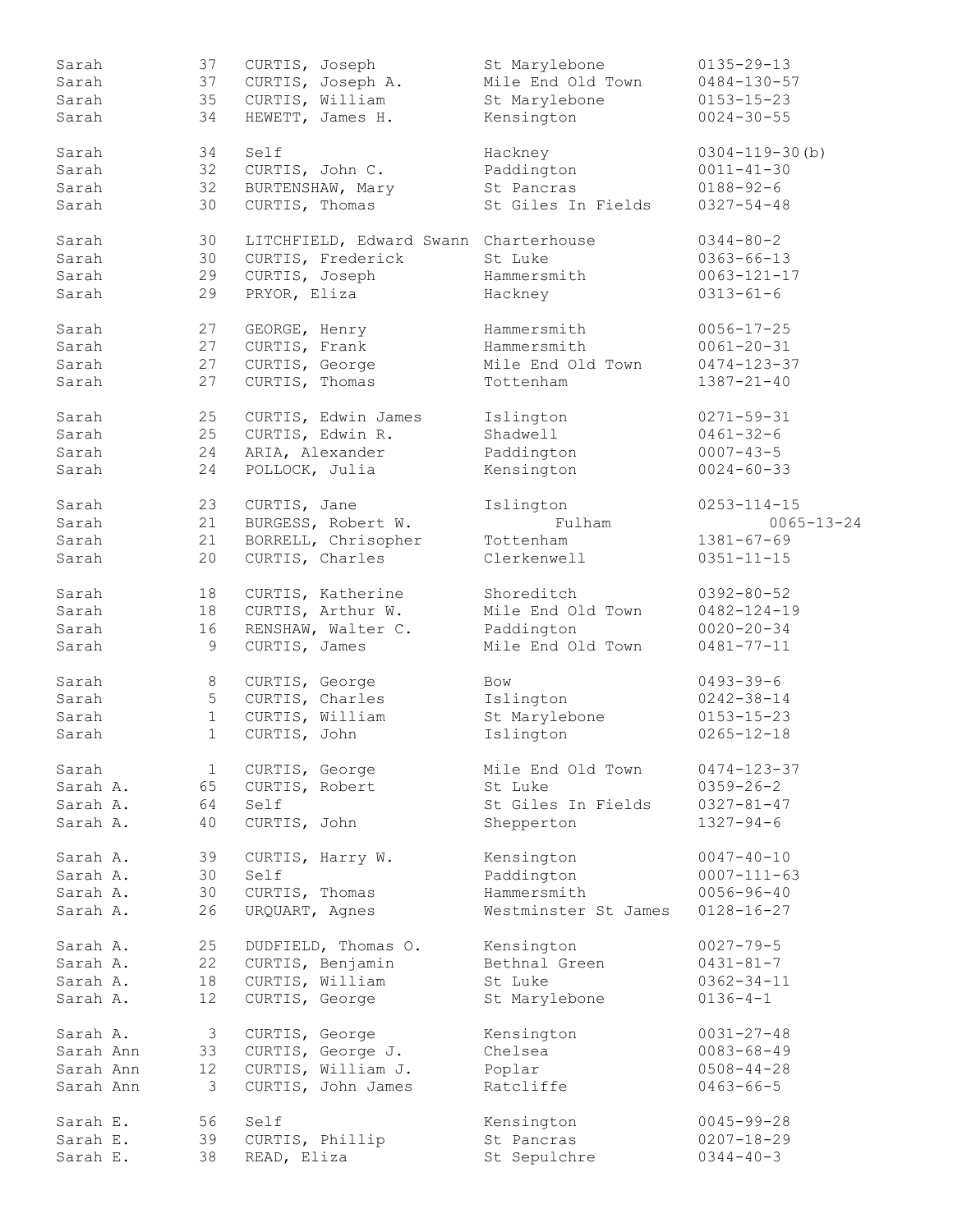| Sarah Elizabeth 50 |                       | CURTIS, George Edward  | St Marylebone                               | $0133 - 50 - 29$  |
|--------------------|-----------------------|------------------------|---------------------------------------------|-------------------|
| Sarah Elizabeth 25 |                       | CURTIS, James Thomas   | Bow                                         | $0493 - 17 - 27$  |
| Sarah Elizth.      | 40                    | CURTIS, Charles J.     | Bethnal Green                               | $0427 - 39 - 67$  |
| Sarah J.           | 42                    | CURTIS, James          | Limehouse                                   | $0465 - 76 - 22$  |
| Sarah J.           | 23                    | HOPKINS, Thomas        | Hornsey                                     | 1376-156-92       |
| Sarah Jessie       | 21                    | CURTIS, Arthur Colin   | Kensington                                  | $0046 - 18 - 33$  |
| Sarah K.           | 9                     | CURTIS, Helen          | Hackney                                     | $0307 - 59 - 40$  |
| Sarah L.           | 29                    | CURTIS, John           | Islington                                   | $0272 - 83 - 42$  |
|                    |                       |                        |                                             |                   |
| Sarah Matilda      | 4                     | CURTIS, James Thomas   | <b>Bow</b>                                  | $0493 - 17 - 27$  |
| Sarah R.           | 59                    | CURTIS, William        | St Pancras                                  | $0182 - 16 - 28$  |
| Selina             | 58                    | Self                   | Fulham                                      | $0065 - 95 - 1$   |
| Selina             | 36                    | WILLIAMS, Martha       | St George Hanover Square - 0095-86-25       |                   |
| Selina             | 7                     | CURTIS, Chas.          | Hillingdon                                  | $1331 - 124 - 49$ |
| Seymour            | 47                    | Self                   | Kensington                                  | $0046 - 119 - 17$ |
| Seymour            | 15                    | CURTIS, Ann            | Paddington                                  | $0013 - 39 - 10$  |
| Sidney             | 4                     | CURTIS, Alfred         | Mile End Old Town                           | $0485 - 34 - 61$  |
| Sidney C.          | 3                     | CURTIS, Thos. W.       | St Marylebone                               | $0150 - 106 - 20$ |
|                    |                       |                        |                                             |                   |
| Sidney H.          | 4                     | CURTIS, John J.        | Mile End Old Town                           | $0484 - 119 - 36$ |
| Sidney H.          | 3                     | CURTIS, Charles        | Bethnal Green                               | $0411 - 15 - 4$   |
| Sidney H.          |                       | 3m CURTIS, Alfred J.   | <b>Bow</b>                                  | $0489 - 151 - 38$ |
| Sophia             | 75                    | Strand Union Workhouse | Edmonton                                    | 1391-100-23       |
| Sophia             | 53                    | COLLING, Joseph        | Islington                                   | $0272 - 72 - 17$  |
| Sophia             | 52                    | CURTIS, Alfred         | Clerkenwell                                 | $0350 - 67 - 37$  |
| Sophia             | 52                    | CURTIS, Thomas         | <b>Bow</b>                                  | 0489-139-13       |
| Sophia             | 42                    | CURTIS, Geo.           | St Giles in Fields                          | $0324 - 100 - 19$ |
|                    |                       |                        |                                             |                   |
| Sophia             | 40                    | WIESMAN, Catherine     | Bethnal Green                               | $0421 - 50 - 94$  |
| Sophia             | 23                    | AMHIRST, Sarah         | Chelsea                                     | $0076 - 113 - 20$ |
| Sophia             | 23                    | CURTIS, Eliza          | Westminster St John Evangelist - 0114-11-18 |                   |
| Sophia             | 21                    | KING, Emily M.         | Westminster St James                        | $0123 - 16 - 26$  |
| Sophia             | 16                    | CURTIS, William        | Islington                                   | $0234 - 64 - 45$  |
| Sophia             | 11                    | CURTIS, Ellen          | Willesden                                   | $1365 - 79 - 26$  |
| Sophia             | 10 <sub>1</sub>       | CURTIS, Harriett       | Clerkenwell                                 | $0347 - 49 - 14$  |
| Sophia A.          | 37                    | Self                   | Islington                                   | $0264 - 110 - 14$ |
|                    |                       |                        |                                             |                   |
| Sophie E.          | 49                    | CURTIS, Charles A.     | Hornsey                                     | $1376 - 68 - 13$  |
| Sophy              | 42                    | CLAIRFORD, Eudasie     | Fulham                                      | $0072 - 4 - 1$    |
| Spicer P.          | 15                    | RANDALL, Frederick     | Harrow On The Hill                          | $1357 - 43 - 33$  |
| Stanley            | 12                    | CURTIS, James          | Islington                                   | $0232 - 82 - 18$  |
| Stanley G.         |                       | 9m CURTIS, George B.   | St Pancras                                  | $0210 - 10 - 16$  |
| Stephen            | 31                    | Self                   | Tottenham                                   | $1385 - 81 - 33$  |
| Stephen            | 23                    | Self                   | Ratcliffe                                   | $0462 - 126 - 12$ |
| Stephen            | $\mathbf{2}^{\prime}$ | Henry Robt.            | Whitechapel                                 | $0442 - 83 - 24$  |
|                    |                       |                        |                                             |                   |
| Stephen            |                       | 10m CURTIS, Stephen    | Ratcliffe                                   | $0462 - 126 - 12$ |
| Stephen J.         | 12                    | CURTIS, Henry H.       | Bromley                                     | $0502 - 124 - 27$ |
| Stephen J.         | 34                    | Self                   | Islington                                   | $0233 - 22 - 38$  |
| Susan              | 71                    | KILLINGBACH, John      | Islington                                   | $0272 - 45 - 23$  |
| Susan              | 62                    | CURTIS, Cuthbert       | Westminster St Margaret - 0121-45-7         |                   |
| Susan              | 54                    | CURTIS, John           | Islington                                   | $0235 - 63 - 46$  |
| Susan              | 52                    | Self                   | St Pancras                                  | $0196 - 6 - 7$    |
| Susan              | 45                    | Self                   | St Marylebone                               | $0135 - 78 - 32$  |
| Susan              | 36                    | CURTIS, Robert Hayward | Bethnal Green                               | $0428 - 71 - 23$  |
|                    |                       |                        |                                             |                   |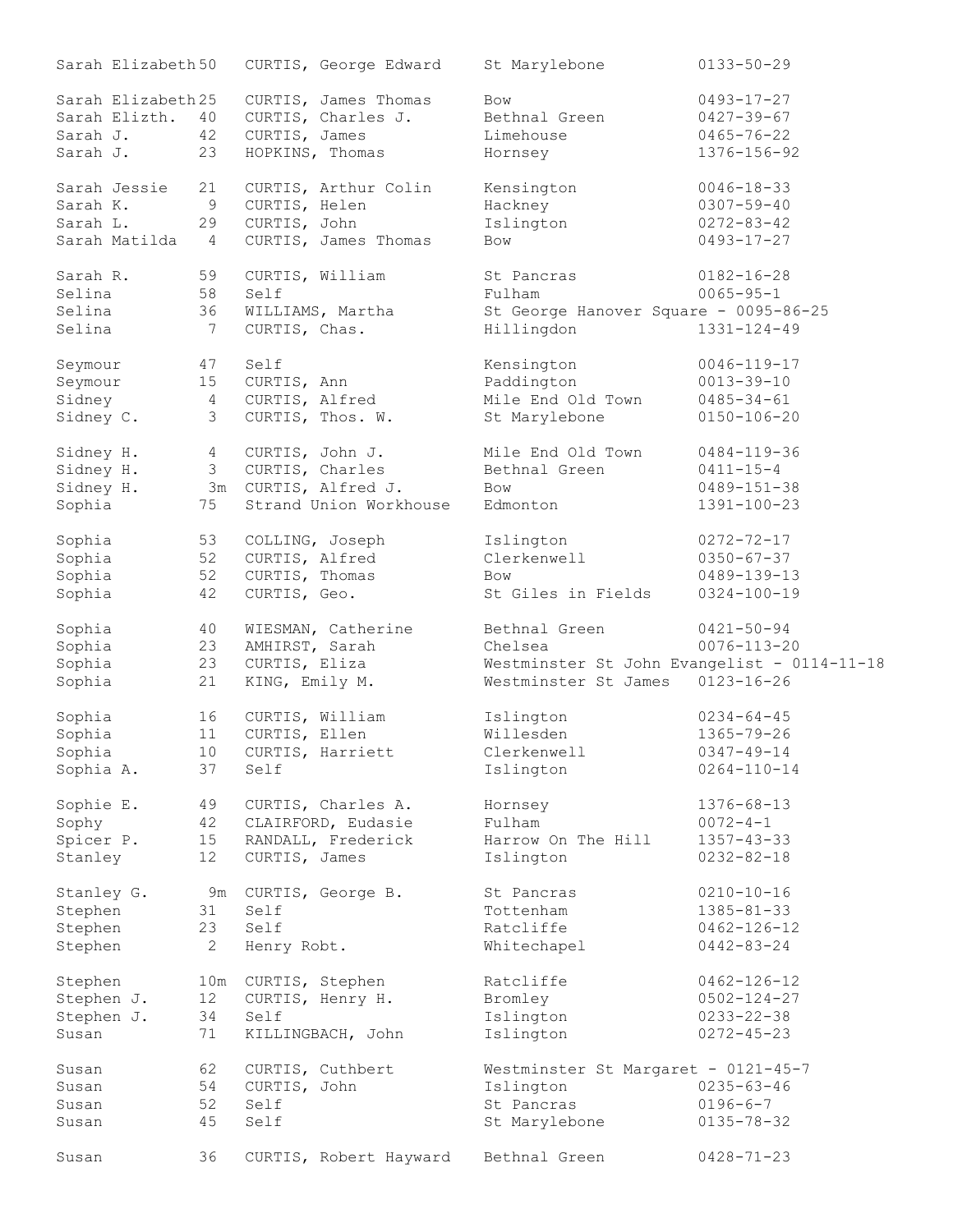| Susan        | 29              | WOMKLYN, Edward      | Paddington                            | $0007 - 65 - 49$  |
|--------------|-----------------|----------------------|---------------------------------------|-------------------|
| Susan        | 25              | CURTIS, Edward       | St Marylebone                         | $0136 - 14 - 21$  |
| Susan        | 25              | SCHREEVE, Charles    | Hackney                               | $0296 - 85 - 15$  |
| Susan        | 22              | CURTIS, Charles      | Tottenham                             | $1383 - 4 - 2$    |
| Susan        | 21              | MIDLEMISH, Robt.     | St George Bloomsbury                  | $0320 - 94 - 10$  |
| Susan        | 13              | CURTIS, James G.     | Kensington                            | $0031 - 141 - 21$ |
| Susan        | 11              | CURTIS, William      | Islington                             | $0247 - 104 - 32$ |
| Susan        | 1m              | CURTIS, Samuel       | Limehouse                             | $0466 - 66 - 13$  |
| Susan A.     | 27              | CURTIS, Edwin L.     | St George Hanover Square - 0107-93-42 |                   |
| Susan C.     | 33              | CURTIS, William      | St Pancras                            | $0221 - 37 - 28$  |
| Susanah      | 65              | CURTIS, William      | Hackney                               | $0302 - 57 - 26$  |
| Susanah      | 48              | Self                 | St Pancras                            | $0223 - 105 - 9$  |
| Susanah      | 28              | CURTIS, Susanah      | St Pancras                            | $0223 - 105 - 9$  |
| Susanna      | 62              | JOHNSON, Frederick   | Islington                             | $0269 - 97 - 8$   |
| Susanna      | 57              | CURTIS, James Joseph | St Giles In Fields                    | $0322 - 60 - 20$  |
| Susannah     | 42              | CURTIS, Benjamin     | Bethnal Green                         | $0431 - 81 - 7$   |
| Susannah     | 37              | CURTIS, George       | Islington                             | $0231 - 11 - 19$  |
| Susannah     | 30              | CURTIS, John         | Tottenham                             | $1386 - 105 - 2$  |
| Susannah     | 25              | Self                 | Paddington                            | $0015 - 6 - 5$    |
| Susannah     | 12 <sup>7</sup> | CURTIS, James        | Poplar                                | $0508 - 107 - 39$ |
| Susanne      | 57              | FREDERICKS, Jules    | St Marylebone                         | $0136 - 120 - 2$  |
| Susie        | 23              | CURTIS, Thos. W.     | St Marylebone                         | $0150 - 106 - 20$ |
| Sussannah    | 44              | Self                 | St. Pancras                           | $0185 - 70 - 23$  |
| Sydney       |                 | 4m CURTIS, William   | St Marylebone                         | $0153 - 15 - 23$  |
| Sydney B.    | 22              | CURTIS, Clara E.     | Finchley                              | $1372 - 8 - 10$   |
| Sydney W. E. | 9               | CURTIS, Joseph A.    | Mile End Old Town                     | $0484 - 130 - 57$ |

### **" T "**

| <b>NAME</b> | AGE | ENUMERATED WITH    | CENSUS PLACE       | <b>REFERENCE</b>  |
|-------------|-----|--------------------|--------------------|-------------------|
|             |     |                    |                    |                   |
| Thayline    | 10  | CURTIS, James      | Poplar             | $0508 - 107 - 39$ |
| Theophilus  | 49  | Self               | Kensington         | $0026 - 16 - 8$   |
| Thom.       | 41  | Self               | Chelsea            | $0077 - 72 - 66$  |
| Thomas      | 69  | Self               | Islington          | $0240 - 96 - 8$   |
| Thomas      | 66  | Self               | Hornsey            | $1378 - 28 - 49$  |
| Thomas      | 64  | Self               | Hackney            | $0311 - 76 - 18$  |
| Thomas      | 62  | Self               | Hammersmith        | $0054 - 25 - 43$  |
| Thomas      | 56  | ALEXANDER, William | St Marylebone      | $0163 - 65 - 15$  |
| Thomas      | 56  | Self               | Islington          | $0274 - 109 - 16$ |
| Thomas      | 55  | MIDDLETON, William | Islington          | $0242 - 98 - 29$  |
| Thomas      | 55  | Self               | <b>Bow</b>         | $0488 - 126 - 17$ |
| Thomas      | 52  | Self               | St Pancras         | $0222 - 12 - 18$  |
| Thomas      | 51  | Self               | Paddington         | $0005 - 22 - 37$  |
| Thomas      | 51  | Self               | <b>Bow</b>         | $0489 - 139 - 13$ |
| Thomas      | 49  | Self               | St Giles In Fields | $0324 - 14 - 23$  |
| Thomas      | 47  | Self               | Clerkenwell        | $0357 - 108 - 65$ |
| Thomas      | 47  | Self               | Bethnal Green      | $0433 - 114 - 22$ |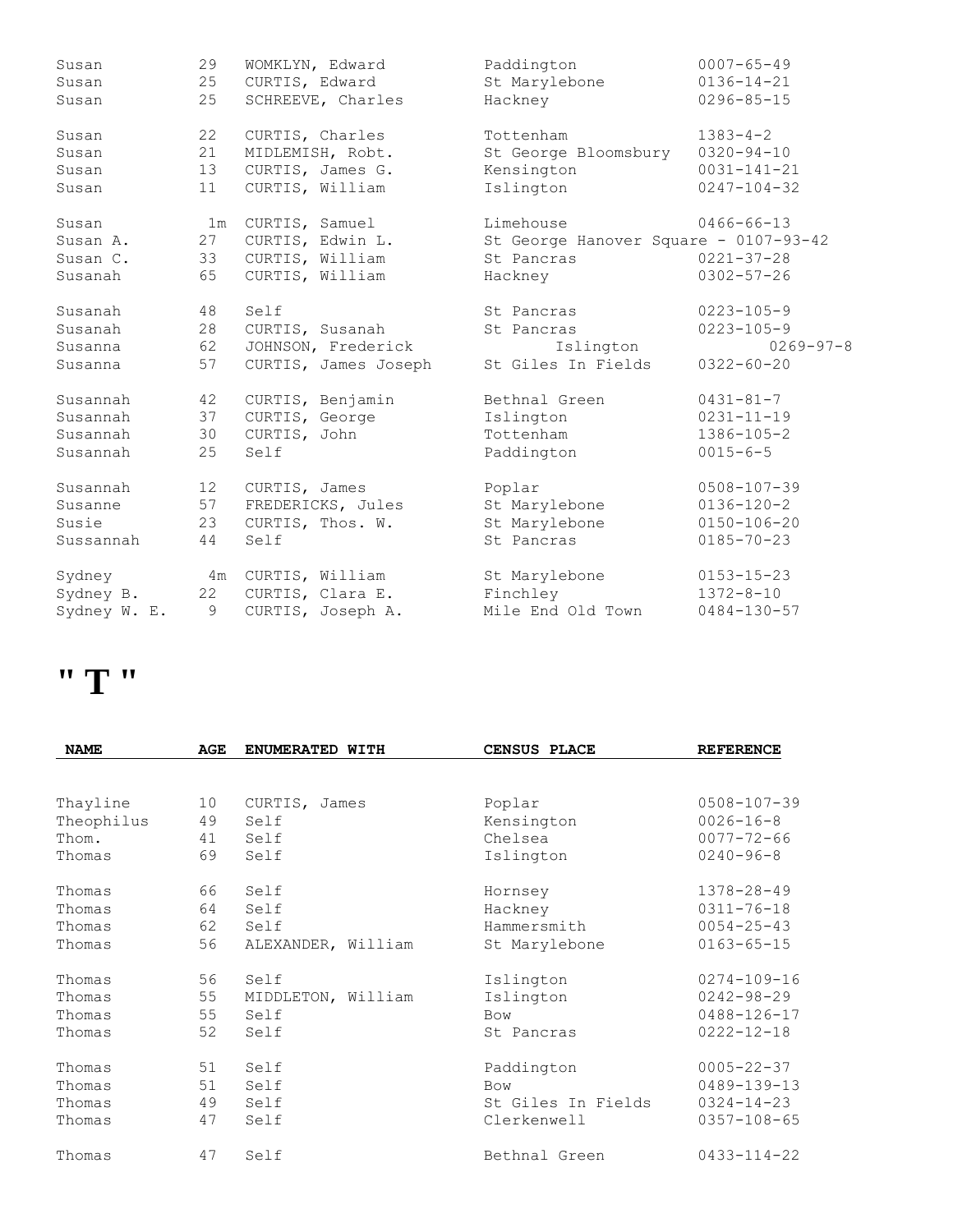| Thomas        | 47              | Self                  | Mile End Old Town                      | $0475 - 88 - 22$  |
|---------------|-----------------|-----------------------|----------------------------------------|-------------------|
| Thomas        | 46              | READ, Eliza           | St Sepulchre                           | $0344 - 40 - 3$   |
| Thomas        | 44              | Self                  | Shepperton                             | 1327-114-45       |
| Thomas        | 44              | Self                  | Willesden                              | $1362 - 9 - 2$    |
| Thomas        | 42              | Self                  | Paddington                             | $0019 - 5 - 3$    |
| Thomas        | 42              | Self                  | St Pancras                             | $0206 - 13 - 19$  |
| Thomas        | 39              | BANKS, Elizabeth      | St Luke                                | $0367 - 29 - 19$  |
| Thomas        | 38              | Self                  | St Giles In Fields                     | $0327 - 54 - 48$  |
| Thomas        | 38              | Self                  | St Botolph Aldersgate                  | $0373 - 75 - 17$  |
| Thomas        | 36              | Self                  | St Pancras                             | $0198 - 110 - 36$ |
| Thomas        | 33              | Self                  | Hammersmith                            | $0056 - 96 - 40$  |
| Thomas        | 32              | CURTIS, Thomas        | Hornsey                                | 1378-28-49        |
| Thomas        | 26              | Self                  | Tottenham                              | $1387 - 21 - 40$  |
| Thomas        | 25              | NABBS, George         | Westminster St Margaret                | $0119 - 16 - 25$  |
| Thomas        | 25              | CURTIS, Caroline      | St Luke                                | $0363 - 77 - 36$  |
| Thomas        | 25              | Self                  | Bromley                                | $0501 - 159 - 50$ |
| Thomas        | 24              | COOMBES, Elizabeth    | St George Hanover Square - 0105-42-7   |                   |
| Thomas        | 20              | NICHOLS, J. Peter     | Kensington                             | $0028 - 94 - 16$  |
| Thomas        | 19              | Her Majestys Prison   | Clerkenwell                            | $0348 - 78 - 4$   |
| Thomas        | 15              | CURTIS, Henry         | St George Hanover Square - 0100-59-7   |                   |
| Thomas        | 15              | CURTIS, Thomas        | St Botolph Aldersgate 0373-75-17       |                   |
| Thomas        | 15              | CURTIS, George W.     | Limehouse                              | $0465 - 107 - 9$  |
| Thomas        | 15              | CURTIS, Elizabeth     | Limehouse                              | $0470 - 26 - 49$  |
| Thomas        | 14              | Institution:          | Enfield                                | $1395 - 134 - 4$  |
| Thomas        | 13              | CURTIS, Danniel       | St Marylebone                          | $0148 - 105 - 48$ |
| Thomas        | 12              | CURTIS, Joseph Thomas | Mile End Old Town                      | $0478 - 128 - 2$  |
| Thomas        | 10              | CURTIS, Thomas        | St Giles In Fields                     | $0327 - 54 - 48$  |
| Thomas        | 8               | CURTIS, William       | Islington                              | $0247 - 104 - 32$ |
| Thomas        | $\,8\,$         | CURTIS, William       | Islington                              | $0264 - 50 - 8$   |
| Thomas        | 6               | CURTIS, James         | Limehouse                              | $0465 - 76 - 22$  |
| Thomas        | 5               | CURTIS, George        | Islington                              | $0236 - 19 - 33$  |
| Thomas        | 4               | MORRIS, William       | Paddington                             | $0003 - 4 - 2$    |
| Thomas        | $2 \quad$       | CURTIS, Samuel        | Bethnal Green                          | $0410 - 109 - 35$ |
| Thomas A.     |                 | 22 CURTIS, Thomas     | Bow                                    | $0488 - 126 - 17$ |
| Thomas A.     | 19              | CURTIS, Thomas        | Clerkenwell                            | $0357 - 108 - 65$ |
| Thomas C.     | 13              | CURTIS, Thomas        | Paddington                             | $0005 - 22 - 37$  |
| Thomas D.     | 5               | CURTIS, James D.      | Twickenham                             | $1341 - 57 - 55$  |
| Thomas Edward | $\overline{1}$  | CURTIS, Thomas        | Willesden                              | $1362 - 9 - 2$    |
| Thomas F.     | 36              | Self                  | St Pancras                             | $0178 - 45 - 50$  |
| Thomas S.     | 24              | THOMAS, William       | Islington                              | $0243 - 31 - 9$   |
| Thomas U.     | 51              | BREDY, Amelia         | St George Hanover Square - 0099-125-23 |                   |
| Thomas V.     | 23              | CURTIS, Elizabeth A.  | Bethnal Green                          | $0415 - 42 - 78$  |
| Thomas W.     | 23              | Self                  | Clerkenwell                            | $0353 - 18 - 30$  |
| Thos.         | 45              | Self                  | Kensington                             | $0037 - 46 - 33$  |
| Thos.         | 9               | CURTIS, Peter         | St George Hanover Square - 0099-66-20  |                   |
| Thos. C.      | 20              | GOLDER, Charles       | Bethnal Green                          | $0415 - 78 - 46$  |
| Thos. Henry   | $5\overline{)}$ | CURTIS, John          | Islington                              | $0272 - 83 - 42$  |
| Thos. W.      | 46              | Self                  | St Marylebone                          | $0150 - 106 - 20$ |
| Thos.J.       | 22              | PATCHING, H.          | Bow                                    | $0489 - 28 - 49$  |
| Tobias        | 26              | GOYMER, Alfred        | Hornsey                                | $1374 - 69 - 66$  |
| Tom           | 34              | Self                  | St Pancras                             | $0194 - 56 - 4$   |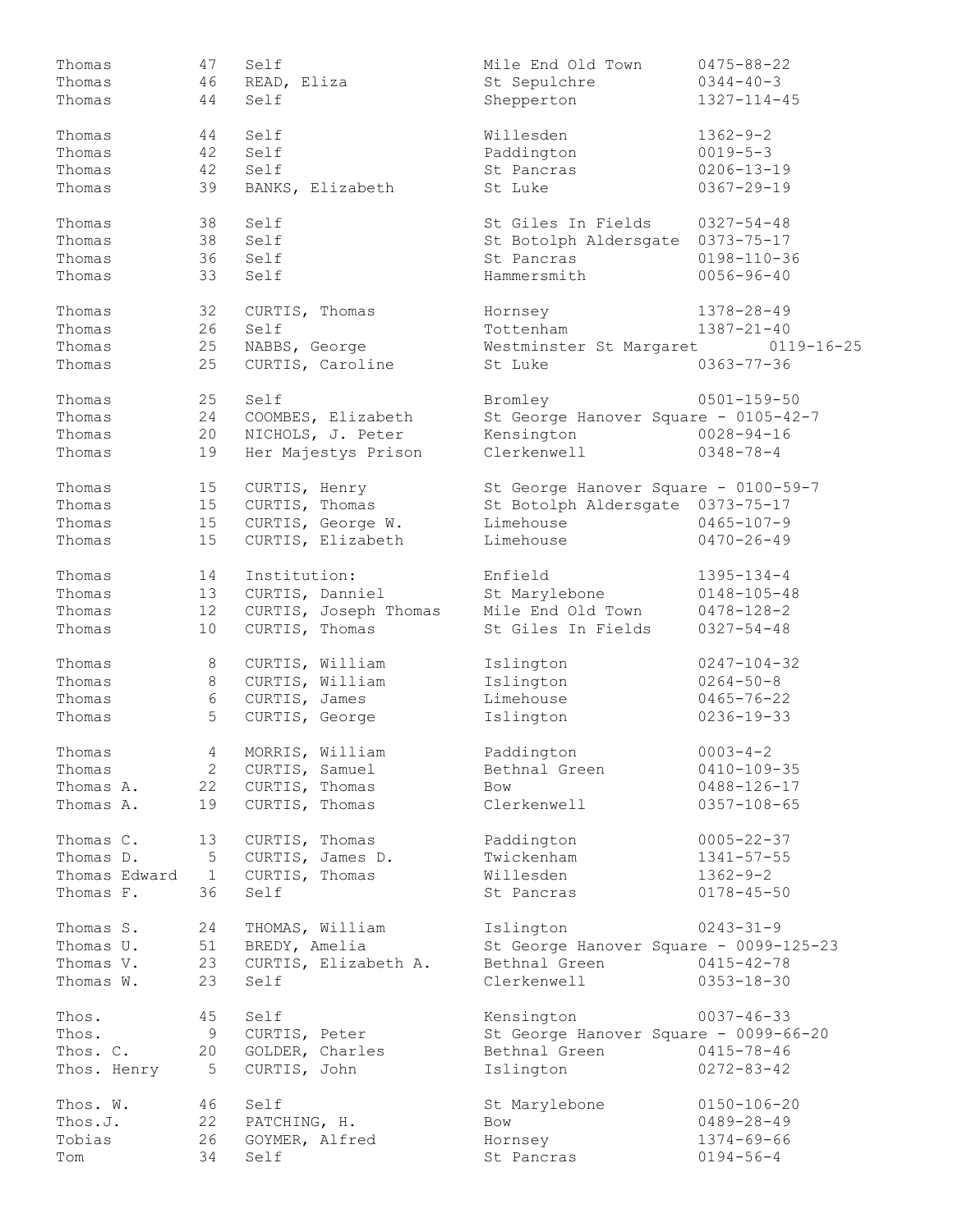| <b>NAME</b>  | AGE | <b>ENUMERATED WITH</b> | CENSUS PLACE  | <b>REFERENCE</b> |
|--------------|-----|------------------------|---------------|------------------|
|              |     |                        |               |                  |
|              |     |                        |               |                  |
| Victor Chas. | 9   | CURTIS, Charles J.     | Bethnal Green | $0427 - 39 - 67$ |
| Victoria     | 23  | FRANCIS, Frk. John     | Paddington    | $0006 - 92 - 26$ |
| Violet       | 24  | CURTIS, Louis          | St Marylebone | $0165 - 91 - 40$ |
| Violet       |     | CURTIS, Joseph         | St Pancras    | $0218 - 15 - 24$ |

#### **" W "**

| <b>NAME</b>       | AGE            | ENUMERATED WITH                                              | <b>CENSUS PLACE</b>                    | <b>REFERENCE</b>                            |
|-------------------|----------------|--------------------------------------------------------------|----------------------------------------|---------------------------------------------|
|                   |                |                                                              |                                        |                                             |
| W.H.              | 39             | Self                                                         | Islington                              | $0264 - 24 - 42$                            |
| Walter            | 26             | ANDERSON, Anne M.                                            | Hackney                                | $0303 - 35 - 61$                            |
| Walter            | 21             | LLOYD, Joseph                                                | St Pancras                             | $0207 - 99 - 19$                            |
| Walter            | 21             | EATON, William                                               | Islington                              | $0253 - 5 - 4$                              |
| Walter            | 21             | CURTIS, James                                                | Bethnal Green                          | $0419 - 120 - 34$                           |
| Walter            | 20             | Scots Gds Hospital                                           |                                        | Westminster St John Evangelist - 0115-64-45 |
| Walter            | 19             | CURTIS, Sarah                                                | Tottenham                              | $1381 - 93 - 36$                            |
| Walter            | 17             | HACKMAN, Richd.G.                                            | Kensington                             | $0041 - 120 - 18$                           |
| Walter            | 15             | CURTIS, Joseph David                                         | Islington                              | $0270 - 117 - 52$                           |
| Walter            | 14             | CURTIS, Frances                                              | St Stephen Coleman Street - 0382-75-10 |                                             |
| Walter            | 13             | CURTIS, Charles W.                                           | St George In East                      | $0454 - 16 - 26$                            |
| Walter            | 12             | CURTIS, Thom.                                                | Chelsea                                | $0077 - 72 - 66$                            |
| Walter            | 9              | CURTIS, Samuel                                               | St Martin In Fields                    | $0330 - 7 - 5$                              |
| Walter            | 8              | CURTIS, James                                                | Paddington                             | $0018 - 65 - 10$                            |
| Walter            | $\overline{4}$ | CURTIS, William                                              | Stanwell                               | $1329 - 98 - 8$ (a)                         |
| Walter            | 2              | CURTIS, Eli                                                  | St Pancras                             | $0223 - 6 - 6$                              |
| Walter C.         | 36             | Self                                                         | Kensington                             | $0023 - 53 - 10$                            |
| Walter F.         | 5              | CURTIS, Charles                                              | St Marylebone                          | $0136 - 64 - 30$                            |
| Walter J.         | 8              | CURTIS, Sarah                                                | Hackney                                | $0304 - 119 - 30$ (b)                       |
| Walter J.         | $\mathbf{1}$   | CURTIS, Walter K.                                            | Kensington                             | $0040 - 109 - 32$                           |
| Walter John       | $\mathbf{1}$   | CURTIS, Robert Hayward                                       | Bethnal Green                          | $0428 - 71 - 23$                            |
| Walter K.         | 29             | Self                                                         | Kensington                             | $0040 - 109 - 32$                           |
| Walter L.         | 5              | CURTIS, Walter C.                                            | Kensington                             | $0023 - 53 - 10$                            |
| Walter R.         | 2              | CURTIS, Edward F.                                            | St George Martyr                       | $0337 - 58 - 12$                            |
| Walter T.         | 19             | HALE, Margaret                                               | Ealing                                 | $1347 - 54 - 34$                            |
| Walter T.         | 11             | CURTIS, Charles A.                                           | Hornsey                                | $1376 - 68 - 13$                            |
| Walter W.         | 12             | CURTIS, Charles                                              | Shoreditch                             | $0392 - 62 - 15$                            |
| Walter William 23 |                | CALVERT, Frederick                                           | St George Hanover Square - 0094-59-4   |                                             |
| William           | 75             | St Marylebone Workhouse                                      | St Marylebone                          | $0145 - 117 - 20$                           |
| William           | 71             | Self                                                         | Chelsea                                | $0081 - 89 - 19$                            |
| William           | 68             | Self                                                         | Islington                              | $0248 - 68 - 65$ (b)                        |
| William           | 66             | FRANCIS, William Westminster St John Evangelist - 0114-14-23 |                                        |                                             |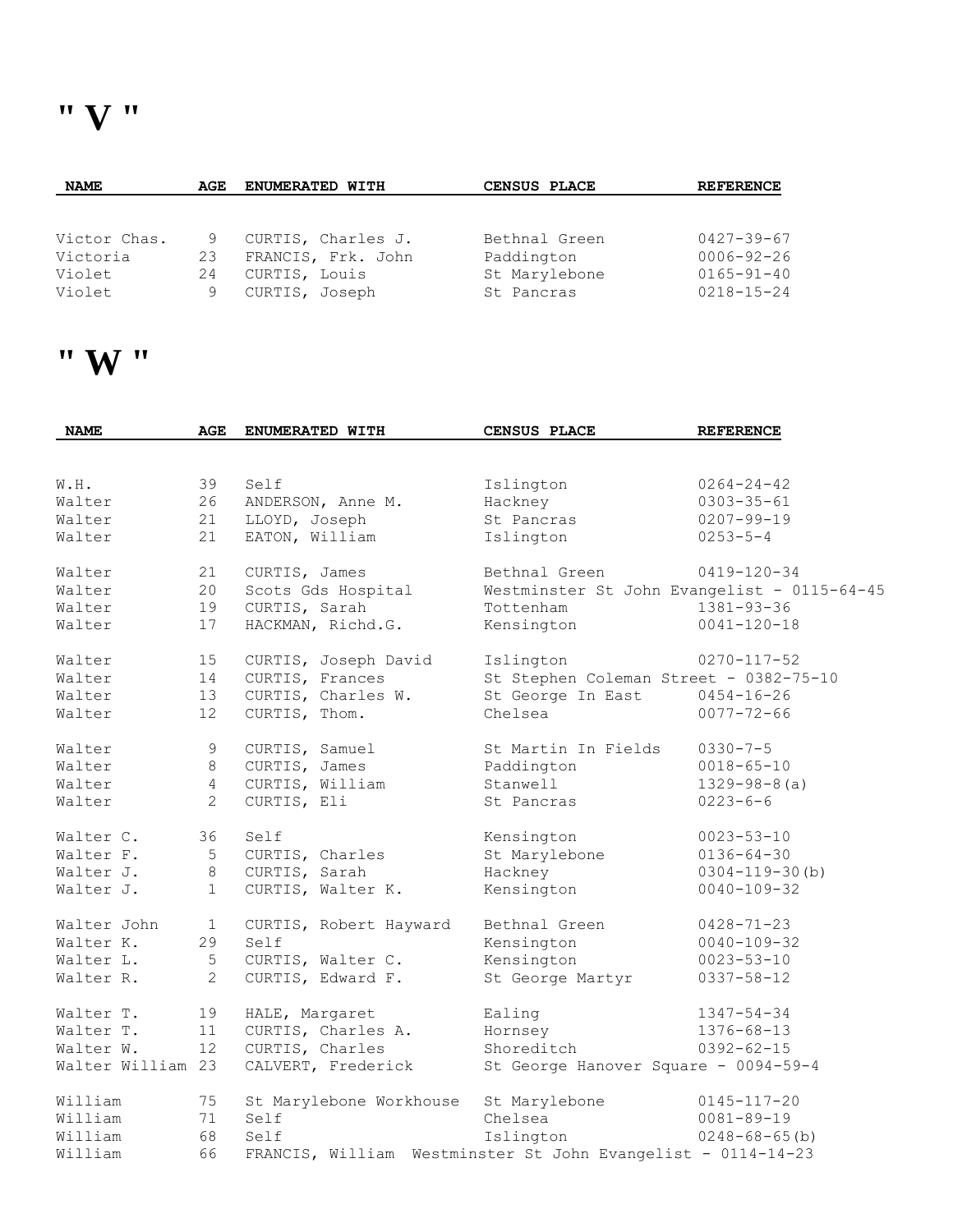| William | 65 | Self                    | Islington                           | $0276 - 85 - 19$    |
|---------|----|-------------------------|-------------------------------------|---------------------|
| William | 65 | Self                    | Twickenham                          | $1341 - 60 - 61$    |
| William | 64 | Self                    | Willesden                           | $1362 - 87 - 19$    |
| William | 63 | Self                    | East Bedfont                        | $1328 - 35 - 20$    |
|         |    |                         |                                     |                     |
| William | 62 | Self                    | Bethnal Green                       | $0431 - 89 - 23$    |
|         |    |                         |                                     |                     |
| William | 61 | Self                    | Islington                           | $0265 - 74 - 11$    |
| William | 60 | Self                    | Kensington                          | $0042 - 53 - 4$     |
| William | 60 | Self                    | Chelsea                             | $0080 - 68 - 17$    |
| William | 59 | Self                    | St Pancras                          | $0182 - 16 - 28$    |
| William | 59 | Self                    | Islington                           | $0238 - 61 - 39$    |
| William | 59 | Self                    | Hackney                             | $0302 - 57 - 26$    |
| William | 55 | Self                    | St Clement Danes                    | $0335 - 32 - 20$    |
|         |    |                         |                                     |                     |
| William | 54 | Self                    | Hammersmith                         | $0057 - 124 - 48$   |
| William | 51 | Stepney Union Workhouse | Bromley                             | $0504 - 64 - 9$     |
| William | 50 | Self                    | Hammersmith                         | $0058 - 121 - 35$   |
| William | 50 | BROIN, Mary A.          | Bow                                 | $0488 - 145 - 56$   |
|         |    |                         |                                     |                     |
| William | 49 | Self                    | Islington                           | $0234 - 64 - 45$    |
| William | 48 | Self                    | Islington                           | $0244 - 11 - 16$    |
| William | 45 | Self                    | St Marylebone                       | $0152 - 77 - 13$    |
| William | 45 | LINCOLN, James S.       | Clerkenwell                         | $0356 - 5 - 3$      |
|         |    |                         |                                     |                     |
| William | 42 | DREWELL, Catherine      | Chelsea                             | $0090 - 58 - 40$    |
| William | 40 | Self                    | St Luke                             | $0362 - 34 - 11$    |
| William | 40 | Self                    | Ealing                              | $1348 - 62 - 1$     |
| William | 39 | Self                    | Paddington                          | $0021 - 100 - 32$   |
| William | 39 | Self                    | Stanwell                            | $1329 - 98 - 8$ (a) |
|         |    |                         |                                     |                     |
| William | 38 | Self                    | Islington                           | $0247 - 104 - 32$   |
| William | 38 | Self                    | Islington                           | $0248 - 17 - 28$    |
| William | 38 | Self                    | Poplar                              | $0505 - 33 - 22$    |
| William | 37 | Self                    | Islington                           | $0230 - 135 - 52$   |
| William | 37 | Self                    | Limehouse                           | $0466 - 85 - 51$    |
| William | 36 | Self                    |                                     | $0034 - 103 - 27$   |
|         |    |                         | Kensington                          |                     |
| William | 36 | CURTIS, William         | Chelsea                             | $0081 - 89 - 19$    |
| William | 36 | Self                    | St Marylebone                       | $0149 - 106 - 9$    |
| William | 36 | Self                    | St Pancras                          | $0219 - 87 - 14$    |
| William | 36 | Self                    | Edmonton                            | 1388-19-31          |
| William | 35 | Self                    | Bethnal Green                       | $0431 - 78 - 1$     |
|         |    |                         |                                     |                     |
| William | 34 | Self                    | Islington                           | $0264 - 50 - 8$     |
| William | 34 | Self                    | St Luke                             | $0363 - 113 - 27$   |
| William | 34 | Self                    | Enfield                             | $1395 - 95 - 30$    |
| William | 33 | Self                    | St Swithin London Stone - 0379-75-6 |                     |
|         |    |                         |                                     |                     |
| William | 32 | Self                    | Clerkenwell                         | $0345 - 123 - 44$   |
| William | 32 | Self                    | Isleworth                           | 1338-100-38         |
| William | 31 | Self                    | St Giles In Fields                  | $0325 - 76 - 9(a)$  |
| William | 30 | Self                    | St Marylebone                       | $0153 - 15 - 23$    |
| William | 30 | Pentonville Prison      | Islington                           | $0248 - 93 - 12$    |
| William | 30 | RYDON, William          | Clerkenwell                         | $0351 - 27 - 1$     |
|         |    |                         |                                     |                     |
| William | 30 | STEPHENS, William H.    | Hornsey                             | $1375 - 128 - 6$    |
| William | 29 | Self                    | Edmonton                            | $1389 - 21 - 35$    |
| William | 28 | FULLER, Alfred          | St Pancras                          | $0177 - 101 - 21$   |
| William | 27 | Self                    | St Pancras                          | $0221 - 37 - 28$    |
|         |    |                         |                                     |                     |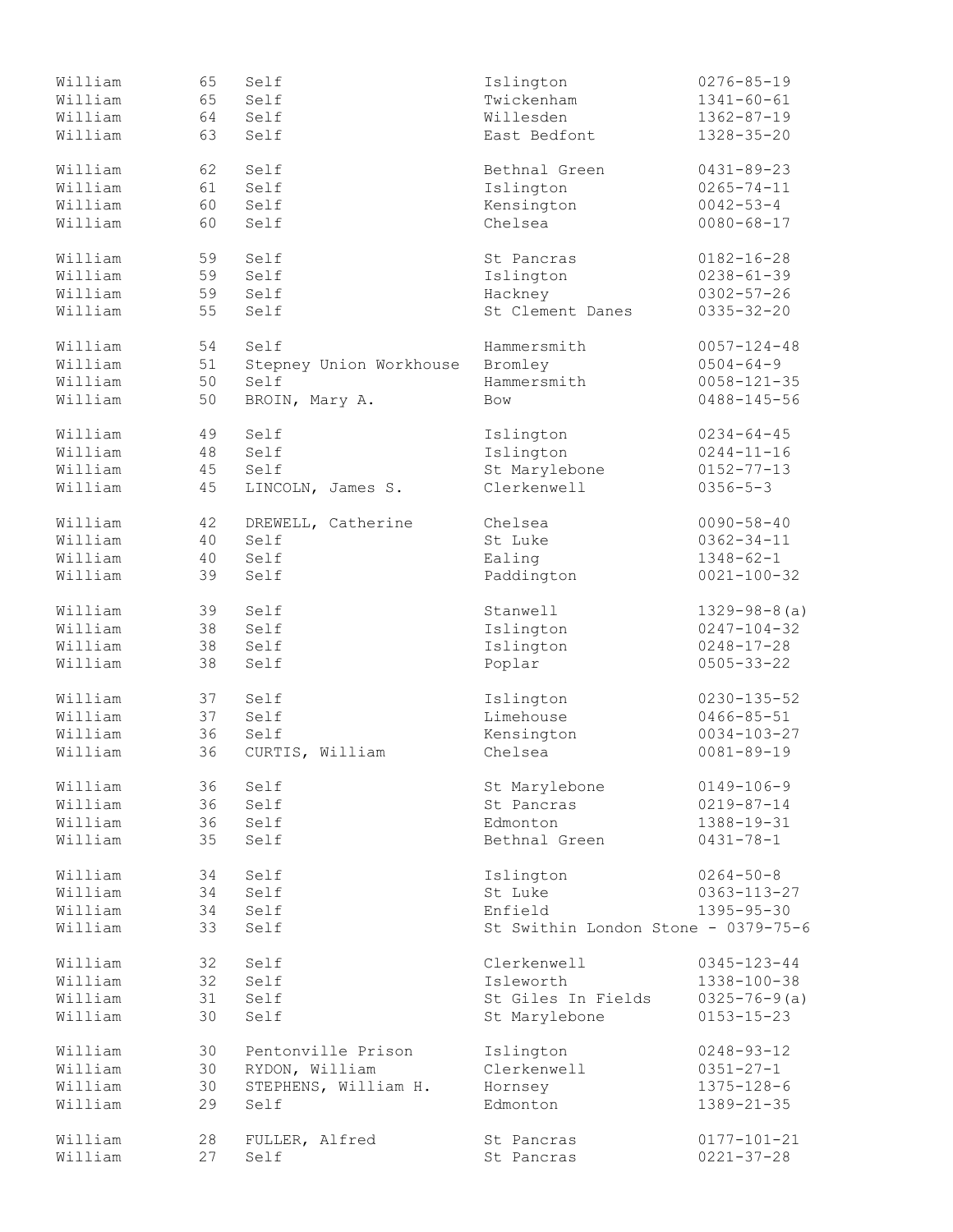| William    | 26              | Self                   | Fulham                                 | $0066 - 88 - 34$  |
|------------|-----------------|------------------------|----------------------------------------|-------------------|
| William    | 26              | BOURNER, Julia         | St George In East                      | $0456 - 5 - 3$    |
| William    | 25              | Self                   | St Luke                                | $0361 - 33 - 4$   |
| William    | 24              | Self                   | Mile End Old Town                      | $0476 - 90 - 4$   |
| William    | 24              | Self                   | <b>Bow</b>                             | $0490 - 59 - 59$  |
| William    |                 | CARTER, Charles T.     |                                        |                   |
|            | 23              |                        | St George Hanover Square - 0100-119-26 |                   |
| William    | 23              | CURTIS, Emma           | St Pancras                             | $0178 - 8 - 9$    |
| William    | 23              | Self                   | Islington                              | $0275 - 52 - 38$  |
| William    | 23              | SPRINGETT, Charles     | St George In East                      | $0459 - 26 - 2$   |
| William    | 22              | HOPKINS, John          | St Marylebone                          | $0134 - 93 - 6$   |
|            | 20              |                        |                                        | $0001 - 30 - 54$  |
| William    |                 | LEE, Thomas            | Paddington                             |                   |
| William    | 19              | Self                   | St Pancras                             | $0207 - 40 - 28$  |
| William    | 19              | Self                   | Shoreditch                             | $0386 - 75 - 33$  |
| William    | 18              | HODGES, William        | Islington                              | $0242 - 62 - 61$  |
| William    | 18              | WRIGHT, George         | Hackney                                | $0315 - 77 - 40$  |
| William    | 17              | CURTIS, Charles        | Islington                              | $0239 - 5 - 4$    |
| William    | 17              | CURTIS, William        | Islington                              | $0244 - 11 - 16$  |
|            |                 |                        |                                        |                   |
| William    | 16              | CURTIS, John           | Shepperton                             | $1327 - 94 - 6$   |
| William    | 15              | CURTIS, Edward         | Ashford                                | $1326 - 23 - 1$   |
| William    | 15              | CURTIS, Sarah          | Tottenham                              | $1381 - 93 - 36$  |
| William    | 14              | CURTIS, Charles        | Clerkenwell                            | $0351 - 11 - 15$  |
| William    | 13              | CURTIS, William        | Islington                              | $0247 - 104 - 32$ |
| William    | 13              | CURTIS, George         | <b>Bow</b>                             | $0493 - 39 - 6$   |
|            |                 |                        |                                        |                   |
| William    | 12              | CURTIS, William        | Islington                              | $0230 - 135 - 52$ |
| William    | 12 <sup>°</sup> | CURTIS, Henry          | Bethnal Green                          | $0433 - 65 - 35$  |
| William    | 11              | CURTIS, Thomas         | St Botolph Aldersgate                  | $0373 - 75 - 17$  |
| William    | 11              | CURTIS, William        | Bethnal Green                          | $0431 - 78 - 1$   |
| William    | 11              | CURTIS, Morris         | Mile End New Town                      | $0440 - 42 - 9$   |
| William    | 10              | CURTIS, James          | Paddington                             | $0018 - 65 - 10$  |
|            | 9               | CURTIS, George         | Kensington                             | $0031 - 27 - 48$  |
| William    |                 |                        |                                        |                   |
| William    | 9               | CURTIS, William        | St Marylebone                          | $0153 - 15 - 23$  |
| William    | 9               | CURTIS, William        | St Swithin London Stone - 0379-75-6    |                   |
| William    | 9               | CURTIS, Robert Hayward | Bethnal Green                          | $0428 - 71 - 23$  |
| William    | 7               | CURTIS, George         | St Botolph Aldgate                     | $0369 - 42 - 30$  |
| William    | 7               | CURTIS, James          | Mile End Old Town                      | $0481 - 77 - 11$  |
|            |                 |                        |                                        |                   |
| William    | 6               | CURTIS, David F.       | Willesden                              | $1364 - 107 - 35$ |
| William    | 5               | CURTIS, Eli            | St Pancras                             | $0223 - 6 - 6$    |
| William    | 5               | CURTIS, William        | Edmonton                               | $1389 - 21 - 35$  |
| William    | $4\overline{ }$ | CURTIS, W.H.           | Islington                              | $0264 - 24 - 42$  |
| William    | $2^{\circ}$     | CURTIS, James          | Bromley                                | $0495 - 25 - 43$  |
| William    | 1               | CURTIS, Thomas         | Bromley                                | $0501 - 159 - 50$ |
| William    | 16m             | CURTIS, William        | Islington                              | $0264 - 50 - 8$   |
|            |                 |                        |                                        |                   |
| William    | 11m             | CURTIS, George         | Islington                              | $0236 - 19 - 33$  |
| William    | 1m              | MC ADAM, Robert        | Bromley                                | $0499 - 26 - 46$  |
| William A. |                 | 4m CURTIS, Daniel      | Kensington                             | $0031 - 57 - 25$  |
| William B. | 31              | Self                   | Westminster St James                   | $0127 - 33 - 32$  |
| William C. | 22              | Self                   | Kensington                             | $0029 - 94 - 47$  |
| William C. | $\mathbf{2}$    | CURTIS, Thomas         | Hammersmith                            | $0056 - 96 - 40$  |
| William C. | $\mathbf{2}$    | CURTIS, Benjamin       | Chelsea                                | $0089 - 120 - 15$ |
|            |                 |                        |                                        |                   |
| William E. | 33              | Self                   | Edmonton                               | 1390-98-10        |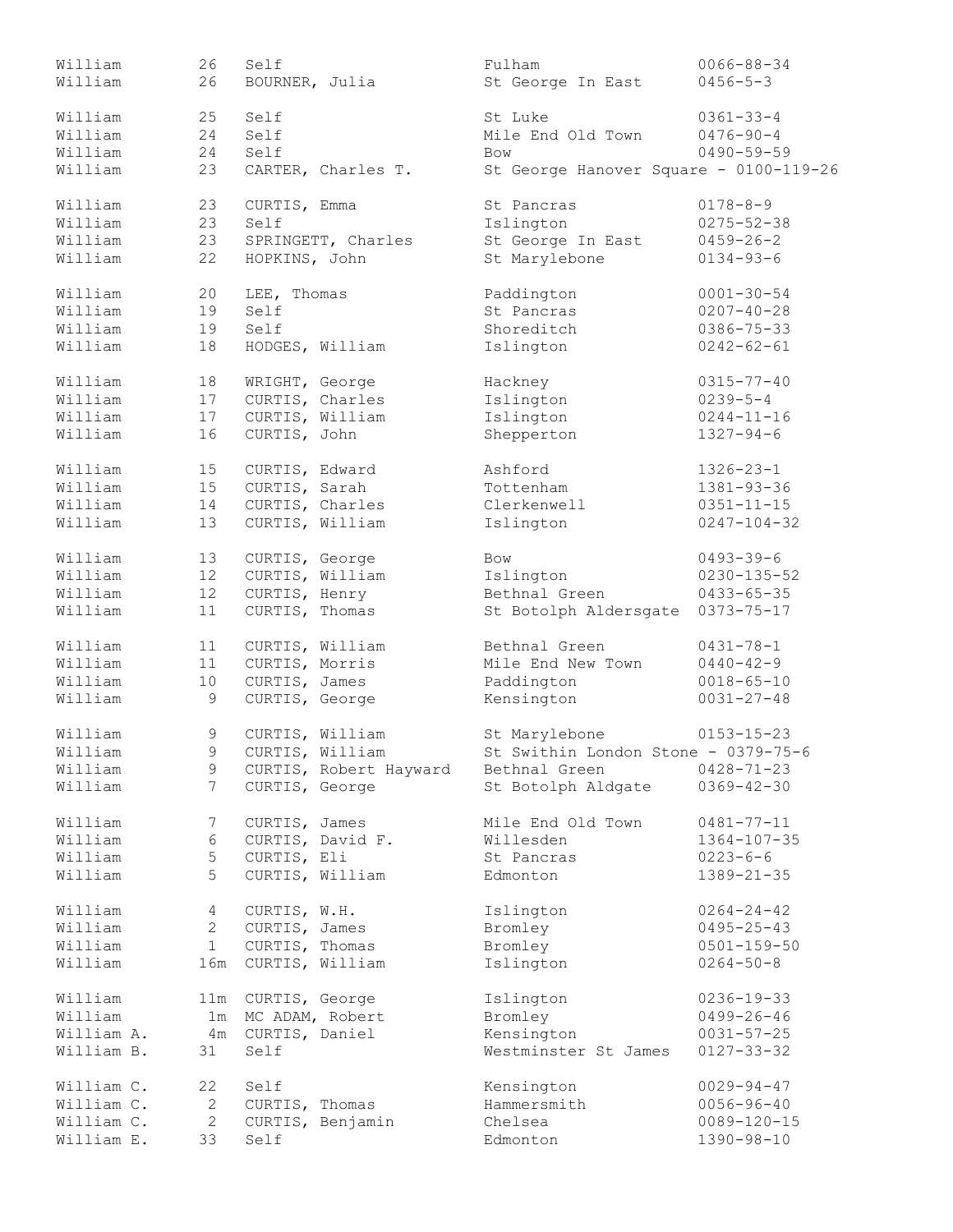| William Ed.<br>William Elijah 21 | 23              | Self           | CURTIS, William                      | Willesden<br>Shoreditch                                    | $1362 - 87 - 19$<br>$0385 - 54 - 39$     |
|----------------------------------|-----------------|----------------|--------------------------------------|------------------------------------------------------------|------------------------------------------|
| William F.<br>William G.         | 1<br>3          |                | CURTIS, Benjamin<br>JOHNSON, Charles | Islington<br>St Luke                                       | $0248 - 68 - 65$ (a)<br>$0361 - 67 - 34$ |
| William H.                       | 57              |                | EVERARD, Mary A.                     | Islington                                                  | $0269 - 44 - 13$                         |
| William H.                       | 38              | WIGGS, Louisa  |                                      | Enfield                                                    | $1394 - 14 - 22$                         |
| William H.                       | 17              |                | FASSANTS, Robert                     | Islington                                                  | $0268 - 8 - 9$                           |
| William H.                       | 17              | CURTIS, John   |                                      | St Botolph Aldgate                                         | $0370 - 52 - 44$                         |
| William H.                       | 13              | CAXE, Caroline |                                      | Kensington                                                 | $0022 - 18 - 30$                         |
| William H.                       | 13              |                | CURTIS, William                      | Hammersmith                                                | $0058 - 121 - 35$                        |
| William H.                       | 7               |                | CURTIS, Charles J.                   | Hammersmith                                                | $0062 - 78 - 38$                         |
| William H.                       | 3               |                | CURTIS, Henry G.                     | Mile End Old Town                                          | $0487 - 44 - 6$                          |
| William H.                       | $\mathbf{1}$    |                | CURTIS, William S.                   | Paddington                                                 | $0005 - 43 - 18$                         |
| William H.                       | $\mathbf{1}$    | CURTIS, Robert |                                      | Hackney                                                    | $0289 - 38 - 70$                         |
| William Henry                    | 17              | CURTIS, Susan  |                                      | St Pancras                                                 | $0196 - 6 - 7$                           |
| William J.                       | 44              | Self           |                                      | Poplar                                                     | $0508 - 44 - 28$                         |
| William J.                       | 14              |                | CURTIS, Charles H.                   | St Pancras                                                 | $0194 - 88 - 39$                         |
| William J.                       | 6               |                | CURTIS, William J.                   | Poplar                                                     | $0508 - 44 - 28$                         |
| William J.                       | $\mathsf S$     |                | CURTIS, Henry J. J. L.               | St Pancras                                                 | $0181 - 4 - 3$                           |
| William J.                       | 3               |                | CURTIS, George W.                    | Limehouse                                                  | $0470 - 94 - 40$                         |
| William J.                       | $\mathfrak{Z}$  | CURTIS, Henry  |                                      | Acton                                                      | $1355 - 16 - 26$                         |
| William James                    | 57              | Self           |                                      | St Marylebone                                              | $0158 - 63 - 15$                         |
| William Jas.                     | 10              |                |                                      | CURTIS, George Westminster St John Evangelist - 0111-64-40 |                                          |
| William John                     | 3               |                | CURTIS, William                      | Fulham                                                     | $0066 - 88 - 34$                         |
| William L.                       | 7               | CURTIS, Henry  |                                      | Bromley                                                    | $0500 - 114 - 38$                        |
| William P.                       | 16              | KENNETT, Percy |                                      | St Marylebone                                              | $0151 - 42 - 22$                         |
| William R.                       | 24              |                | CURTIS, Frederick                    | St George Martyr                                           | $0337 - 107 - 23$                        |
| William R.                       | 13              |                | CURTIS, Thos. W.                     | St Marylebone                                              | $0150 - 106 - 20$                        |
| William R.                       | $\,8\,$         |                | CURTIS, William E.                   | Edmonton                                                   | $1390 - 98 - 10$                         |
| William R.                       | $\mathbf{2}$    |                | CURTIS, Edwin R.                     | Shadwell                                                   | $0461 - 32 - 6$                          |
| William S.                       | 29              | Self           |                                      | Paddington                                                 | $0005 - 43 - 18$                         |
| William T.                       | 59              | Self           |                                      | St Pancras                                                 | $0215 - 38 - 69$                         |
| William T.                       | 5               | CURTIS,        |                                      | St Marylebone                                              | $0152 - 97 - 17$                         |
| William T.                       | $\overline{4}$  |                | CURTIS, Alfred Thos.                 | Hackney                                                    | $0307 - 58 - 38$                         |
| Willie                           | 5               | CURTIS, Joseph |                                      | St Pancras                                                 | $0218 - 15 - 24$                         |
| Willm.                           | $6\overline{6}$ |                | CURTIS, Charles                      | Mile End Old Town                                          | $0476 - 89 - 1$                          |
| Willm. F.                        | 19              | CURTIS, John   |                                      | St Giles In Fields                                         | $0322 - 15 - 24$                         |
| Willm. H. W.                     | 35              | Self           |                                      | Chelsea                                                    | $0087 - 32 - 4$                          |
| Wm.                              | 43              | Self           |                                      | St Luke                                                    | $0360 - 128 - 27$                        |
| Wm.                              | 37              | Self           |                                      | Norton Folgate                                             | $0438 - 42 - 37$                         |
| Wm.                              | 19              | CURTIS, Thom.  |                                      | Chelsea                                                    | $0077 - 72 - 66$                         |
| Wm.                              | 7               | CURTIS, Sarah  |                                      | Chelsea                                                    | $0087 - 14 - 21$                         |
| Wm. Hy.                          | $\mathbf{2}$    |                | CURTIS, Wm. Thos.                    | St Pancras                                                 | $0224 - 68 - 31$                         |
| Thos.<br>Wm.                     | 32              | Self           |                                      | St Pancras                                                 | $0224 - 68 - 31$                         |

#### [All Other CURTIS](http://www.curtis-curtiss.com/pub/archives/extractions/england/middlesex/1881_census/mid_curtis_other_idx.html) Variants

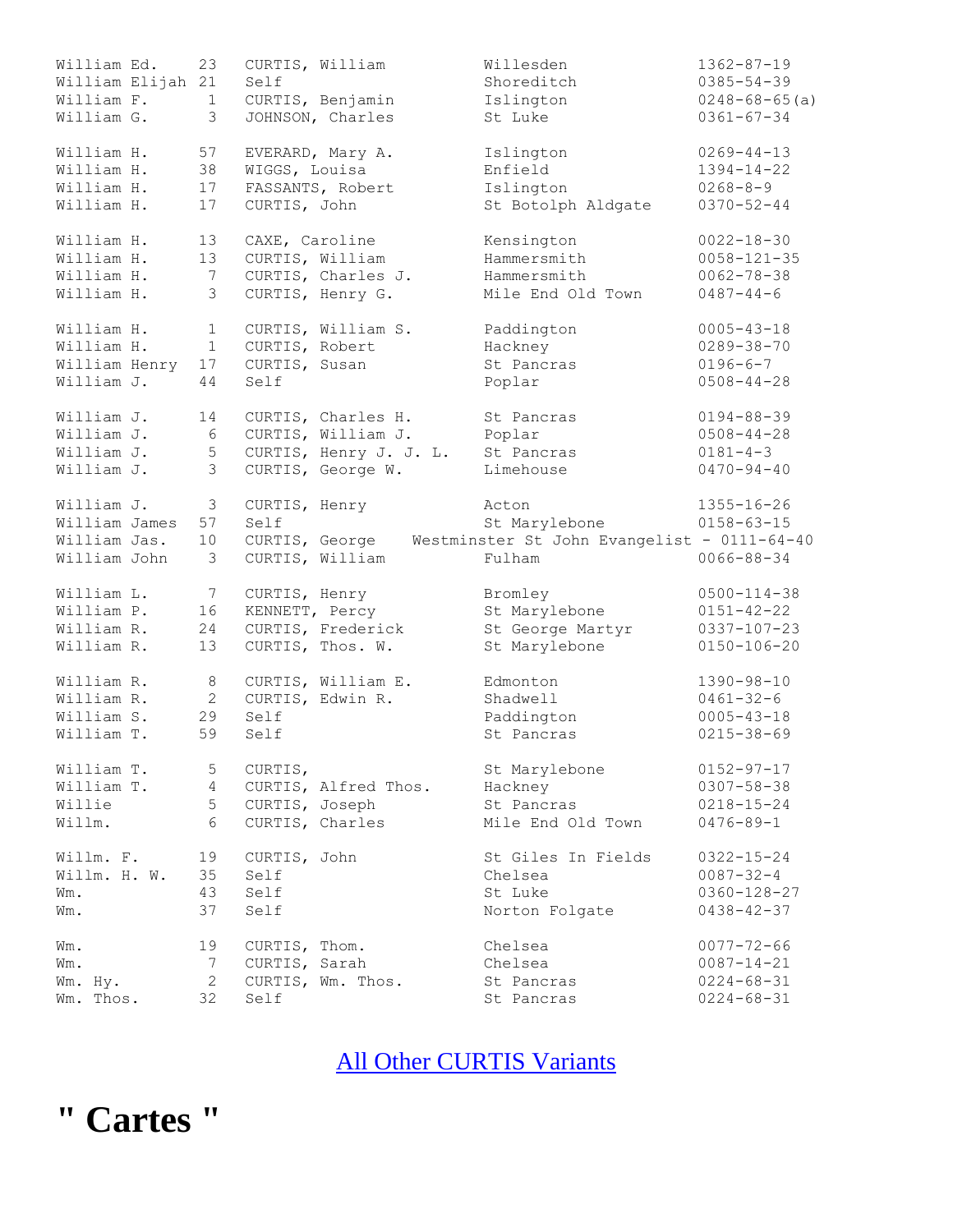|                | <b>NAME</b> | AGE | <b>ENUMERATED WITH</b> | <b>CENSUS PLACE</b> | <b>REFERENCE</b> |
|----------------|-------------|-----|------------------------|---------------------|------------------|
| CARTES, Betsey |             | 63  | SEWELL, Julia          | Kensington          | $0043 - 78 - 1$  |

## **" Cartis "**

|               | <b>NAME</b>     | AGE | <b>ENUMERATED WITH</b> |       | CENSUS PLACE | <b>REFERENCE</b> |
|---------------|-----------------|-----|------------------------|-------|--------------|------------------|
|               |                 |     |                        |       |              |                  |
|               |                 |     |                        |       |              |                  |
|               | CARTIS, Harriet | 45  | CARTIS,                | Henry | Islington    | $0232 - 49 - 19$ |
| CARTIS, Henry |                 | 46  | CARTIS,                | Henry | Islington    | $0232 - 49 - 19$ |
|               | CARTIS, Lidiard | 8   | CARTIS,                | Henry | Islington    | $0232 - 49 - 19$ |

#### **" Cortis "**

| <b>NAME</b>             | AGE | <b>ENUMERATED WITH</b> |                                     | <b>CENSUS PLACE</b> | <b>REFERENCE</b>           |
|-------------------------|-----|------------------------|-------------------------------------|---------------------|----------------------------|
|                         |     |                        |                                     |                     |                            |
|                         |     |                        |                                     |                     |                            |
| CORTIS, Herbert Liddele |     |                        | 23 UNTHANK, Richard Wallace Hackney |                     | 0298-18-29                 |
| CORTIS, Pedro J.        | -15 | ALMACK, William        |                                     | Tottenham           | $1381 - 60 - 55$           |
| CORTIS, Richard         |     | 22 REDINGTON, Peter    |                                     |                     | St Andrew Holborn 0375-6-6 |

## **" Courtes "**

| <b>NAME</b>    | AGE | <b>ENUMERATED WITH</b> | <b>CENSUS PLACE</b> | <b>REFERENCE</b> |
|----------------|-----|------------------------|---------------------|------------------|
|                |     |                        |                     |                  |
| COURTES, Fanny | 25  | FITZSIMMON, William    | St Anne Soho        | $0129 - 14 - 19$ |

## **" Courtice "**

|                   | <b>NAME</b>             | AGE          | ENUMERATED WITH         | CENSUS PLACE | <b>REFERENCE</b> |
|-------------------|-------------------------|--------------|-------------------------|--------------|------------------|
|                   |                         |              |                         |              |                  |
| COURTICE, Alice   |                         | 6            | COURTICE, James Leyster | St Pancras   | $0221 - 9 - 12$  |
| COURTICE, Edgar   |                         | $\mathbf{1}$ | COURTICE, James Leyster | St Pancras   | $0221 - 9 - 12$  |
| COURTICE, George  |                         | 15           | COURTICE, James Leyster | St Pancras   | $0221 - 9 - 12$  |
| COURTICE, Henry   |                         | 19           | GODDARD, John           | St Pancras   | $0222 - 41 - 10$ |
|                   | COURTICE, James Leyster |              | 41<br>Self              | St Pancras   | $0221 - 9 - 12$  |
| COURTICE, Levinia |                         | 39           | COURTICE, James Leyster | St Pancras   | $0221 - 9 - 12$  |
| COURTICE, Leyster |                         | 16           | COURTICE, James Leyster | St Pancras   | $0221 - 9 - 12$  |
| COURTICE, Mabel   |                         | $5 -$        | COURTICE, James Leyster | St Pancras   | $0221 - 9 - 12$  |
| COURTICE, Percy   |                         | 8            | COURTICE, James Leyster | St Pancras   | $0221 - 9 - 12$  |
| COURTICE, Ralph   |                         | $\mathbf{2}$ | COURTICE, James Leyster | St Pancras   | $0221 - 9 - 12$  |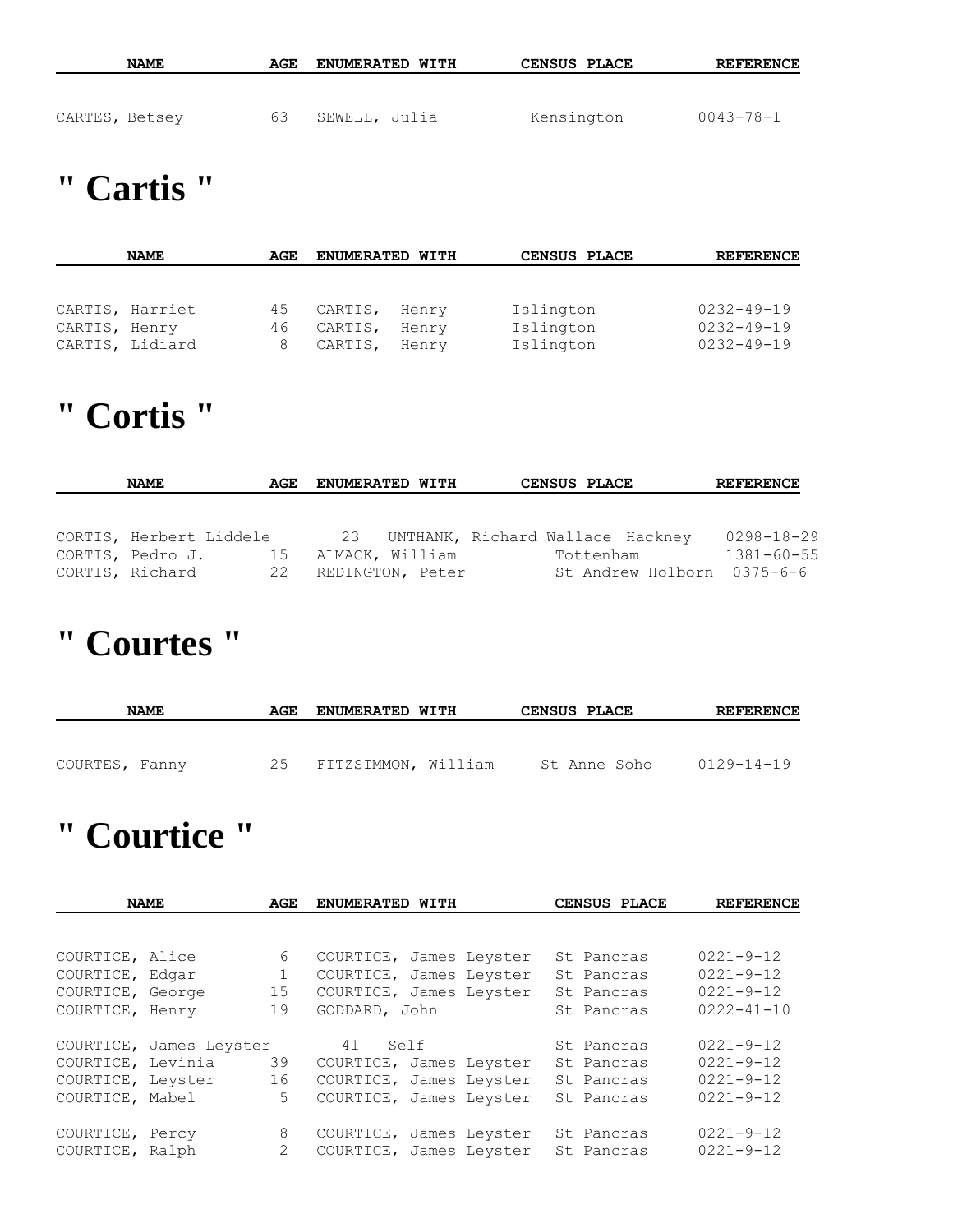#### **" Courtis "**

|                 | <b>NAME</b>               | AGE | ENUMERATED WITH     | CENSUS PLACE | <b>REFERENCE</b>    |
|-----------------|---------------------------|-----|---------------------|--------------|---------------------|
|                 |                           |     |                     |              |                     |
|                 | COURTIS, Agnes 11         |     | COURTIS, Richard    | St Luke      | $0361 - 44 - 25(a)$ |
|                 | COURTIS, Alfred C.        | 9   | COURTIS, Richard    | St Luke      | $0361 - 44 - 25(a)$ |
|                 | COURTIS, Alice M. 6       |     | COURTIS, Richard    | St Luke      | $0361 - 44 - 25(a)$ |
|                 | COURTIS, Cecelia Carer 37 |     | CAMPION, Richard    | Hammersmith  | $0058 - 53 - 67$    |
|                 | COURTIS, Ellen E.         | 34  | COURTIS, Richard    | St Luke      | $0361 - 44 - 25(a)$ |
|                 | COURTIS, Ellen J.         | 16  | COURTIS, Richard    | St Luke      | $0361 - 44 - 25(a)$ |
|                 | COURTIS, Florence         | 4   | COURTIS, Richard    | St Luke      | $0361 - 44 - 25(a)$ |
| COURTIS, George |                           | 21  | MERRIFIELD, William | Chelsea      | $0088 - 70 - 19$    |
| COURTIS, Harold |                           | 1   | COURTIS, Richard    | St Luke      | $0361 - 44 - 25(a)$ |
| COURTIS, Martin |                           | 24  | MERRIFIELD, William | Chelsea      | $0088 - 70 - 19$    |
| COURTIS, Mary   |                           | 17  | DAVIES, John H.     | Chelsea      | $0087 - 65 - 28$    |
|                 | COURTIS, Richard          | 36  | Self                | St Luke      | $0361 - 44 - 25(a)$ |

#### **" Curtas "**

|                | <b>NAME</b>       | AGE | <b>ENUMERATED WITH</b> | CENSUS PLACE | <b>REFERENCE</b> |
|----------------|-------------------|-----|------------------------|--------------|------------------|
|                |                   |     |                        |              |                  |
|                |                   |     |                        |              |                  |
| CURTAS, Edward |                   | 57  | Self                   | St Pancras   | $0192 - 28 - 6$  |
|                | CURTAS, Edward B. | 25  | CURTAS, Edward         | St Pancras   | $0192 - 28 - 6$  |
|                | CURTAS, Helen H.  | 46  | CURTAS, Edward         | St Pancras   | $0192 - 28 - 6$  |

### **" Curteis "**

|                                               | <b>NAME</b>                     | AGE            | ENUMERATED WITH                                      | CENSUS PLACE                      | <b>REFERENCE</b>                                        |
|-----------------------------------------------|---------------------------------|----------------|------------------------------------------------------|-----------------------------------|---------------------------------------------------------|
|                                               |                                 |                |                                                      |                                   |                                                         |
| CURTEIS, Alice<br>CURTEIS,                    | CURTEIS, Chas. Christr.<br>Emma | 19<br>46       | CURTEIS, Joseph<br>22<br>FERGUSON<br>CURTEIS, Joseph | Edmonton<br>Islington<br>Edmonton | $1389 - 109 - 7$<br>$0252 - 97 - 63$<br>1389-109-7      |
| CURTEIS,<br>CURTEIS, Mary<br>CURTEIS, Paulina | Joseph                          | 49<br>74<br>28 | Self<br>Self<br>LUXFORD                              | Edmonton<br>Paddington<br>Chelsea | $1389 - 109 - 7$<br>$0013 - 86 - 9$<br>$0087 - 14 - 22$ |

#### **" Curtes "**

| <b>NAME</b> | AGE | WITH<br><b>ENUMERATED</b> | CENSUS<br><b>PLACE</b> | <b>REFERENCE</b> |
|-------------|-----|---------------------------|------------------------|------------------|
|             |     |                           |                        |                  |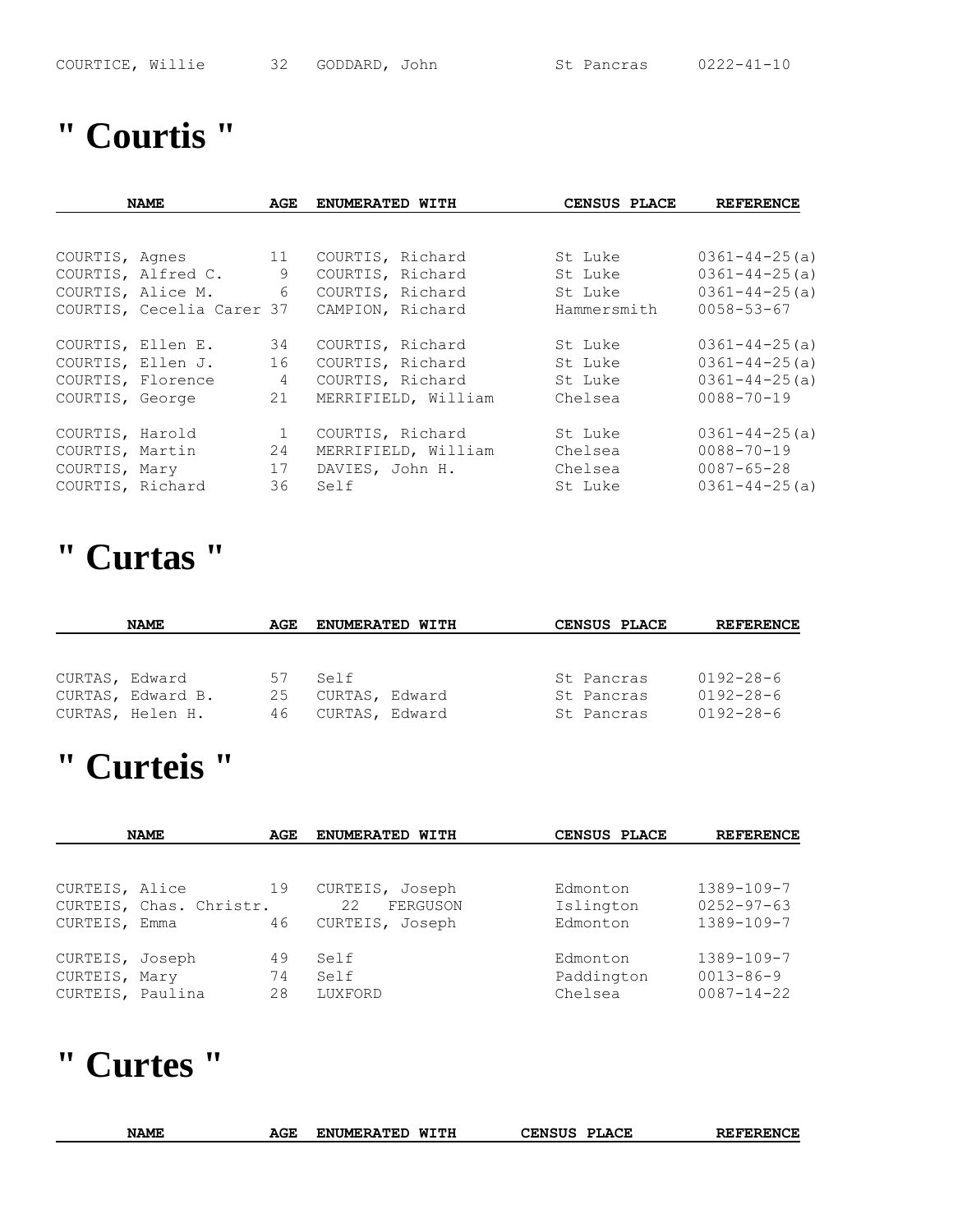|                | CURTES, Albert E.<br>CURTES, Alfred<br>CURTES, Ann<br>64<br>CURTES, Charles | 13<br>9<br>73 |      | CURTES, George<br>GORDON, William B. Hornsey<br>FOX, Jane | Hanworth<br>CURTES, George Hanworth<br>Tottenham | $1326 - 111 - 1$<br>$1326 - 111 - 1$<br>1378-95-21<br>$1386 - 124 - 40$ |
|----------------|-----------------------------------------------------------------------------|---------------|------|-----------------------------------------------------------|--------------------------------------------------|-------------------------------------------------------------------------|
|                |                                                                             |               |      |                                                           |                                                  |                                                                         |
|                | CURTES, Charles                                                             | 19            |      | CURTES, George                                            | Hanworth                                         | $1326 - 111 - 1$                                                        |
| CURTES, Chas.  | 27                                                                          |               | Self |                                                           | Bethnal Green                                    | $0417 - 32 - 57$                                                        |
| CURTES, Emma   | $\overline{7}$                                                              |               |      | CURTES, George                                            | Hanworth                                         | $1326 - 111 - 1$                                                        |
|                | CURTES, George                                                              | 45            | Self |                                                           | Hanworth                                         | $1326 - 111 - 1$                                                        |
| CURTES, Harry  |                                                                             | 2             |      | CURTES, George                                            | Hanworth                                         | $1326 - 111 - 1$                                                        |
|                | CURTES, James 4                                                             |               |      | CURTES, George                                            | Hanworth                                         | $1326 - 111 - 1$                                                        |
|                | CURTES, John 11                                                             |               |      | CURTES, George                                            | Hanworth                                         | $1326 - 111 - 1$                                                        |
| CURTES, Julia  |                                                                             | 42            |      | FAROHAR, Erica C.                                         | St George Hanover Square 0095-76-5               |                                                                         |
| CURTES, Minnie | 25                                                                          |               |      | FINN, Ann                                                 | St Giles In Fields                               | $0325 - 50 - 32$                                                        |
| CURTES, Sarah  |                                                                             | 44            |      | CURTES, George                                            | Hanworth                                         | $1326 - 111 - 1$                                                        |
|                | CURTES, Sarah 15                                                            |               |      | CURTES, George                                            | Hanworth                                         | $1326 - 111 - 1$                                                        |
|                | CURTES, Thomas 21                                                           |               |      | CURTES, George                                            | Hanworth                                         | $1326 - 111 - 1$                                                        |
|                | CURTES, William G.                                                          | 22            |      | CURTES, George Hanworth                                   |                                                  | $1326 - 111 - 1$                                                        |

# **" Curtice "**

|                  | <b>NAME</b>                                | <b>AGE</b> | <b>ENUMERATED WITH</b>                     | CENSUS PLACE                        | <b>REFERENCE</b>                        |
|------------------|--------------------------------------------|------------|--------------------------------------------|-------------------------------------|-----------------------------------------|
|                  |                                            |            |                                            |                                     |                                         |
|                  | CURTICE, Charles P.<br>CURTICE, Charles W. | 4<br>19    | CURTICE, John K.<br>CURTICE, Elizabeth     | Kensington<br>Kensington            | $0032 - 32 - 14(a)$<br>$0023 - 90 - 37$ |
| CURTICE, Edward  |                                            | 53         | Self                                       | St George Hanover Square 0104-41-63 |                                         |
| CURTICE, Edward  |                                            | 17         | CURTICE, Elizabeth                         | Kensington                          | $0023 - 90 - 37$                        |
|                  | CURTICE, Edward R.                         | 27         | Self                                       | Chelsea                             | $0077 - 133 - 43$                       |
|                  | CURTICE, Elizabeth                         | 51         | CURTICE, Joseph                            | Kensington                          | $0034 - 8 - 13$                         |
|                  | CURTICE, Elizabeth                         | 50         | Self                                       | Kensington                          | $0023 - 90 - 37$                        |
|                  | CURTICE, Elizabeth                         | 25         | CURTICE, John K.                           | Kensington                          | $0032 - 32 - 14(a)$                     |
|                  | CURTICE, Elizabeth                         | 23         | CURTICE, Elizabeth                         | Kensington                          | $0023 - 90 - 37$                        |
| CURTICE, Emma    |                                            | 53         | SAUNDERS, Hannah                           | Paddington                          | $0013 - 14 - 21$                        |
|                  | CURTICE, Florence                          | 2          | CURTICE, John K.                           | Kensington                          | $0032 - 32 - 14(a)$                     |
| CURTICE, Frances |                                            | 35         | BISSETT, William                           | Staines                             | 1328-149-15                             |
|                  | CURTICE, Frances M.                        | 26         | CURTICE, Edward R.                         | Chelsea                             | $0077 - 133 - 43$                       |
|                  | CURTICE, Frederick W.                      | 15         | CURTICE, Elizabeth                         | Kensington                          | $0023 - 90 - 37$                        |
|                  | CURTICE, George M.                         | 24         | CURTICE, Edward                            | St George Hanover Square 0104-41-63 |                                         |
| CURTICE, Hannah  |                                            | 96         | SAUNDERS, Hannah                           | Paddington                          | $0013 - 14 - 21$                        |
| CURTICE, James   |                                            | 65         | Self                                       | St Marylebone                       | $0142 - 108 - 10$                       |
| CURTICE, John H. |                                            | 22         | CURTICE, Elizabeth                         | Kensington                          | $0023 - 90 - 37$                        |
| CURTICE, John K. |                                            | 36         | Self                                       | Kensington                          | $0032 - 32 - 14(a)$                     |
| CURTICE, Joseph  |                                            | 49         | Self                                       | Kensington                          | $0034 - 8 - 13$                         |
| CURTICE, Mary    |                                            | 69         | Self                                       | Kensington                          | $0032 - 32 - 14$ (b)                    |
| CURTICE, Mary    |                                            | 67         | CURTICE, James                             | St Marylebone                       | $0142 - 108 - 10$                       |
| CURTICE, Mary A. |                                            | 52         | CURTICE, Edward                            | St George Hanover Square 0104-41-63 |                                         |
| CURTICE, Michael |                                            | 55         | EARL, Charles                              | St Andrew Holborn                   | $0342 - 89 - 5$                         |
|                  |                                            |            | CURTICE, Phillip W. H. 9m CURTICE, John K. | Kensington                          | $0032 - 32 - 14(a)$                     |
|                  | CURTICE, Richard Q.                        | 32         | Self                                       | Hornsey                             | $1374 - 22 - 38$                        |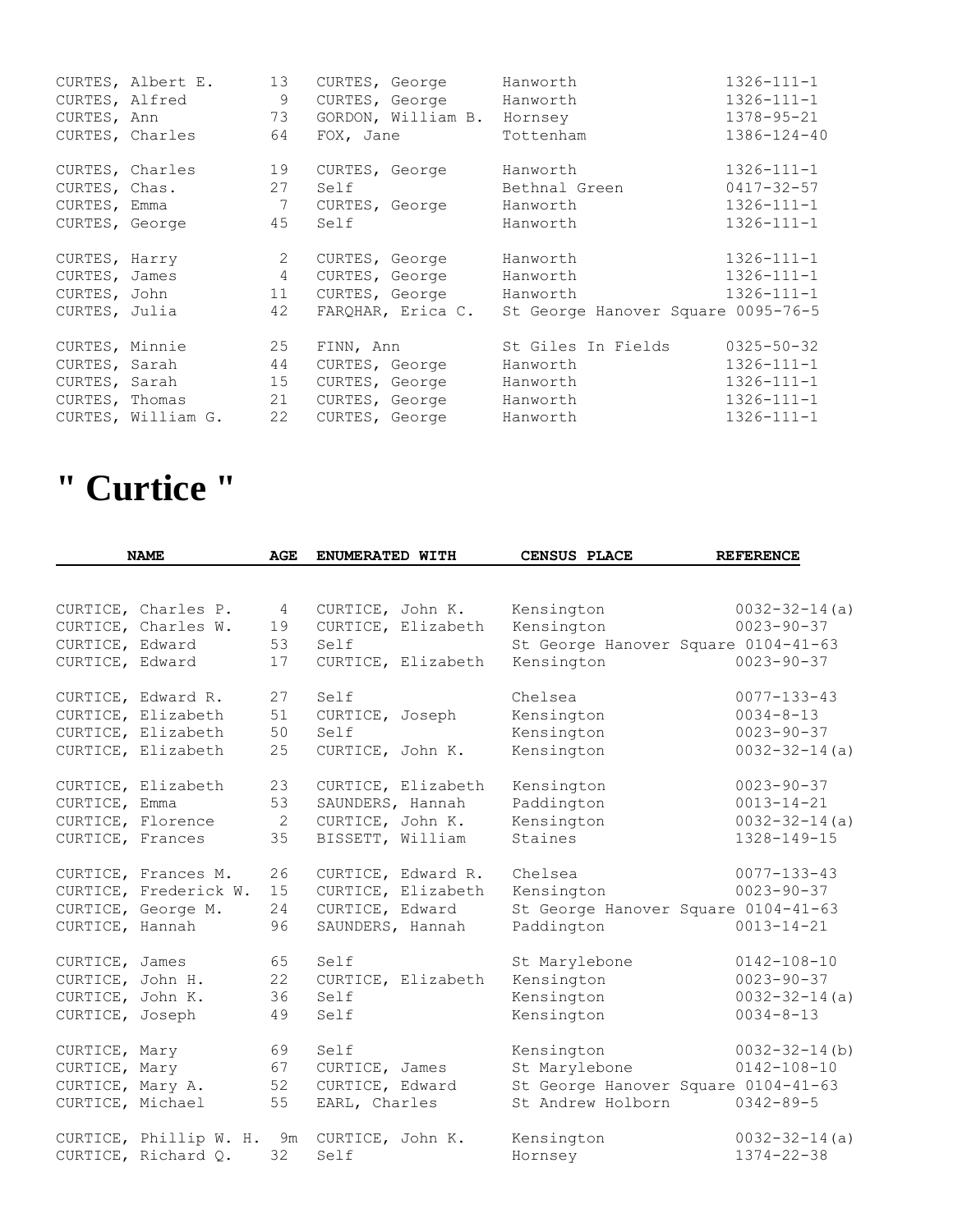|                  | CURTICE, Susannah    | 30 |                 | CURTICE, Richard Q. | Hornsey    | $1374 - 22 - 38$     |
|------------------|----------------------|----|-----------------|---------------------|------------|----------------------|
| CURTICE, Walter  |                      | 21 |                 | CURTICE, Elizabeth  | Kensington | $0023 - 90 - 37$     |
| CURTICE, William |                      | 37 | CURTICE, Mary   |                     | Kensington | $0032 - 32 - 14$ (b) |
| CURTICE, Eliza   |                      | 9  | CURTICE, Thomas |                     | St Pancras | $0184 - 97 - 11$     |
| CURTICE, Emily   |                      |    | CURTICE, Thomas |                     | St Pancras | $0184 - 97 - 11$     |
|                  | CURTICE, Florence L. | 15 | HALSE, Wm. H.   |                     | Kensington | $0027 - 151 - 43$    |
| CURTICE, Susan   |                      | 44 | CURTICE, Thomas |                     | St Pancras | $0184 - 97 - 11$     |
| CURTICE, Thomas  |                      | 49 | Self            |                     | St Pancras | $0184 - 97 - 11$     |

## **" Curties "**

| <b>NAME</b>                    |                     | AGE            | ENUMERATED WITH                  |  | CENSUS PLACE           | <b>REFERENCE</b>                     |
|--------------------------------|---------------------|----------------|----------------------------------|--|------------------------|--------------------------------------|
|                                |                     |                |                                  |  |                        |                                      |
| CURTIES, Ann<br>CURTIES, Annie |                     | 38<br>9        | CURTIES, Mark                    |  | Islington<br>Islington | $0259 - 42 - 31$<br>$0259 - 42 - 31$ |
| CURTIES, Arthur                |                     | 27             | CURTIES, Mark<br>CURTIES, Edward |  | Kensington             | $0028 - 14 - 14$                     |
| CURTIES, Edward                |                     | 55             | Self                             |  | Kensington             | $0028 - 14 - 14$                     |
|                                | CURTIES, Eliza Ruth | $7\phantom{0}$ | CURTIES, Mark                    |  | Islington              | $0259 - 42 - 31$                     |
| CURTIES, Henry                 |                     | 21             | CURTIES, Edward                  |  | Kensington             | $0028 - 14 - 14$                     |
|                                | CURTIES, Lilian M.  | 9m             | CURTIES, Mark                    |  | Islington              | $0259 - 42 - 31$                     |
| CURTIES, Louisa                |                     | $\overline{4}$ | CURTIES, Mark                    |  | Islington              | $0259 - 42 - 31$                     |
|                                | CURTIES, Margaret   | 56             | CURTIES, Edward                  |  | Kensington             | $0028 - 14 - 14$                     |
| CURTIES, Mark                  |                     | 47             | Self                             |  | Islington              | $0259 - 42 - 31$                     |
|                                | CURTIES, Mark Hy.   | 6              | CURTIES, Mark                    |  | Islington              | $0259 - 42 - 31$                     |

## **" Curtise "**

|                  | <b>NAME</b> | AGE  | <b>ENUMERATED WITH</b> | <b>CENSUS PLACE</b>                | <b>REFERENCE</b> |
|------------------|-------------|------|------------------------|------------------------------------|------------------|
|                  |             |      |                        |                                    |                  |
|                  |             |      |                        |                                    |                  |
| CURTISE, Annie   |             | 19   | TWYDELL, Jane          | St George Hanover Square 0103-28-6 |                  |
| CURTISE, Johanna |             | 56 - | JACK, Margaret         | Enfield                            | $1394 - 89 - 53$ |

### **" Curtiss "**

|                 | <b>NAME</b>           | AGE | ENUMERATED WITH  |                     | CENSUS PLACE                         | <b>REFERENCE</b>  |
|-----------------|-----------------------|-----|------------------|---------------------|--------------------------------------|-------------------|
|                 |                       |     |                  |                     |                                      |                   |
|                 | CURTISS, Albert J.    | 23  | COLLINS, Sarah   |                     | St Marylebone                        | $0135 - 104 - 9$  |
| CURTISS, Alfred |                       | 41  | Self             |                     | Kensington                           | $0029 - 113 - 22$ |
| CURTISS, Alfred |                       | 28  | BUTTERS, William |                     | St Marylebone                        | $0140 - 116 - 25$ |
| CURTISS, Annie  |                       | 23  |                  | BINGLEY, Charles N. | St. Pancras                          | $0192 - 76 - 28$  |
|                 | CURTISS, Catherine A. | 40  | Self             |                     | St Pancras                           | $0176 - 23 - 41$  |
|                 | CURTISS, Charles P.   | 26  | CURTISS, William |                     | St George Hanover Square 0096-103-12 |                   |
|                 | CURTISS, Charlotte    | 46  | TROTTER, Emma    |                     | Kensington                           | $0044 - 69 - 26$  |
| CURTISS, Edward |                       | 62  | Self             |                     | Kensington                           | $0036 - 36 - 2$   |